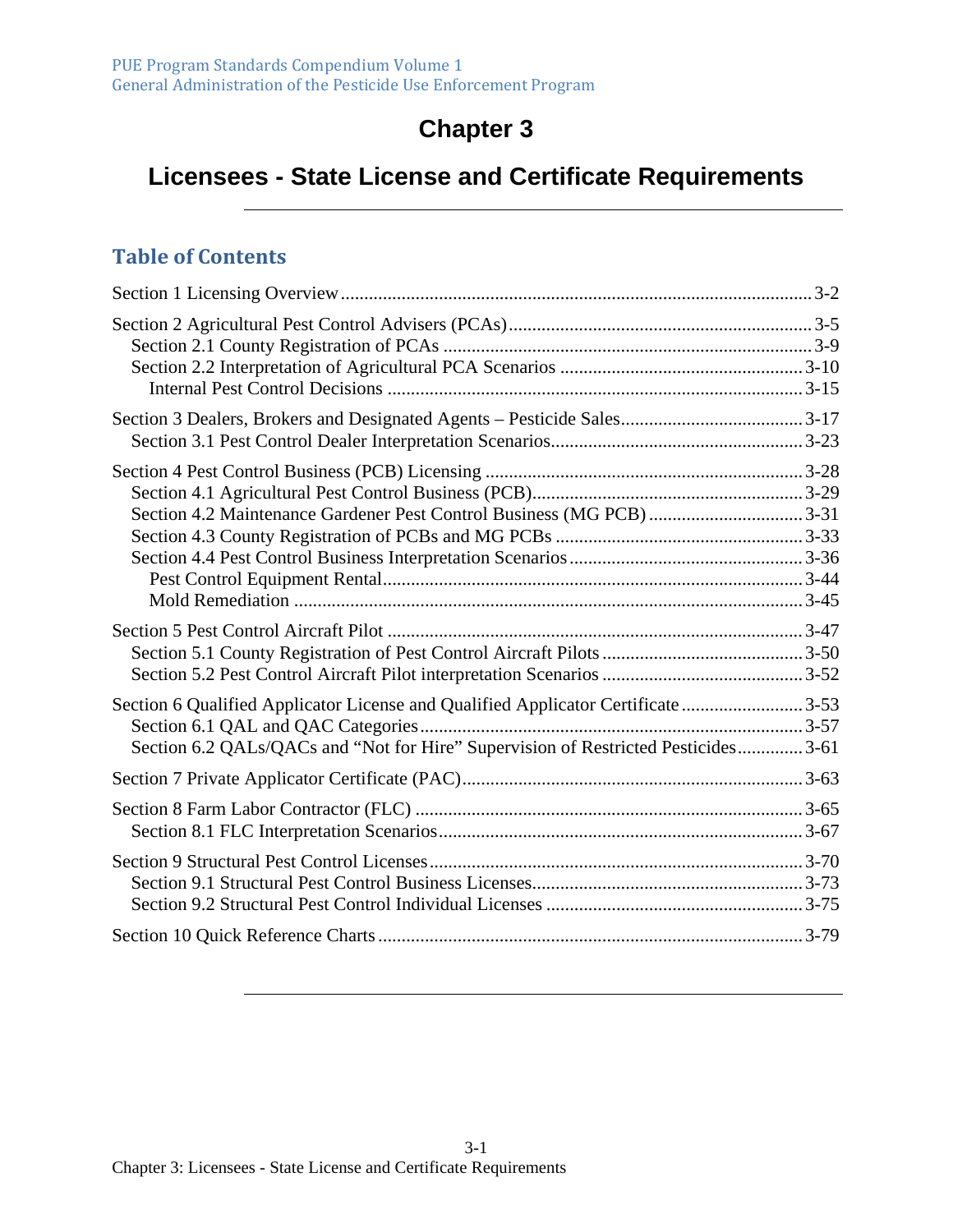#### **Section 1 Licensing Overview**

| <b>Introduction</b>                            | Part of DPR's mission is to protect human health and the environment from<br>the hazards of pesticides.                                                                                                                                                                                                                                                                                                                                                                    |
|------------------------------------------------|----------------------------------------------------------------------------------------------------------------------------------------------------------------------------------------------------------------------------------------------------------------------------------------------------------------------------------------------------------------------------------------------------------------------------------------------------------------------------|
|                                                | Part of the Structural Pest Control Board's (SPCB) mission is to protect the<br>general welfare of Californians and the environment in the structural pest<br>management profession.                                                                                                                                                                                                                                                                                       |
|                                                | To achieve these missions, it is imperative to ensure that commercial and<br>non-commercial pest control activities are performed by licensed and trained<br>individuals:<br>DPR and SPCB issue licenses and certificates to businesses and<br>$\bullet$<br>individuals to perform pest control or sell agricultural-use pesticides.<br>The County Agricultural Commissioners (CACs) issue private<br>$\bullet$<br>applicator certificates and register certain licensees. |
|                                                | CACs also issue registrations to and conduct inspections on Farm Labor<br>Contractors (FLCs). FLC licenses are issued by the Department of Industrial<br>Relations' Labor Commissioner's Office (also known as the Division of<br>Labor Standard Enforcement (DLSE)). DLSE's mission is to ensure a just<br>day's pay in every workplace in the State and to promote economic justice<br>through robust enforcement of labor laws.                                         |
| <b>Types of</b><br>licenses or<br>certificates | The type of license or certificate required is determined by the type and<br>circumstance of the pesticide(s) applied. Questions to ask are:<br>What type of work is being done?<br>$\bullet$<br>What is the setting/location?<br>$\bullet$<br>What pest is being targeted?<br>Who is doing the work?<br>$\bullet$                                                                                                                                                         |
|                                                | DPR issues licenses or certificates that are not for structural use to:<br>Individuals who use or supervise the use of pesticides who are not<br>private applicators<br>Businesses that apply pesticides<br>Pesticide dealers and brokers<br>Individuals who give advice on agricultural pest control, including<br>$\bullet$<br>making written recommendations                                                                                                            |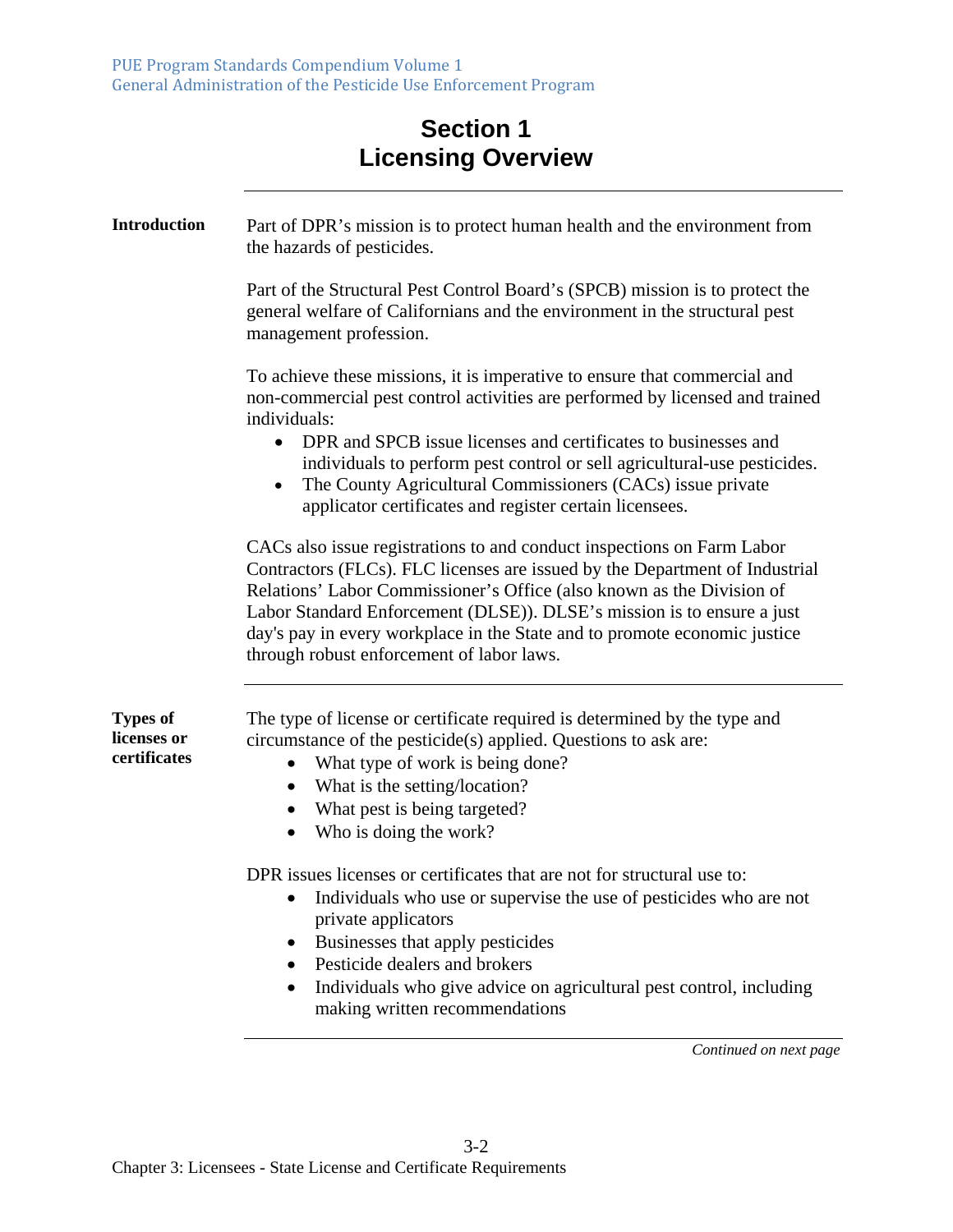## **Licensing Overview, Continued**

| <b>Types of</b><br>licenses or<br>certificates,<br>(continued) | SPCB issues licenses to:<br>Structural pest control businesses<br>Individuals applying pesticides to control pests invading structures<br>$\bullet$                                                                                                                                                                                     |
|----------------------------------------------------------------|-----------------------------------------------------------------------------------------------------------------------------------------------------------------------------------------------------------------------------------------------------------------------------------------------------------------------------------------|
|                                                                | Relative to this chapter, DLSE issues Farm Labor Contractor (FLC) licenses<br>to employers providing farm labor.                                                                                                                                                                                                                        |
|                                                                | CACs issue:<br>Private Applicator Certificates (PACs)<br>County registration of many individuals and businesses licensed or<br>certified by DPR, SPCB and DLSE.                                                                                                                                                                         |
|                                                                | A description of requirements for various types of pest control activities and<br>settings are in this chapter.                                                                                                                                                                                                                         |
| How to obtain a<br>license or<br>certificate                   | Specific information for obtaining a DPR license or certificate is available<br>from the DPR Pest Management and Licensing Branch, including application<br>forms at http://www.cdpr.ca.gov/docs/license/liccert.htm.                                                                                                                   |
|                                                                | Specific information for obtaining a Structural pest control license or<br>certificate is available from the SPCB website, including application forms<br>for examinations at http://www.pestboard.ca.gov/howdoi/lic.shtml.                                                                                                             |
|                                                                | Specific information for obtaining a Farm Labor Contractor license is<br>available from the DLSE website, including application forms at<br>https://www.dir.ca.gov/DLSE/FLC_new_license.htm.                                                                                                                                            |
| <b>Vector control</b><br>certified<br>technician               | Vector Control Technicians are "certified commercial applicators" per 3 CCR<br>section 6000. Certification is done by the California Department of Public<br>Health (CDPH). For information on this certificate please see<br>https://www.cdph.ca.gov/Programs/CID/DCDC/Pages/Vector-Control-<br>Technician-Certification-Program.aspx. |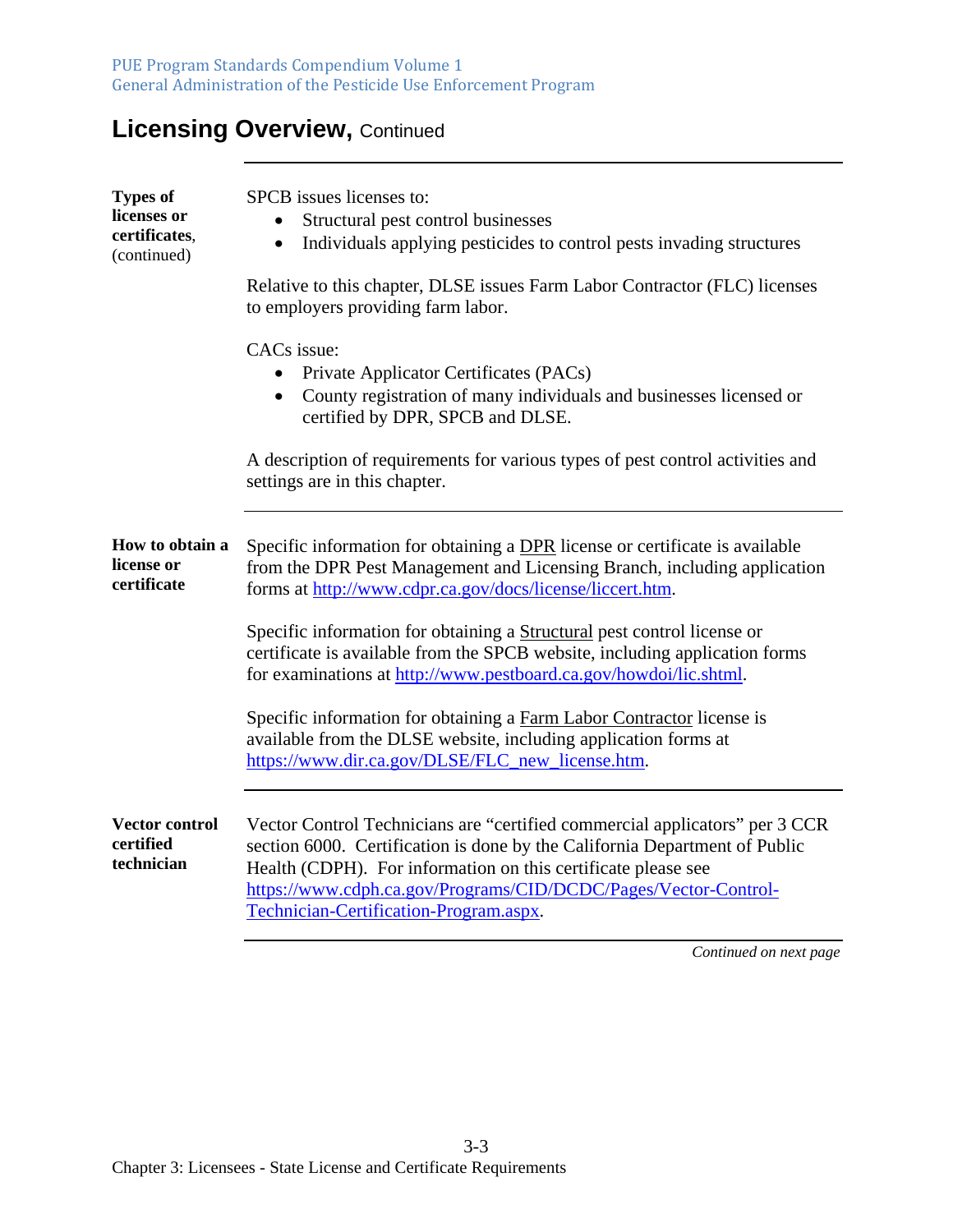## **Licensing Overview, Continued**

| <b>DPR</b><br>examination<br>information | Applications and applicable fees must be postmarked no later than the date<br>indicated on the Examination Schedule provided by DPR's Pest Management<br>and Licensing Branch.                                                                                                                                                                                                                                                                                                                                                                                                                                                                                          |
|------------------------------------------|-------------------------------------------------------------------------------------------------------------------------------------------------------------------------------------------------------------------------------------------------------------------------------------------------------------------------------------------------------------------------------------------------------------------------------------------------------------------------------------------------------------------------------------------------------------------------------------------------------------------------------------------------------------------------|
| County<br><b>Registrations</b>           | To conduct operations in a county, a business or individual must first register<br>in that county:<br>County registration fees are in FAC sections 11734 for Pest Control<br>$\bullet$<br>Businesses, 11923 for Pest Control Pilots, 12034 for Pest Control<br>Advisers, and LC section 1695(b) for Farm Labor Contractors.<br>County registration fees for Structural Pest Control Businesses are in<br>$\bullet$<br>FAC sections 15204 and 15204.5.<br>Refusal, revocation, or suspension of the county registration of the<br>respective licenses can be found in FAC sections 11735 (Pest Control<br>Operators), 11924 (Pilots), and 12035 (Pest Control Advisers). |
|                                          | There is no statutory authority requiring or allowing a CAC to condition<br>registrations for a Pest Control Business, Pest Control Adviser, Pest Control<br>Aircraft Pilot, or a Structural Pest Control Business.                                                                                                                                                                                                                                                                                                                                                                                                                                                     |
| Who to contact                           | For questions about an agricultural pest control license or certificate, contact<br>DPR's Pest Management and Licensing Branch's Licensing Program at:<br>Department of Pesticide Regulation<br>1001 I Street, P.O. Box 4015<br>Sacramento, California 95814-2828<br>(916) 445-4038 / Fax (916) 445-4033                                                                                                                                                                                                                                                                                                                                                                |
|                                          | For questions about a structural pest control license, contact the SPCB at:<br><b>Structural Pest Control Board</b><br>2005 Evergreen Street, Suite 1500<br>Sacramento, California 95815<br>$(916)$ 561-8704 / Fax $(916)$ 263-2469                                                                                                                                                                                                                                                                                                                                                                                                                                     |
|                                          | For questions about a Farm Labor Contractor license, send an email to<br>FLC@dir.ca.gov.                                                                                                                                                                                                                                                                                                                                                                                                                                                                                                                                                                                |
|                                          | For questions about a county registration issue, contact the applicable local<br>County Agricultural Commissioner office:<br>https://www.cdfa.ca.gov/exec/county/countymap/.                                                                                                                                                                                                                                                                                                                                                                                                                                                                                            |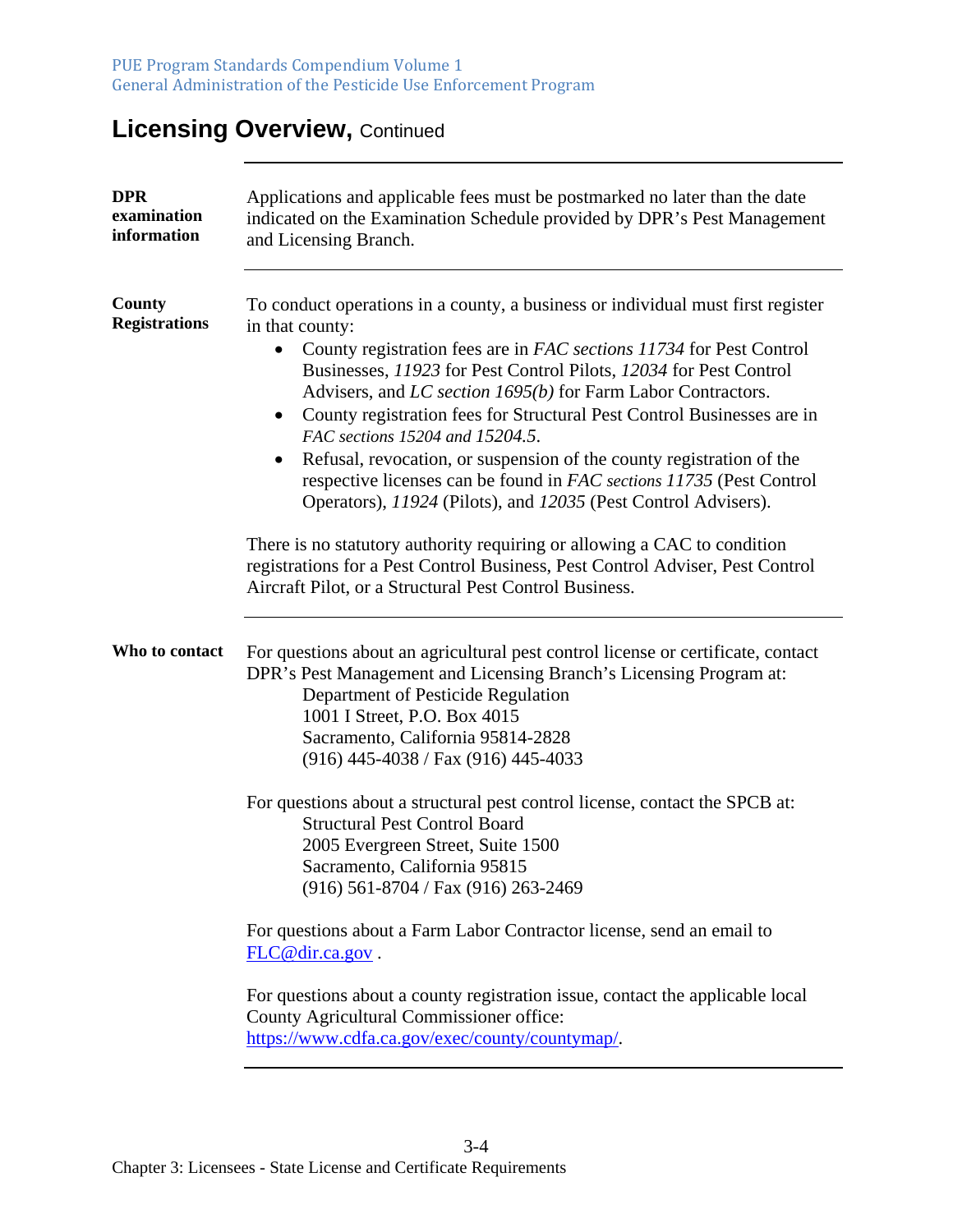#### **Section 2 Agricultural Pest Control Advisers (PCAs)**

| Who needs the<br>agricultural<br><b>PCA License</b> | Any individual who offers a recommendation on any agricultural use, who<br>holds himself/herself forth as an authority on any agricultural use, or who<br>solicits services or sales for any agricultural use. (FAC sections 11410, 11411)<br>and 12001)                                                                                                            |
|-----------------------------------------------------|---------------------------------------------------------------------------------------------------------------------------------------------------------------------------------------------------------------------------------------------------------------------------------------------------------------------------------------------------------------------|
|                                                     | For a discussion of "agricultural use," see Compendium Volume 8, Section<br>1.1, Agricultural and Non-Agricultural Pest Control Use.                                                                                                                                                                                                                                |
|                                                     | See the next page for PCA licensing exemptions and see Section 2.2 for<br>examples of situations when licensing as a PCA is required                                                                                                                                                                                                                                |
|                                                     | Duties of a PCA Interprets FAC section 11410                                                                                                                                                                                                                                                                                                                        |
|                                                     | Whether an individual's activities amount to acting as a Pest Control Adviser<br>and thereby triggering licensing requirements must be judged using the<br>definition of "agricultural use" in FAC section 11408 and the three criteria<br>described in FAC section 11410. These criteria are:<br>1. Offer (to a third party) a recommendation on agricultural use. |

- 
- 2. Hold oneself forth (to a third party) as an authority on agricultural use.
- 3. Solicit services or sales (*3 CCR section 6000*) outside of a fixed place of business for agricultural use.

#### **Public distribution required - PCA Interprets FAC section 11410**  The definition of PCA infers distributing the recommendation outside the firm or agency to a third party (soliciting outside a fixed place of business, holding forth, and offering). The Merriam-Webster dictionary's definition of "recommend" is to "advise" or "to present as worthy of acceptance." Implicit in *FAC section 11411* and the dictionary definition of "recommendation" is that the advice is offered or given to another person. A person does not give advice to himself/herself (or in the case of the property operator itself). Similarly, an individual "holds himself/herself forth as an authority" on some subject to another person, not to himself/herself.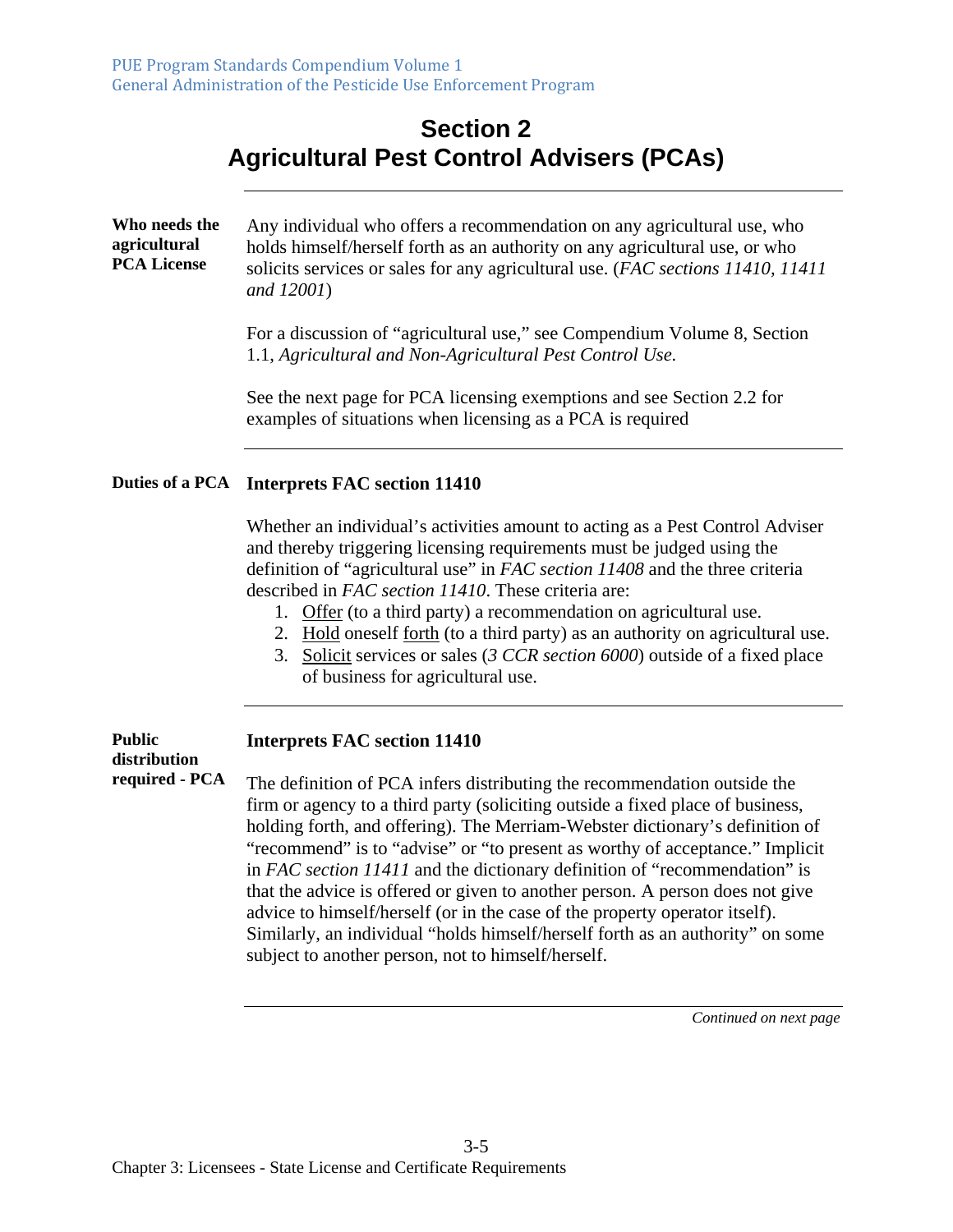## **Agricultural Pest Control Advisers (PCAs), Continued**

| Public                             | The idea of licensing certain individuals who engage "for hire" in certain                                                                                                                                                                                                                                                                                                                                                                                                                                                                                                                                                                                                                                                                                                                                                                                                                                                                                                                                                                                                                                                                                                                                                                                                                                                                                                                                            |
|------------------------------------|-----------------------------------------------------------------------------------------------------------------------------------------------------------------------------------------------------------------------------------------------------------------------------------------------------------------------------------------------------------------------------------------------------------------------------------------------------------------------------------------------------------------------------------------------------------------------------------------------------------------------------------------------------------------------------------------------------------------------------------------------------------------------------------------------------------------------------------------------------------------------------------------------------------------------------------------------------------------------------------------------------------------------------------------------------------------------------------------------------------------------------------------------------------------------------------------------------------------------------------------------------------------------------------------------------------------------------------------------------------------------------------------------------------------------|
| distribution                       | occupations is in the concept of consumer protection -- to protect the public                                                                                                                                                                                                                                                                                                                                                                                                                                                                                                                                                                                                                                                                                                                                                                                                                                                                                                                                                                                                                                                                                                                                                                                                                                                                                                                                         |
| required - PCA                     | from individuals who may purport to have certain skills or knowledge who, in                                                                                                                                                                                                                                                                                                                                                                                                                                                                                                                                                                                                                                                                                                                                                                                                                                                                                                                                                                                                                                                                                                                                                                                                                                                                                                                                          |
| (continued)                        | fact, do not possess them.                                                                                                                                                                                                                                                                                                                                                                                                                                                                                                                                                                                                                                                                                                                                                                                                                                                                                                                                                                                                                                                                                                                                                                                                                                                                                                                                                                                            |
| <b>PCA</b> licensing<br>exemptions | Exemptions to the PCA licensing requirements:<br>Officials of federal, state, and county departments of agriculture and<br>University of California personnel engaged in duties related to<br>agricultural use are exempt, if the recommendation is put in writing.<br>(FAC section 12001)<br>Owners (and their employees) of private firms (i.e., growers, golf<br>courses) making decisions on pesticide use on their own property.<br>A veterinarian writing a prescription for use to control an animal pest.<br>This is a non-agricultural use. (FAC section 11408)<br>Individuals within an established place of business who merely write<br>$\bullet$<br>sales invoices or receipts or otherwise handle over-the-counter sales<br>transactions where no recommendations are made or inferred.<br>Registered professional foresters (RPF), in the practice of providing<br>$\bullet$<br>silvicultural advice. However, in situations where the RPF gives<br>advice in the form of silvicultural prescriptions and includes the use of<br>specific pesticides, the RPF would have to be licensed as a PCA.<br>Individuals making a recommendation for treating seed, who either<br>owns or is employed by a firm in the business of treating seed. While<br>the firm may need a pest control business (PCB) license, this is<br>considered industrial use not within the scope of a PCA license<br>requirement. |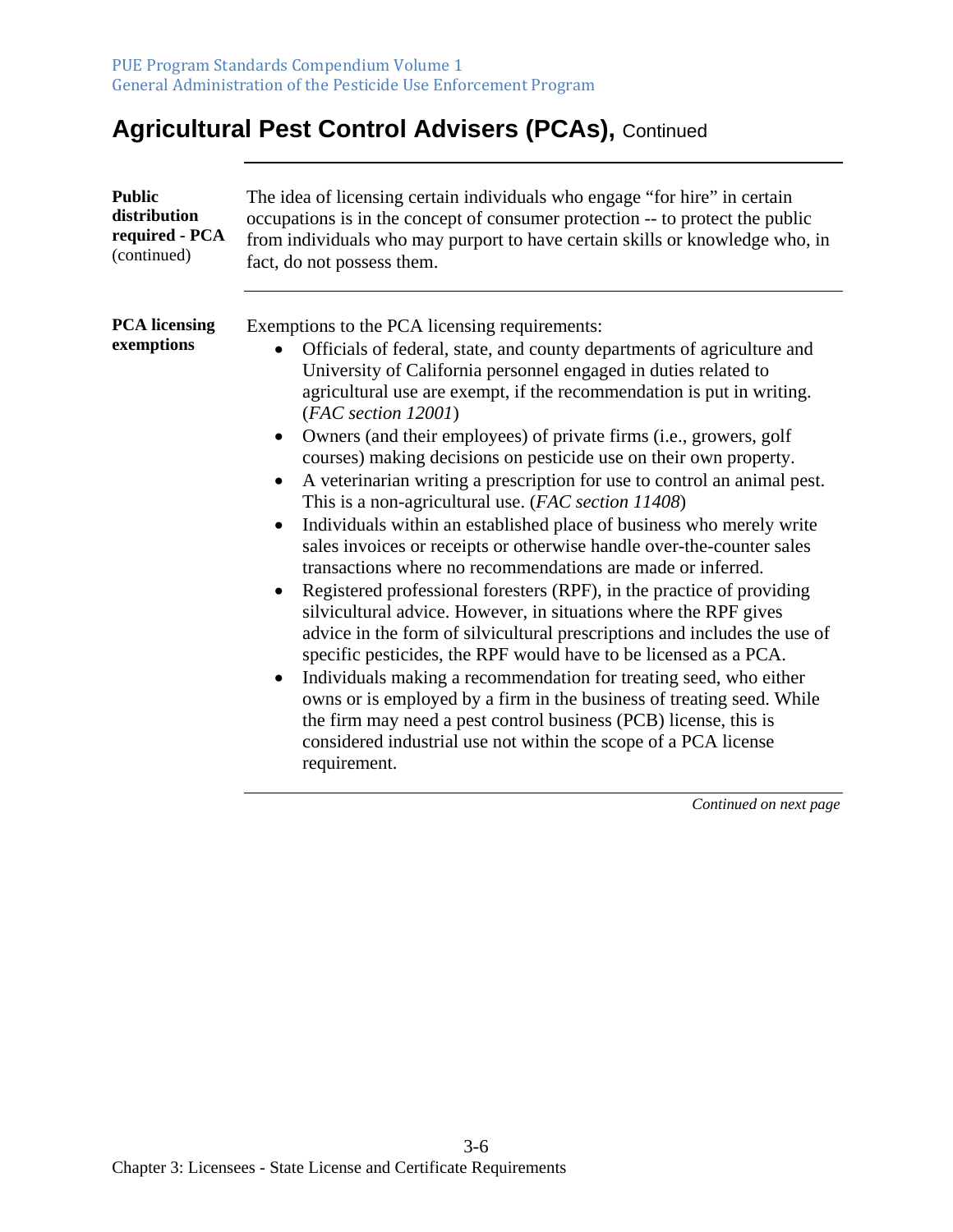## **Agricultural Pest Control Advisers (PCAs), Continued**

| <b>Education</b><br>required to<br>obtain a PCA<br>license | An applicant for a new PCA license must meet the following educational<br>requirements (3 CCR section 6550):<br>Option 1: Graduated with a bachelor's degree in agricultural sciences,<br>biological sciences, natural sciences, or pest management and<br>completed the core course requirements;<br>Option 2: Graduated from an accredited doctoral degree program in<br>$\bullet$<br>agricultural sciences, biological sciences, natural sciences or pest<br>management; or<br>Option 3: Meet the core course requirements plus 24 months of<br>technical experience working in an agricultural capacity related to pest<br>management.               |
|------------------------------------------------------------|----------------------------------------------------------------------------------------------------------------------------------------------------------------------------------------------------------------------------------------------------------------------------------------------------------------------------------------------------------------------------------------------------------------------------------------------------------------------------------------------------------------------------------------------------------------------------------------------------------------------------------------------------------|
|                                                            | The core course requirements (3 CCR section $6550(b)$ ) are 42 semester units<br>or 63 quarter units of college-level curricula in the physical and biological<br>sciences, crop health, pest management systems and methods, and production<br>systems course areas with a 2.0 grade point average in all core courses.                                                                                                                                                                                                                                                                                                                                 |
| <b>Requirements</b><br>to obtain a PCA<br>license          | PCA applicants shall:<br>1. Submit a complete Agricultural Pest Control Adviser License<br>Application form (DPR-PML-084).<br>2. Submit a copy of official college transcripts with the PCA application.<br>(3 CCR section 6550)<br>3. Submit an initial application fee.<br>4. Submit an examination fee for each examination requested.<br>5. Pass the Laws, Regulations, and Basic Principles (includes Integrated<br>Pest Management Principles) examination and at least one category<br>examination.<br><i>Note:</i> Examinations are based on the knowledge expectations found on DPR's<br>website at www.cdpr.ca.gov/docs/license/adviserke.htm. |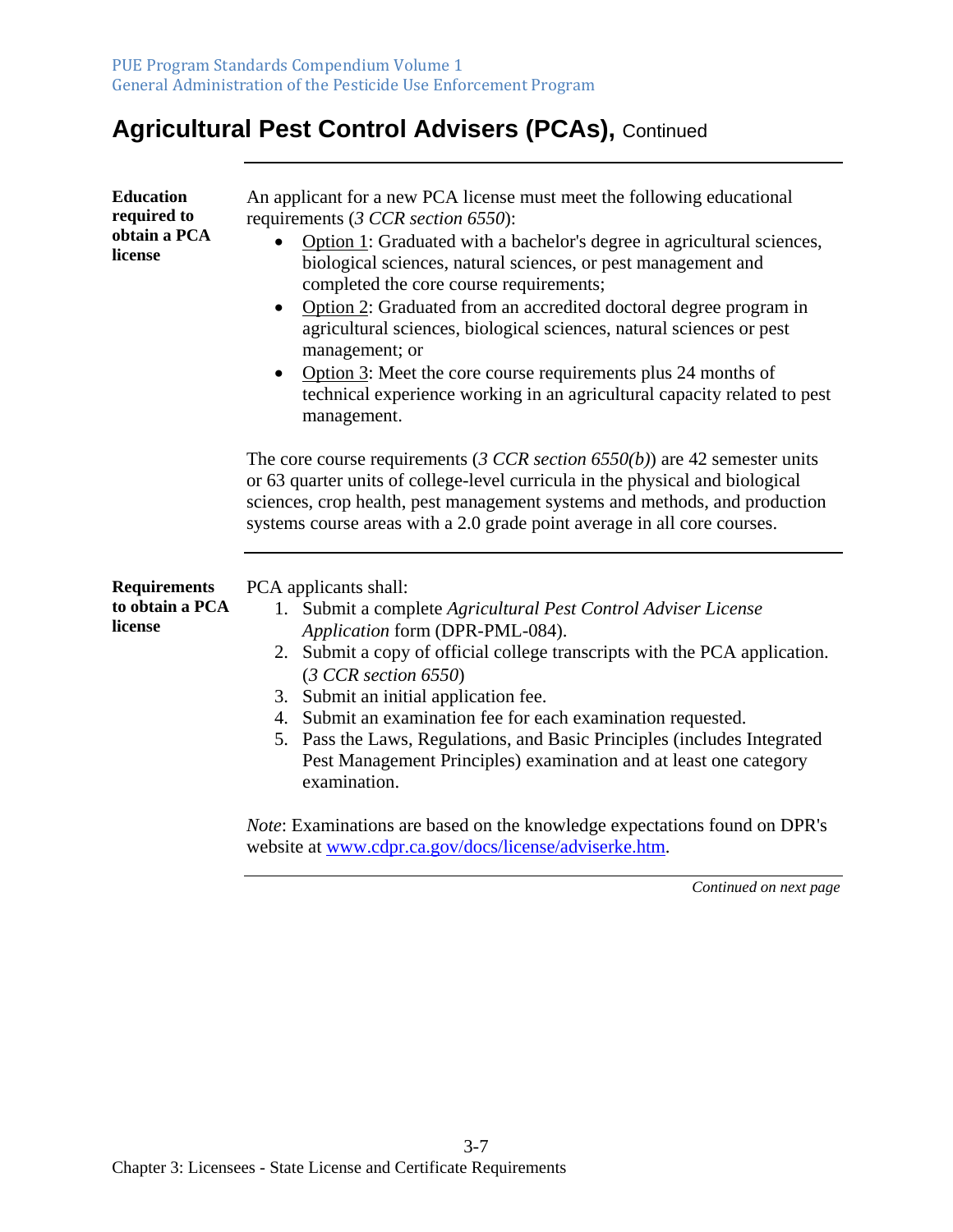## **Agricultural Pest Control Advisers (PCAs), Continued**

| PCA pest<br>control<br>categories    | As specified in FAC section 12022, the pest control categories available<br>under the PCA license are as follows:<br>Insect, Mites, and Other Invertebrates<br>A.<br><b>B.</b><br><b>Plant Pathogens</b><br>Nematodes<br>$C_{\cdot}$<br><b>Vertebrate Pests</b><br>D.<br><b>Weed Control</b><br>E.<br>$F_{\cdot}$<br>Defoliation<br>G.<br><b>Plant Growth Regulation</b>                                                                                                                                                                                                                                                                                                                                                                                                                                                                                                                                                                                                                                                                                                                                                                                                                                                                                                                                                                                                                                                             |
|--------------------------------------|--------------------------------------------------------------------------------------------------------------------------------------------------------------------------------------------------------------------------------------------------------------------------------------------------------------------------------------------------------------------------------------------------------------------------------------------------------------------------------------------------------------------------------------------------------------------------------------------------------------------------------------------------------------------------------------------------------------------------------------------------------------------------------------------------------------------------------------------------------------------------------------------------------------------------------------------------------------------------------------------------------------------------------------------------------------------------------------------------------------------------------------------------------------------------------------------------------------------------------------------------------------------------------------------------------------------------------------------------------------------------------------------------------------------------------------|
| <b>Requirements</b><br>once licensed | Once licensed, an adviser shall:<br>Accumulate at least 40 hours of approved continuing education every<br>$\bullet$<br>two years before license renewal. Four of the 40 hours must cover the<br>topic of pesticide laws and regulations. $(3 CCR section 6511(e))$<br>Register with the CAC in their "home" county (address on the PCA<br>$\bullet$<br>license) and in each county where recommendations are made. If the<br>address is not within California, then the registration would be in the<br>county of occupational choice. (FAC section 12031)<br>Write recommendations that do not conflict with label requirements.<br>$\bullet$<br>(FAC section 12971)<br>Retain one copy of each written recommendation for one year<br>following the date of the recommendation (FAC section 12004)<br>If the recommendation is for use of a high-volatile organic compound<br>$\bullet$<br>nonfumigant product, the recommendation must not recommend a use<br>in violation of 3 CCR section 6884 or identify the exemption under<br>6884(b). The PCA must keep a copy of these recommendations for<br>two years (3 CCR section 6558).<br>Provide the operator of the property with a copy of the written<br>٠<br>recommendation prior to the application. (FAC section 12003)<br>Provide the pesticide dealer and applicator with a copy of the written<br>$\bullet$<br>recommendation prior to application. (FAC section 12003) |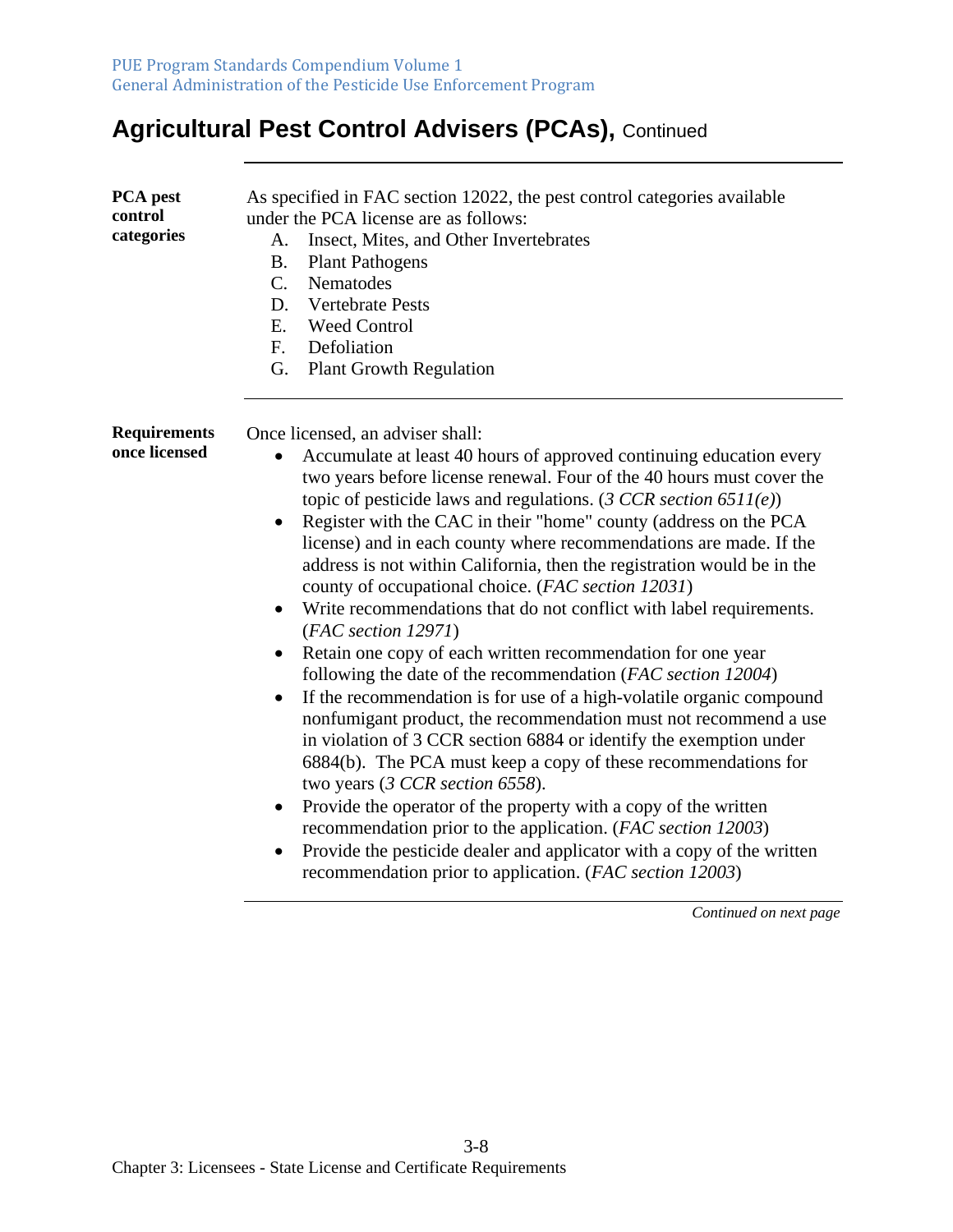#### **Section 2.1 County Registration of PCAs**

| County<br>registration of<br><b>PCAs</b> | An adviser shall not make, or offer to make, an agricultural use<br>recommendation in any county without first registering with the CAC. This<br>registration is required annually. (FAC sections 12002 and 12033)                                                                                                                                                                                                                                                                                                                                                                                                                                                                                                                                                                                                                                                                                                                                                                                                                     |
|------------------------------------------|----------------------------------------------------------------------------------------------------------------------------------------------------------------------------------------------------------------------------------------------------------------------------------------------------------------------------------------------------------------------------------------------------------------------------------------------------------------------------------------------------------------------------------------------------------------------------------------------------------------------------------------------------------------------------------------------------------------------------------------------------------------------------------------------------------------------------------------------------------------------------------------------------------------------------------------------------------------------------------------------------------------------------------------|
| In-person home<br>county<br>registration | Check the PCA license to make sure it is valid for the year the applicant is<br>registering and check the applicant's signature on the back of the card or<br>check DPR's list of valid licenses at:<br>http://www.cdpr.ca.gov/docs/license/currlic.htm.                                                                                                                                                                                                                                                                                                                                                                                                                                                                                                                                                                                                                                                                                                                                                                               |
|                                          | 1. Using the reproduction template (See Appendix A) as a guide, the CAC<br>can make its own form for registering the PCA, as long as it contains the<br>information from DPR's Agricultural Pest Control Adviser County<br>Registration form (DPR-PML-091).<br>2. Copy the registration application with the applicant's license card.<br>3. Have the PCA complete the CAC's registration form.<br>4. Make sure the application is complete.<br>Collect the registration fee, if required.<br>5.<br>The CAC or authorized person should sign and date the form.<br>6.<br>7. Keep the original for county records, and provide the applicant a copy of<br>the registration form.<br>8. Review pertinent county policies and regulations with the applicant,<br>especially any new ones.<br>If necessary, process the registration forms the applicant needs to register in<br>additional counties. Do not sign them. Give the forms to the applicant to send,<br>with a reminder that other counties may require fees for registration. |
|                                          |                                                                                                                                                                                                                                                                                                                                                                                                                                                                                                                                                                                                                                                                                                                                                                                                                                                                                                                                                                                                                                        |
| Out of county<br>registration --<br>mail | 1. Check the PCA's home county registration form for completeness.<br>Check the completed form to make sure the license is valid for the year the<br>2.<br>applicant is registering.<br>3. Make sure the appropriate fee (if one is required) accompanies the form.<br>4. Check the records to see if the applicant previously registered in the<br>county and if there were any problems.<br>The CAC or authorized person should sign and date the form.<br>5.<br>6. Keep the original for county records, and provide the applicant a copy of<br>the registration form.<br>7. Provide a list of current county policies and regulations and indicate<br>whether your office will require copies of their recommendations.                                                                                                                                                                                                                                                                                                            |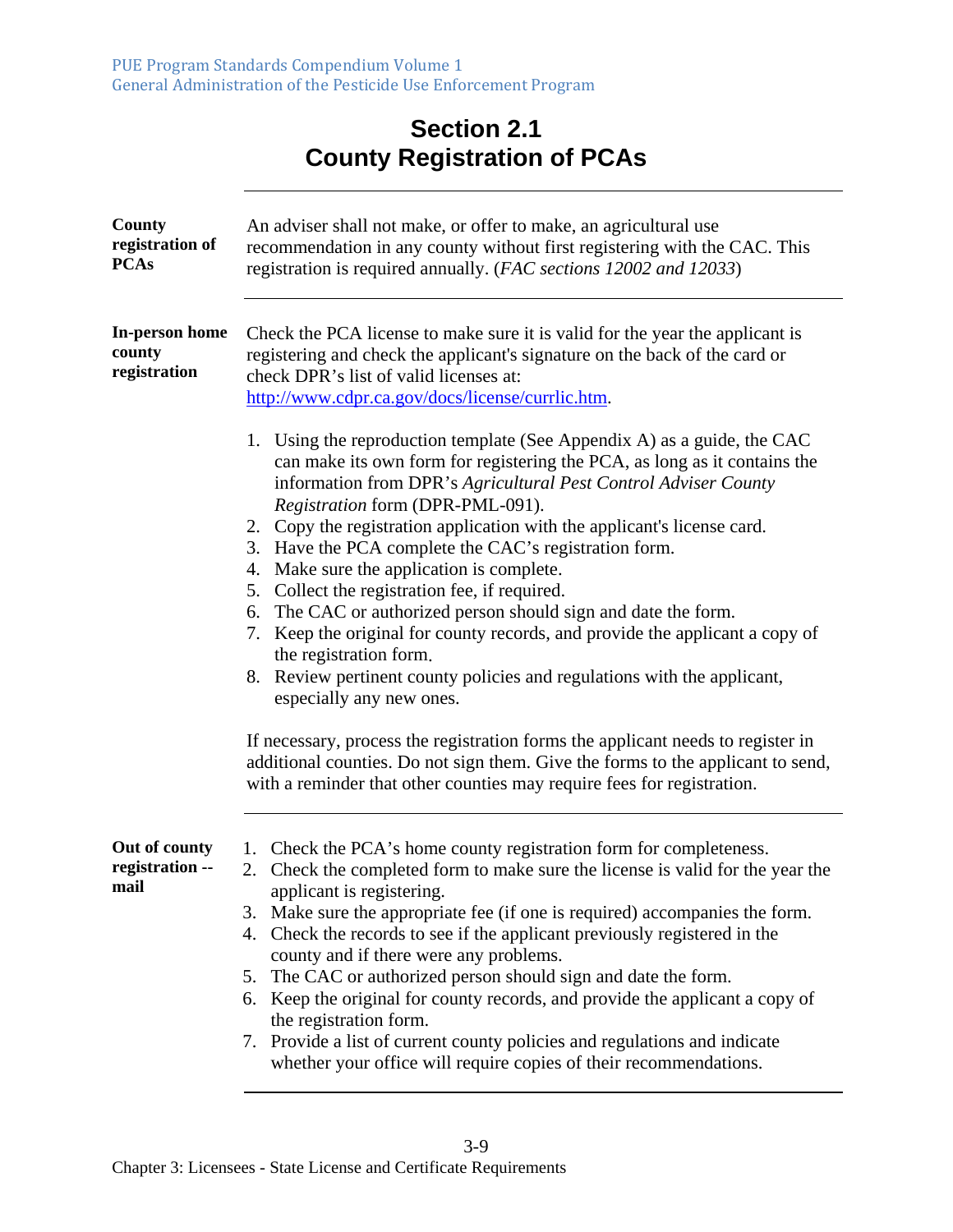#### **Section 2.2 Interpretation of Agricultural PCA Scenarios**

| <b>Introduction</b>                 | This section contains interpretations and descriptions of some situations and<br>scenarios to help make licensing determinations.                                                                                                                                                                                                                                                                                                                                                                                                                                                                                                                                                                                                                                                                                                                                                    |
|-------------------------------------|--------------------------------------------------------------------------------------------------------------------------------------------------------------------------------------------------------------------------------------------------------------------------------------------------------------------------------------------------------------------------------------------------------------------------------------------------------------------------------------------------------------------------------------------------------------------------------------------------------------------------------------------------------------------------------------------------------------------------------------------------------------------------------------------------------------------------------------------------------------------------------------|
| <b>Biological</b><br>control agents | Individuals who recommend the use of biological control agents (e.g.,<br>predatory insects, parasitic wasps, pathogenic fungi or viruses) are required to<br>have a PCA license.                                                                                                                                                                                                                                                                                                                                                                                                                                                                                                                                                                                                                                                                                                     |
| <b>Management</b><br>firms          | For the purposes of this discussion, a "management firm" is defined as a<br>business that provides operational assistance, support or other activities on a<br>"fee for service" basis. These are commonly seen in vineyard management<br>and golf course management companies. A management firm should not be<br>confused with a "partner" which has an ownership interest in the operation. If<br>part of the service provided includes pest control for hire, management firms<br>must be licensed as a pest control business (See also Section 4.4 below).<br>If a management firm makes agricultural recommendations as part of that<br>service, the individual making those recommendations must be a licensed<br>PCA. This individual may be either an employee of the management firm or<br>an independent PCA under a contractual arrangement with the management<br>firm. |
| Landscape<br>architects             | Any landscape architect who includes pesticide use specifications in<br>landscape architectural plans (except plans concerning the immediate<br>landscaping environment of a residential dwelling or commercial business<br>office, shopping centers, and other similar institutional settings) must be<br>licensed as an agricultural PCA. Included within the scope of the PCA<br>licensing requirement are those recommendations (specifications) concerning<br>landscaping of parks and recreation areas, golf courses, cemeteries, parkways,<br>highways, and other similar settings.                                                                                                                                                                                                                                                                                           |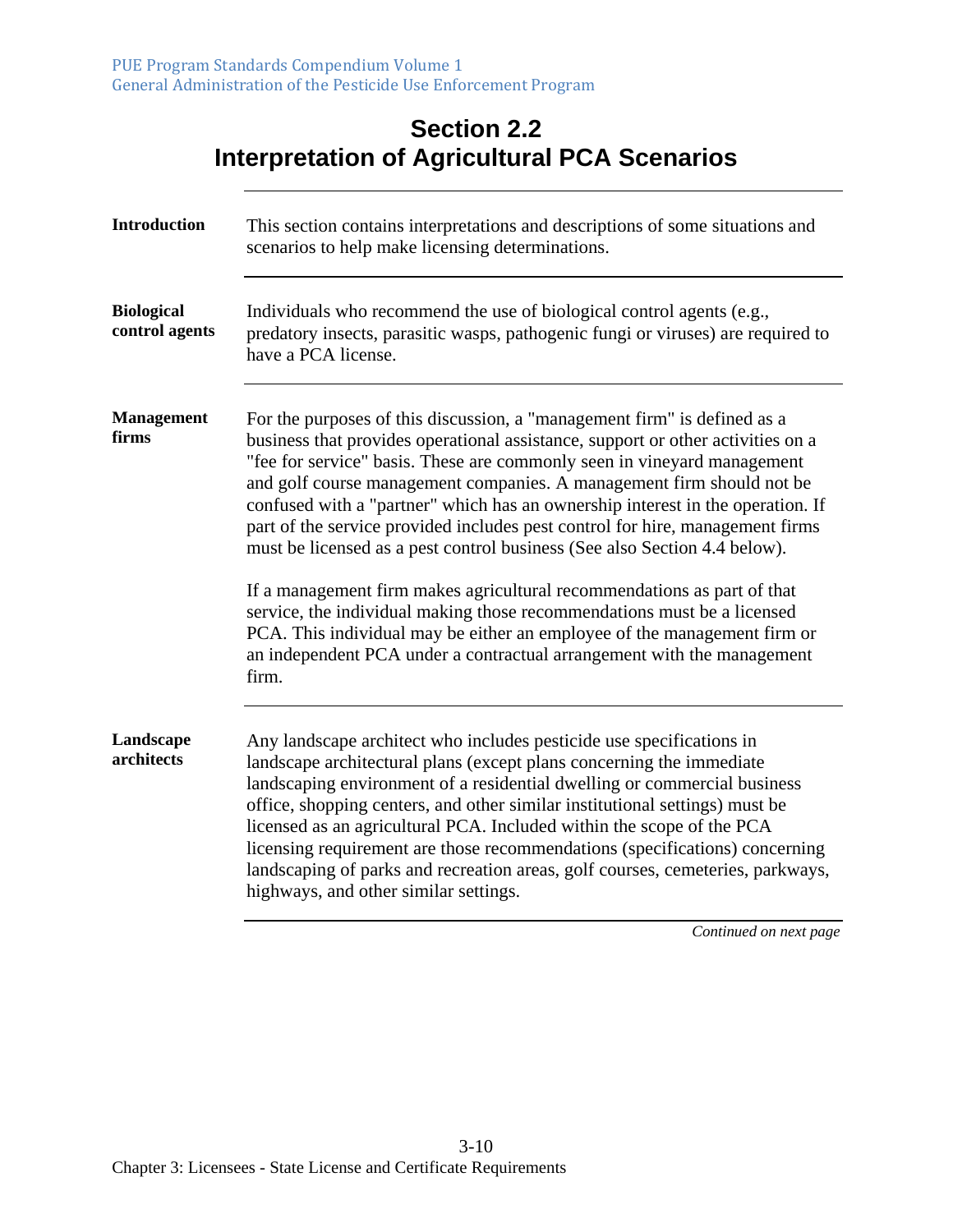| Recommenda-<br>tion | Interprets FAC section 12003, 3 CCR sections 6556 and 6558                                                                                                                                                                                                                                             |
|---------------------|--------------------------------------------------------------------------------------------------------------------------------------------------------------------------------------------------------------------------------------------------------------------------------------------------------|
| requirements        | 1. Operator of the property                                                                                                                                                                                                                                                                            |
|                     | 2. Location of the property                                                                                                                                                                                                                                                                            |
|                     | 3. Commodity, crop, or site to be treated                                                                                                                                                                                                                                                              |
|                     | 4. Pest (by accepted common name)                                                                                                                                                                                                                                                                      |
|                     | 5. Name of each pesticide                                                                                                                                                                                                                                                                              |
|                     | 6. Dosage (of pesticide per unit treated) or description of method<br>recommended                                                                                                                                                                                                                      |
|                     | 7. Concentration (of the mix applied) per acre                                                                                                                                                                                                                                                         |
|                     | 8. Volume (of mix per unit treated) per acre                                                                                                                                                                                                                                                           |
|                     | 9. Total acreage (or units) treated                                                                                                                                                                                                                                                                    |
|                     | 10. Schedule, time, or conditions of the treatment or other control method                                                                                                                                                                                                                             |
|                     | 11. Restricted entry interval applicable (label and/or regulation)                                                                                                                                                                                                                                     |
|                     | 12. Preharvest or preslaughter interval ("preharvest interval – see label" is<br>inadequate)                                                                                                                                                                                                           |
|                     | 13. A warning of the possibility of damages that could occur that reasonably<br>should have been known by the PCA to exist (including, but not limited to<br>hazards known to exist, crop rotation, crop disposition, or plant back<br>restrictions)                                                   |
|                     | 14. Criteria for determining need for the recommended treatment (e.g., pest<br>count, history of infestation, preventative measures, etc.)                                                                                                                                                             |
|                     | 15. If the pesticide is a nonfumigant high VOC product utilizing an<br>exemption under 6884(b), the exemption must be identified.                                                                                                                                                                      |
|                     | 16. Certification that alternatives and mitigation were considered and, if<br>feasible, adopted                                                                                                                                                                                                        |
|                     | 17. Signature or mark of the individual making the recommendation or<br>preparing the work order must also be included. A signature is any unique<br>"mark" made by the PCA, or with his/her consent, that identifies that<br>particular PCA (or grower in the case of a work order). This mark can be |
|                     |                                                                                                                                                                                                                                                                                                        |
|                     | the PCA signature, printed name, or license number.<br>18. Date                                                                                                                                                                                                                                        |
|                     | 19. Address                                                                                                                                                                                                                                                                                            |
|                     | 20. The name of the business represented                                                                                                                                                                                                                                                               |
|                     | Continued on next page                                                                                                                                                                                                                                                                                 |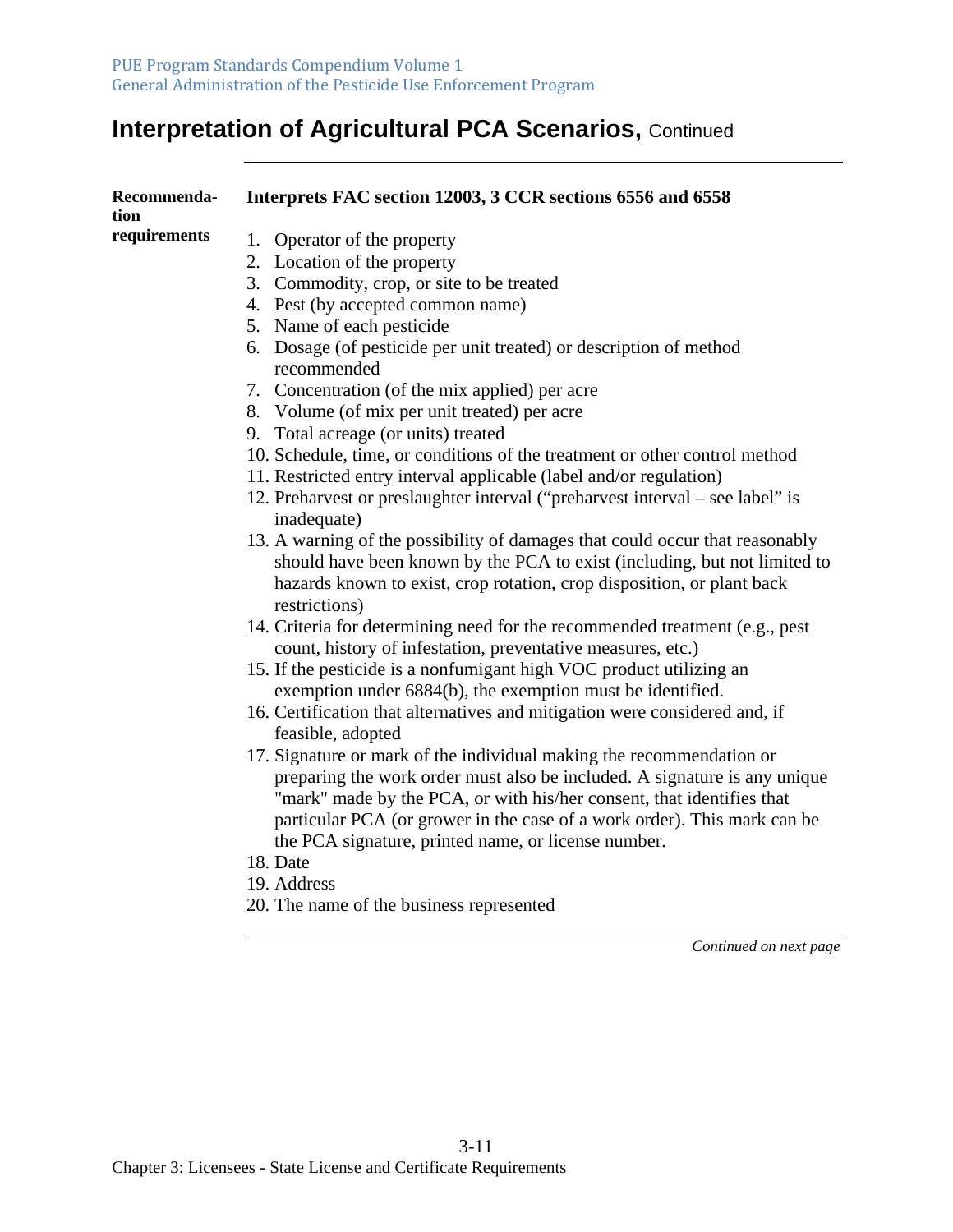| Recommenda-<br>tions -- hazards | Interprets FAC section 12003(f)                                                                                                                                                                                                                                                                                                                                                                                                                                                                                                                                        |
|---------------------------------|------------------------------------------------------------------------------------------------------------------------------------------------------------------------------------------------------------------------------------------------------------------------------------------------------------------------------------------------------------------------------------------------------------------------------------------------------------------------------------------------------------------------------------------------------------------------|
| known to exist                  | Each recommendation must include, when applicable, a warning of the<br>possibility of damages by the pesticide application that should have<br>reasonably been known to exist at the time the recommendation was made.<br>This requirement is designed to ensure that applications are made only under<br>suitable conditions by alerting the applicator to hazards so that precautions<br>may be taken to eliminate or minimize the hazards. Also, it serves to remind<br>the PCA of this important consideration that should influence pest<br>management decisions. |
|                                 | Advisers are responsible for familiarizing themselves with the area<br>surrounding the intended application site. When a condition is known to exist<br>that could result in damage, advisers must include it in their written<br>recommendations. Examples of situations that could result in damage from<br>pesticide applications include:<br>Adjacent crops for which the recommended pesticide is not registered                                                                                                                                                  |
|                                 | and which have no tolerance established;<br>Labor intensive crops which are at or near a stage where field work<br>$\bullet$<br>crews may be in the field;<br>Apiaries located within or adjacent to an intended treatment area;<br>Bodies of water (including water return systems);<br>Buildings (including residences), businesses, schools, etc.;                                                                                                                                                                                                                  |
|                                 | Domestic animals or livestock, and wildlife nesting and grazing areas.<br>$\bullet$                                                                                                                                                                                                                                                                                                                                                                                                                                                                                    |
|                                 | Continued on next page                                                                                                                                                                                                                                                                                                                                                                                                                                                                                                                                                 |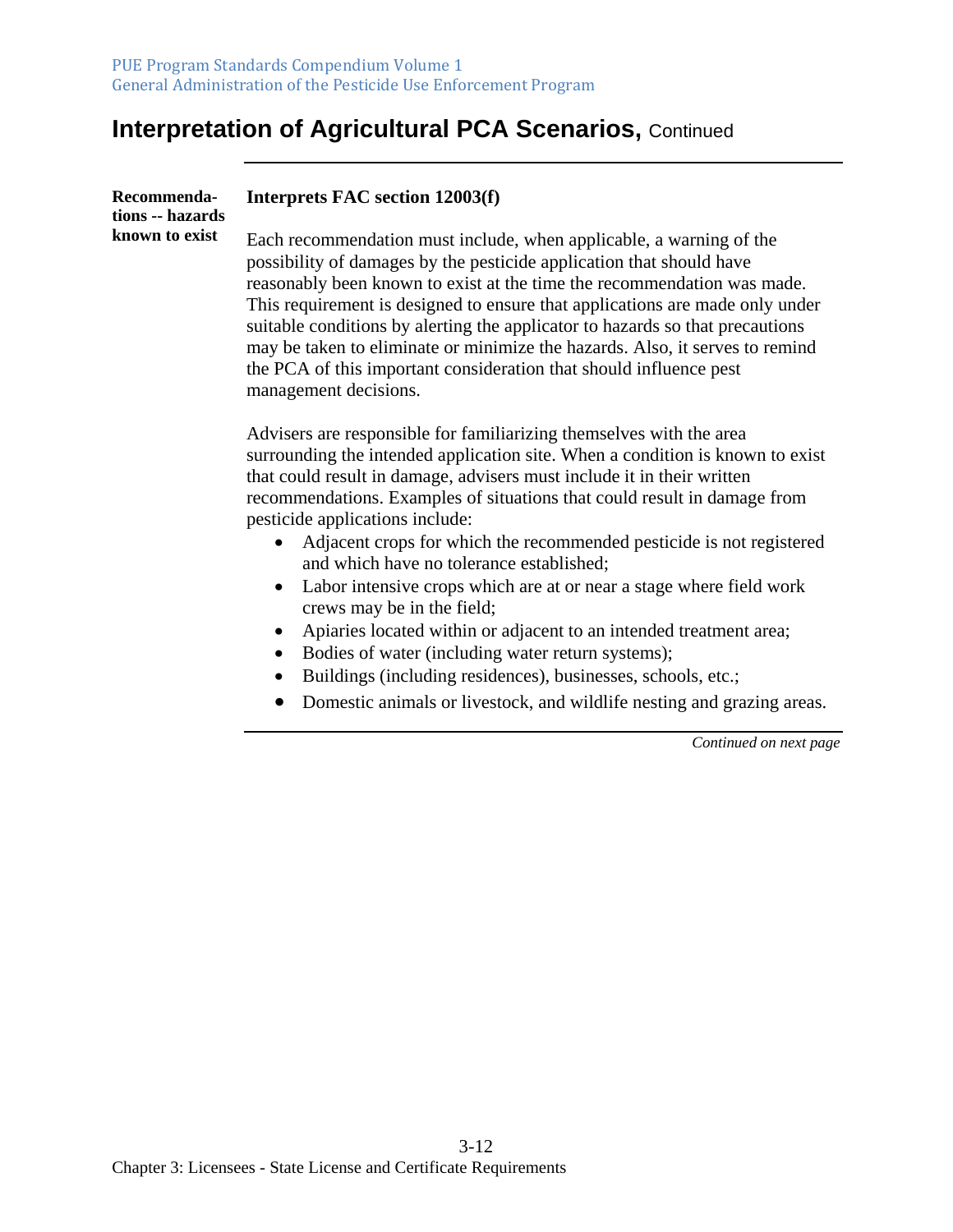#### **Work orders Interprets 3 CCR section 6632**

Broadly speaking, work orders are distinct and separate from recommendations. A work order is created by the operator of the property (owner, renter, or lessee of the property or designated employee) without an agricultural pest control adviser license. The work order identifies the pesticides to be applied and provides application instructions to the pest control business or applicator. The work order may be extremely simple and may not even be written down.

A property operator may ask for or be provided a PCA's written recommendation for a pesticide application. The recommendation is written to the property operator. The property operator can convert any or all of the recommendation into a work order to provide to a licensed pest control business (PCB).

However, when a property operator is providing a work order to the PCB for a pesticide that requires a restricted material permit, 3 CCR section 6632(a) requires the PCB be provided with a recommendation or a work order which contains all the elements required of a recommendation from FAC section 12003 and 3 CCR section 6556. It is the property operator's responsibility to provide the PCB with this information.

See also *Internal Pest Control Decisions* below.

**Property operators and work orders**  Employees working for a private firm (grower, golf course, etc.) may write the work order without being a PCA. Employees of a public agency making recommendations must be licensed pest control advisers in the appropriate category(ies), unless exempted under *FAC section 12001.*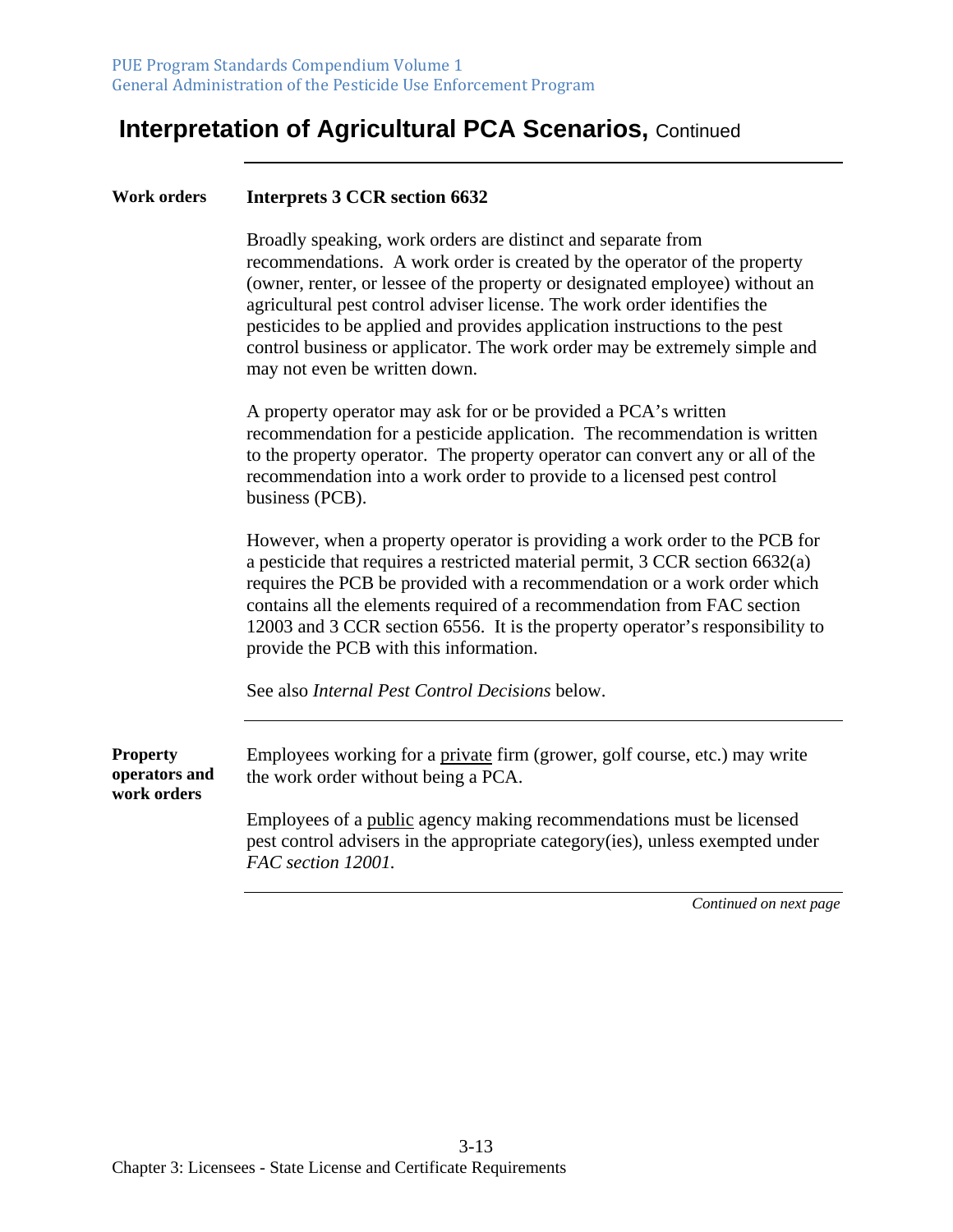| <b>Public agency</b><br>employees | <b>Interprets 3 CCR section 6551</b>                                                                                                                                                                                                                                                                                                                                                                                             |
|-----------------------------------|----------------------------------------------------------------------------------------------------------------------------------------------------------------------------------------------------------------------------------------------------------------------------------------------------------------------------------------------------------------------------------------------------------------------------------|
|                                   | FAC section 12001 exempts the following public employees from the PCA<br>licensing requirements when making agricultural use recommendations in<br>connection with their official duties:                                                                                                                                                                                                                                        |
|                                   | Federal, state, and county departments of agriculture personnel. All<br>$\bullet$<br>agricultural use recommendations must be in writing.<br>University of California personnel and officials of districts. All<br>agricultural use recommendations must be in writing.                                                                                                                                                          |
|                                   | 3 CCR section 6551 requires that all other federal, state, county or local<br>employees (other than those exempted by FAC section 12001) must have a<br>PCA license when making recommendations in connection with their official<br>duties.                                                                                                                                                                                     |
| Recommenda-<br>tions --           | Interprets FAC section 12003, 3 CCR sections 6426, 6566 and 6632                                                                                                                                                                                                                                                                                                                                                                 |
| distribution of<br>copies         | The grower makes the final decision to apply a pesticide(s) resulting from a<br>written recommendation. A signed and dated copy of each agricultural use<br>recommendation must be furnished to the property operator prior to the<br>application (soon enough to use the recommendation to make treatment<br>decisions).                                                                                                        |
|                                   | 3 CCR sections 6426(b) and 6632(a) require that a PCB have a written<br>recommendation available covering each agricultural use of a restricted<br>material that requires a permit.                                                                                                                                                                                                                                              |
|                                   | A copy of each recommendation must also be furnished to the pest control<br>dealer and the applicator (i.e., PCB) in sufficient time to allow compliance<br>with 3 CCR section 6566 (relative to supplemental labeling), but at no time<br>later than the time of the delivery of the pesticide. Copies for the dealer and<br>applicator, if they are unknown, shall be delivered to the property operator<br>with his/her copy. |
|                                   | Continued on next page                                                                                                                                                                                                                                                                                                                                                                                                           |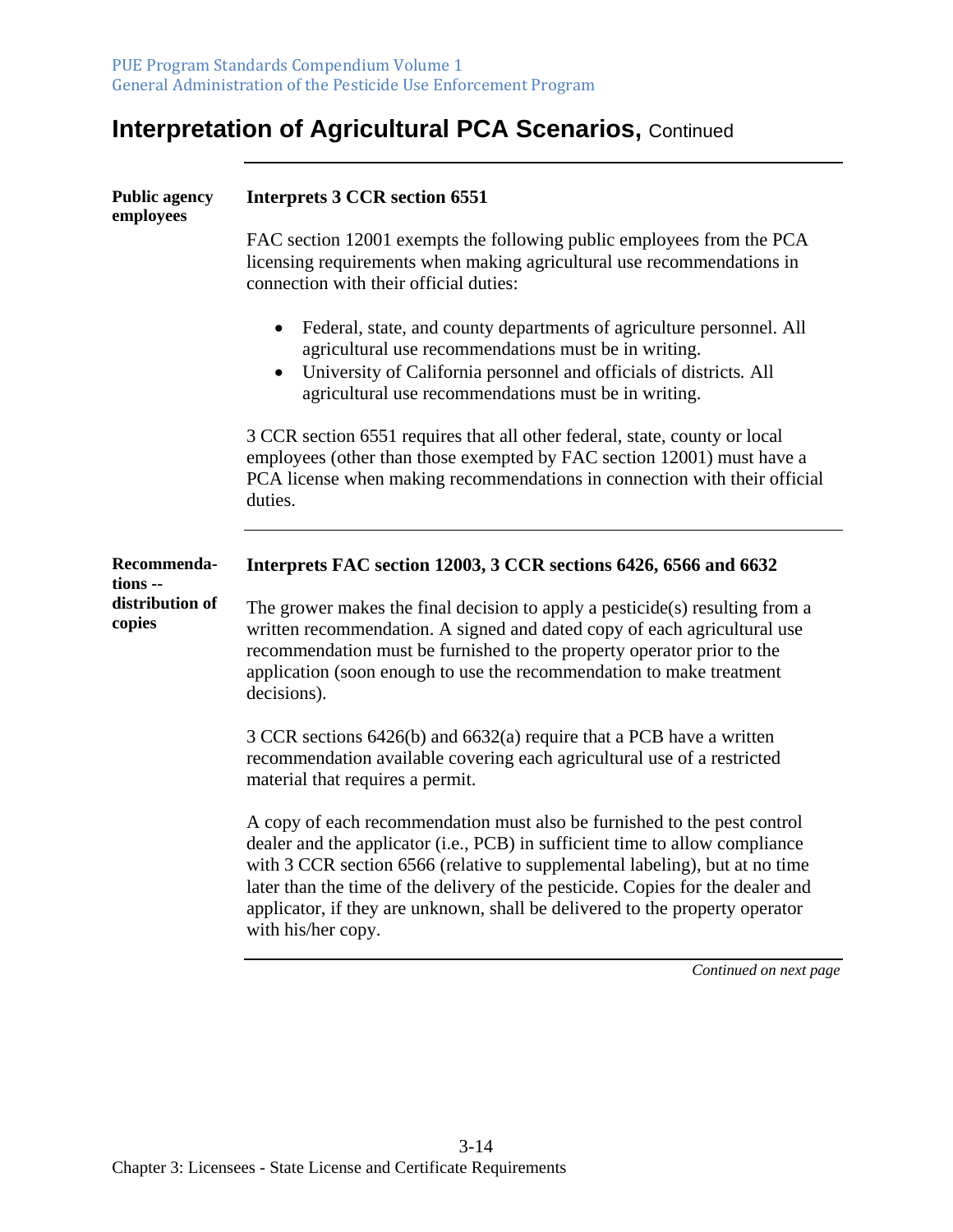**Internal Pest Control Decisions**

#### **Interpretation of Agricultural PCA Scenarios,** Continued

| <b>Pest control</b><br>business work | Interprets FAC section 12003 and 3 CCR section 6632                                                                                                                                                                                                                                                                                                                                                                                                                                                                                                |
|--------------------------------------|----------------------------------------------------------------------------------------------------------------------------------------------------------------------------------------------------------------------------------------------------------------------------------------------------------------------------------------------------------------------------------------------------------------------------------------------------------------------------------------------------------------------------------------------------|
| requirement                          | The pest control work requirements in 3 CCR section 6632 require a PCB to<br>have a copy of the recommendation adopted by the operator of the property or<br>a work order which contains the required elements before making an<br>agricultural use application of a pesticide that requires a permit. Generally,<br>this requirement will be met by the operator of the property passing on a copy<br>of a recommendation made by a licensed PCA or a work order that has the<br>criteria identified in FAC section 12003 and 3 CCR section 6556. |
|                                      | Generally, there is no requirement for the operator of the property to<br>document his or her pest control decision-making process or to have a copy of<br>a recommendation for any application <sup>1</sup> . Although it is a requirement of FAC<br>section 12003 that a licensed PCA provide a copy of any recommendation he<br>or she writes to the operator of the property, that copy usually does not have<br>to be retained by the operator of the property.                                                                               |
| Recommenda-                          | <b>Interprets 3 CCR section 6632</b>                                                                                                                                                                                                                                                                                                                                                                                                                                                                                                               |
| tion versus<br>work order            | These are two different documents:<br>1. A "recommendation" contains advice or suggestions from a PCA<br>provided to, and for consideration by, the operator of the property in<br>reaching a pest control decision.<br>2. A "work order" contains instructions or directions from the operator<br>of the property to the PCB about how the application is to be made to<br>implement the pest control decision of the operator of the property.                                                                                                   |
|                                      | The PCB cannot alter these instructions regardless of their original source.<br>They are, in effect, contract specifications for the pesticide application.<br>However, the PCB can discuss any concerns about the recommendation or<br>work order with the property operator or PCA prior to making the application.                                                                                                                                                                                                                              |

<sup>&</sup>lt;sup>1</sup> However, per 3CCR section 6883 growers in the San Joaquin Valley ozone NAA (counties of San Joaquin, Stanislaus, Merced, Madera, Fresno, Kings, Tulare and a portion of Kern County) are required to have a PCA recommendation for the use of a high-volatile organic compound nonfuigant product specified in 6881 when used on specified crops from May 1 to October 31. These recommendations must be kept for two years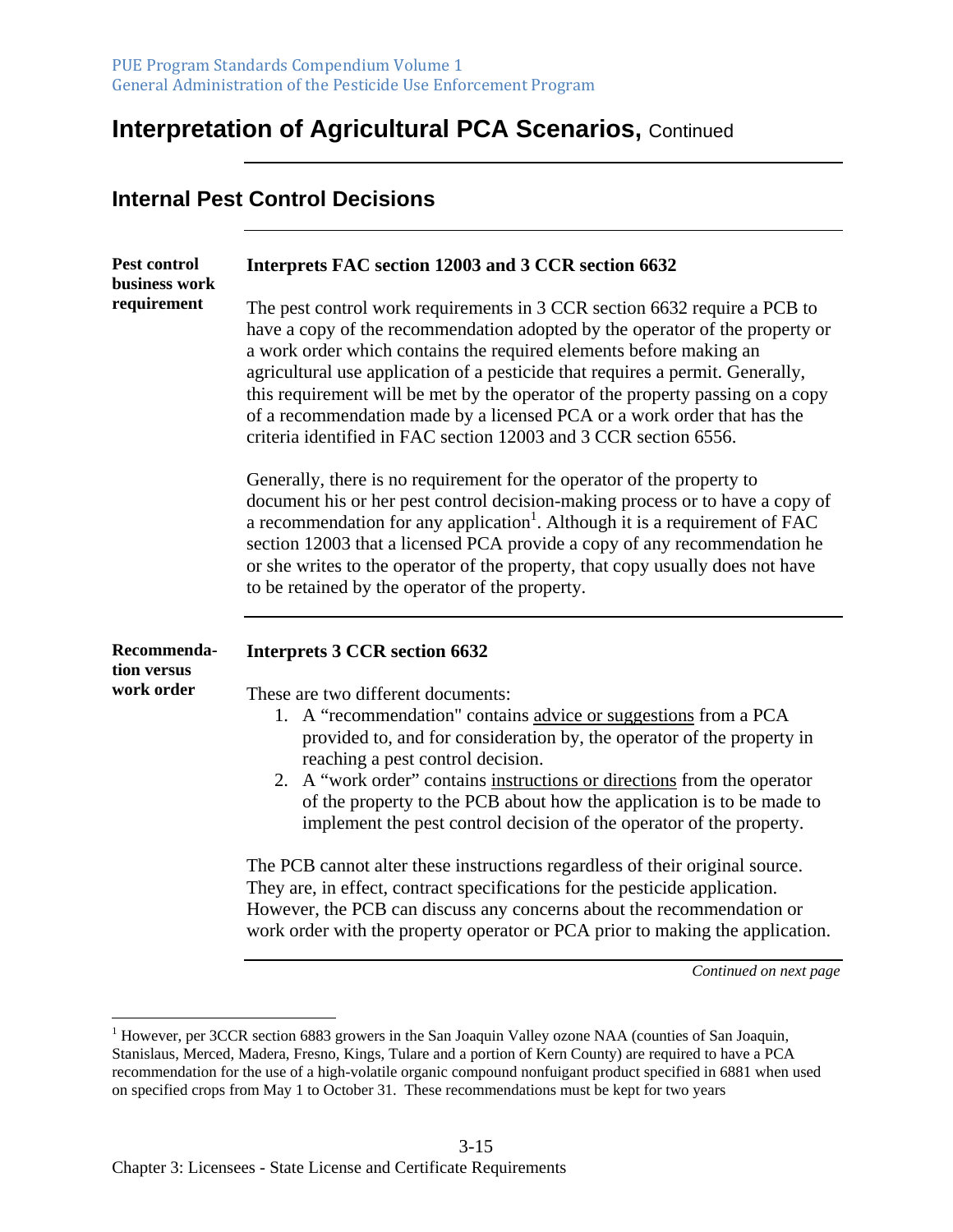| Recommenda-<br>tion versus<br>work order,<br>(continued) | The document that begins as a recommendation to the operator of the<br>property becomes a "work order" when it is adopted by the operator of the<br>property and forwarded to the PCB. Alternatively, the "work order" can be<br>internally prepared by employees and is acceptable as long as it contains the<br>information required in a "recommendation."                                                                                                                                                                                                                 |
|----------------------------------------------------------|-------------------------------------------------------------------------------------------------------------------------------------------------------------------------------------------------------------------------------------------------------------------------------------------------------------------------------------------------------------------------------------------------------------------------------------------------------------------------------------------------------------------------------------------------------------------------------|
| <b>Interpretation</b><br>of law                          | <b>Interprets FAC section 12001</b>                                                                                                                                                                                                                                                                                                                                                                                                                                                                                                                                           |
|                                                          | The legal opinion of Chief Counsel for DPR, outlined in an August 27, 2003<br>memorandum to the Chief, Enforcement Branch, is that licensing as a PCA is<br>not required of employees of a firm to participate in internal pest control<br>decisions applicable to property operated by that firm. When a<br>recommendation is distributed outside of the firm for consideration by a third<br>party in making a pest control decision (which a PCB does not do), the<br>recommendation must be signed by a licensed PCA, unless specifically<br>exempt by FAC section 12001. |
|                                                          | 3 CCR section 6551 specifically requires public agency employees who make<br>recommendations on pest control for use by that agency to be licensed PCAs.                                                                                                                                                                                                                                                                                                                                                                                                                      |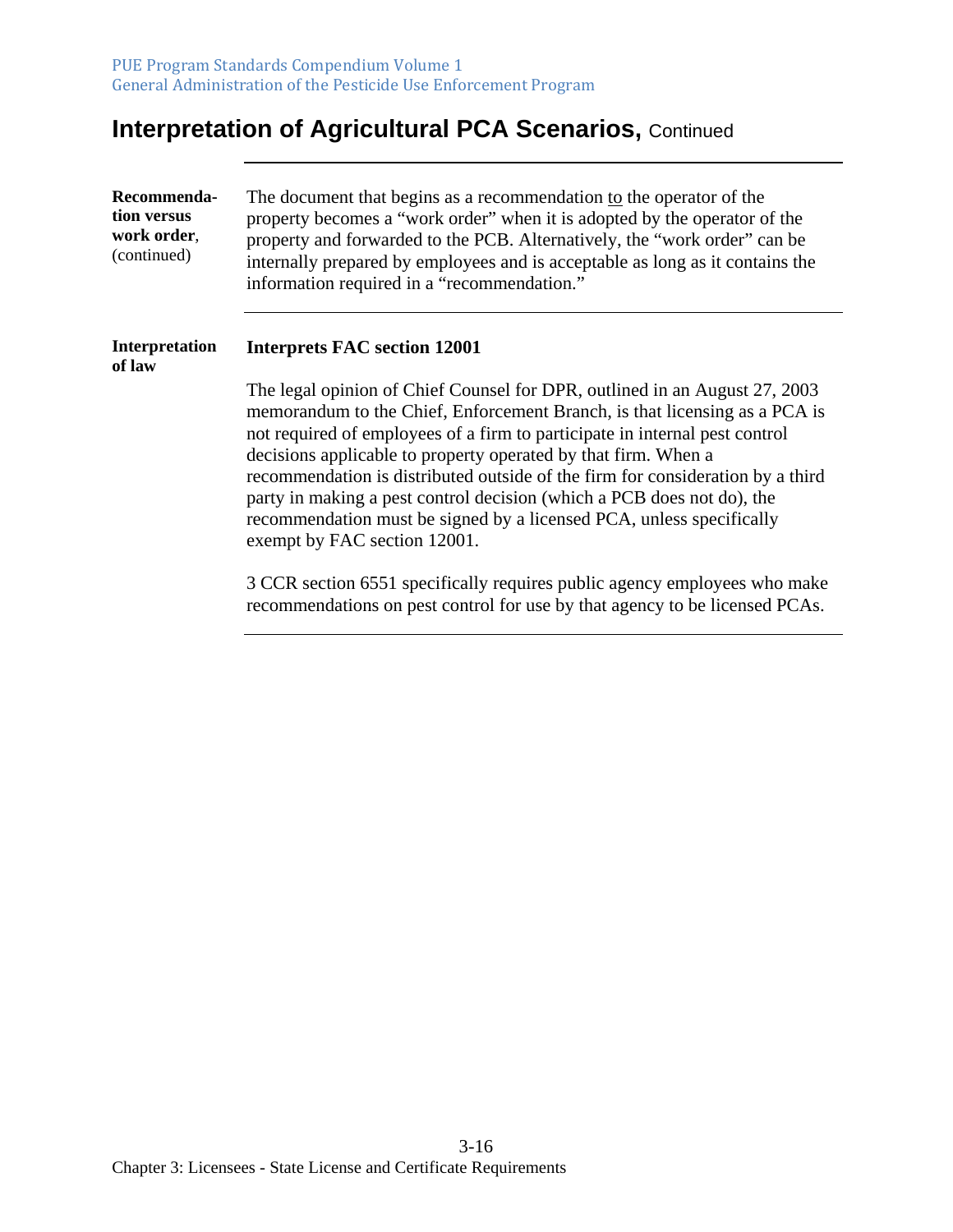#### **Section 3 Dealers, Brokers and Designated Agents – Pesticide Sales**

#### **Pest Control Dealer**

| Who needs the<br>pest control<br>dealer license                            | Per FAC section 11407, Any individual or business, including Internet and<br>mail order businesses, whether inside or outside of California, who:<br>Sell agricultural use and "dual use" products to users.<br>$\bullet$<br>Sell any method or device for the control of agricultural pests, such as<br>biological control agents, lures or insect trapping devices.<br>Solicit sales of pesticides by making agricultural use recommendations<br>$\bullet$<br>through field representatives or other agents.<br>Sell restricted materials or pesticides requiring the supervision of a<br>$\bullet$<br>certified applicator to users.                                                                                                            |
|----------------------------------------------------------------------------|----------------------------------------------------------------------------------------------------------------------------------------------------------------------------------------------------------------------------------------------------------------------------------------------------------------------------------------------------------------------------------------------------------------------------------------------------------------------------------------------------------------------------------------------------------------------------------------------------------------------------------------------------------------------------------------------------------------------------------------------------|
| <b>Exemptions to</b><br>the pest control<br>dealer license<br>requirements | Federal, state, or county agencies providing pesticide materials for<br>agricultural use are exempt from the pest control dealer licensing<br>requirements. (FAC section 12102)<br>Licensed agricultural pest control and structural pest control businesses<br>$\bullet$<br>that apply pesticides that are recommended or sold by the business. (FAC<br>section 11407.5)                                                                                                                                                                                                                                                                                                                                                                          |
| What's<br>required to<br>obtain a pest<br>control dealer<br>license        | An applicant for a new pest control dealer license must:<br>1. Complete the Pest Control Dealer License Application (DPR-PML-<br>41) for each principal and branch location and submit it and all<br>required fees to DPR.<br>2. Each principal and branch location must have an individual who is<br>responsible for the operation of the dealership and licensed/certified as<br>a Dealer Designated Agent, PCA, Pest Control Aircraft Pilot, or a<br>QAL. (3 CCR section 6560)<br>3. Submit a Fictitious Business Name Statement obtained from the<br>County Clerk's Office (if applicable) <sup>2</sup> (FAC section 12103)<br>4. For a corporation, submit a Certificate of Good Standing from the<br>Secretary of State. (FAC section 12103) |

 $2^2$  For a business owned by an individual, a "fictitious business name" is any name that does not include the last name (surname) of the owner, or which implies additional owners (such as "Company", "and Sons", etc.). In the case of a corporation, LLC or LP, a fictitious business name is any name other than the exact name that is on record with the Secretary of State's Office.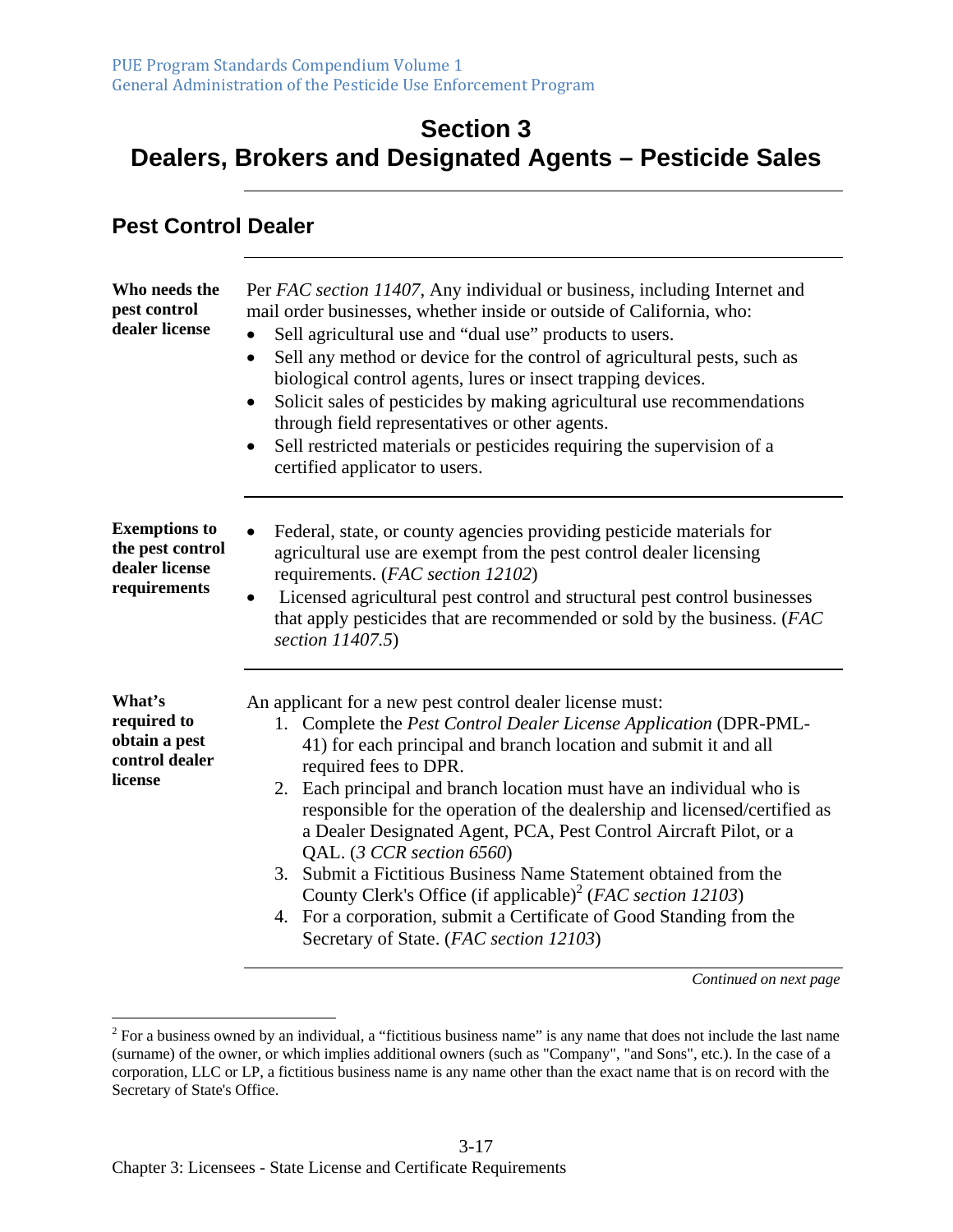| <b>Dealer</b><br>requirements<br>once licensed          | Once licensed, each pest control dealer principal and branch location must:<br>Have and maintain a designated agent to actively supervise all<br>operations conducted by the location. (3 CCR section $6560(a)$ )<br>Retain records of all pesticides sold or delivered, except for pesticides<br>$\bullet$<br>labeled only for home use. (3 CCR section 6562)<br>Indicate "California mill assessment was paid" or "California mill<br>$\bullet$<br>assessment of <i>(amount established by FAC)</i> mills was paid" on all<br>sales invoices. (FAC section 12847)<br>When a pesticide is sold for an agricultural use without a<br>٠<br>recommendation, the invoice or delivery slip must state that no<br>recommendation has been made. (3 CCR section 6562(a)(5))<br>Retain written recommendations for two years. (3 CCR section 6562)<br>$\bullet$<br>When required, obtain restricted material permit or operator<br>٠<br>identification number (OIN) prior to sale or delivery of pesticides. $(3)$<br>CCR section 6568)<br>Retain a copy of permits for restricted materials and OINs for two<br>٠<br>years. $(3 CCR section 6568)$<br>Retain a copy of the purchaser's QAL, QAC or PAC or a statement<br>attesting to their certification for two years. (3 CCR section 6568)<br>Send a list of OINs with corresponding names of persons purchasing<br>٠<br>pesticides during the quarter to each CAC who issued the OIN other<br>than the county where the dealer is located. $(3 CCR section 6568(d))$<br>Obtain a copy of the ship vessel registration for tributyltin purchases<br>$\bullet$<br>and maintain record of sale for two years. (3 CCR section 6574)<br>For sales of pesticides containing clopyralid, retain a signed statement<br>from the qualified applicator for two years. $(3 CCR section 6576)$<br>Provide information to purchasers of volatile organic compound<br>pesticides for use within the San Joaquin Valley Ozone NAA and<br>record that on the invoice (3 CCR section 6577) |
|---------------------------------------------------------|-------------------------------------------------------------------------------------------------------------------------------------------------------------------------------------------------------------------------------------------------------------------------------------------------------------------------------------------------------------------------------------------------------------------------------------------------------------------------------------------------------------------------------------------------------------------------------------------------------------------------------------------------------------------------------------------------------------------------------------------------------------------------------------------------------------------------------------------------------------------------------------------------------------------------------------------------------------------------------------------------------------------------------------------------------------------------------------------------------------------------------------------------------------------------------------------------------------------------------------------------------------------------------------------------------------------------------------------------------------------------------------------------------------------------------------------------------------------------------------------------------------------------------------------------------------------------------------------------------------------------------------------------------------------------------------------------------------------------------------------------------------------------------------------------------------------------------------------------------------------------------------------------------------------------------------------------------------------------------------------------------------------------|
| <b>Principal pest</b><br>control dealer<br>requirements | Once licensed, the <b>principal</b> (main) pest control dealer must:<br>Retain at the principal place of business, records of purchases, sales<br>and distribution of pesticides including those of its branch locations<br>for four years. ( <i>FAC section 12114(a)</i> )<br>Report assessable sales to DPR quarterly for the principal and all<br>branch locations. (FAC section $12114(b)$ )<br>Report annually to the DPR all pesticides purchased from a person<br>who is not a licensed pest control dealer or a registrant. (FAC section<br>12115)                                                                                                                                                                                                                                                                                                                                                                                                                                                                                                                                                                                                                                                                                                                                                                                                                                                                                                                                                                                                                                                                                                                                                                                                                                                                                                                                                                                                                                                              |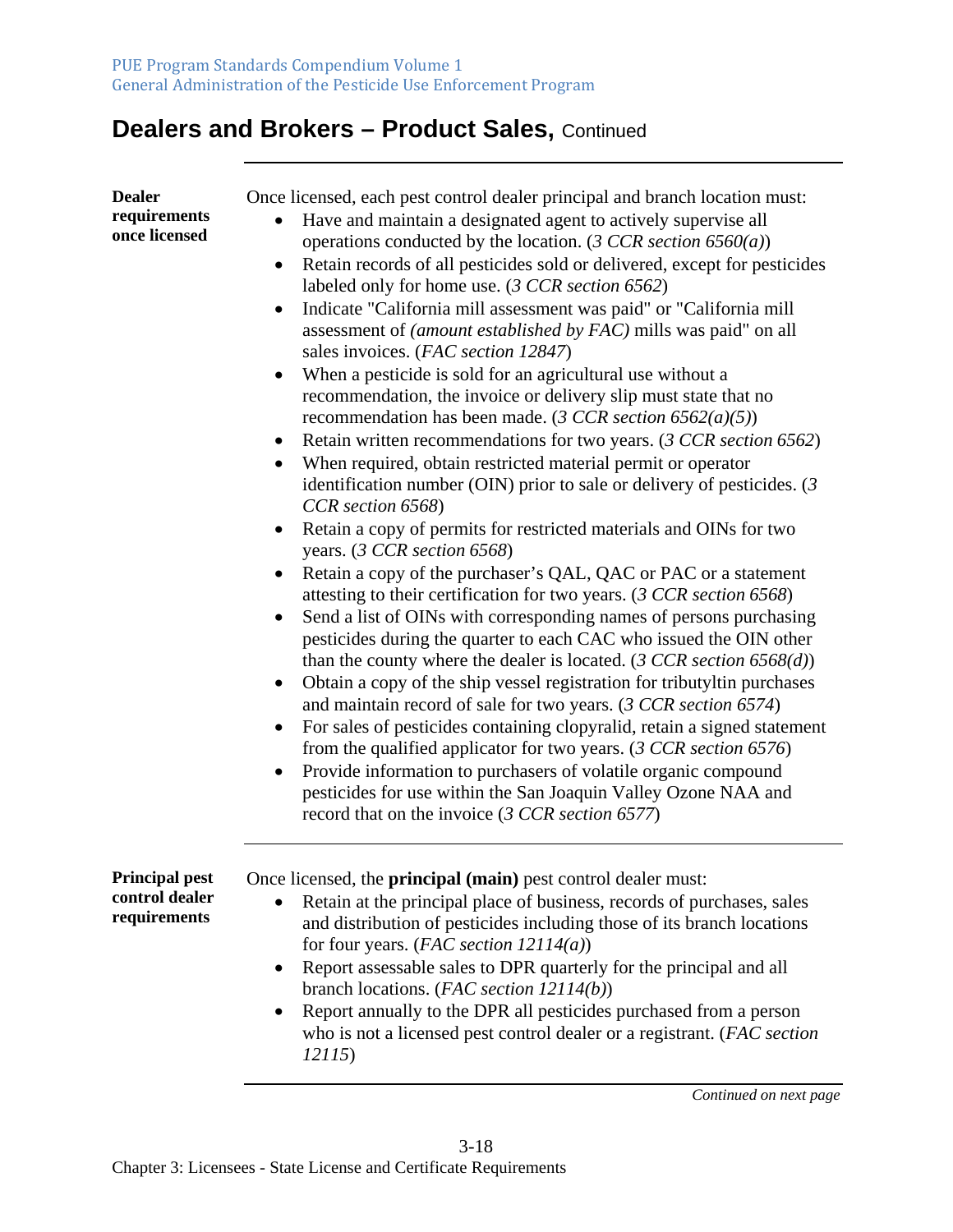| <b>Sales of federal</b><br>restricted use<br>pesticides or<br>California<br>restricted<br>materials | Prior to the sale or delivery of a pesticide for which a restricted materials<br>permit is required, the dealer must obtain a copy of the purchaser's restricted<br>material permit. (3 CCR section $6568(a)$ )                                                                                                                                                                                                                                                                                                                                                                         |
|-----------------------------------------------------------------------------------------------------|-----------------------------------------------------------------------------------------------------------------------------------------------------------------------------------------------------------------------------------------------------------------------------------------------------------------------------------------------------------------------------------------------------------------------------------------------------------------------------------------------------------------------------------------------------------------------------------------|
|                                                                                                     | A dealer must also have proof that the purchaser is a certified applicator or a<br>certified applicator is designated on a restricted materials permit. A copy of<br>the current license or certificate will verify certification. Per 3 CCR section<br>6000, certified applicators include individuals possessing a qualified<br>applicator license or certificate (QAL or QAC), private applicator certificate<br>(PAC), Structural Pest Control Operators (OPR) and Field Representatives<br>(FR), Pest Control Aircraft Pilot Certificate (PCAPC), or Vector Control<br>Technician. |
|                                                                                                     | Prior to the sale of a federal restricted use pesticide (3 CCR section $6400(a)$ )<br>or a pesticide with potential to pollute ground water (3 CCR section $6400(d)$ )<br>that does not require a permit for possession or use, the dealer must obtain a<br>copy of the purchaser's certification or signed statement.                                                                                                                                                                                                                                                                  |
| Duties of the<br>designated                                                                         | Interprets FAC section 12101.5 and 3 CCR section 6560                                                                                                                                                                                                                                                                                                                                                                                                                                                                                                                                   |
| agent                                                                                               | Each licensed pest control dealer must have a designated agent at the<br>principal office and an agent at each branch location to actively supervise all<br>operations conducted by the location. The designated agent performs the<br>following duties for the pest control dealer:                                                                                                                                                                                                                                                                                                    |
|                                                                                                     | Actively supervises employees who sell pesticides.<br>Exercises responsibility in carrying out the business of a pest control<br>dealer.                                                                                                                                                                                                                                                                                                                                                                                                                                                |
|                                                                                                     | The designated agent needs to be available to direct and control sales of<br>pesticide products by unlicensed dealer employees. The availability of the<br>designated agent should be directly related to the hazards of the products sold<br>and the volume of pesticide sales.                                                                                                                                                                                                                                                                                                        |
|                                                                                                     | An individual may be a designated agent for only one location. The<br>designated agent cannot work full time as a PCA while "overseeing" dealer<br>operations remotely.                                                                                                                                                                                                                                                                                                                                                                                                                 |
|                                                                                                     | A designated agent must be an individual who possesses a Dealer Designated<br>Agent (DDA) license, a PCA license, a PCAPC, or a QAL.                                                                                                                                                                                                                                                                                                                                                                                                                                                    |
|                                                                                                     | Continued on next page                                                                                                                                                                                                                                                                                                                                                                                                                                                                                                                                                                  |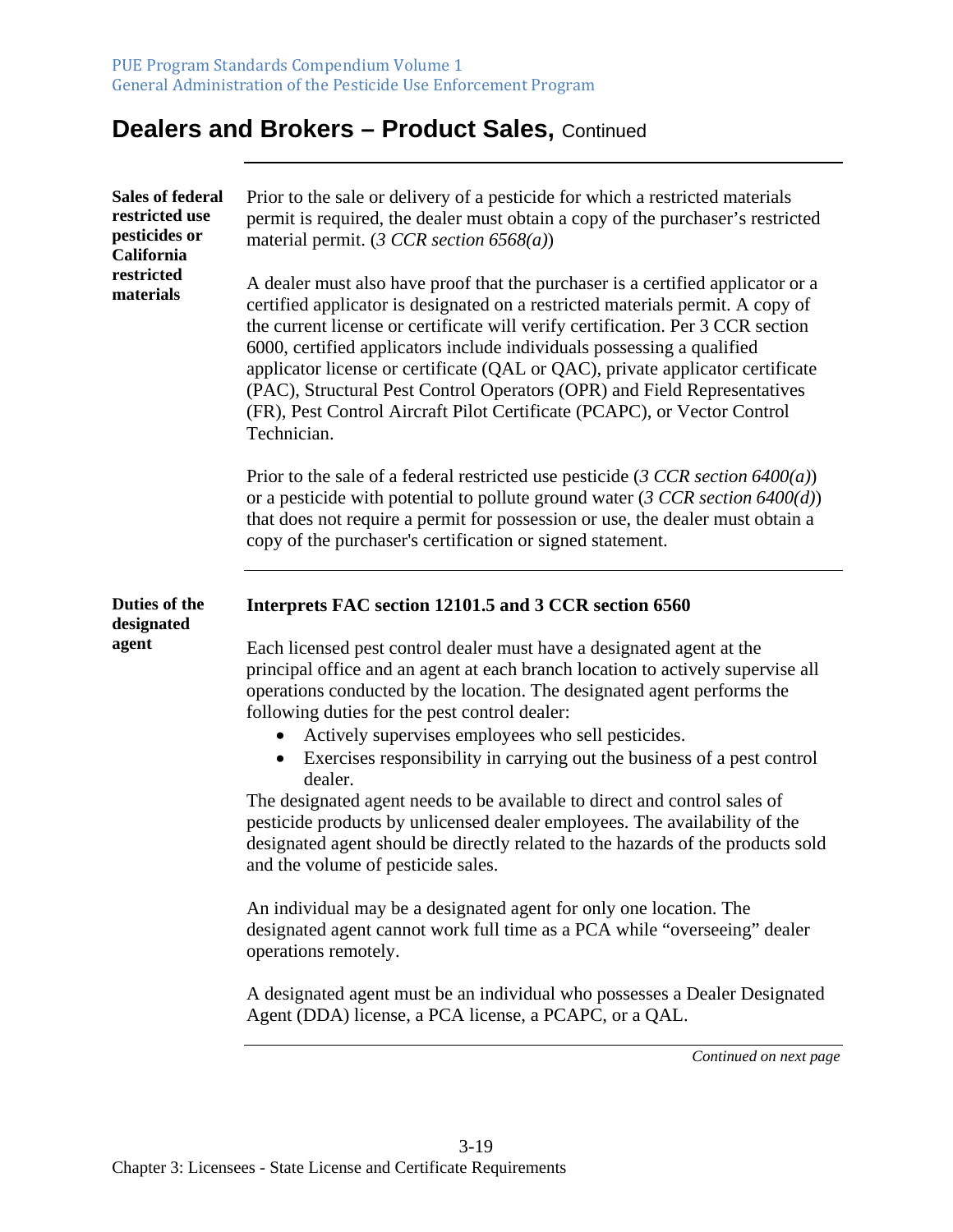| <b>'Branch</b> | As defined in 3 CCR section 6000, a "Branch location" means "any location,       |
|----------------|----------------------------------------------------------------------------------|
| location"      | other than the principal place of business, operated by a pesticide dealer or an |
| defined        | agricultural pest control business to carry out licensed activities in           |
|                | California."                                                                     |

#### **Pest Control Dealer Designated Agent (DDA)**

| Who needs the<br><b>DDA</b> license                                                     | An individual needs a DDA license if he/she is responsible for supervising the<br>operations of a licensed pest control dealer business and does not possess a<br>PCA license, QAL, or PCAPC.                                                                                                                                                                                                                         |
|-----------------------------------------------------------------------------------------|-----------------------------------------------------------------------------------------------------------------------------------------------------------------------------------------------------------------------------------------------------------------------------------------------------------------------------------------------------------------------------------------------------------------------|
| What's<br>required to<br>obtain a pest<br>control dealer<br>designated<br>agent license | An applicant for a pest control dealer designated agent license must:<br>1. Complete the <i>Pest Control Dealer Designated Agent License</i><br>Application (DPR-PML-043).<br>2. Submit the completed application with the initial application fee and<br>examination fee to DPR.<br>3. Pass a written examination on the sale and use of pesticides and pest<br>control dealer responsibilities. (FAC section 12253) |
| <b>Requirements</b><br>once licensed                                                    | No continuing education is required to renew the DDA license.<br>The DDA license is valid for up to two years. Prior to the license expiring, a<br>renewal fee is due to DPR to renew the license.                                                                                                                                                                                                                    |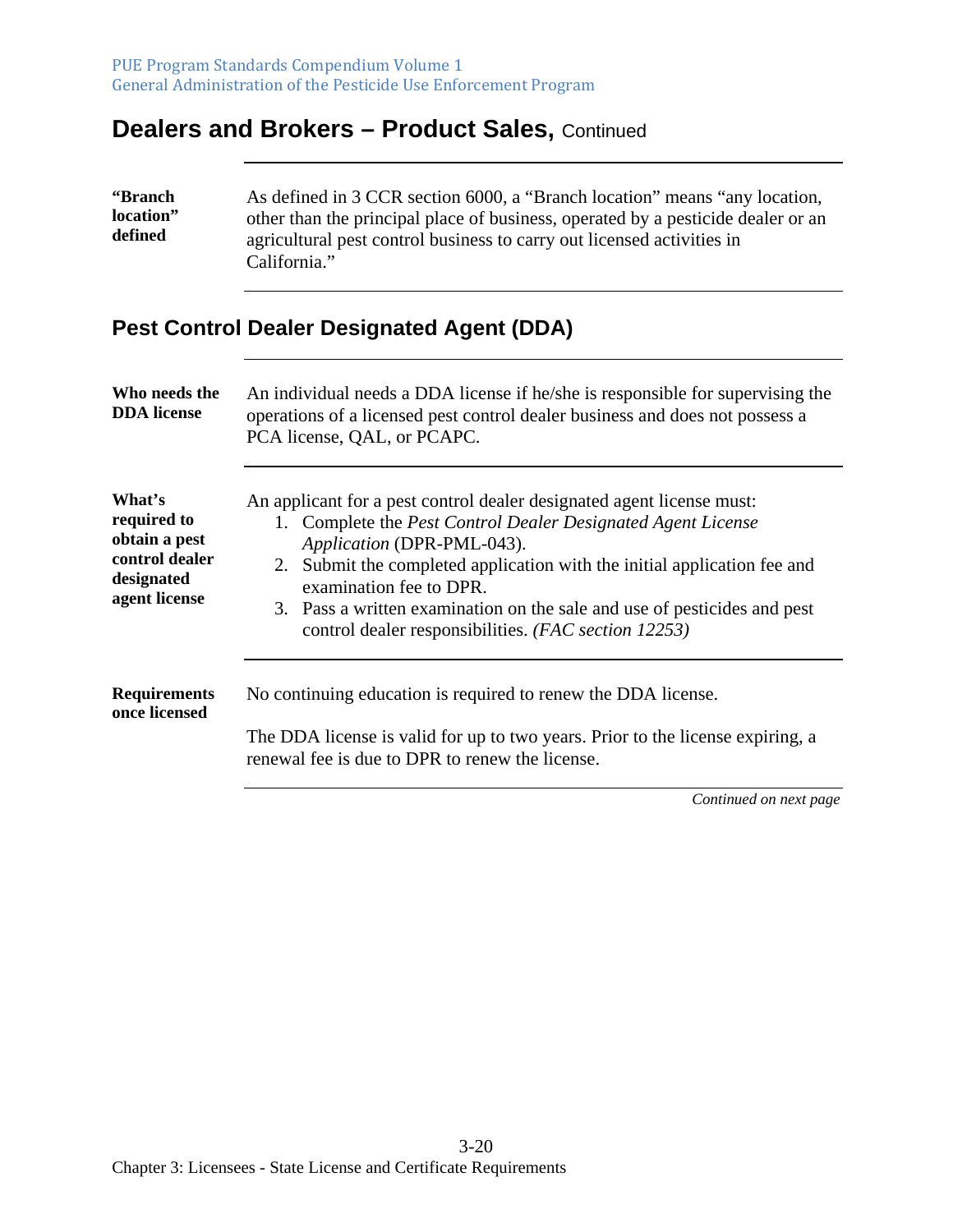#### **Pesticide Broker**

| Who needs the<br>pesticide<br>broker license                            | Any individual or business, including Internet and mail order businesses,<br>whether inside or outside of California, who first sells or distributes pesticides<br>into California other than registrants and licensed pest control dealers (FAC<br>section 12400).<br>The pesticide broker requirements apply to all pesticide products sold into<br>California. The requirements apply to both agricultural pesticides and<br>pesticides sold for non-agricultural use (e.g., home residential, industrial, and<br>institutional settings).                                                                                                                               |
|-------------------------------------------------------------------------|-----------------------------------------------------------------------------------------------------------------------------------------------------------------------------------------------------------------------------------------------------------------------------------------------------------------------------------------------------------------------------------------------------------------------------------------------------------------------------------------------------------------------------------------------------------------------------------------------------------------------------------------------------------------------------|
|                                                                         |                                                                                                                                                                                                                                                                                                                                                                                                                                                                                                                                                                                                                                                                             |
| <b>Exemptions to</b><br>the pesticide<br>broker license<br>requirements | Persons licensed as pest control dealers. A pest control dealer license is<br>$\bullet$<br>required if sales of agricultural use products are direct to end-users.<br>Registrant selling its own registered product or other registrant's product.<br>$\bullet$                                                                                                                                                                                                                                                                                                                                                                                                             |
| What's                                                                  | An applicant for a pesticide broker license must:                                                                                                                                                                                                                                                                                                                                                                                                                                                                                                                                                                                                                           |
| required to<br>obtain a<br>pesticide<br>broker license                  | 1. Complete the Pesticide Broker License Application (DPR-PML-217)<br>for each principal and branch location and submit it to DPR.<br>2. Branch locations include a broker's distribution center(s), not<br>individual retail outlets.<br>3. There are no fees required to obtain this license. (3 CCR section 6502)<br>4. Submit a Fictitious Business Name Statement obtained from the<br>County Clerk's Office, if applicable <sup>3</sup> (FAC section 12401), or<br>5. Certificate of Good Standing obtained from the Secretary of State.<br>Corporations incorporated out-of-state must submit a Certificate of<br>Good Standing from that state. (FAC section 12401) |

<sup>&</sup>lt;sup>3</sup> See *Pest Control Dealer* above for information on the Fictitious Business Name Statement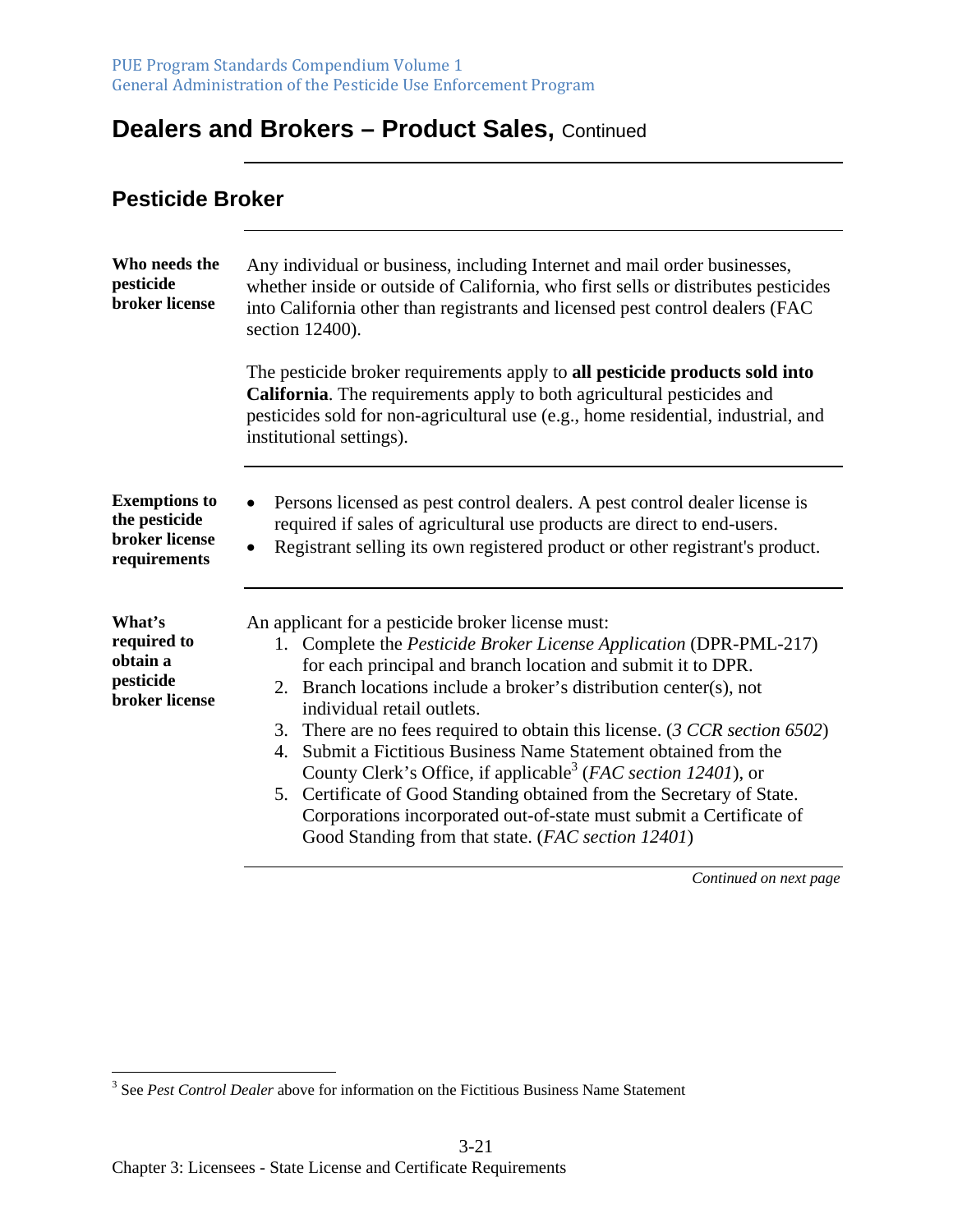| <b>Requirements</b><br>when licensed | Once licensed, the pesticide broker must:<br>Sell only pesticide products that have been registered for sale in<br>California by DPR.<br>Sell pesticides in California labeled for agricultural use or considered                                                                                                                                                                             |
|--------------------------------------|-----------------------------------------------------------------------------------------------------------------------------------------------------------------------------------------------------------------------------------------------------------------------------------------------------------------------------------------------------------------------------------------------|
|                                      | a California restricted material only to registrants, licensed brokers, or<br>pest control dealers (3 CCR section 6302)                                                                                                                                                                                                                                                                       |
|                                      | Submit a quarterly report to DPR of the total dollars of sales<br>$\bullet$<br>(including zero sales) and total pounds or gallons of pesticides sold<br>into or within California. (FAC section 12406(b)).                                                                                                                                                                                    |
|                                      | • Pay a quarterly mill assessment to DPR if the mill assessment has not<br>been paid by the registrant or pest control dealer. The mill assessment<br>is based upon the total dollars of sales for sales into or within<br>California of registered pesticides. (FAC sections 12841 and<br>$12841.1(a)$ ). Sales invoices shall show the mill assessment will be<br>paid. (FAC section 12847) |
|                                      | • Keep and retain records of all purchases, sales, and distribution of<br>pesticides into or within California for four years at the principal place<br>of business which may be outside of California. (FAC section<br>12406(a)                                                                                                                                                              |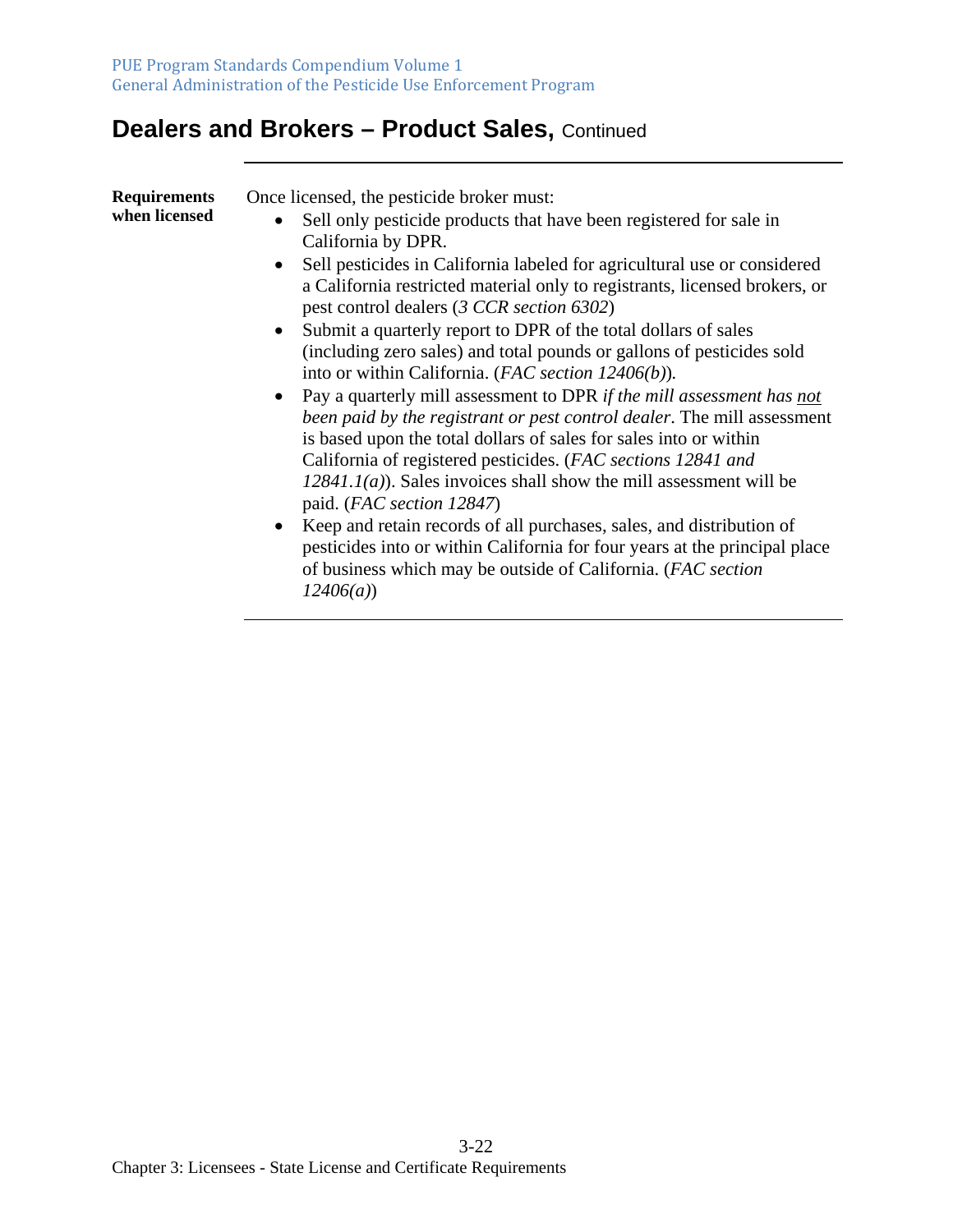|                                          | <b>Section 3.1</b><br><b>Pest Control Dealer Interpretation Scenarios</b>                                                                                                                                                                                                                                                                                                                                                                                                                                                                                                                                                                                                                                                                                              |
|------------------------------------------|------------------------------------------------------------------------------------------------------------------------------------------------------------------------------------------------------------------------------------------------------------------------------------------------------------------------------------------------------------------------------------------------------------------------------------------------------------------------------------------------------------------------------------------------------------------------------------------------------------------------------------------------------------------------------------------------------------------------------------------------------------------------|
| <b>Introduction</b>                      | This section contains interpretations and descriptions of some situations and<br>scenarios to help make licensing determinations.                                                                                                                                                                                                                                                                                                                                                                                                                                                                                                                                                                                                                                      |
| <b>Beneficial</b><br>organism<br>dealers | Interprets FAC section 11407(b)<br>Businesses that sell predators (lacewings, ladybird beetles, etc.), parasites, or<br>disease-producing organisms for agricultural use are required to be licensed<br>as pest control dealers.                                                                                                                                                                                                                                                                                                                                                                                                                                                                                                                                       |
| Cooperative<br>supplying<br>pesticides   | If a cooperative handles agricultural use pesticides or restricted use pesticides,<br>it is responsible to meet certain specific requirements in order to be exempt<br>from the pest control dealer license requirement. The cooperative can meet<br>these requirements by the following:<br>They must act only as a central receiving point for orders or billings<br>$\bullet$<br>and provide the licensed pesticide dealer that actually supplies the<br>agricultural use pesticide or restricted use pesticide with information<br>required in 3 CCR sections 6562 and 6568.<br>The supplier must invoice the purchaser to specific purchases.<br>$\bullet$<br>The cooperative must maintain the ownership identity of any pesticide<br>it stores for its members. |
| <b>Dealer records</b><br>location        | Interprets 3 CCR sections 6562(b), 6568(e), 6574(d), 6576, 6577<br>If all sales occur outside of California (i.e., on the web), there is no<br>requirement in law or regulation for a dealer to store invoices or other records<br>in-state for inspection. However, should a CAC or DPR request a dealer's<br>records (invoices, dealer's copy of a restricted material permit/OIN, certified<br>applicator information or certified applicator statement, etc.) the dealer is<br>required to provide the record.                                                                                                                                                                                                                                                     |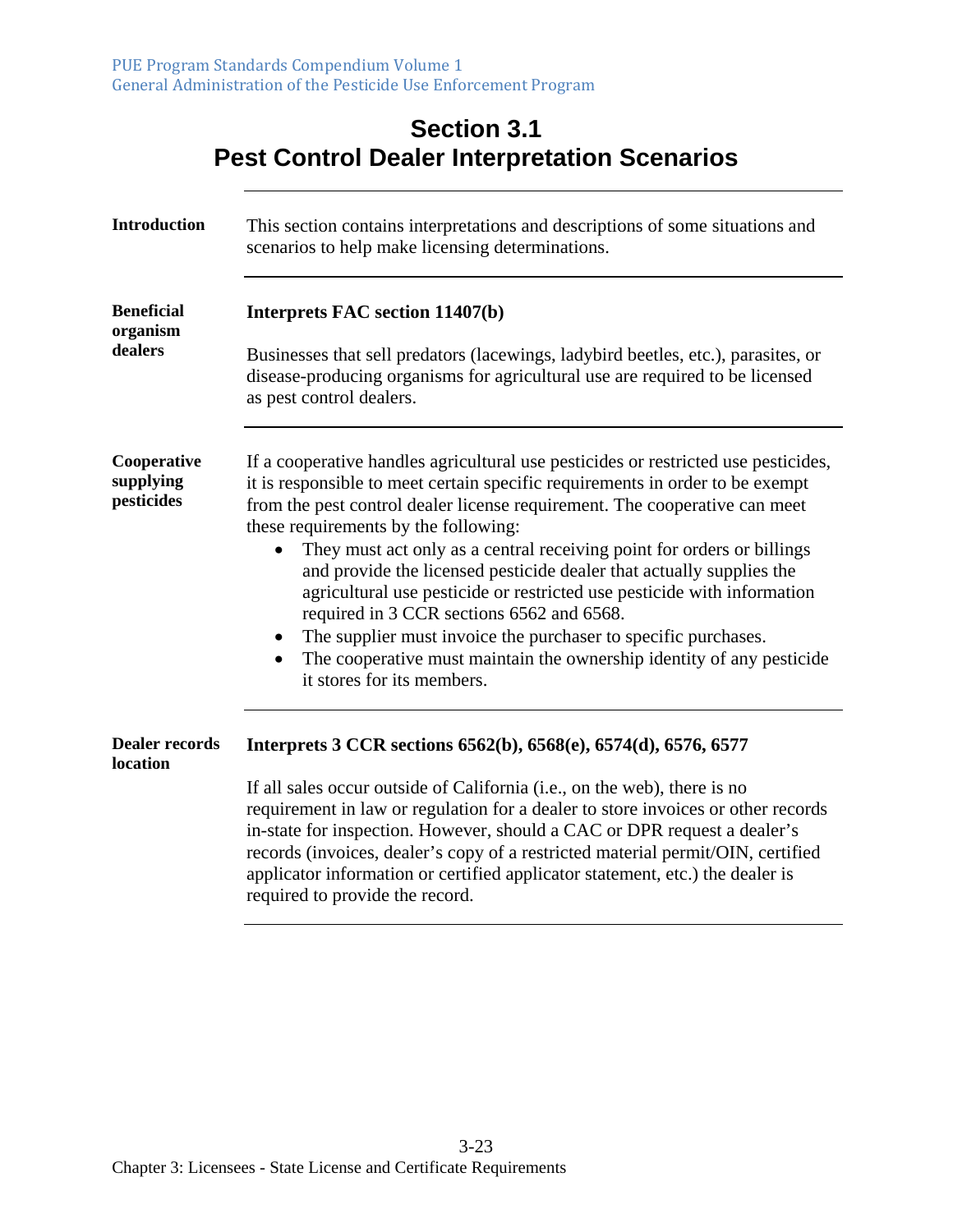| In-ground pole,<br>railroad tie or<br>wood treatment<br>and wood<br>preservatives | Interprets FAC section 11407(d)                                                                                                                                                                                                                                                                                                                                                                                                                                                                                                                                                                                                                                                                                                 |
|-----------------------------------------------------------------------------------|---------------------------------------------------------------------------------------------------------------------------------------------------------------------------------------------------------------------------------------------------------------------------------------------------------------------------------------------------------------------------------------------------------------------------------------------------------------------------------------------------------------------------------------------------------------------------------------------------------------------------------------------------------------------------------------------------------------------------------|
|                                                                                   | Pesticides can be used to treat utility poles, fence poles, railroad ties, or wood<br>to control or prevent wood destroying pests. Some of these may be federal<br>restricted use pesticides (RUPs). Any retail store selling RUPs must be<br>licensed as a pest control dealer in order to sell them to the end-user.                                                                                                                                                                                                                                                                                                                                                                                                          |
| <b>Dual-use</b>                                                                   | Interprets FAC sections 11407(a) and 12101                                                                                                                                                                                                                                                                                                                                                                                                                                                                                                                                                                                                                                                                                      |
| pesticide<br>products                                                             | The term "dual-use products" refers to those pesticide product labels that have<br>directions for both non-agricultural (usually home) and agricultural use and<br>are packaged in a manner that is compatible with both uses. Only licensed<br>pest control dealers may sell agricultural use pesticides regardless of the other<br>uses that may appear on this labeling. A licensed dealer may sell dual-use<br>products for non-agricultural uses, provided the sales record displays the<br>purchaser's name and address and documents that the pesticide is for<br>non-agricultural use.                                                                                                                                  |
|                                                                                   | The mere possibility that an agricultural use product could be used for the<br>second use without a violation of FAC section 12973 is not sufficient to<br>determine it is a dual use product. A determination of dual-use considers the<br>apparent intent of the manufacturer, as well as any advertising or product<br>presentation in the market place.                                                                                                                                                                                                                                                                                                                                                                     |
|                                                                                   | For example, a product's labeling has use directions for gopher burrows with<br>no other site restrictions. This product can legally be used to treat gopher<br>burrows on agricultural sites and non-agricultural sites based on this labeling.<br>However, it is packaged in one pound containers and is commonly marketed<br>in retail nurseries. If there is no evidence that the manufacturer has advertised<br>it for agricultural use, the presence of this product in this sales setting (retail<br>nursery) is insufficient to classify it as a dual-use product. In some cases, it is<br>up to the registrant to fix the problem by separating the pesticide into two<br>products – the method preferred by U.S. EPA. |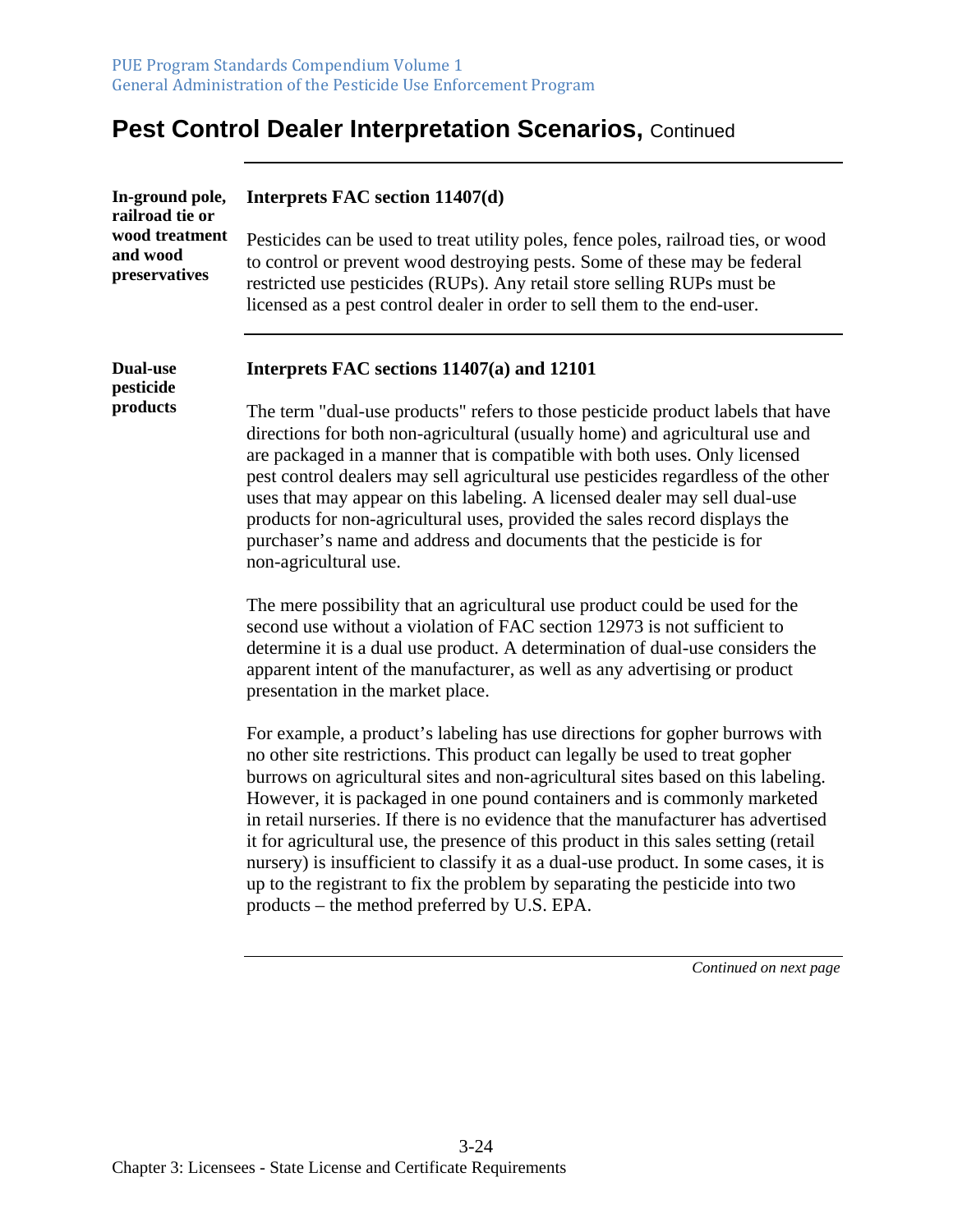**Dual-use pesticide products**, (continued) Other evidence of a dual-use product may include:

- A "Worker Protection Standard" agricultural use requirements block.
- Non-agricultural listed sites such as: garden crop, ornamental and landscape plantings; interiorscapes; and recirculatory, aeroponic, and hydroponic systems located on residential (home) and industrial sites.
- The product labeling has rates from fluid ounces/acre to ounces per 1,000 square feet. These label rates indicate this product can be used both for agricultural and non-agricultural use respectively. Directions for use on pesticide labeling given on a "per acre" basis are generally used to indicate an intention for commercial, rather than, homeowner (consumer) use. Homeowner-use pesticides have directions to use the product at a rate of so much material "per 1,000 square feet," or amount of material per gallon, pint, etc.
- The size of the product container is an indication that the product may be marketed for non-agricultural and agricultural uses. For example, if the product could be purchased via internet in 4 ounce, 16 ounce, quart and one gallon containers.

Tack and saddle shops and western wear stores that carry small container pesticide products labeled for use on or around horses are not required to obtain a pest control dealer's license. It is appropriate to inform retailers that they do have potential liability if they sell these products with dual-use labels without a license.

See also Compendium Volume 8, Section 1.1 *Agricultural and Non-Agricultural Pest Control Use* and Section 4.11 *Homeowner (Consumer) Use Products*.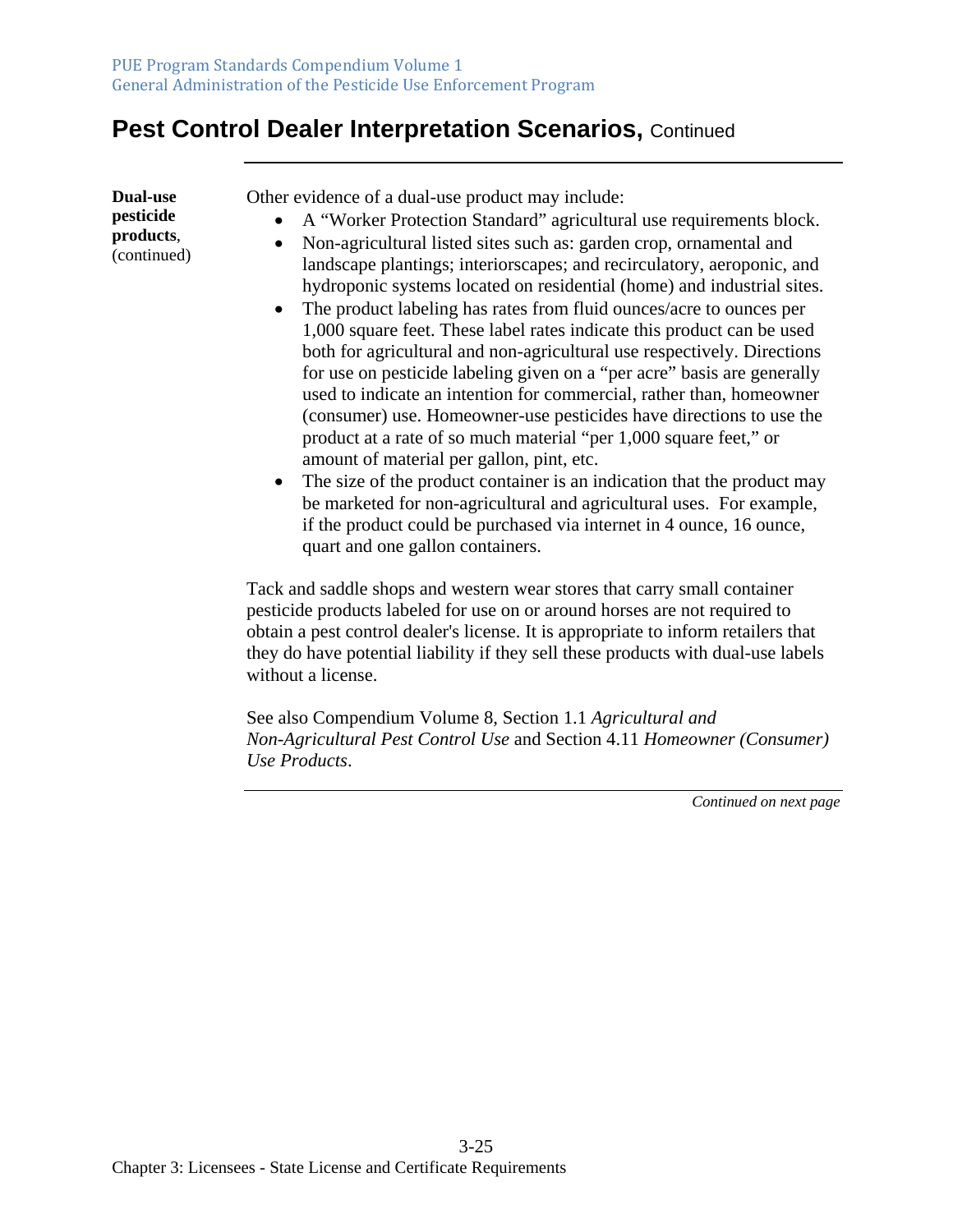| <b>Livestock</b><br>sprays and<br>spray devices      | <b>Interprets FAC section 11701</b>                                                                                                                                                                                                                                                                                                                                                                                                                                                                                                                                                                                                                                                                                                                             |
|------------------------------------------------------|-----------------------------------------------------------------------------------------------------------------------------------------------------------------------------------------------------------------------------------------------------------------------------------------------------------------------------------------------------------------------------------------------------------------------------------------------------------------------------------------------------------------------------------------------------------------------------------------------------------------------------------------------------------------------------------------------------------------------------------------------------------------|
|                                                      | If a licensed pest control dealer sells and services spray devices for fly control<br>in commercial stables, the dealer is performing pest control for hire. The<br>process of mixing and diluting the pesticide concentrate and cleaning,<br>calibrating or otherwise servicing the automatic spray device is considered to<br>be providing a service and requires such persons to be licensed as a pest<br>control business (PCB). If the sales of pesticides and pest control devices are<br>always in connection with providing such a service, then the PCB license<br>supersedes the need to have a pest control dealer license. However, if they<br>also sell such products without providing the service, a pest control dealer<br>license is required. |
| <b>Pesticide sales</b><br>without a                  | Interprets 3 CCR section 6564(a)                                                                                                                                                                                                                                                                                                                                                                                                                                                                                                                                                                                                                                                                                                                                |
| recommenda-<br>tion                                  | A dealer must ensure that the pesticide delivered corresponds to any<br>recommendation which has been provided. When the individual making a<br>sale of an agricultural use pesticide is not a licensed agricultural PCA, he/she<br>may not give any instruction or advice on its use. When a pesticide is sold but<br>no recommendation is made or provided, the invoice or delivery slip must<br>state, "No recommendation has been made by, or provided to, the seller<br>concerning the use of the material covered by this invoice" or similar notice.<br>This notice must be delivered to the customer no later than the time the<br>pesticide is delivered.                                                                                              |
|                                                      | It is a violation of FAC section 12121(d) for any person subject to dealer<br>licensing requirements to make false or fraudulent statements. It is a violation<br>to state on an invoice delivery slip that no recommendation was made when,<br>in fact, one was made by a PCA employed by the pest control dealer.<br>Disciplinary action may be taken. It is the pesticide dealer's responsibility to<br>know if his/her employees have made a recommendation.                                                                                                                                                                                                                                                                                                |
| Sales to<br>structural pest<br>control<br>businesses | See Section 9 Structural Pest Control Licenses.                                                                                                                                                                                                                                                                                                                                                                                                                                                                                                                                                                                                                                                                                                                 |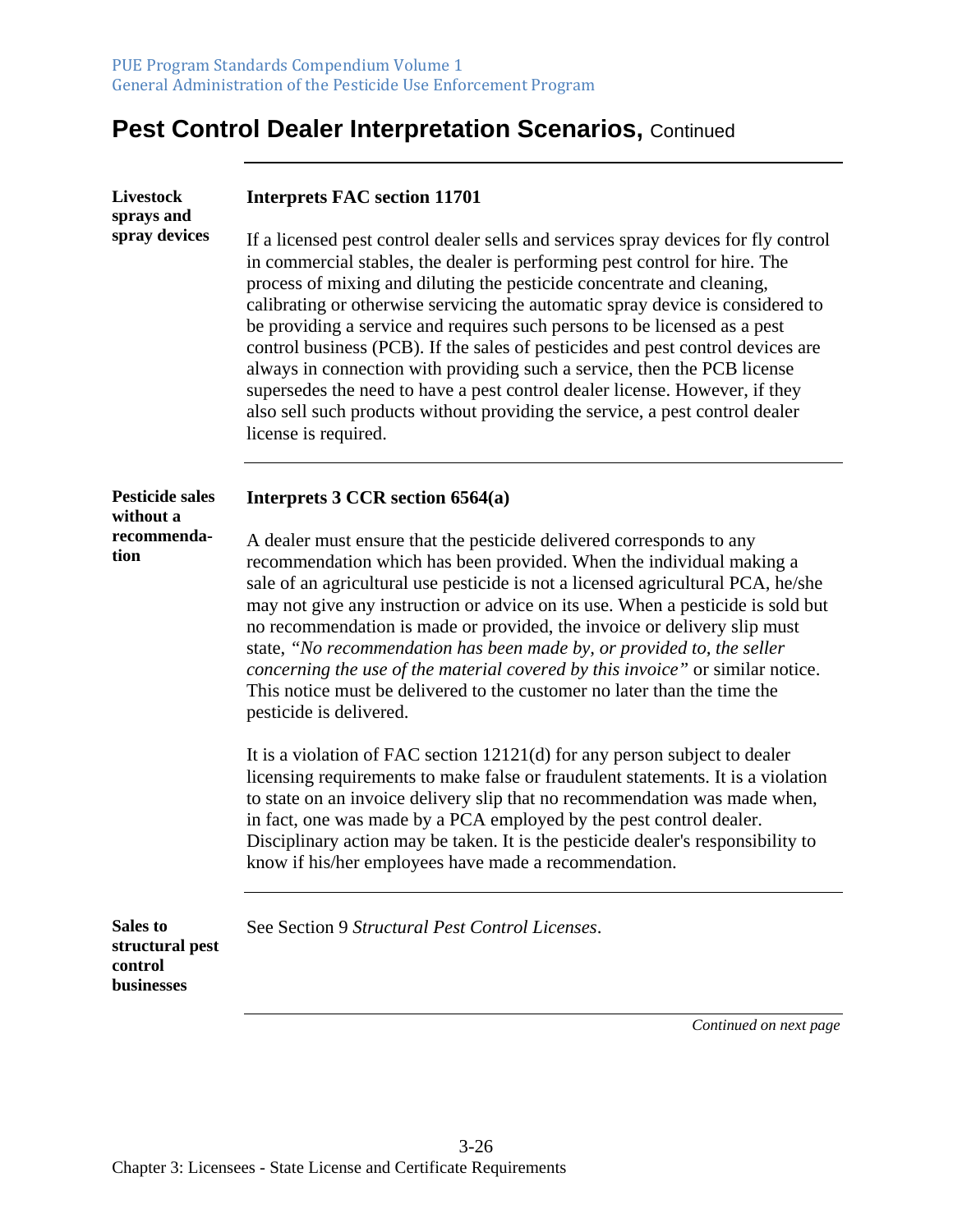| <b>Veterinarians</b><br>selling | Interprets FAC sections 11407(d) and 11408(d)                                                                                                                                                                                                   |
|---------------------------------|-------------------------------------------------------------------------------------------------------------------------------------------------------------------------------------------------------------------------------------------------|
| pesticides                      | Veterinarians selling pesticides requiring a restricted material permit or the<br>supervision of a certified applicator must be licensed pest control dealers even<br>though they may be writing prescriptions for the use of these pesticides. |
|                                 | Veterinarians selling only non-restricted or general use pesticides do not need<br>a dealer license provided they are writing prescriptions for the "agricultural"<br>use" pesticides sold.                                                     |
|                                 | Normally, livestock supply stores selling "over-the-counter" to the general<br>public must be licensed even if owned and run by a veterinarian.                                                                                                 |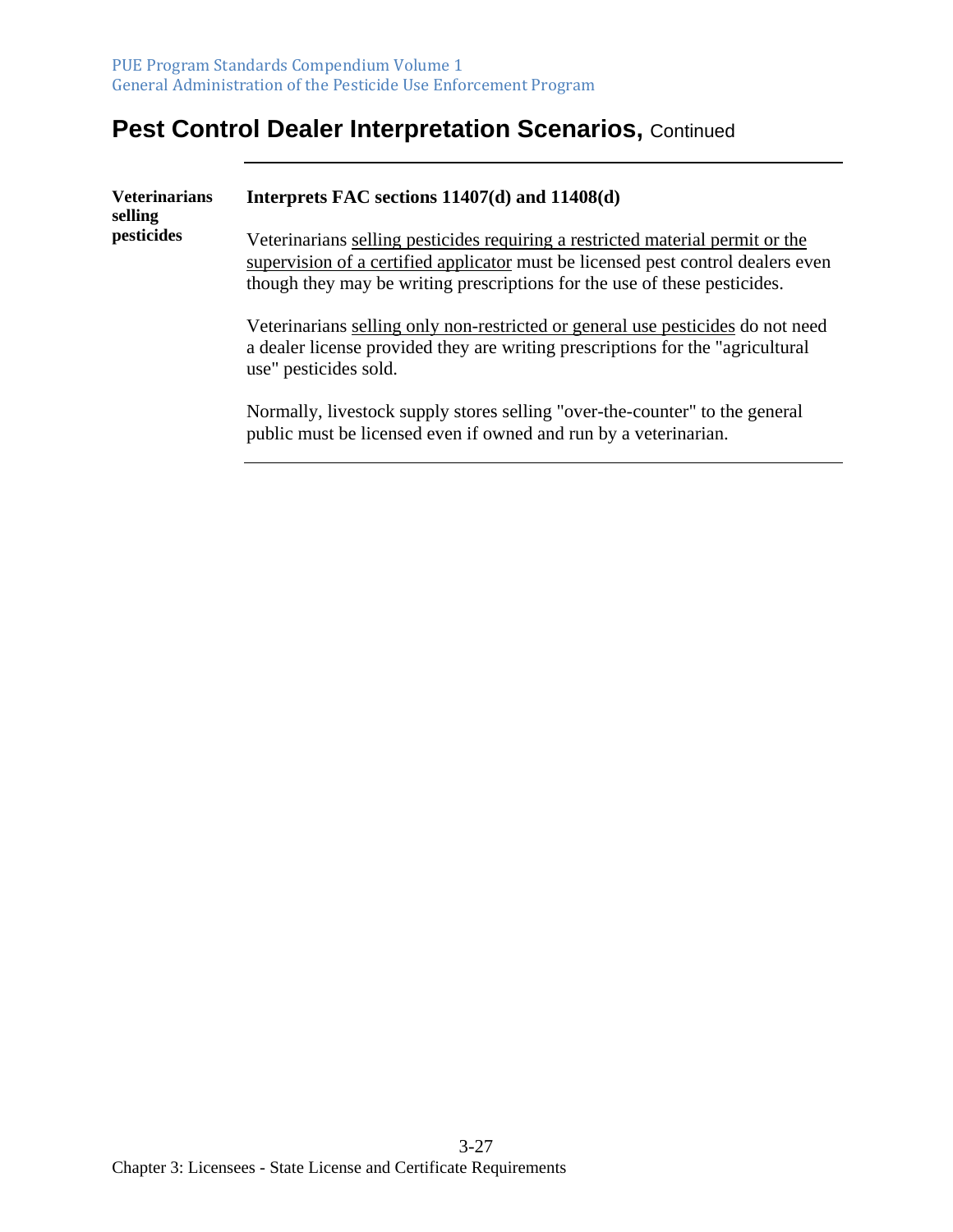|                                  | <b>Pest Control Business (PCB) Licensing</b>                                                                                                                                                                                                                                                                                                                                                                                                       |
|----------------------------------|----------------------------------------------------------------------------------------------------------------------------------------------------------------------------------------------------------------------------------------------------------------------------------------------------------------------------------------------------------------------------------------------------------------------------------------------------|
| Pest control<br>businesses       | Interprets FAC sections 11701 and 11701.5                                                                                                                                                                                                                                                                                                                                                                                                          |
| require a DPR-<br>issued license | FAC section 11701 requires that any person who may "advertise, solicit, or<br>operate as a pest control business" be licensed by DPR as a pest control<br>business.                                                                                                                                                                                                                                                                                |
|                                  | See Compendium Volume 8, pages 1-2 and 1-3 for a discussion of "pest"<br>control." See Business defined in Section 4.4 below.                                                                                                                                                                                                                                                                                                                      |
|                                  | Each principal and branch location must have one individual in a supervisory<br>position with an appropriate license or certificate. The individual's categories<br>on his/her must be in the proper categories to match the work performed by<br>the company. See Qualified individuals below.                                                                                                                                                    |
| "Branch<br>location"<br>defined  | As defined in 3 CCR section 6000, a "Branch location" means "any location,<br>other than the principal place of business, operated by a pesticide dealer or an<br>agricultural pest control business to carry out licensed activities in<br>California." "Licensed activities" include, but are not limited to mixing and<br>loading pesticides and storage of opened pesticide containers after<br>application.                                   |
| Qualified<br>individuals         | Each licensed pest control business must have at least one individual with a<br>QAL in a supervisory position with the appropriate pest control categories<br>that relate to the work performed by the business, responsible for the pest<br>control operations of each location. The qualified applicator cannot supervise<br>the operations of more than one location at a time. $(FAC \, section \, 11701.5)$                                   |
|                                  | Each licensed maintenance gardener pest control business may designate a<br>QAL/QAC holder with Category B or a QAC holder Category Q as the<br>responsible person. The QAL/QAC must be actively responsible for the legal<br>and safe operation of pest control activities conducted by the business<br>location and supervise the pest control operations performed by employees<br>attached to the business location. (FAC section $11704(a)$ ) |
|                                  | Businesses that perform pest control using an aircraft must employ an<br>individual who holds a valid Journeyman Pest Control Aircraft Pilot<br>Certificate (PCAPC). (FAC section 11901)                                                                                                                                                                                                                                                           |

# **Section 4**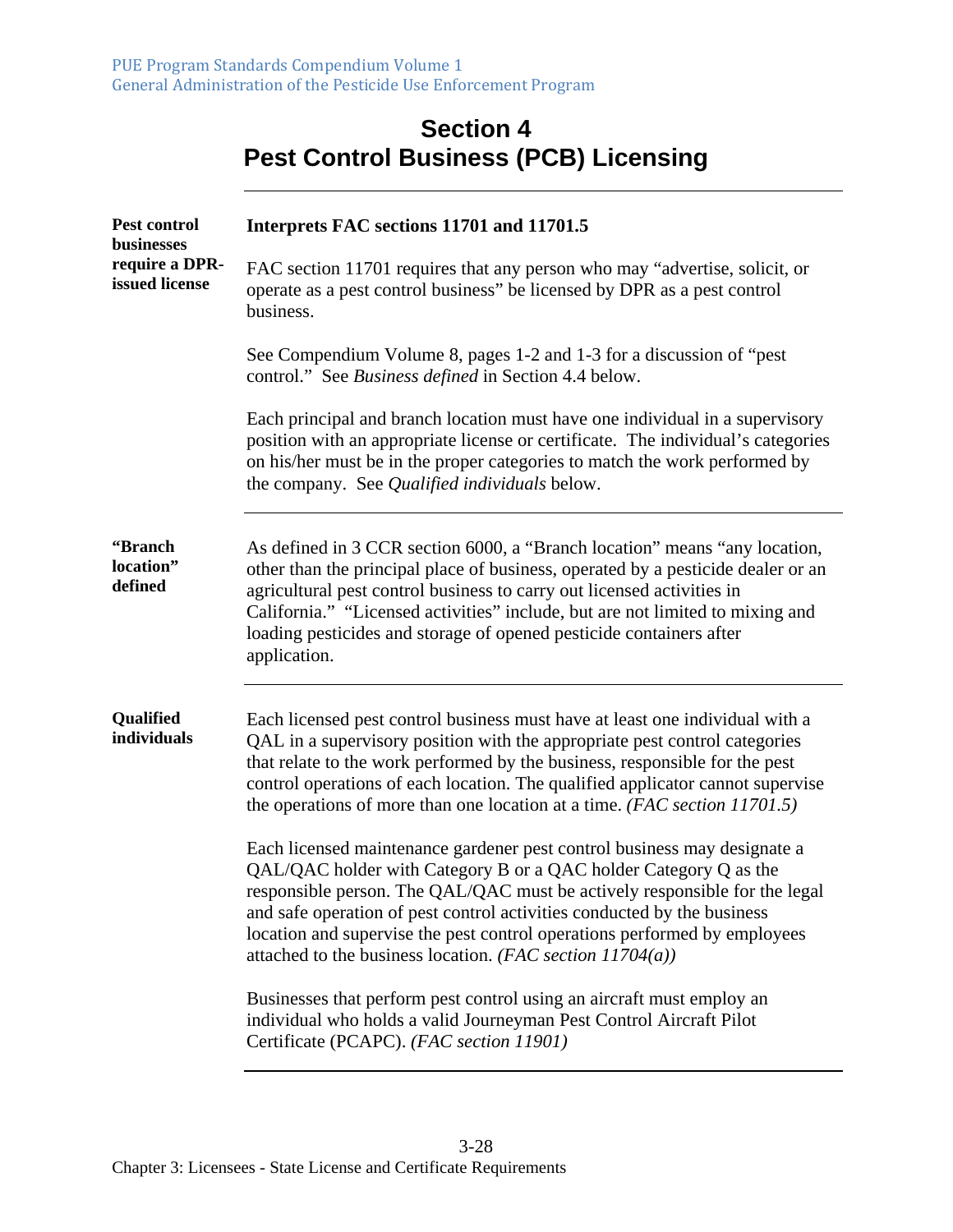| <b>Section 4.1</b>                              |
|-------------------------------------------------|
| <b>Agricultural Pest Control Business (PCB)</b> |

| Who needs the<br><b>PCB</b> license     | Any person who advertises, solicits, or operates as a pest control business (see<br>discussion of "business" in Section 4.4). This includes the following FAC<br>sections 11403 and 11701:<br>Ground and aerial pest control operations, including individuals<br>$\bullet$<br>performing pest control for the accommodation of their neighbors.<br>Management companies (e.g., vineyard management or golf course<br>management) when their services include pest control.<br>Packinghouses, shippers, storage facilities, and other processors who<br>treat agricultural commodities owned by another person or firm.<br>Maintenance gardeners who engage in pest control for hire (more than<br>incidental to that business's activities).                                                                                                                                                                                        |
|-----------------------------------------|--------------------------------------------------------------------------------------------------------------------------------------------------------------------------------------------------------------------------------------------------------------------------------------------------------------------------------------------------------------------------------------------------------------------------------------------------------------------------------------------------------------------------------------------------------------------------------------------------------------------------------------------------------------------------------------------------------------------------------------------------------------------------------------------------------------------------------------------------------------------------------------------------------------------------------------|
|                                         | <i>Exception:</i> Cooperatives are excluded; see discussions on "Business Defined"<br>and "Packing Houses and Other Processors" in Section 4.4.                                                                                                                                                                                                                                                                                                                                                                                                                                                                                                                                                                                                                                                                                                                                                                                      |
| <b>Exemptions to</b><br>the PCB license | Structural pest control activities conducted within the scope of, and<br>pursuant to, a valid structural pest control business license. (FAC section<br>11531(a)<br>Preservation treatment of fabrics or structural materials. (FAC section<br>11531(b)<br>Tree surgery involving the removal of diseased or infested tissues or<br>$\bullet$<br>applying disinfectants to wound cavities incidental to tree surgery,<br>including woodcutters treating stumps. (FAC section 11710)<br>Household or industrial sanitation services. (FAC section $11531(c)$ )<br>٠<br>Seed treatment incidental to regular business. (FAC section 11531(d))<br>Live capture or removal of certain vertebrate pests, bees, or wasps without<br>$\bullet$<br>the use of pesticides. (FAC section $11531(e)$ )<br>Gardeners and landscape maintenance service companies, if no pest<br>$\bullet$<br>control work is included as part of their services. |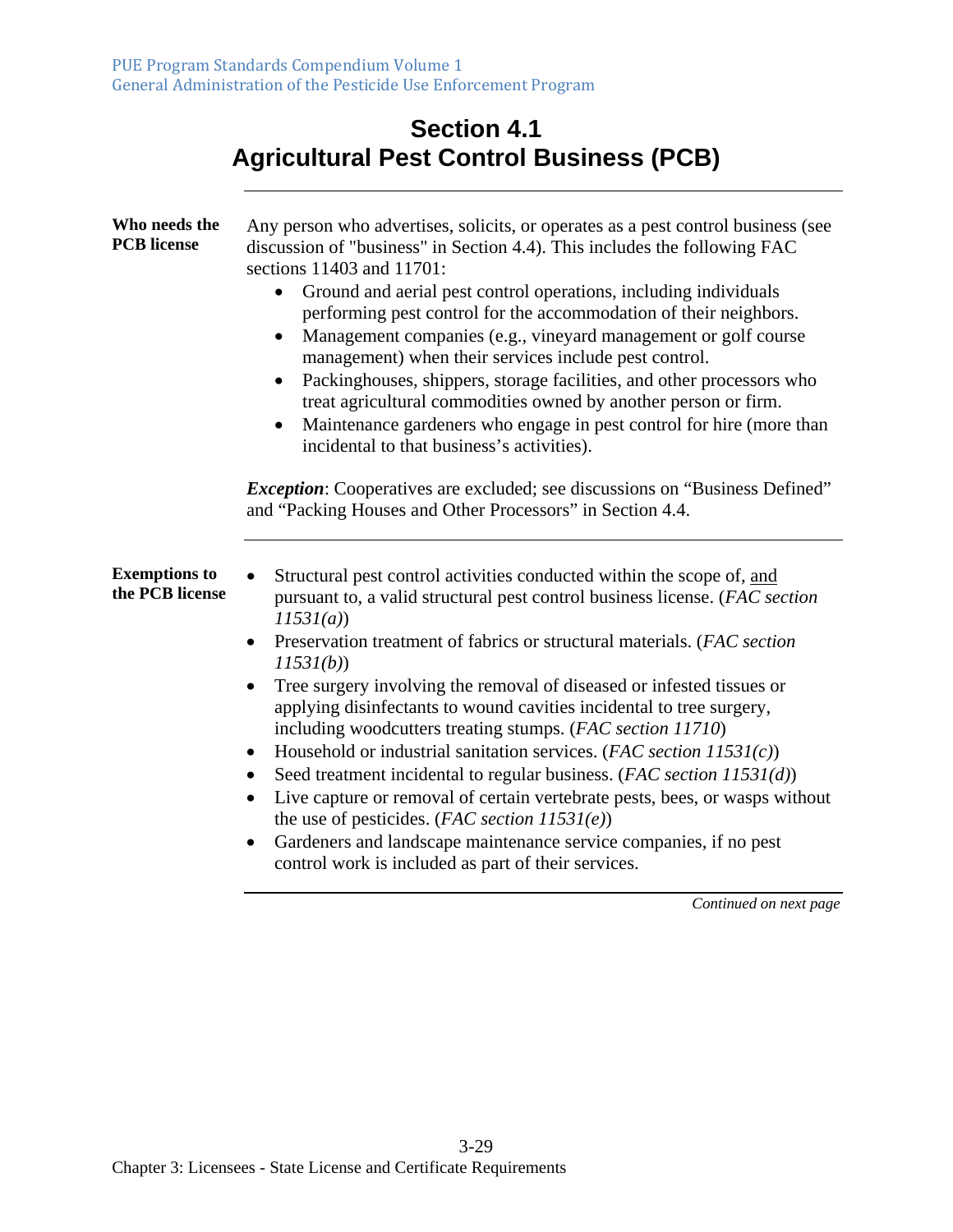# **Agricultural Pest Control Business (PCB),** Continued

| What's<br>required to<br>obtain a PCB<br>license | An applicant for a PCB or Maintenance Gardner(MG) PCB license must:<br>1. Complete the Pest Control Business License Application (DPR-PML-<br>042) for each principal and branch location or the <i>Pest Control</i><br><b>Business License Application, Maintenance Gardener Only (DPR-</b><br>PML-004) <sup>4</sup> location and submit it and all required fees to DPR.<br>2. Identify an individual who is responsible for the operation of the pest<br>control business for each location listed on the application.<br>3. Fulfill financial responsibility requirements. ( <i>FAC section <math>11702(c)(2)</math></i> )<br>and 3 CCR section 6524)<br>4. Submit a Fictitious Business Name Statement from the County Clerk's<br>Office, if applicable <sup>5</sup> ( <i>FAC section 11702(a)</i> ).<br>5. For a corporation, submit a Certificate of Good Standing from the<br>Secretary of State. ( <i>FAC section 11702(a)</i> )<br>6. Submit the initial license fees for the PCB's principal location and for<br>each branch location or the initial license fee for a MG PCB license.<br>7. Submit the Supplemental Application Information for Maintenance<br>Gardener Pest Control Business License (DPR-PML-143) if<br>applicable. |
|--------------------------------------------------|---------------------------------------------------------------------------------------------------------------------------------------------------------------------------------------------------------------------------------------------------------------------------------------------------------------------------------------------------------------------------------------------------------------------------------------------------------------------------------------------------------------------------------------------------------------------------------------------------------------------------------------------------------------------------------------------------------------------------------------------------------------------------------------------------------------------------------------------------------------------------------------------------------------------------------------------------------------------------------------------------------------------------------------------------------------------------------------------------------------------------------------------------------------------------------------------------------------------------------------------------|
| <b>Requirements</b><br>once licensed             | Once licensed, each principal and branch PCB and MG PCB must:<br>Register with the CAC in each county where business is conducted.<br>$\bullet$<br>(FAC section 11732)<br>Retain agricultural pest control application completion notice records<br>$\bullet$<br>for two years. $(3 CCR section 6619)$<br>Retain pesticide use records for two years. (3 CCR section 6624)<br>$\bullet$<br>Submit pesticide use reports (PURs) to the CAC. In addition, school<br>$\bullet$<br>and daycare PURs must be submitted to DPR annually. See Chapter 4<br>Section 3. (3 CCR sections 6625, 6626(b), 6627 and 6628)<br>Have a copy of the restricted materials permit during the application.*<br>$\bullet$<br>(3 CCR section 6632)<br>Retain written recommendations and work orders for one year.*(FAC<br>section 12004)<br>If the business performs pest control using an aircraft, have an<br>$\bullet$<br>individual who holds a valid Journeyman PCAPC (FAC section<br>11901).<br>* Obtaining permits and retaining work orders/recommendations do not apply to MG PCBs                                                                                                                                                                            |

<sup>&</sup>lt;sup>4</sup> MG PCBs *by default* do not have branch locations.<br><sup>5</sup> See *Pest Control Dealer* in Section 3 for information on the Fictitious Business Name Statement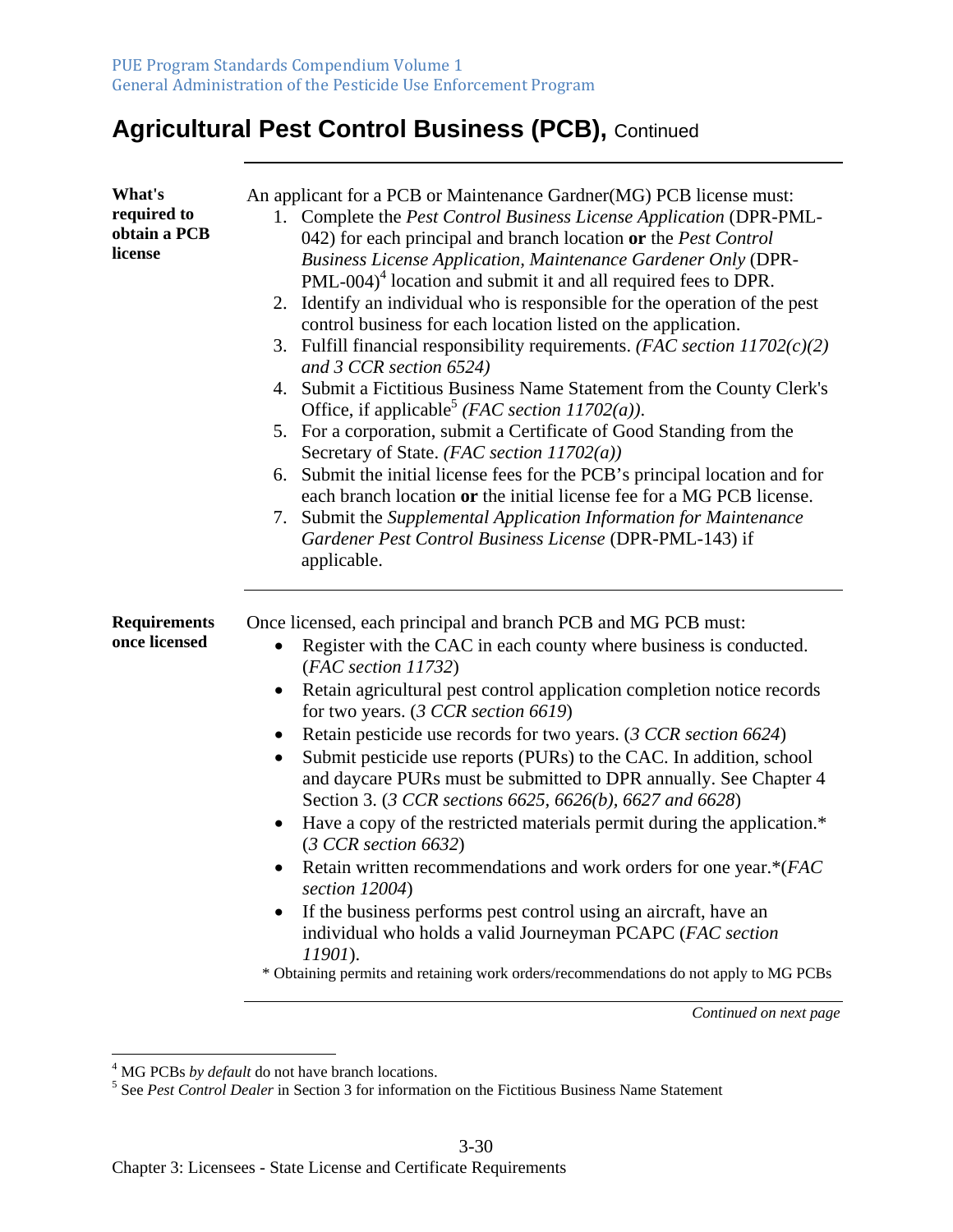#### **Section 4.2 Maintenance Gardener Pest Control Business (MG PCB)**

| <b>Maintenance</b><br>gardener pest<br>control business<br>license scope | Interprets FAC section 11704 and 3 CCR section 6531                                                                                                                                                                                                                                                                                                                                                                                                                                                                                                                                                                                                     |
|--------------------------------------------------------------------------|---------------------------------------------------------------------------------------------------------------------------------------------------------------------------------------------------------------------------------------------------------------------------------------------------------------------------------------------------------------------------------------------------------------------------------------------------------------------------------------------------------------------------------------------------------------------------------------------------------------------------------------------------------|
|                                                                          | The Maintenance Gardener (MG) Pest Control Business (PCB) License<br>applies to all landscaped areas without regard to location provided that the use<br>of a pesticide for pest control is a minor, or complementary, aspect of the<br>physical landscape maintenance work.                                                                                                                                                                                                                                                                                                                                                                            |
|                                                                          | Generally, these businesses provide routine landscape care indoors, around<br>public structures and commercial parks. They are required to obtain a MG<br>PCB license and to have a qualified applicator in a supervisory position if<br>they apply general use pesticides incidental to the primary business<br>operations.                                                                                                                                                                                                                                                                                                                            |
|                                                                          | A "full" PCB license is required if pest control landscape maintenance is<br>performed at cemeteries, parks, golf courses or similar areas or if pest control<br>is too great a part of the MG PCB's services.                                                                                                                                                                                                                                                                                                                                                                                                                                          |
|                                                                          | A MG PCB supervised by an individual holding a Qualified Applicator<br>Certificate (QAC) with Subcategory Q can use or supervise the use of general<br>use pesticides. This individual cannot use or supervise the use of federal<br>restricted use pesticides or California restricted materials. A MG PCB<br>supervised by a QAL or QAC with Category B can use or supervise the use of<br>federal restricted use pesticides or California restricted materials                                                                                                                                                                                       |
|                                                                          | By default, MG PCBs have one location.                                                                                                                                                                                                                                                                                                                                                                                                                                                                                                                                                                                                                  |
| <b>Definition of</b><br>"incidental"                                     | Interprets FAC section 11704(a)                                                                                                                                                                                                                                                                                                                                                                                                                                                                                                                                                                                                                         |
|                                                                          | The term "incidental" has common dictionary meanings of "minor items that<br>are not particularized" or "being likely to ensue as a chance or minor<br>consequence." Thus "pest control for hire incidental to that business" is pest<br>control that ensues from, or is a minor consequence of, a business' overall<br>landscape maintenance activities. This definition does not limit a MG PCB to<br>a certain type of pesticide or number of applications. However, it requires that<br>each pest control activity is obviously subordinate to, generated by, and done<br>in conjunction with, the business' main purpose of landscape maintenance. |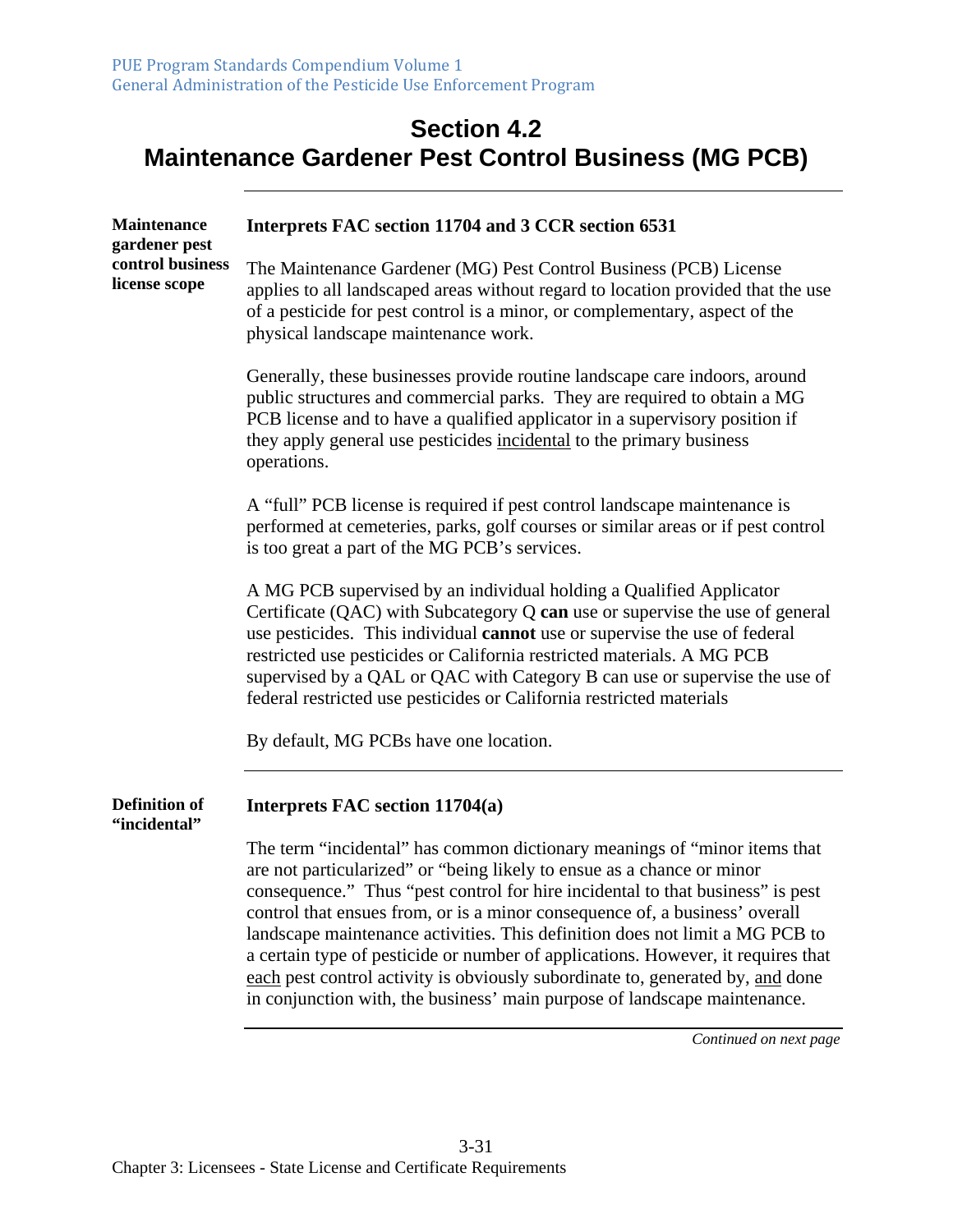# **Maintenance Gardener Pest Control Business (MG PCB),**

**Continued** 

| Interpretation                                                          | FAC section 11704(b) includes the terms "commercial parks" and<br>"surrounding structures."                                                                                                                                                                                                                                                                                                                                                                                                                                                                                                                                                                                                        |
|-------------------------------------------------------------------------|----------------------------------------------------------------------------------------------------------------------------------------------------------------------------------------------------------------------------------------------------------------------------------------------------------------------------------------------------------------------------------------------------------------------------------------------------------------------------------------------------------------------------------------------------------------------------------------------------------------------------------------------------------------------------------------------------|
|                                                                         | For purposes of interpreting those terms, a <i>commercial park</i> can be defined as<br>"a tract of land where several commercial establishments (e.g., stores, offices,<br>restaurants, warehouses, or factories) are located. Business parks, industrial<br>parks, office parks, and shopping centers or malls are commercial parks. A<br>surrounding structure applies to "structures such as buildings, brick walls,<br>fountains, fences, statutes, etc. that are incidental to and placed near or close<br>to ornamental or turf plantings."                                                                                                                                                 |
| <b>Difference</b><br>between the<br>MG and "full"<br><b>PCB</b> License | DPR requires applicants with the "full" PCB license to have at least one<br>individual in a supervisory position who holds a QAL in the proper pest<br>control category(ies) (FAC section 11701.5). By contrast, MGs can qualify<br>for a MG PCB license by performing pest control incidentally to their<br>maintenance gardener work and having a QAC in the pest control<br>subcategory Q or by having a QAL or QAC category B (FAC section 11704).<br>Individuals taking the QAC exam for category Q do not have to take the<br>separate Laws and Regulations exam to obtain the certificate as applicable<br>laws and regulations information have been incorporated into the<br>examination. |
|                                                                         | This two-tiered licensing system matches regulatory requirements to the<br>potential (or expected) level of threat posed to the public and the environment<br>by specific types of pest control operations. DPR believes the lower<br>qualification standard allowed to obtain the MG PCB license adequately<br>protects the public and the environment because "incidental" pest control, as<br>used in FAC section 11704, does not pose the same potential for harm as<br>larger scale pest control operations.                                                                                                                                                                                  |
|                                                                         | See also Maintenance gardeners and landscape services in Section 4.4 below.                                                                                                                                                                                                                                                                                                                                                                                                                                                                                                                                                                                                                        |
| What's<br>required                                                      | See "What's required to obtain a pest control business license" and<br>"Requirements once licensed" in Section 4.1.                                                                                                                                                                                                                                                                                                                                                                                                                                                                                                                                                                                |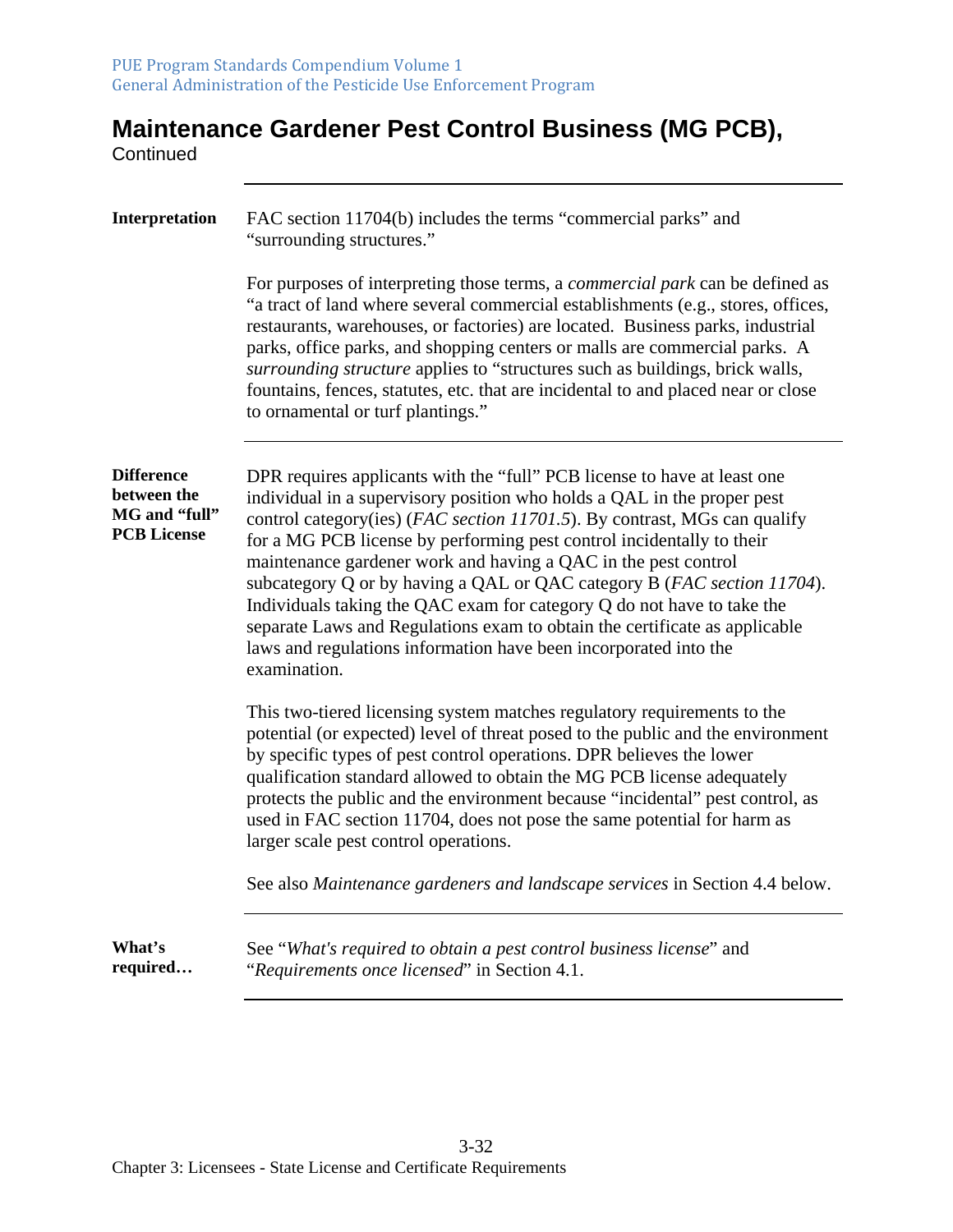#### **Section 4.3 County Registration of PCBs and MG PCBs**

| <b>Counties</b><br>register pest<br>control<br>businesses     | In addition to DPR's licensing of each PCB main and branch location and<br>each MG PCB, the law requires annual registration with the CAC of each<br>county prior to the business carrying out any licensed activity in that county.                                                                                                                                                                                                                                                                                                                                                             |
|---------------------------------------------------------------|--------------------------------------------------------------------------------------------------------------------------------------------------------------------------------------------------------------------------------------------------------------------------------------------------------------------------------------------------------------------------------------------------------------------------------------------------------------------------------------------------------------------------------------------------------------------------------------------------|
|                                                               | County registration is necessary to ensure the Commissioner knows:<br>Who is operating a PCB/MG PCB in the county;<br>Where PCBs/MG PCBs are operating in the county;<br>$\bullet$<br>What types of licensed pesticide application activities are occurring in<br>the county;<br>Where pesticide-related records, pesticides, and equipment are stored<br>in the county; and<br>Where to send various notices and updates concerning regulatory<br>$\bullet$<br>issues that affect businesses, licensees, and individuals performing<br>work in their county.<br>This list is not all-inclusive. |
| County<br>registration<br>authority and<br>fees               | Interprets FAC sections 11732 and 11734<br>FAC section 11732 requires PCBs/MG PCBs operating in a county to register<br>with the CAC, provide a list of equipment and any other information the CAC<br>may require.<br>FAC section 11734 allows the county board of supervisors to establish<br>"reasonable fees" for the registration of PCBs. MG PCBs are limited to a                                                                                                                                                                                                                         |
| <b>CAC</b><br>registration of<br>the pest control<br>business | maximum registration fee of twenty-five dollars (\$25) per year.<br>Each PCB location (principal and branch) must register with the CAC in each<br>county where business is performed before advertising, soliciting, or<br>operating in that county. A separate registration form must be completed for<br>each branch and each county. MG PCBs by default have only one location.                                                                                                                                                                                                              |
|                                                               | CACs must retain a copy of the business license for their files.                                                                                                                                                                                                                                                                                                                                                                                                                                                                                                                                 |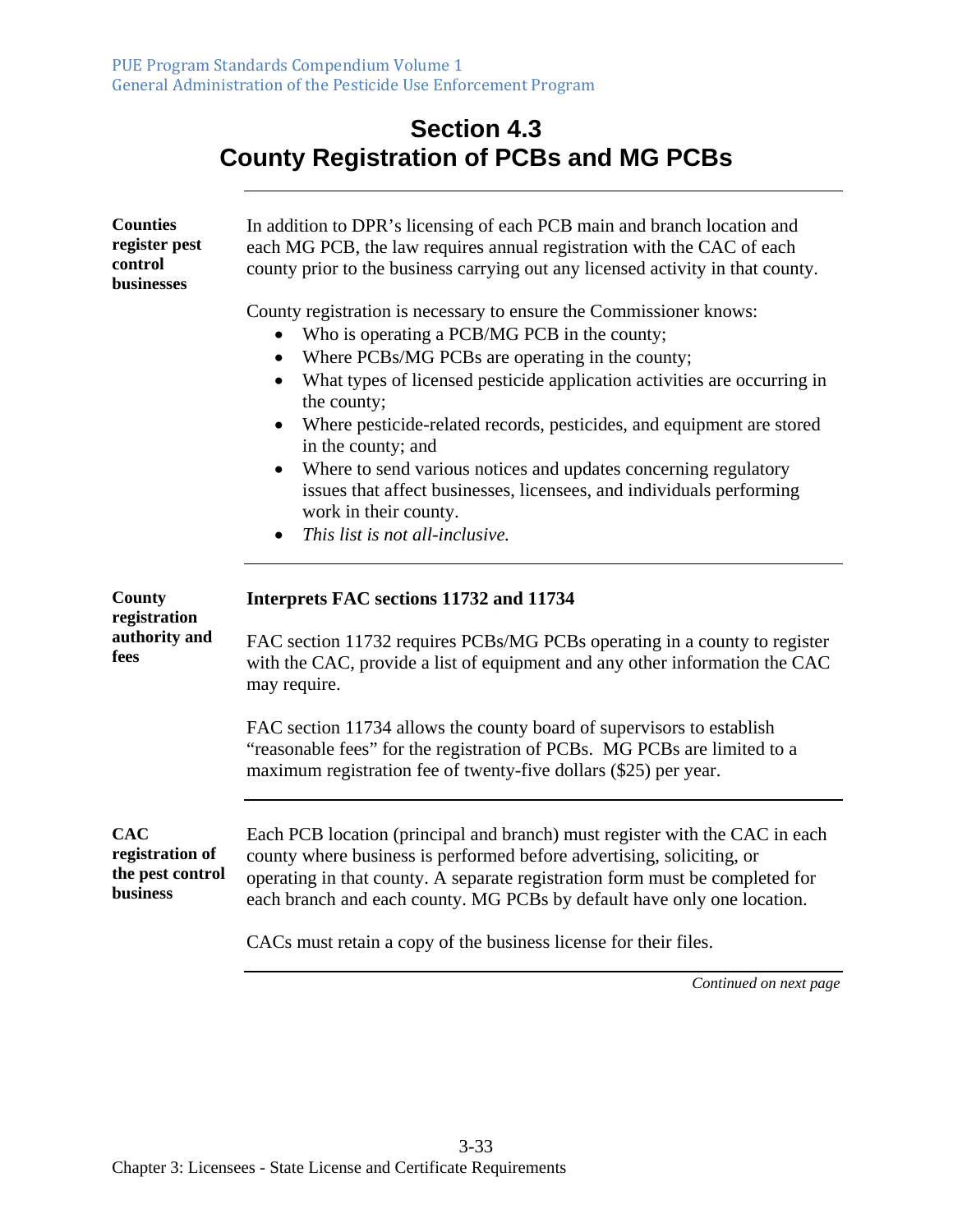#### **County Registration of PCBs and MG PCBs,** Continued

| <b>Home county</b><br>registration<br>(business)<br>license address) | The registration of a licensed business in its home county should be done<br>in-person. Only the QAL/QAC responsible for the pest control activities of<br>that business should be allowed to register the business. |
|----------------------------------------------------------------------|----------------------------------------------------------------------------------------------------------------------------------------------------------------------------------------------------------------------|
|                                                                      | <i>Note:</i> The valid dates of the business license and the individual's QAL or<br>QAC may differ. Check that both are valid before registration. CACs can also<br>check DPR's list of valid licenses at:           |

[http://www.cdpr.ca.gov/docs/license/currlic.htm.](http://www.cdpr.ca.gov/docs/license/currlic.htm) 

Using the reproduction template (Appendix A), the CAC can make its own form for registering the business, as long as it contains the information from DPR's *Pest Control Business County Registration* **(**DPR-PML-059). Check for completeness of provided information, including:

- Business license valid for the year of intended operation
- Certified applicator with appropriate pest control category(ies)
- Completed *Pest Control Equipment Registration* form (DPR-ENF-058) or similar

PCBs based in the county and registering for the first time should have equipment inspected before completing registration. This doesn't preclude the need to inspect equipment while used in field.

Emphasize the following topics when you review pest control and pesticide regulations with the licensee, as applicable:

- New regulations or laws
- Pesticide worker safety requirements; storage, rinsing, and disposal of pesticides and emptied containers; required records and reports
- Restricted material permit conditions
- County policies, requirements and regulations
- Prior noncompliance documented by inspections

Collect the registration fees, if required by the county. The original signed form should be kept for county records. Registration may be amended later at no charge to add agents (QALs or QACs) or additional categories obtained by the qualified applicator.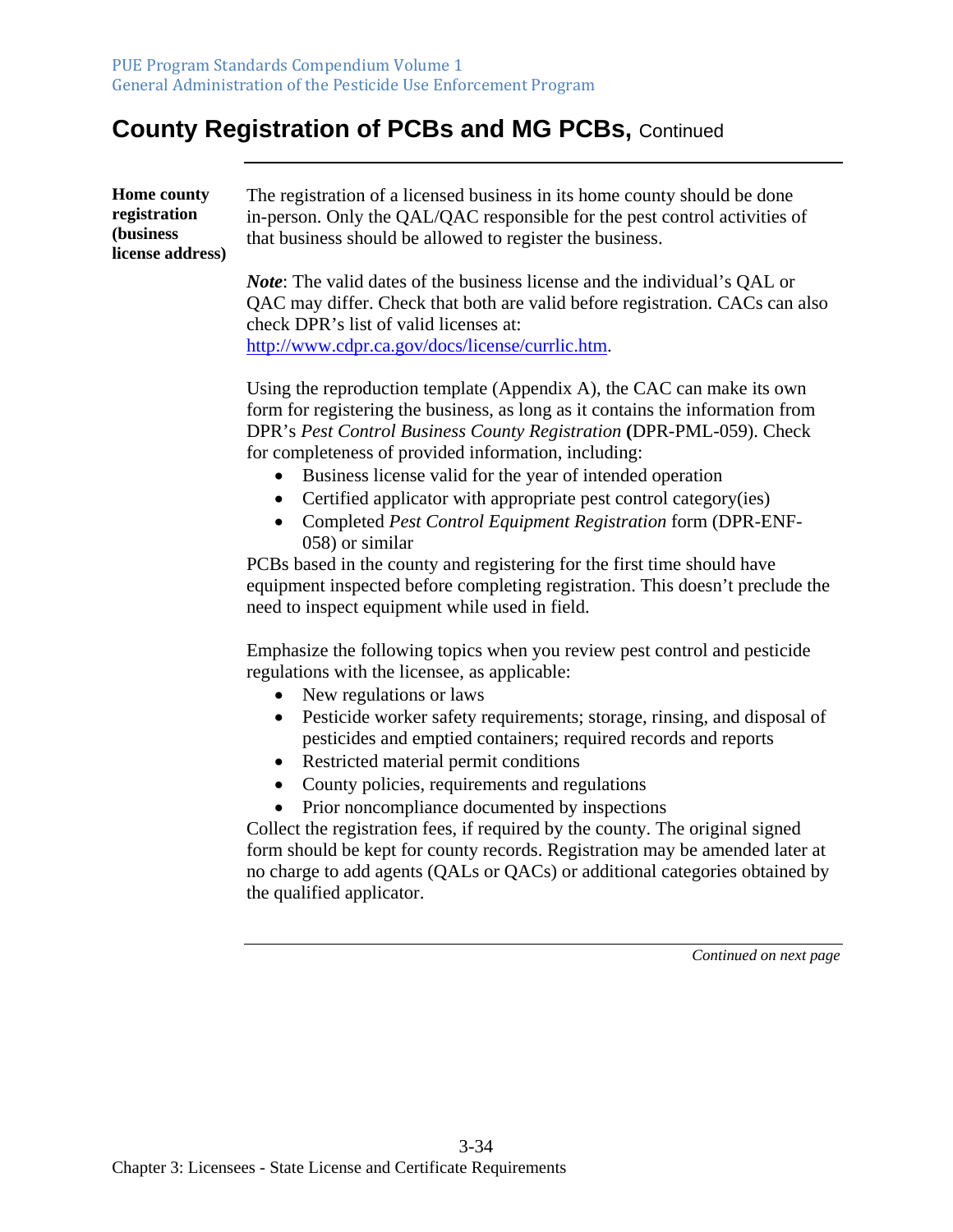#### **County Registration of PCBs and MG PCBs,** Continued

| <b>Home county</b><br>registration<br>(business<br>license address)<br>(continued) | If an applicant plans to register in additional counties, check the latest County<br>Registration Requirements and Fees on DPR's website at<br>http://www.cdpr.ca.gov/docs/license/liccert.htm to determine which counties<br>accept mail-in registration. Make a copy and process, but do not sign<br>additional forms for mailing to counties that accept mail-in registrations. Be<br>sure your county name is on the hard copy of the registration form as the<br>imprinting county. |
|------------------------------------------------------------------------------------|------------------------------------------------------------------------------------------------------------------------------------------------------------------------------------------------------------------------------------------------------------------------------------------------------------------------------------------------------------------------------------------------------------------------------------------------------------------------------------------|
| <b>Out-of-county</b><br><b>locations</b><br>registration --                        | PCBs and MG PCBs located outside your county may register by mail if<br>county policy permits.                                                                                                                                                                                                                                                                                                                                                                                           |
| processing<br>mailed-in                                                            | Check the business's home county registration form for completeness.<br>1.<br>2. Check the completed form to make sure the business and individual                                                                                                                                                                                                                                                                                                                                       |
| applications                                                                       | licenses are valid for the year the applicant is registering.                                                                                                                                                                                                                                                                                                                                                                                                                            |
|                                                                                    | 3. Verify the appropriateness of the certified applicator categories.                                                                                                                                                                                                                                                                                                                                                                                                                    |
|                                                                                    | 4. Verify registration includes a completed Pest Control Equipment                                                                                                                                                                                                                                                                                                                                                                                                                       |
|                                                                                    | Registration form (DPR-ENF-058) or similar.                                                                                                                                                                                                                                                                                                                                                                                                                                              |
|                                                                                    | Make sure the registration applies to the location from which the operation<br>5.<br>will be conducted in your county.                                                                                                                                                                                                                                                                                                                                                                   |
|                                                                                    | 6. Make sure the appropriate fee (if one is required) accompanies the form.                                                                                                                                                                                                                                                                                                                                                                                                              |
|                                                                                    | 7. Check the records to see if the applicant previously registered in the                                                                                                                                                                                                                                                                                                                                                                                                                |
|                                                                                    | county and if there were any problems.                                                                                                                                                                                                                                                                                                                                                                                                                                                   |
|                                                                                    | The CAC or authorized person should sign and date the form.<br>8.                                                                                                                                                                                                                                                                                                                                                                                                                        |
|                                                                                    | Keep the original for county records, and provide the applicant a copy of<br>9.<br>the registration form.                                                                                                                                                                                                                                                                                                                                                                                |
|                                                                                    | 10. Provide a list of current county policies and regulations.                                                                                                                                                                                                                                                                                                                                                                                                                           |
|                                                                                    | Registrations may be amended later, with no added charge, to add agents<br>(QALs or QACs) or additional categories obtained by the qualified applicator.                                                                                                                                                                                                                                                                                                                                 |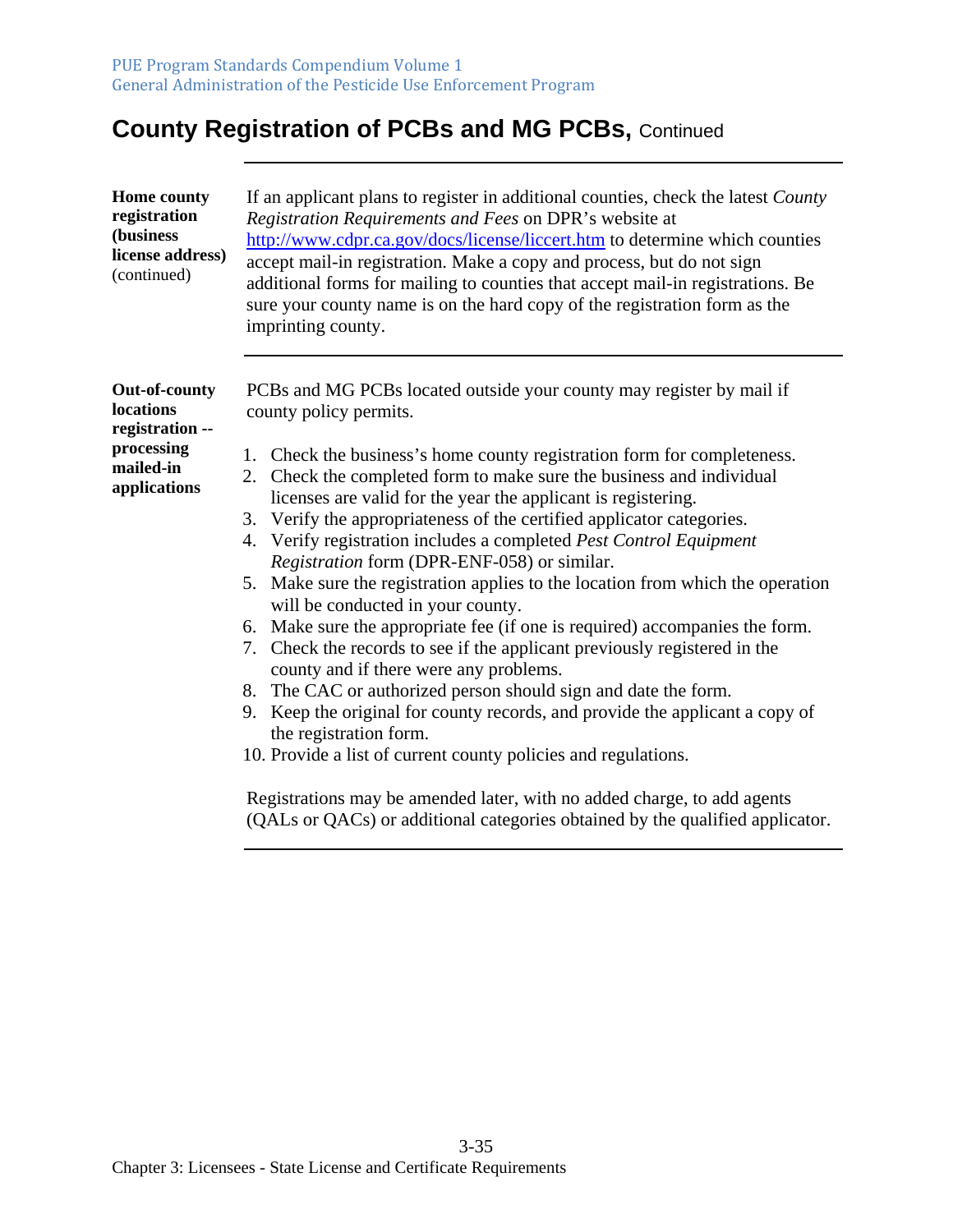#### **Section 4.4 Pest Control Business Interpretation Scenarios**

| <b>Introduction</b>                                 | This section contains interpretations and descriptions of some situations and<br>scenarios to help make licensing determinations.                                                                                                                                                                                                                                                                                                                                                                                                                                                                                                                                                                                                                                                                                                      |
|-----------------------------------------------------|----------------------------------------------------------------------------------------------------------------------------------------------------------------------------------------------------------------------------------------------------------------------------------------------------------------------------------------------------------------------------------------------------------------------------------------------------------------------------------------------------------------------------------------------------------------------------------------------------------------------------------------------------------------------------------------------------------------------------------------------------------------------------------------------------------------------------------------|
| <b>Aquatic pest</b><br>control<br>(Categorical)     | Persons who are in the business of applying pesticides to standing or running<br>aquatic sites (e.g., lakes, ponds, canals, and similar water bodies) must:<br>Hold a QAL with the Aquatic Pest Control Category, and<br>Be licensed as an agricultural pest control business.<br>$\bullet$                                                                                                                                                                                                                                                                                                                                                                                                                                                                                                                                            |
| <b>Microbial pest</b><br>control<br>(Subcategory P) | Persons who are in the business of applying:<br>algaecides and antimicrobial pesticides to treat potable water lines<br>(systems), dairy milk lines (systems), industrial and institutional<br>cooling towers and evaporative condensers and similar sites<br>sulfur dioxide (SO <sub>2</sub> ) fumigant pesticides to sanitize wooden barrels<br>$\bullet$<br>and corks used in wine production<br>algaecides and antimicrobial pesticides to treat water features such<br>$\bullet$<br>as indoor and outdoor fountains, ponds, cascades, waterfalls and<br>streams<br>$\ldots$ must:<br>1. Hold a QAL with Category A or Subcategory P, and<br>2. Be licensed as a PCB.<br>Note: Category A - Residential, Industrial and Institutional, is broader and<br>more comprehensive than Subcategory P. A business wishing to work outside |
|                                                     | of the scope of Subcategory P must have Category A.                                                                                                                                                                                                                                                                                                                                                                                                                                                                                                                                                                                                                                                                                                                                                                                    |
| <b>Biological</b><br>control agents                 | <b>Interprets FAC section 11701</b>                                                                                                                                                                                                                                                                                                                                                                                                                                                                                                                                                                                                                                                                                                                                                                                                    |
|                                                     | Persons in the business of releasing biological control agents, such as<br>predators, parasites, and disease-producing organisms, must have a PCB<br>license.                                                                                                                                                                                                                                                                                                                                                                                                                                                                                                                                                                                                                                                                          |
|                                                     | Persons engaged strictly in cultural practices to control a pest (cultivating,<br>discing, or hoeing fields for weed control) do not require a PCB license.                                                                                                                                                                                                                                                                                                                                                                                                                                                                                                                                                                                                                                                                            |
|                                                     | Continued on next page                                                                                                                                                                                                                                                                                                                                                                                                                                                                                                                                                                                                                                                                                                                                                                                                                 |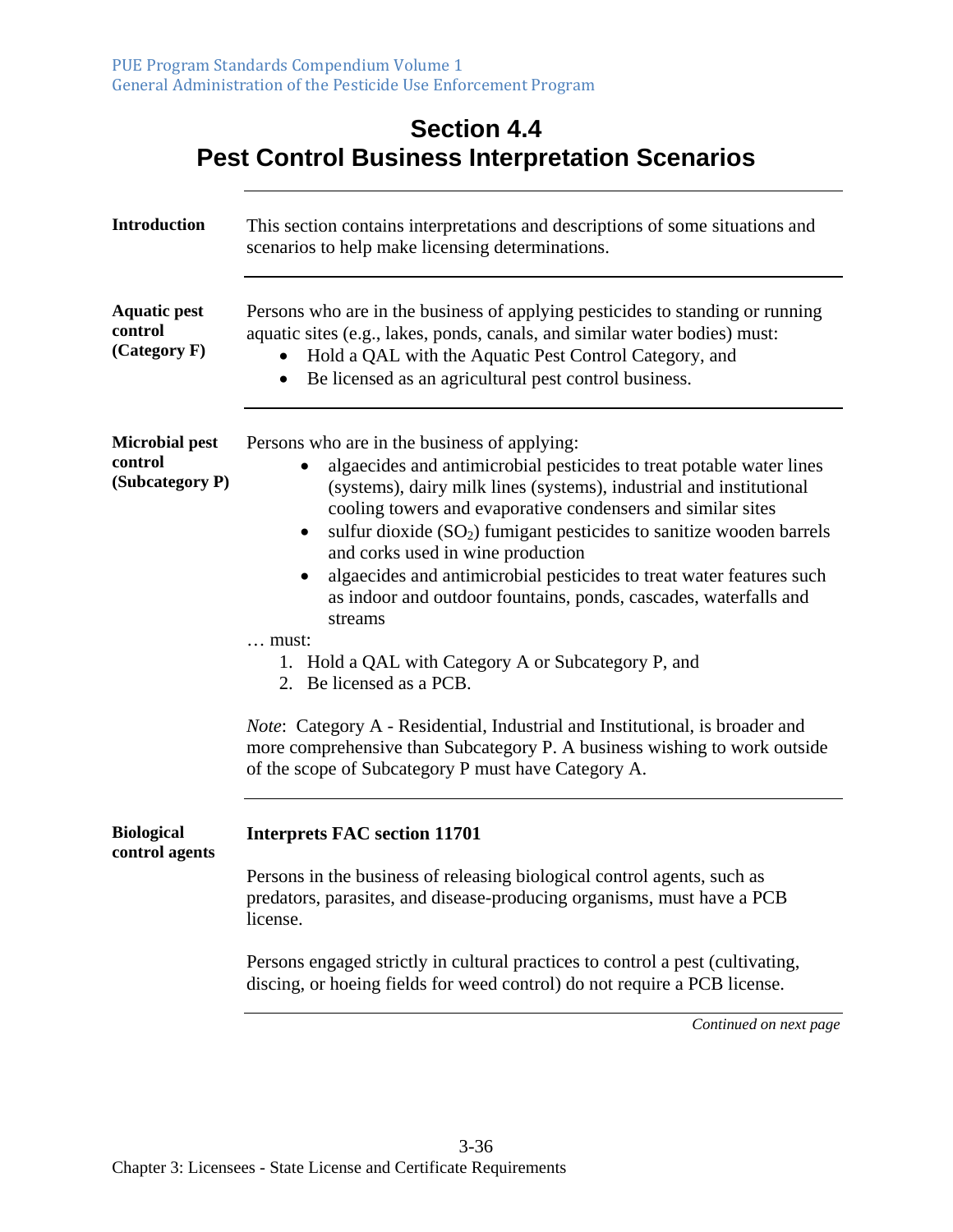| <b>Business,</b><br>defined        | <b>Interprets FAC section 11701</b>                                                                                                                                                                                                                                                                                                                                                                                                                                                                                                                                                                                                |
|------------------------------------|------------------------------------------------------------------------------------------------------------------------------------------------------------------------------------------------------------------------------------------------------------------------------------------------------------------------------------------------------------------------------------------------------------------------------------------------------------------------------------------------------------------------------------------------------------------------------------------------------------------------------------|
|                                    | Historically, DPR has defined "business" in terms of having an "at risk"<br>ownership in what is being treated or protected. In the mid-1970s, DPR set<br>5% as the level of ownership to meet the definition of or to qualify as a<br>business. This was principally related to closed systems, rather than licensing,<br>but is the only standard ever adopted. DPR has applied this basic ownership<br>test to carrots (Grimmway and Bolthouse decisions), landscape installation<br>(treatments during warranty period), right-of-way holders (having an interest<br>in the right-of-way), and probably others over the years. |
|                                    | Providing goods or services (pest control services) for compensation (a fee<br>for service) constitutes a business. A person is not engaged in the "business"<br>of pest control when they treat or protect things they own, such as the<br>growing crop. They may own the crop even if they don't own the land upon<br>which it is being grown.                                                                                                                                                                                                                                                                                   |
| <b>Chemical</b><br>liability       | Interprets $3$ CCR section $6524(a)$                                                                                                                                                                                                                                                                                                                                                                                                                                                                                                                                                                                               |
|                                    | "Chemical liability" means liability for personal injury and property damage<br>resulting from the use of pesticides, typically discovered immediately or<br>within a few days or few months following the pest control work.                                                                                                                                                                                                                                                                                                                                                                                                      |
| <b>Operator of the</b><br>property | Operator of the property is defined in 3 CCR section 6000 as "a person who<br>owns the property and/or is legally entitled to possess or use the property<br>through terms of a lease, rental contract, trust, or other management<br>arrangement."                                                                                                                                                                                                                                                                                                                                                                                |
|                                    | The term "operator of the property" is not related to the scope of PCB<br>licensing. That term does not appear in FAC section 11701. The activity<br>prohibited without a license by FAC section 11701 is "pest control business."                                                                                                                                                                                                                                                                                                                                                                                                 |
|                                    | Continued on next page                                                                                                                                                                                                                                                                                                                                                                                                                                                                                                                                                                                                             |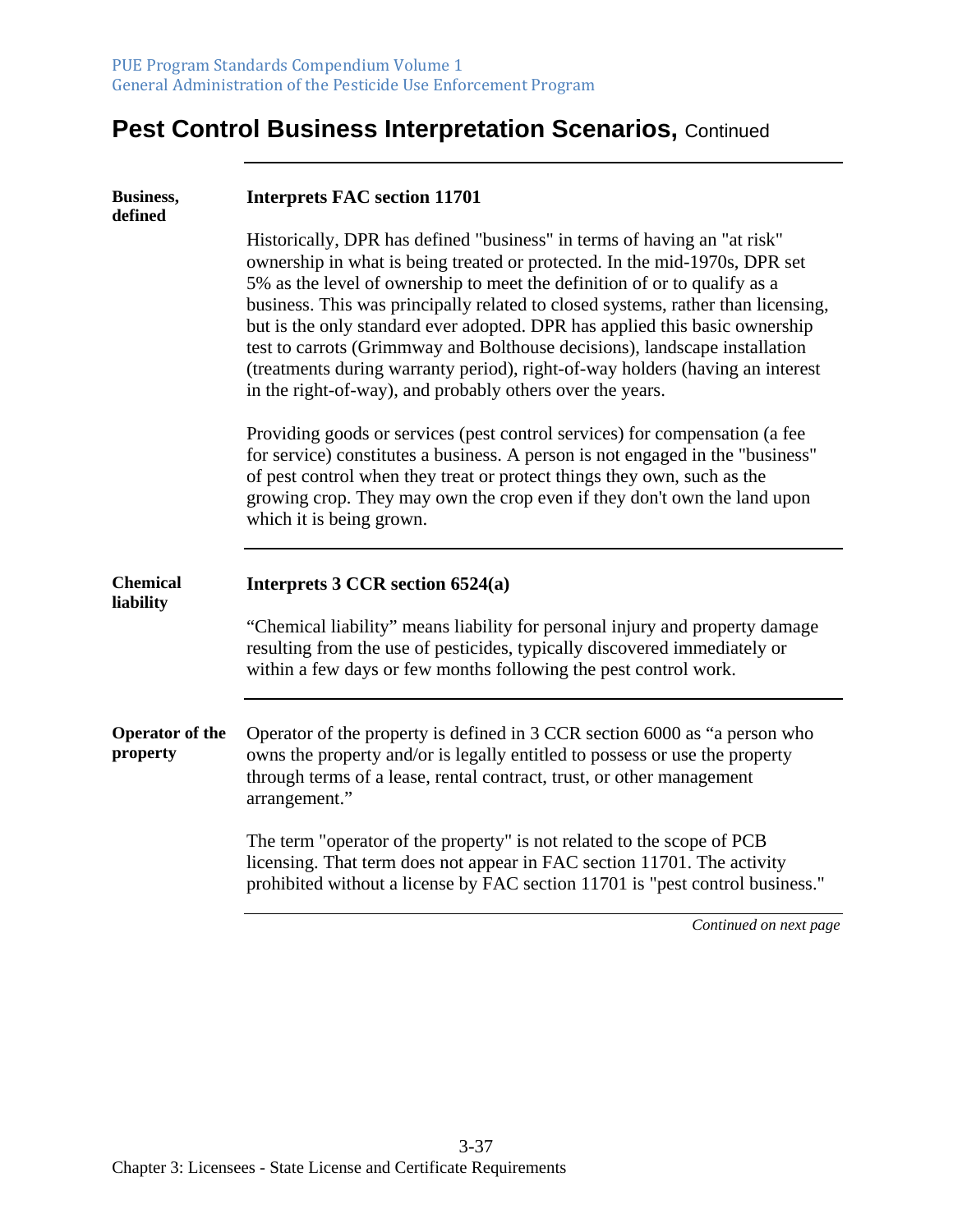| <b>Management</b><br>firms | Interprets FAC section 11701 and 3 CCR section 6000                                                                                                                                                                                                                                                                                                                                                                                                                                                                                                                                                                                        |
|----------------------------|--------------------------------------------------------------------------------------------------------------------------------------------------------------------------------------------------------------------------------------------------------------------------------------------------------------------------------------------------------------------------------------------------------------------------------------------------------------------------------------------------------------------------------------------------------------------------------------------------------------------------------------------|
|                            | For purposes of this discussion, a "management firm" is a business that<br>provides operational assistance, support, or other activities on a "fee for<br>service" basis. Common examples include vineyard management companies<br>and golf course management companies. A management firm should not be<br>confused with a "partner" which has an ownership interest in the operation.                                                                                                                                                                                                                                                    |
|                            | Management firms using pesticides within the scope of their operations have<br>long posed licensing challenges: are they considered the operator of the<br>property, a pest control business, or both? Phrased another way, when does<br>the activities of a management firm cross over into an activity that is a pest<br>control business, and therefore, requires a PCB license from DPR?                                                                                                                                                                                                                                               |
|                            | Management firms are required to hold a PCB license when the management<br>firm contracts with the owner or lessee of the property and performs services<br>that include pest control operations. The license would still be required even<br>though the management firm may not advertise or represent itself as doing<br>pest control. A separate charge for agricultural pest control would not have to<br>be made for the use to be considered advertising, soliciting, or operating as a<br>pest control business.                                                                                                                    |
| Fee exempt<br>neighborhood | <b>Interprets FAC section 11709</b>                                                                                                                                                                                                                                                                                                                                                                                                                                                                                                                                                                                                        |
| operator                   | The purpose of the Fee Exempt (Neighborhood Operator) PCB license is to<br>allow equipment sharing and cooperation between neighboring growers and<br>to provide for pest control on small acreage and in areas where it is<br>economically unfeasible to hire a licensed PCB. It is not designed to allow a<br>grower to operate as a PCB in competition with licensed PCBs. The<br>relationship of the acreage and number of the neighboring parcels and the<br>intent must be considered in relation to the requestor's own farming operation<br>in order to determine whether the applicant qualifies for a fee exempt PCB<br>license. |
|                            | Applicants complete the <i>Pest Control Business License</i> (DPR-PML-042)<br>application and check the appropriate box to request fee-exempt status. They<br>also submit the Fee Exempt Pest Control Business form (DPR-PML-006)<br>which includes supplemental information about their operations and the<br>location of their neighbor's property. The business license will indicate "fee<br>exempt" to avoid confusion.                                                                                                                                                                                                               |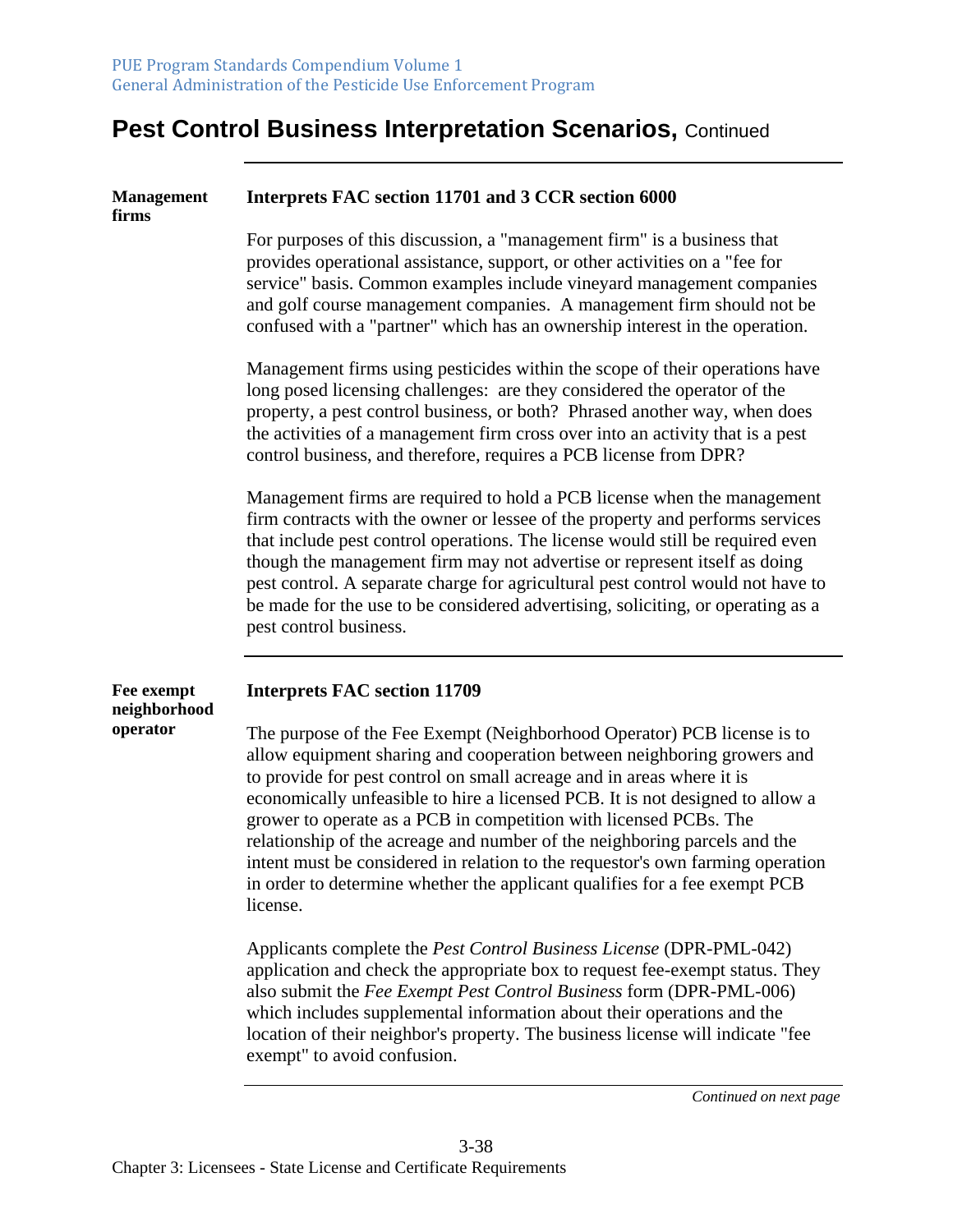| Fee exempt<br>neighborhood<br>operator<br>(continued) | All other aspects of the fee-exempt pest control business license are similar to<br>the regular pest control licensing procedures. The fee exempt operator must:<br>Have financial liability insurance<br>Have a qualified individual to supervise all applications<br>٠<br>Register in the county<br>$\bullet$<br>Maintain records<br>$\bullet$<br>Comply with all other laws and regulations that pertain to pest control<br>$\bullet$<br>businesses.                                                                                                                                                                                           |
|-------------------------------------------------------|---------------------------------------------------------------------------------------------------------------------------------------------------------------------------------------------------------------------------------------------------------------------------------------------------------------------------------------------------------------------------------------------------------------------------------------------------------------------------------------------------------------------------------------------------------------------------------------------------------------------------------------------------|
| <b>Foliar nutrient</b><br>spray<br>application        | Individuals or firms who apply only foliar nutrient sprays as a service are not<br>required to have a PCB license, as these products are not pesticides (FAC<br>section 12756). However, if a foliar nutrient spray product is intended for use<br>as a pesticide, registered as a pesticide, contains a pesticide, or is mixed with<br>a pesticide, then a PCB license is required.                                                                                                                                                                                                                                                              |
| Landscape<br>contractors                              | Landscape contractors are generally responsible for replacing any plants that<br>die within a warranty period. Therefore, they are considered to still have an<br>ownership interest in those plants. Any pest control is on property they "own"<br>and a license is not required.<br>If the contract is for more than one year or is renewed for continued<br>maintenance work, a PCB license would be required.                                                                                                                                                                                                                                 |
| Landscape<br>work at<br>construction<br>sites         | Pest control is sometimes done in conjunction with construction work such as<br>paving parking lots or driveways, establishing new landscape, or building<br>homes or other structures. If this is done by the contractor incidental to his/her<br>construction, a PCB license would not normally be required. In this situation,<br>the pest control is on property (ground, plants, or materials) considered to be<br>"owned" or "operated" by the contractor and incidental to the construction.<br>Firms regularly doing this kind of pest control as subcontractors to<br>construction or landscaping companies are required to be licensed. |
|                                                       | Continued on next page                                                                                                                                                                                                                                                                                                                                                                                                                                                                                                                                                                                                                            |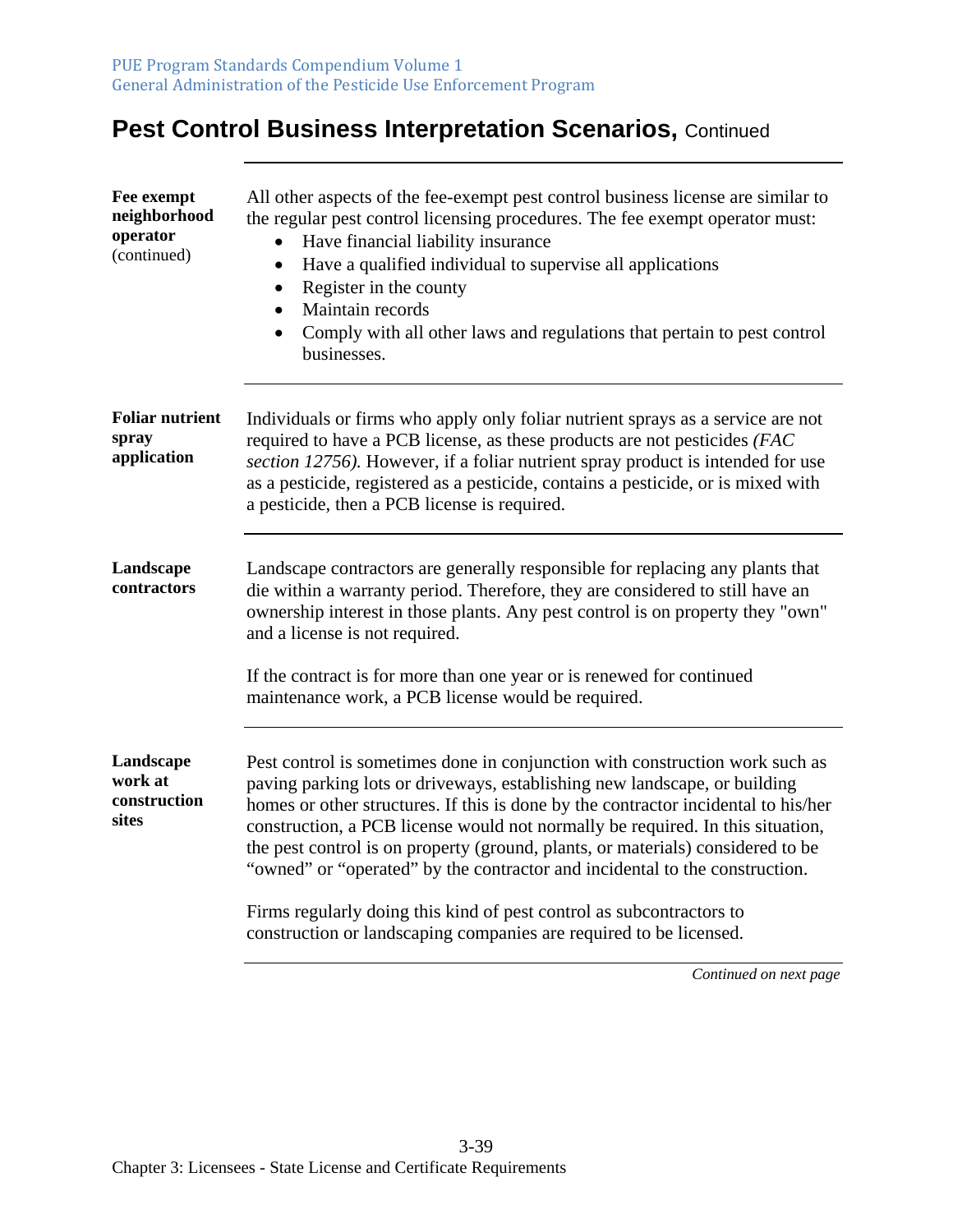| <b>Livestock</b><br>sprays and<br>spray device<br>dealers | A business that services spray devices for fly control in commercial stables,<br>dairy barns, etc., must have either a PCB license or a structural pest control<br>business license. Such services include the process of mixing and diluting the<br>pesticide concentrate and cleaning, calibrating or otherwise servicing the<br>automatic spray device.                                                                                                                                                 |
|-----------------------------------------------------------|------------------------------------------------------------------------------------------------------------------------------------------------------------------------------------------------------------------------------------------------------------------------------------------------------------------------------------------------------------------------------------------------------------------------------------------------------------------------------------------------------------|
| <b>Maintenance</b><br>gardeners and                       | Interprets FAC sections 11701 and 11704                                                                                                                                                                                                                                                                                                                                                                                                                                                                    |
| landscape<br>services                                     | Gardeners and landscape maintenance companies, including indoor plant<br>maintenance companies, must be licensed as a PCB if they use pesticides or<br>use other pest control methods to maintain the garden or landscaped areas.                                                                                                                                                                                                                                                                          |
|                                                           | The Maintenance Gardener Pest Control Business License can only be used<br>if the pest control work, including pesticide use, is incidental to the<br>maintenance activities. If the MG PCB is supervised by a QAC with<br>subcategory Q, only general use pesticides may be used under this<br>certification; restricted materials may not be purchased or used. If<br>maintenance gardeners wanted to use restricted pesticides they would need a<br>QAC or QAL in category B.                           |
|                                                           | If maintenance gardeners or landscape maintenance companies engage in pest<br>control work separate from the maintenance gardening or landscape<br>maintenance activities, they must be licensed as "full" PCBs. This includes<br>"occasional" pest control work with a small hand-sprayer or hose-end sprayer<br>and the use of snail bait or pesticides provided by a homeowner if done as<br>part of the service. These situations are more than "incidental" use as<br>described in Section 4.2 above. |
|                                                           | Whether or not an itemized charge is made for the pest control work has no<br>bearing on the licensing requirement. A maintenance gardener who maintains<br>a supply of pesticides shows evidence of offering pest control as part of<br>his/her service.                                                                                                                                                                                                                                                  |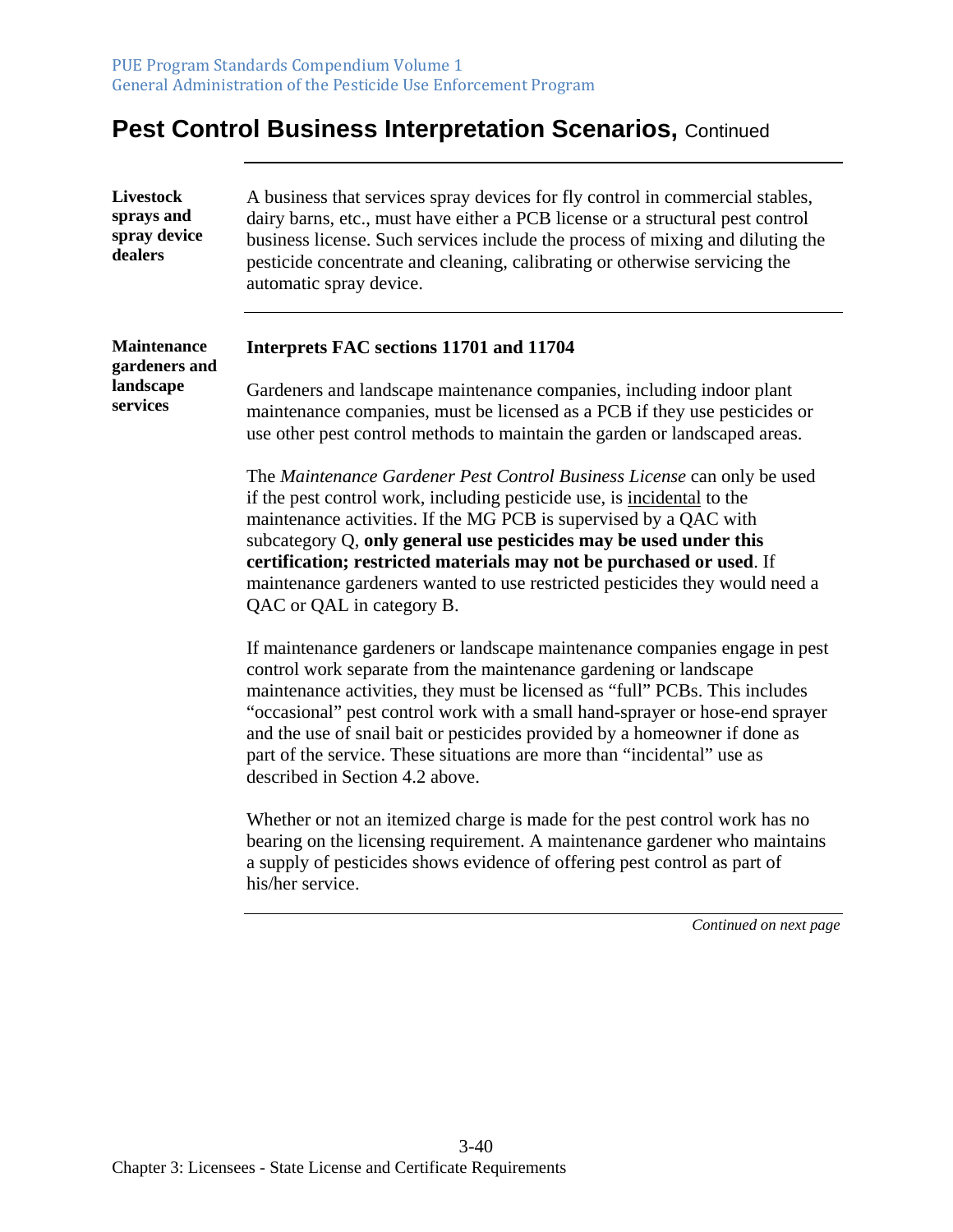| <b>Packing houses</b><br>and other<br>processors           | Processors (packing houses, hullers, driers, etc.) applying pesticides (such as<br>fungicides or fumigants to fruits, nuts, grains, or vegetables) must be licensed<br>as PCB if, at the time of treatment, the commodity is owned by the other<br>party and pest control is part of the service provided for compensation. This<br>also includes fungicides or insecticides applied to seeds if it is more than<br>incidental to the regular business (i.e., a company who is in the business of<br>treating seed).<br>A cooperative is owned by its members and if it handles only commodities<br>from members a license would not be required.            |
|------------------------------------------------------------|--------------------------------------------------------------------------------------------------------------------------------------------------------------------------------------------------------------------------------------------------------------------------------------------------------------------------------------------------------------------------------------------------------------------------------------------------------------------------------------------------------------------------------------------------------------------------------------------------------------------------------------------------------------|
| <b>Structural</b><br>sprays and<br>spray device<br>dealers | A business that services spray devices in locations such as restaurants,<br>offices, etc., requires a structural pest control business license ( $B\&PC\, section$<br>8552). Such services include the process of mixing and diluting the pesticide<br>concentrate and cleaning, calibrating, or otherwise servicing the automatic<br>spray device. If you find a company in violation of this section, refer the<br>information to the Structural Pest Control Board.                                                                                                                                                                                       |
| <b>Swimming pool</b><br>service<br>companies               | Interprets FAC section 11531(c)<br>Persons engaged in the business of servicing swimming pools with a pesticide<br>are exempt from the licensing requirement and are not required to obtain a<br>PCB license. Worker safety requirements must still be followed. Additionally,<br>the company must still follow the requirements of the local health department<br>relative to the safe use of chlorine in the swimming pool.                                                                                                                                                                                                                                |
| Vertebrate pest<br>control                                 | Interprets FAC section 11531(e)<br>Trappers engaged in the business of controlling vertebrate pests in areas<br>outside of structures must be licensed as a PCB. Division 6, Pest Control<br>Operations (except Chapter 6 starting with FAC section 12001) does not<br>apply to any person while engaged in live capture and removal or exclusion<br>of vertebrate pests, bees, or wasps, without the use of pesticides. Vertebrate<br>pests include bats, raccoons, skunks and squirrels, but not mice, rats, or<br>pigeons. This section does not exempt a person from the provisions of<br>Chapter 1.5, Division 3, of the California Fish and Game Code. |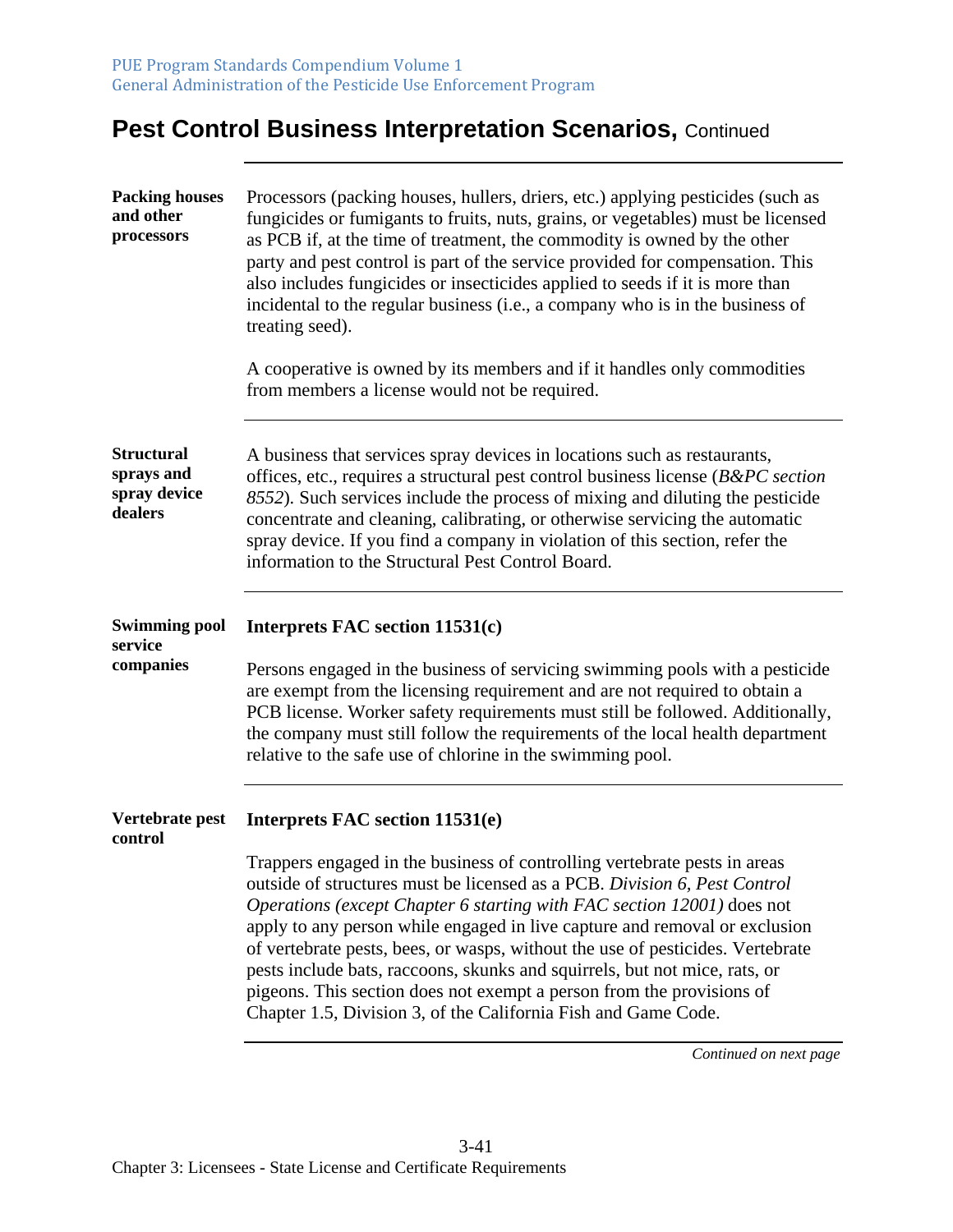| <b>Woodcutting:</b><br>incidental pest | <b>Interprets FAC section 11701</b>                                                                                                                                                                                                                                                                                                                                                                                                                                                                                                                                                                                                         |
|----------------------------------------|---------------------------------------------------------------------------------------------------------------------------------------------------------------------------------------------------------------------------------------------------------------------------------------------------------------------------------------------------------------------------------------------------------------------------------------------------------------------------------------------------------------------------------------------------------------------------------------------------------------------------------------------|
| control                                | Pest control is sometimes done in conjunction with woodcutting activities,<br>such as a woodcutter who simply harvests a tree and then treats the stump<br>with a pesticide. Examples include a growth inhibitor or herbicide soon after<br>to control the re-sprouting of the stump or a fungicide applied to prevent root<br>disease. This activity is generally exempt from requiring a pest control<br>business license, regardless of the intent of the landowner for future use of the<br>site. (This is an extension of the intent of the exemption provided for those<br>individuals engaged in tree surgery in FAC section 11710.) |
|                                        | However, the PCB license exemption above is nullified if any of the<br>following are true:                                                                                                                                                                                                                                                                                                                                                                                                                                                                                                                                                  |
|                                        | Per FAC section 11701, if the woodcutter or logging contractor is<br>$\bullet$<br>advertising that it will apply pesticides, soliciting pest control for hire or<br>operating as a pest control business, the woodcutter or logging contractor<br>needs to be licensed by DPR as a PCB.                                                                                                                                                                                                                                                                                                                                                     |
|                                        | If stump treatment takes place after a reasonable amount of time has<br>$\bullet$<br>passed from tree harvest and stump treatment this application would no<br>longer be "incidental" to the harvest and a PCB license is required. For<br>example, if the logging crew moves to another area within the harvest or<br>leaves the site, and another crew arrives later to treat the stumps.<br>If the woodcutter or logging contractor hires a sub-contractor to apply<br>$\bullet$<br>pesticides, the sub-contractor is required to be a PCB licensed by DPR.                                                                              |
|                                        | The removal of trees or brush with pesticides as a service, which might<br>include all or some of the wood in payment, primarily to promote timber or<br>grass production or other use, is considered pest control for hire. Therefore, a<br>person engaged in this type of work is required to have a PCB license.                                                                                                                                                                                                                                                                                                                         |

See also Chapter 4, Section 3 *Operator ID and Site ID numbers*.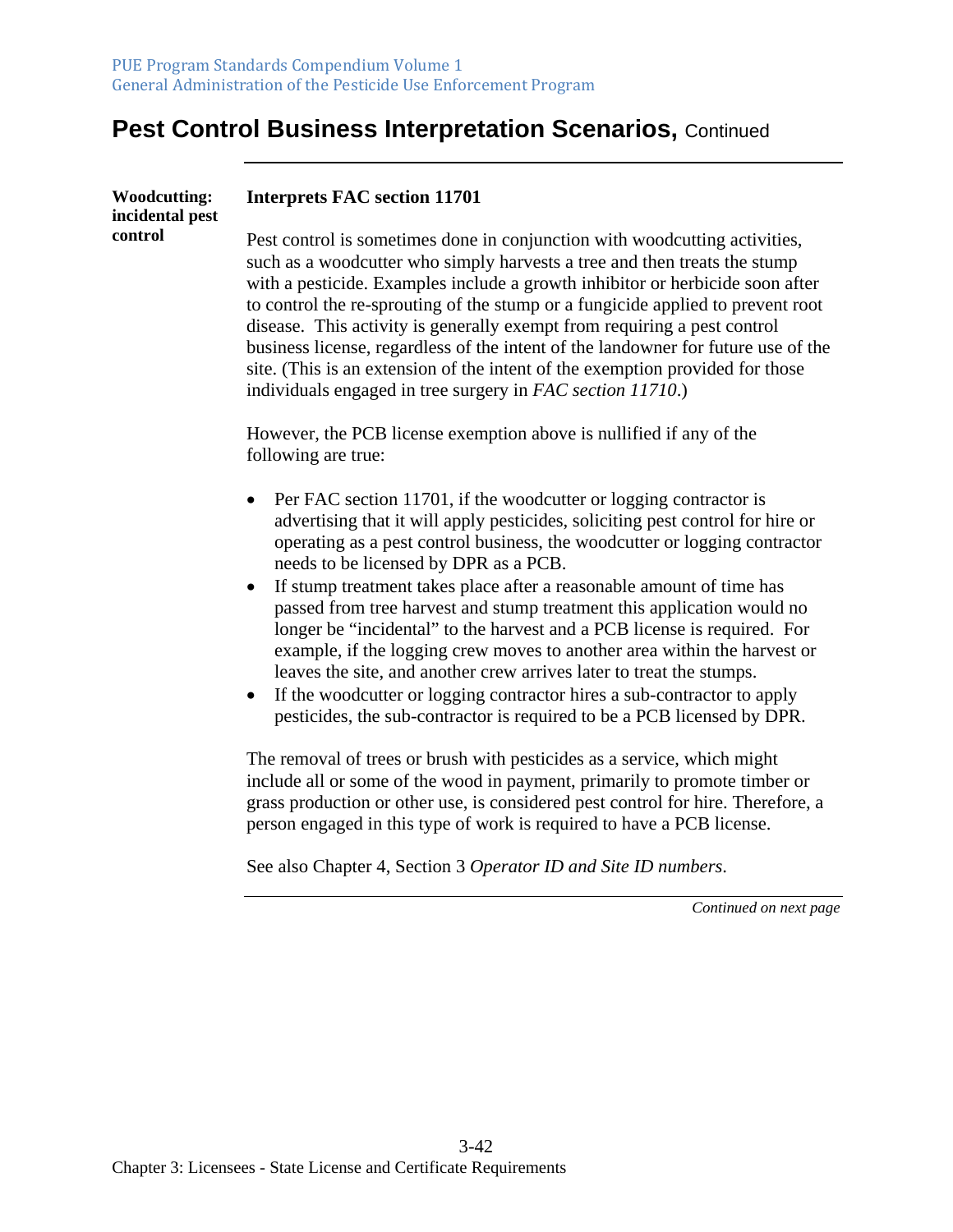| Wood,<br>in-ground pole,<br>railroad tie<br>treaters, wood<br>treatment and | The service of treating utility poles, fence poles, railroad ties, or wood with<br>pesticides to control or prevent wood destroying pests is considered pest<br>control and requires a pest control business license. The pest control category<br>for the QAL is Subcategory L, Wood Preservatives.                                                                                  |
|-----------------------------------------------------------------------------|---------------------------------------------------------------------------------------------------------------------------------------------------------------------------------------------------------------------------------------------------------------------------------------------------------------------------------------------------------------------------------------|
| wood<br>preservative                                                        | A business that applies preservative pesticides to wood in a permanent<br>treatment plant is exempt from the pest control business license (FAC section<br>11531). Such treatments include the use of pesticides in the manufacture of<br>utility poles, fence posts, stakes, etc. If the pesticide requires supervision of a<br>certified applicator a QAL or QAC is still required. |
|                                                                             | Any treatment to existing structures is considered structural pest control.                                                                                                                                                                                                                                                                                                           |
|                                                                             | See also Section 3.1 Pest Control Dealer Interpretation Scenarios and<br>Section 7 Private Applicator Certificate.                                                                                                                                                                                                                                                                    |
| <b>Work orders</b><br>VS.<br>recommenda-<br>tions                           | See Section 2.2 Interpretation of agricultural PCA scenarios.                                                                                                                                                                                                                                                                                                                         |
|                                                                             | Continued on next page                                                                                                                                                                                                                                                                                                                                                                |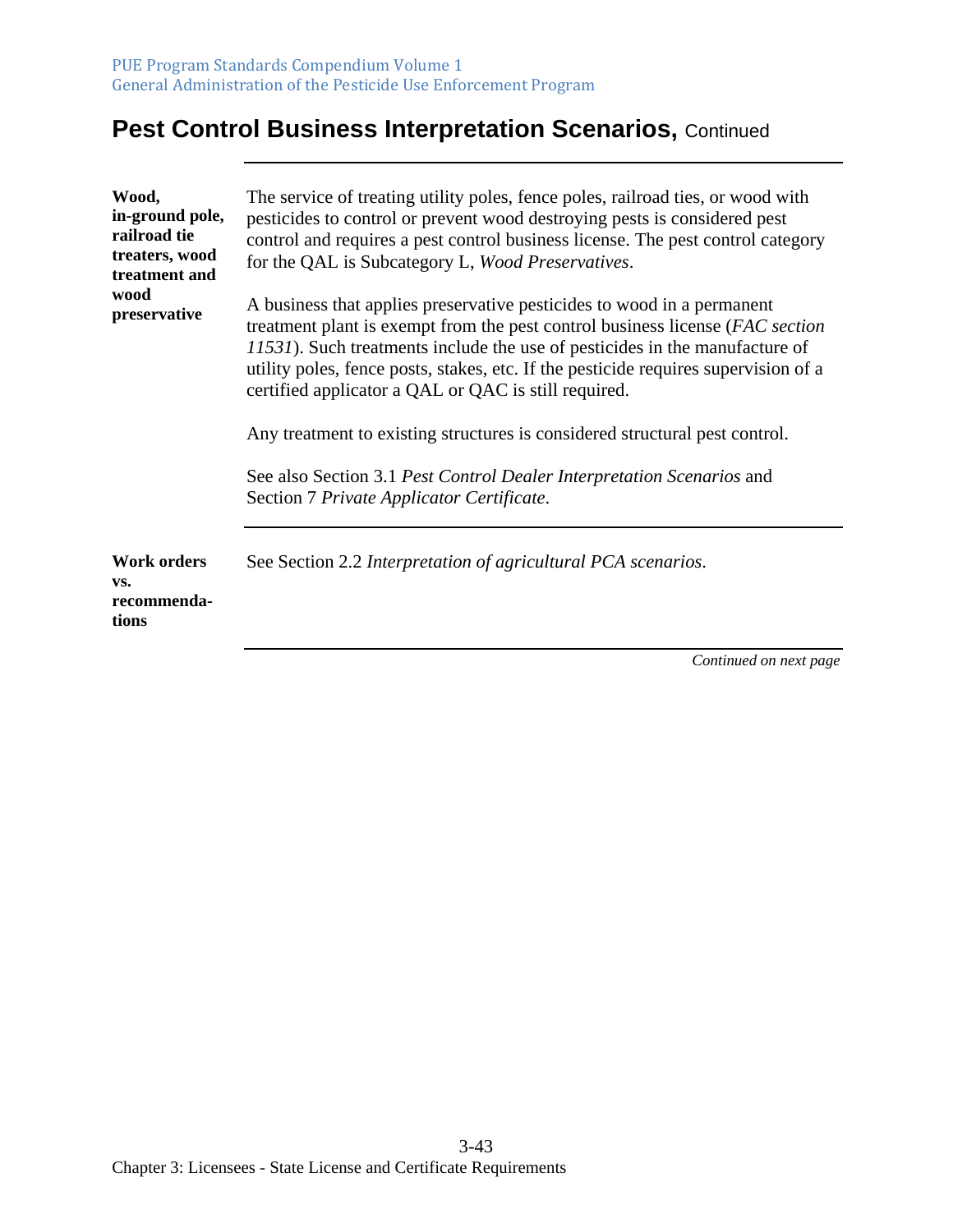#### **Pest Control Equipment Rental**

#### **Basic principles** A company that only sells, leases, or rents pest control equipment is not required to be licensed as a PCB. It may do initial setup and calibration of the equipment. Maintenance or repairs (changing oil, fueling, replacing spark plugs, fixing a flat tire, etc.) required to keep the equipment running and are not related to pest control may also be performed. Any further calibration or "in-field" adjusting would require a PCB license.

*Note:* If an employee works with or contacts equipment potentially contaminated with pesticides, the employee must be trained as a handler.

A PCB license is required of all persons who lease, rent, or provide pest control equipment **and** who mix and dilute the pesticide concentrate, or clean, calibrate, or otherwise service the equipment on the renter's property. When this service is provided as part of a lease or rental agreement, the service is covered by a part of the fee.

If the only service provided is mechanical repair and initial calibration performed on the property of the person who owns the equipment, a PCB license is not required.

If the spray equipment is loaned and the above-described services are provided at no cost, a PCB license is not required.

Occasionally, an equipment owner will provide an operator (applicator) along with the equipment. If the equipment owner pays the operator's salary and worker's compensation, the owner would have to be a licensed PCB. The equipment owner is not required to be licensed if the renter of the equipment pays the operator's salary and compensation.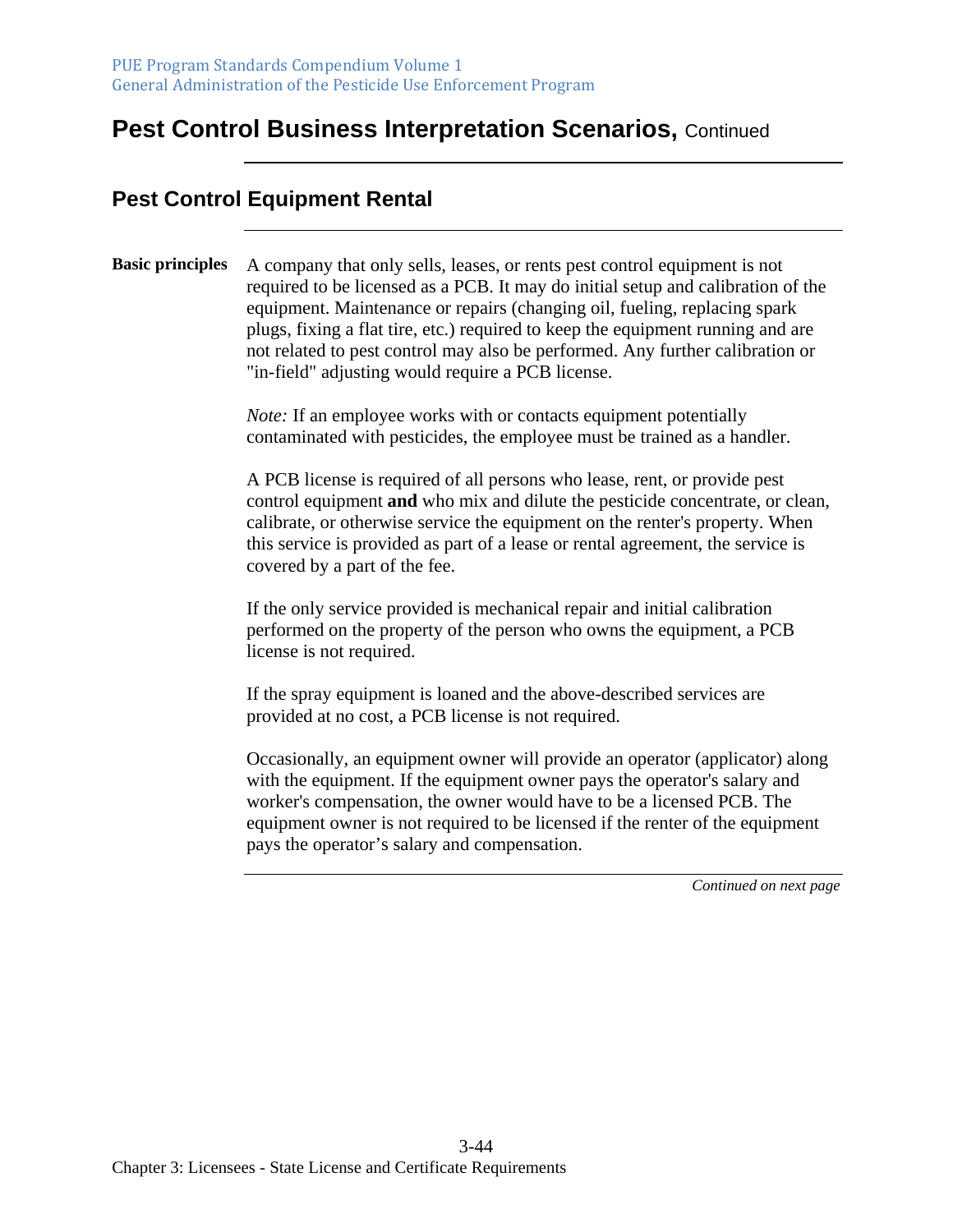#### **Mold Remediation**

| <b>Background</b>                                        | The Structural Pest Control Board (SPCB) position regarding SPCB licensees<br>is that, "Molds and mildew are not structural pests and do not fall within the<br>scope of our licensees identification activities. Licensed structural pest control<br>operators and field representatives are not required to identify and report the<br>presence of molds and/or mildew. They are required to report conditions that<br>may foster molds and/or mildew growth. Examples of these conditions are,<br>but are not limited to: shower leaks, roof leaks, plumbing leaks and other<br>excessive moisture conditions within or under structures. <sup>6</sup> |
|----------------------------------------------------------|-----------------------------------------------------------------------------------------------------------------------------------------------------------------------------------------------------------------------------------------------------------------------------------------------------------------------------------------------------------------------------------------------------------------------------------------------------------------------------------------------------------------------------------------------------------------------------------------------------------------------------------------------------------|
| <b>SPCB</b> licensing<br>requirements                    | The SPCB interprets B&PC section 8505 as not applicable to mold<br>remediation, and therefore, SPCB licensing is not required of companies<br>doing this work.                                                                                                                                                                                                                                                                                                                                                                                                                                                                                            |
|                                                          | Based on EPA's assessment, DPR finds that businesses using pesticides to<br>eliminate or control mold or fungi pest invasions/infestations such as on<br>exterior stucco walls, interior dry wall/wallboard, and ceilings in residences<br>and other structures should be licensed with the SPCB. However, DPR<br>acknowledges SPCB's authority to interpret the B&P Code.                                                                                                                                                                                                                                                                                |
| <b>U.S. EPA</b><br>publications on<br>mold and<br>mildew | U.S. EPA has issued various publications regarding mold in homes and other<br>structures. They make various statements about mold and the damage it can<br>cause; for example stating " mold may be in places such as drywall,<br>wallpaper, paneling, inside walls around pipes, the surface of walls behind<br>furniture, inside ductwork, and in roof materials." and that "Mold damages<br>what it grows on. The longer it grows, the more damage it can cause "                                                                                                                                                                                      |

<sup>6</sup> Letter July 25, 2001 from Chief Enforcement Officer, Structural Pest Control Board, *Identification and remediation of molds and mildews by structural pest control licensees*.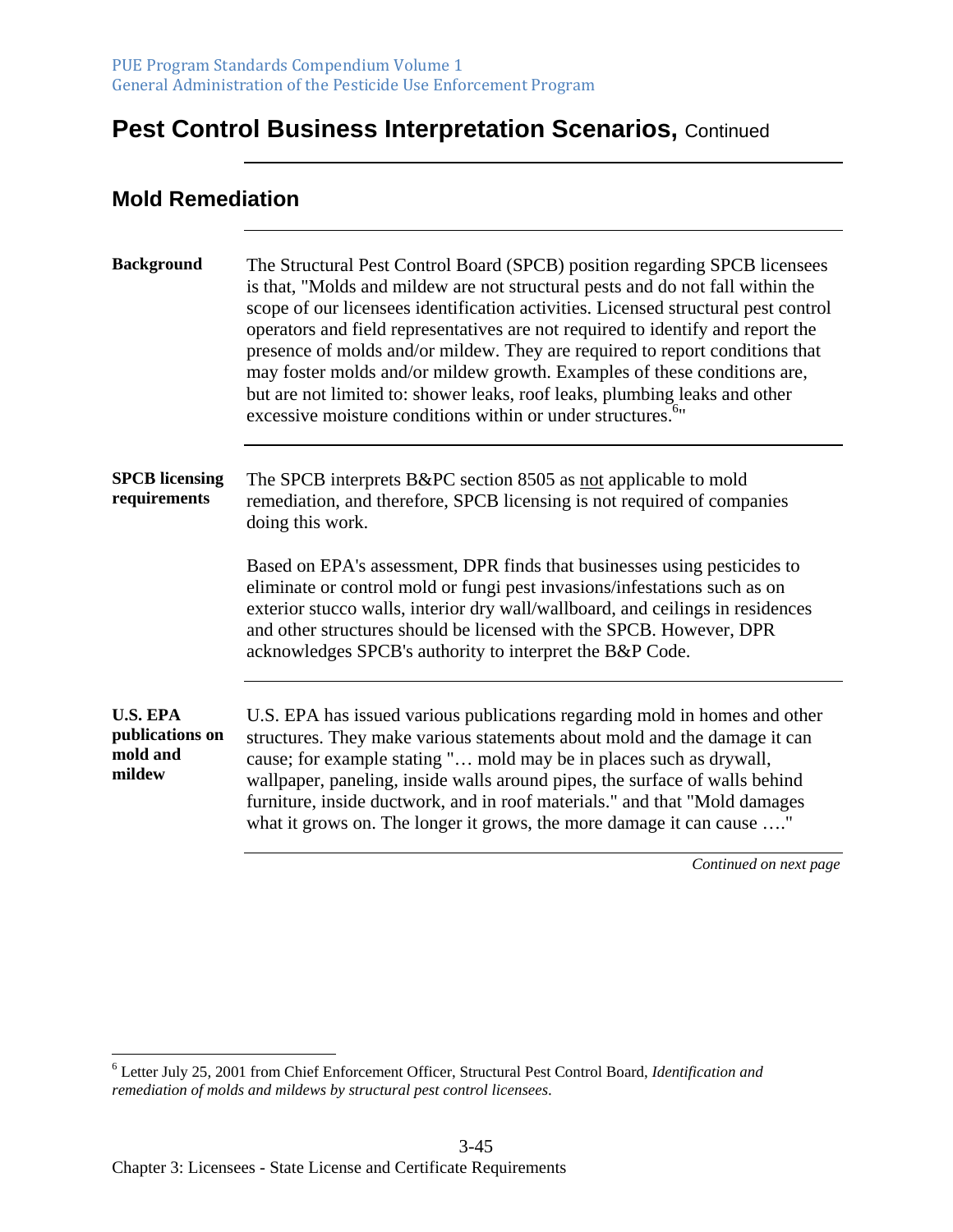| <b>U.S. EPA</b><br>publications on<br>mold and<br>mildew,<br>(continued) | In the U.S. EPA publication, <i>Mold Remediation in Schools and Commercial</i><br><i>Buildings</i> , U.S. EPA states that " one purpose of mold remediation is to<br>prevent damage to building materials. Molds gradually destroy the things they<br>grow on  Mold growth can eventually cause structural damage to a school<br>or large building  In the case of a long-term roof leak, for example, molds<br>can weaken floors and walls " To view the entire document, go to the U.S.<br>EPA web page at http://www.epa.gov/mold/mold_remediation.html. |
|--------------------------------------------------------------------------|-------------------------------------------------------------------------------------------------------------------------------------------------------------------------------------------------------------------------------------------------------------------------------------------------------------------------------------------------------------------------------------------------------------------------------------------------------------------------------------------------------------------------------------------------------------|
| <b>DPR</b> licensing<br>requirements                                     | DPR finds that businesses doing mold remediation are exempt from an<br>agricultural pest control business license pursuant to FAC section 11531(a).<br>DPR does, however, apply pesticide registration and use requirements to<br>mold remediation.                                                                                                                                                                                                                                                                                                         |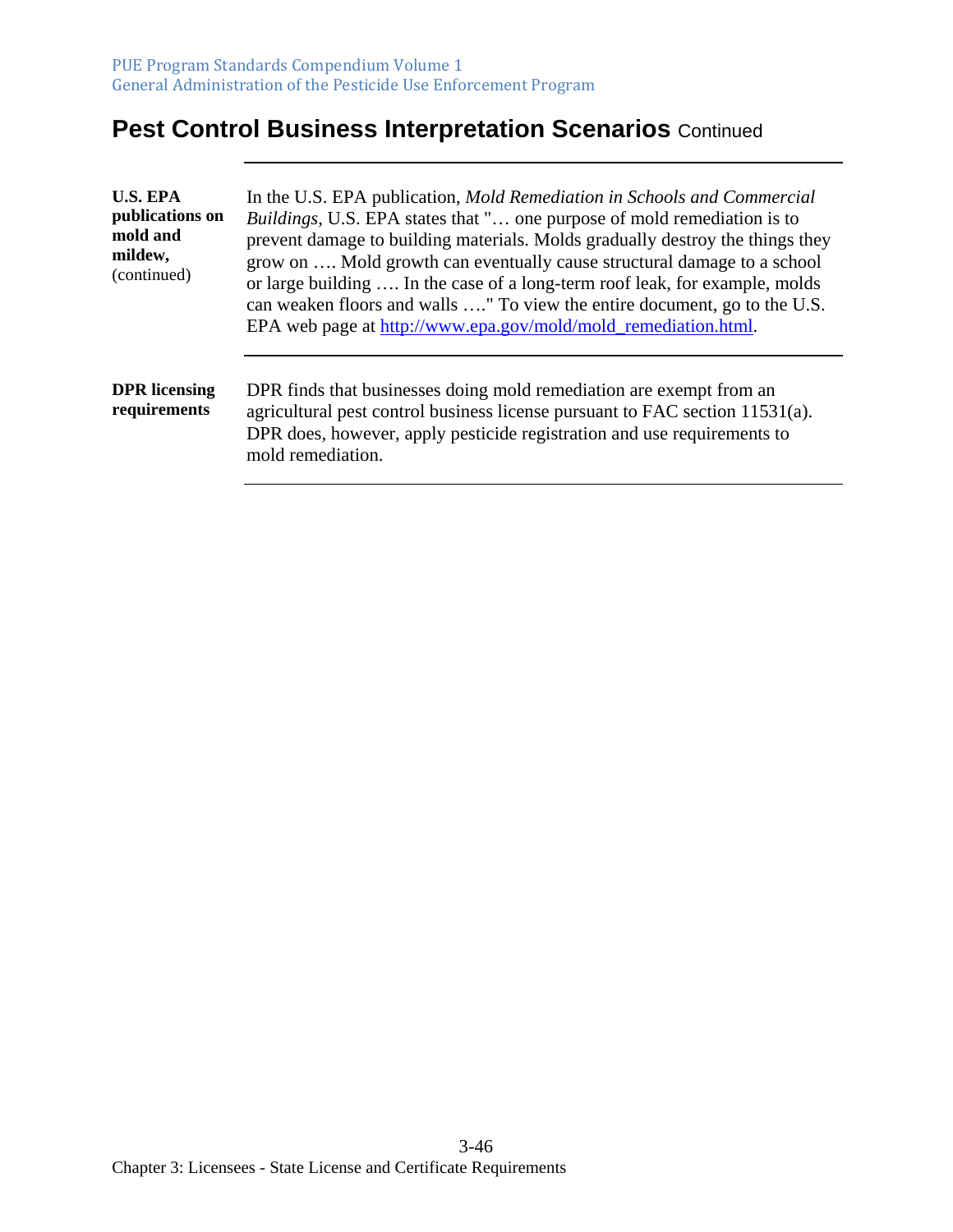## **Section 5 Pest Control Aircraft Pilot**

| Who needs the<br>pest control<br>aircraft pilot<br>certificate<br>(PCAPC) | Any individual who operates any aircraft for the purpose of pest control. This<br>includes the following (FAC section 11901):<br>Pilots employed by a licensed pest control business.<br>Pilots employed by vector control agencies or regions.<br>٠<br>Pilots who do pest control on their own property (private applicators).<br>$\bullet$<br>Starting in 2018, there will be a change in the law for Unmanned Aerial<br>System (UAS) pilots and vector control technician UAS pilots. This section<br>(and Section 5.2) will be updated as more guidance is provided to CACs. |
|---------------------------------------------------------------------------|----------------------------------------------------------------------------------------------------------------------------------------------------------------------------------------------------------------------------------------------------------------------------------------------------------------------------------------------------------------------------------------------------------------------------------------------------------------------------------------------------------------------------------------------------------------------------------|
| <b>Apprentice</b><br>pilot and<br>journeyman<br>pilot certificates        | There are two levels of PCAPCs in California that allow individuals to apply<br>pesticides by aircraft – the apprentice pilot (AP) certificate and the<br>journeyman pilot (JP) certificate.                                                                                                                                                                                                                                                                                                                                                                                     |
|                                                                           | <b>Apprentice Pilot</b><br>California law requires that any individual who applies pesticides by air must<br>first serve as an apprentice pilot for one year (FAC section 11907) and meet<br>other requirements as specified below. This applies even though the pilot may<br>have considerable aerial pest control experience in other states.                                                                                                                                                                                                                                  |
|                                                                           | An apprentice pilot may only conduct pest control activities under the direct<br>and personal supervision of an individual who holds a journeyman's<br>certificate (FAC section 11909).                                                                                                                                                                                                                                                                                                                                                                                          |
|                                                                           | <b>Journeyman Pilot</b><br>A journeyman's certificate shall be issued to an applicant who:<br>1. Currently holds an apprentice certificate, submits all required<br>information and fees to DPR, and passes a written examination, or<br>2. Has held a journeyman's certificate within the previous two calendar<br>years.                                                                                                                                                                                                                                                       |
|                                                                           | In addition, the journeyman pilot applicant must have operated a fixed-wing<br>aircraft for a minimum of 150 hours or a nonfixed-wing aircraft (helicopter)<br>for a minimum of 50 hours.                                                                                                                                                                                                                                                                                                                                                                                        |
|                                                                           | Pest Control Businesses that perform pest control using an aircraft must<br>employ an individual who holds a valid journeyman PCAPC. (FAC section<br>11901).                                                                                                                                                                                                                                                                                                                                                                                                                     |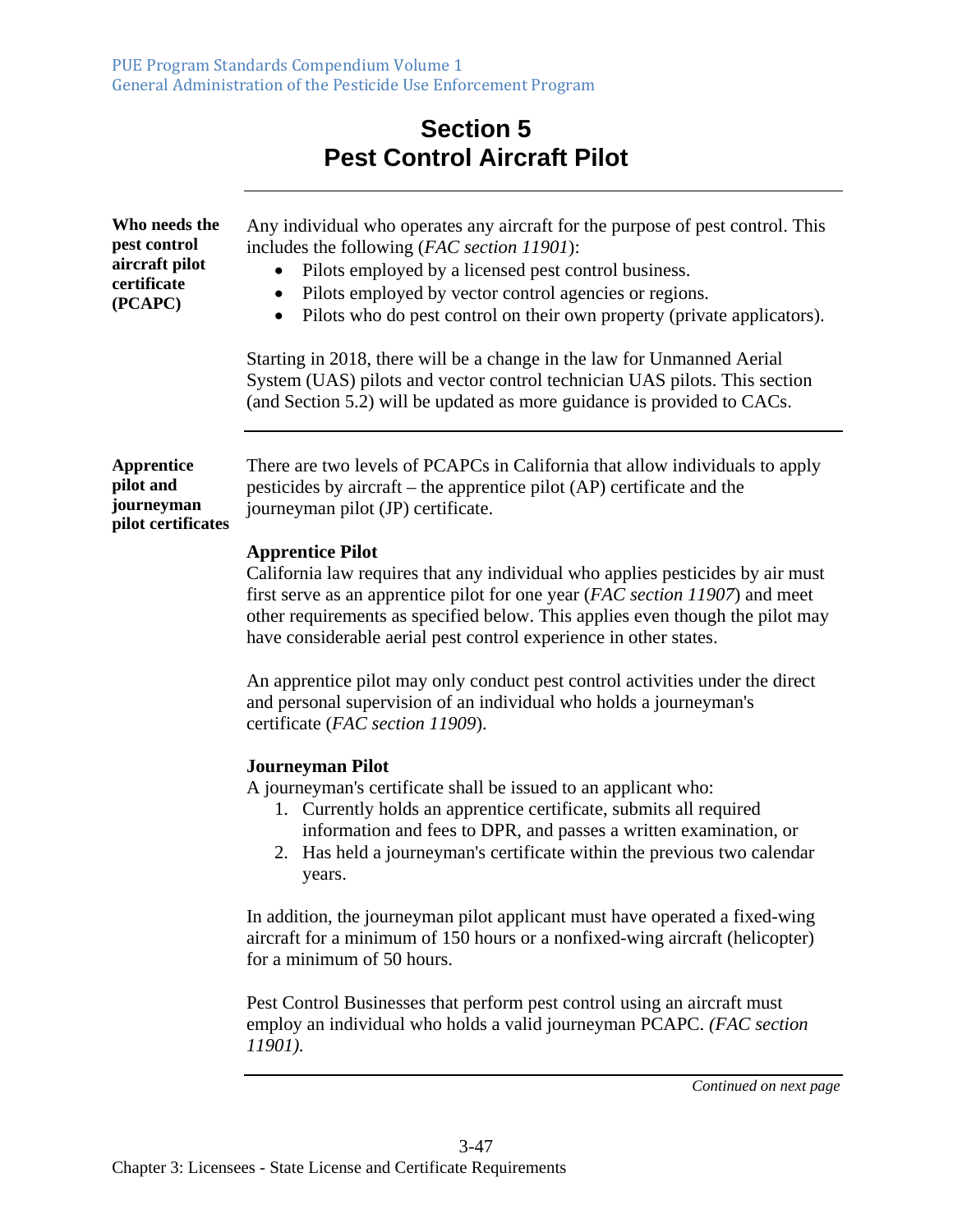## Pest Control Aircraft Pilot, Continued

| An applicant for an <b>apprentice</b> pilot certificate must:<br>1. Submit a completed Aircraft Pilot Pest Control Certificate<br>Application, DPR-PML-005. (FAC sections 11903 and 11502.5(b))<br>2. Submit proof of a valid Federal Aviation Administration (FAA)<br>Commercial Pilot Certificate, or if spraying his/her own property, a<br>valid FAA Private Pilot Certificate. (FAC section 11901)<br>3. Submit proof of a valid FAA Medical Certificate. (FAC section<br><i>11901</i> )<br>4. Submit an initial application fee.<br>5. Submit an examination fee for each examination to be taken.<br>6. Pass the Laws and Regulations and the Apprentice Pilot<br>Examinations. (FAC section 11905)                                                                                                                         |
|------------------------------------------------------------------------------------------------------------------------------------------------------------------------------------------------------------------------------------------------------------------------------------------------------------------------------------------------------------------------------------------------------------------------------------------------------------------------------------------------------------------------------------------------------------------------------------------------------------------------------------------------------------------------------------------------------------------------------------------------------------------------------------------------------------------------------------|
| An applicant for the journeyman pilot certificate must:<br>1. Submit a completed Aircraft Pilot Pest Control Certificate<br>Application, DPR-PML-005. (FAC sections 11903 and 11502.5(b))<br>2. Submit proof of a valid FAA Commercial Pilot Certificate, or if<br>spraying his/her own property, a valid FAA Private Pilot Certificate.<br>(FAC section 11901)<br>3. Submit proof of a valid FAA Medical Certificate. (FAC section<br>11901)<br>4. Submit proof that within the last two years, served as either a:<br>California JP (FAC section 11906); or<br>AP for one year, and a Pest Control Aircraft Pilot Statement of<br>$\bullet$<br>Supervision and Apprentice by Journeyman form (DPR-PML-<br>010) and have at least 150 hours in a fixed wing aircraft or at<br>least 50 hours in a helicopter. (FAC section 11907) |
| 5. Submit the examination fee for the Journeyman Pilot Certificate<br>Examination.<br>6. Pass the Journeyman Pilot Certificate Examination. (FAC section<br>11905)<br>An apprentice pilot may submit more than one Statement of Supervision and<br>Apprentice form to meet the requirements for the Journeyman Pilot<br>Examination. This information must be documented by the signature of the<br>journeyman pilot(s) responsible for supervision of the apprentice pilot's flying                                                                                                                                                                                                                                                                                                                                               |
|                                                                                                                                                                                                                                                                                                                                                                                                                                                                                                                                                                                                                                                                                                                                                                                                                                    |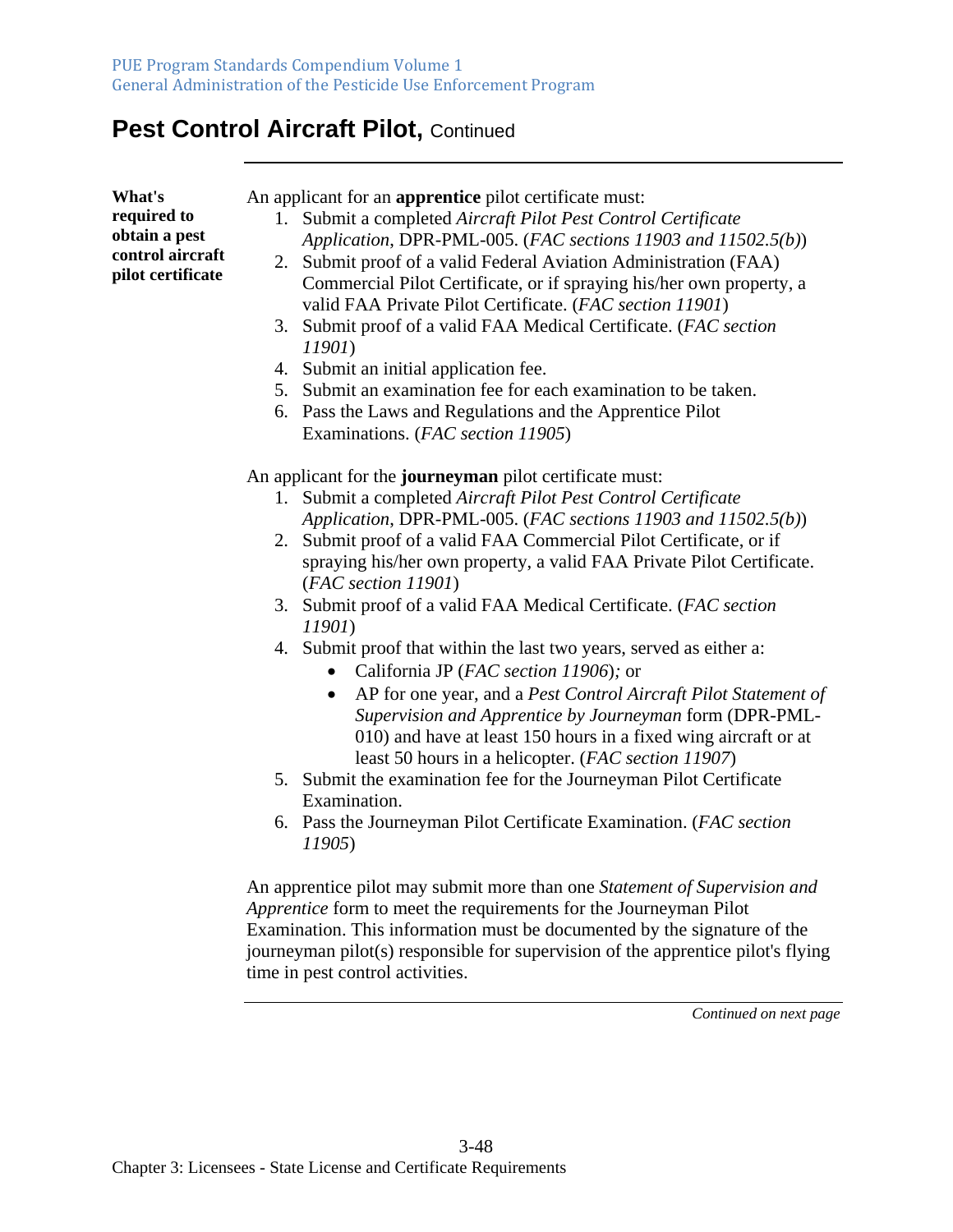## **Pest Control Aircraft Pilot, Continued**

| <b>Requirements</b><br>once licensed             | Once licensed, the apprentice pilot or journeyman pilot must:<br>Accumulate at least 20 hours of approved continuing education every<br>two years before certificate renewal. Of the 20 hours, at least four<br>hours pertaining to pesticide laws and regulations and at least four<br>hours pertaining to aerial pest control equipment and application<br>techniques must be included. (3 CCR section $6511(a)$ )<br>Register with the CAC in each county where aerial pest control is<br>performed. (FAC section 11921) |
|--------------------------------------------------|-----------------------------------------------------------------------------------------------------------------------------------------------------------------------------------------------------------------------------------------------------------------------------------------------------------------------------------------------------------------------------------------------------------------------------------------------------------------------------------------------------------------------------|
| <b>Supervision of</b><br>apprentice<br>pilots    | FAC section 11909 prohibits an apprentice pilot from operating a pest control<br>aircraft without the direct and personal supervision of a journeyman pilot. To<br>promote uniformity among the various situations where supervision is<br>required, DPR policy regarding apprentice supervision is that the standards<br>for supervision of non-certified applicators should apply. (3 CCR section<br>6406)                                                                                                                |
|                                                  | The journeyman pilot must be aware of conditions at the application site and<br>be available to direct and control the application. The actual or potential<br>hazards or sensitivity of the application must be considered in determining<br>how close or available the journeyman pilot must be.                                                                                                                                                                                                                          |
|                                                  | In some cases, it may be necessary that the supervising journeyman pilot be<br>"on site" while the application is taking place. In all cases, the apprentice pilot<br>must be able to contact the supervising journeyman pilot immediately.                                                                                                                                                                                                                                                                                 |
| <b>Medical</b><br>certificate and<br>supervision | If the journeyman pilot is not medically cleared to fly (does not provide proof<br>of a current FAA Medical Certificate), the journeyman pilot cannot apply<br>pesticides by air. However, the journeyman pilot may continue to supervise<br>and communicate with other pilots employed by the PCB.                                                                                                                                                                                                                         |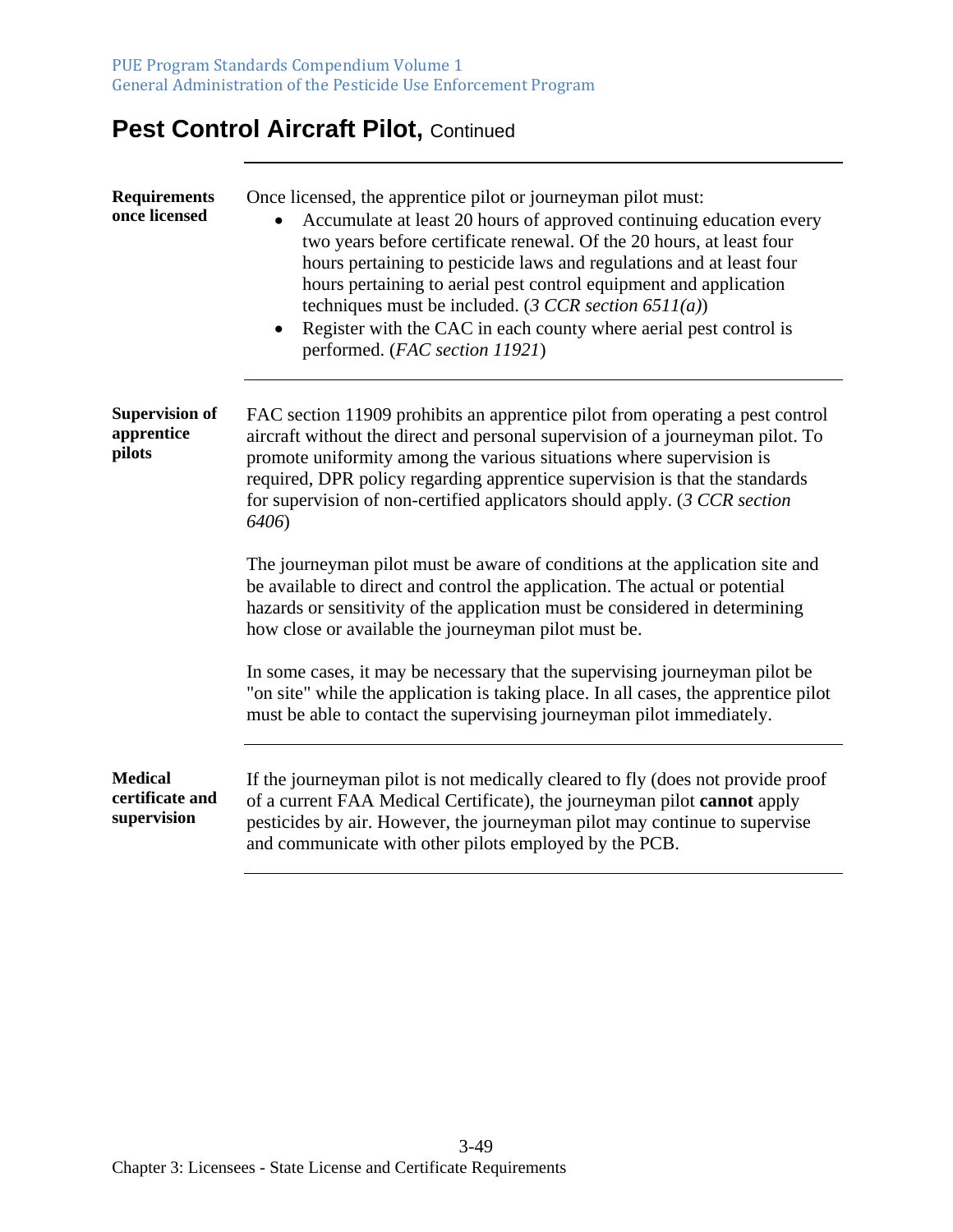## **Section 5.1 County Registration of Pest Control Aircraft Pilots**

| County<br>registration of<br>pilots | Prior to conducting pest control operations in any county, all pilots must<br>register with the CAC (FAC section 11922). Registration is not required if the<br>pilot is only involved in agricultural operations such as seeding or fertilizing.<br>Review the pilot's pest control performance record for the past year. Discuss<br>any problems with the pilot and ask what mitigating measures will be taken to<br>avoid repeat problems. A letter may be used if registering by mail.<br>Apprentice pilots must list the names of journeymen pilots who will supervise<br>them. The journeyman named on the form must be currently registered in that<br>county. (FAC section 11909)                                                                                                                                                                                                                                                                                                                                                                                                                                                                                                                                                                                                                                                              |
|-------------------------------------|--------------------------------------------------------------------------------------------------------------------------------------------------------------------------------------------------------------------------------------------------------------------------------------------------------------------------------------------------------------------------------------------------------------------------------------------------------------------------------------------------------------------------------------------------------------------------------------------------------------------------------------------------------------------------------------------------------------------------------------------------------------------------------------------------------------------------------------------------------------------------------------------------------------------------------------------------------------------------------------------------------------------------------------------------------------------------------------------------------------------------------------------------------------------------------------------------------------------------------------------------------------------------------------------------------------------------------------------------------|
| In-person<br>county<br>registration | Be sure the PCAPC issued by DPR is valid for the year the applicant is<br>registering or check DPR's list of valid licenses at:<br>http://www.cdpr.ca.gov/docs/license/currlic.htm.<br>1. Using the reproduction template (Appendix A), the CAC can make its<br>own form for registering the Pilot, as long as it contains the<br>information from Pest Control Aircraft Pilot Registration form (DPR-<br>PML-009). Check the registration form for completeness.<br>2. Check for an appropriate and valid FAA commercial pilot's certificate<br>and a current medical certificate. The medical certificate is valid for<br>only one year after the date of issuance. Make a copy and attach it to<br>your copy of the pilot's completed county registration form.<br>3. Collect a registration fee, if charged by your county.<br>4. The CAC or authorized person should sign and date the form.<br>5. Keep the original for county records, and provide the applicant a copy<br>of the registration form.<br>If necessary, process the registration forms the applicant needs to register in<br>additional counties. Do not sign them. Give the forms to the applicant to send,<br>with a reminder that other counties may require fees for registration.<br>Review county policies and regulations (or mail the information) with the<br>applicant. |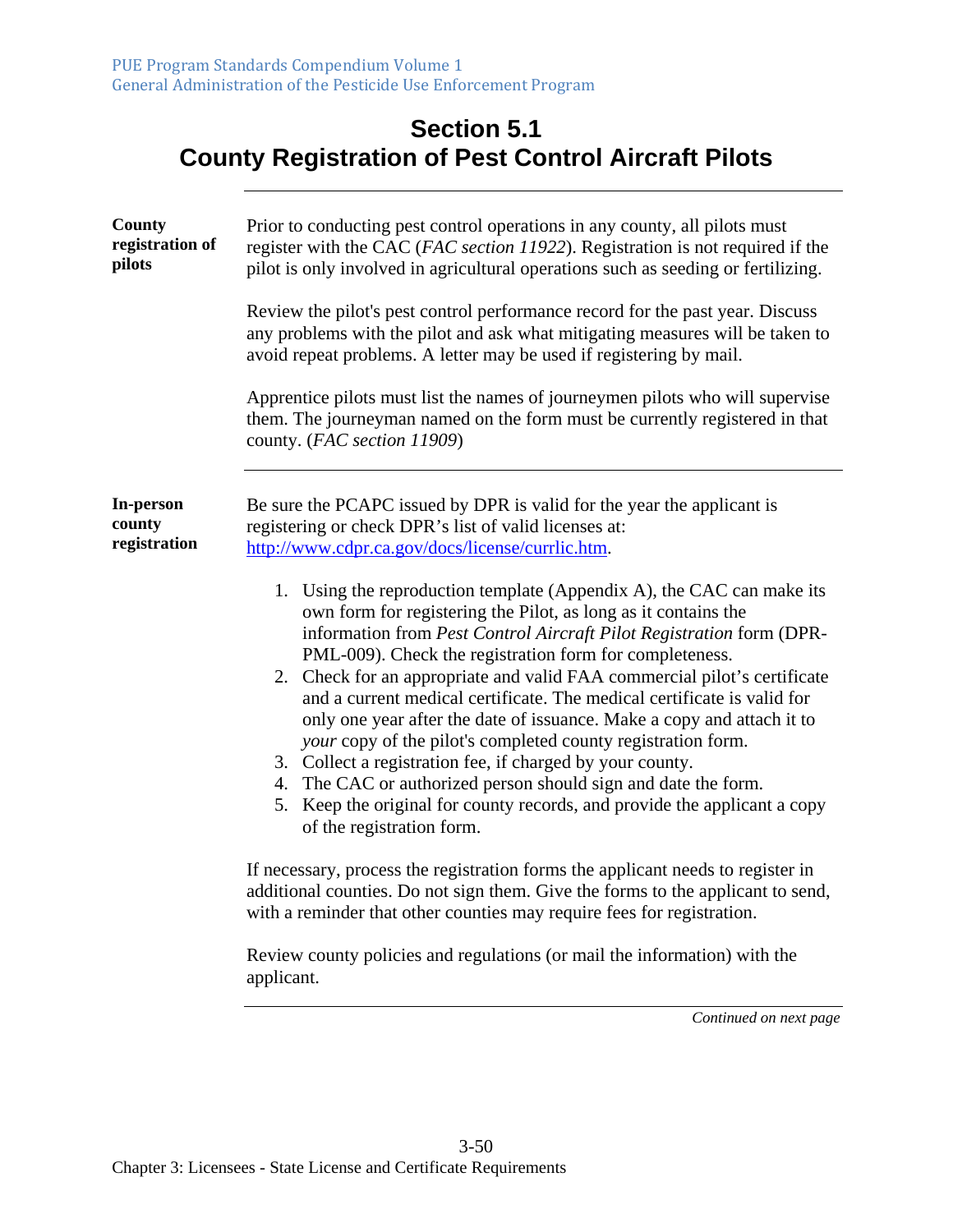## **County Registration of Pest Control Aircraft Pilots,** Continued

| <b>Registration by</b> | 1. Check the Pilot's home county registration form for completeness.         |
|------------------------|------------------------------------------------------------------------------|
| mail                   | 2. Check the completed form to make sure the license is valid for the year   |
|                        | the applicant is registering.                                                |
|                        | 3. Make sure the appropriate fee (if one is required) accompanies the form.  |
|                        | 4. Check the records to see if the applicant previously registered in the    |
|                        | county and if there were any problems.                                       |
|                        | 5. The CAC or authorized person should sign and date the form.               |
|                        | 6. Keep the original for county records, and provide the applicant a copy of |
|                        | the registration form.                                                       |

7. Provide a list of current county policies and regulations.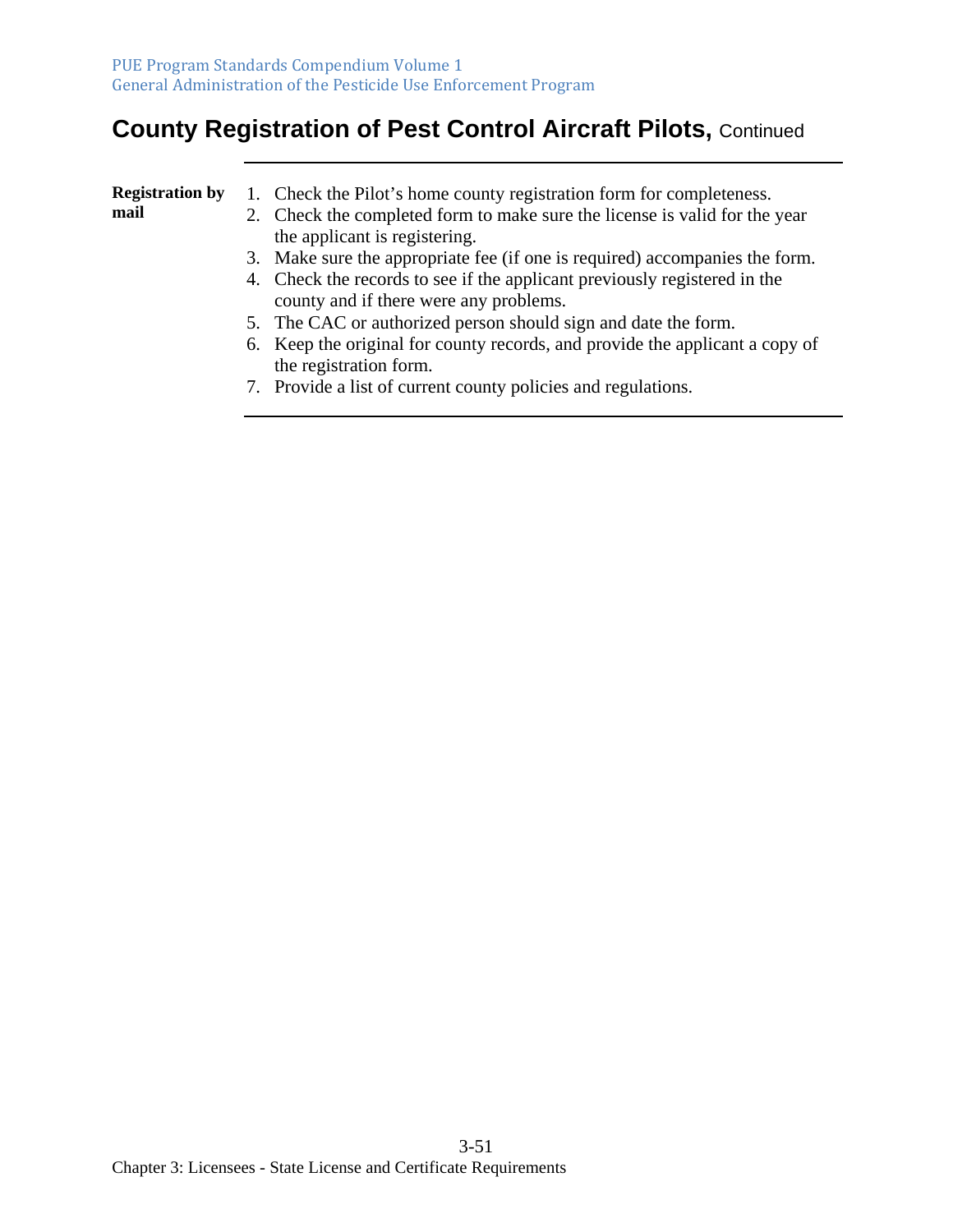#### **Section 5.2 Pest Control Aircraft Pilot interpretation Scenarios**

| <b>Introduction</b>                      | This section contains interpretations and descriptions of some situations and<br>scenarios to help make licensing determinations.                                                                                                                                                                                                                                                                                                                                                                     |
|------------------------------------------|-------------------------------------------------------------------------------------------------------------------------------------------------------------------------------------------------------------------------------------------------------------------------------------------------------------------------------------------------------------------------------------------------------------------------------------------------------------------------------------------------------|
| <b>Private pilots</b>                    | Pilots performing pest control on their own property are required to be<br>certified as pest control aircraft pilots. If beginning as an apprentice, they<br>must have a certified journeyman pilot provide the required supervision.<br>(FAC section 11901)                                                                                                                                                                                                                                          |
| <b>Vector control</b><br>district pilots | Pilots employed by public agencies, such as vector control districts, must be<br>certified and meet the same supervision requirements as the private pilots<br>above.                                                                                                                                                                                                                                                                                                                                 |
| <b>Unmanned</b><br>aircraft systems      | An unmanned aircraft system (UAS) is comprised of two parts:<br>1. an unmanned aerial vehicle (UAV) without a human pilot onboard,<br>which is<br>2. controlled from an operator (the pilot) on the ground.<br>Assembly Bill 527 (Caballero), Chapter 404, Statutes of 2017, was signed<br>into law on October 2, 2017. It amended FAC sections 11901, 11902, 11905,<br>and 11910 and added section 11902.5, the FAC for licensing requirements for<br>UAS pilots and UAS vector control technicians. |
|                                          | DPR is studying requirements related to UAS applying pesticides. This<br>section will be updated as more guidance is provided to CACs.                                                                                                                                                                                                                                                                                                                                                                |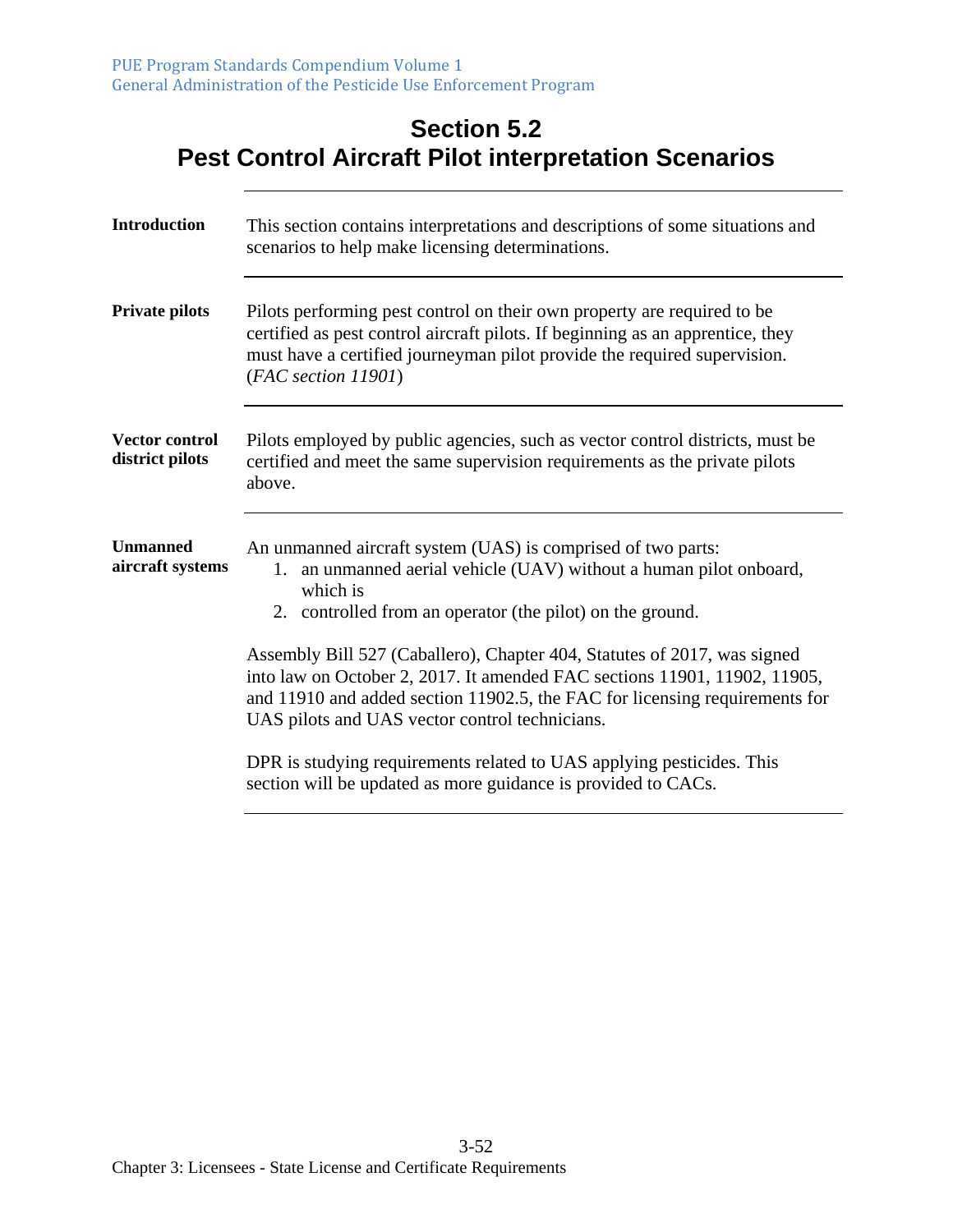## **Section 6 Qualified Applicator License and Qualified Applicator Certificate**

**Introduction** DPR issues licenses and certificates to businesses and individuals to perform pest control. This section describes requirements for two types of commercial applicators: Qualified Applicator Licenses (QAL) and Qualified Applicator Certificates (QAC).

## **Qualified Applicator License (QAL)**

| Who needs the<br>qualified<br>applicator<br>license (QAL) | Any individual who supervises the application of either a restricted use or a<br>general use pesticide made by a licensed pest control business, and is<br>responsible for the safe and legal operation of the pest control business. (FAC<br>sections 11701-11709)<br>OR,                                                                                                                                |
|-----------------------------------------------------------|-----------------------------------------------------------------------------------------------------------------------------------------------------------------------------------------------------------------------------------------------------------------------------------------------------------------------------------------------------------------------------------------------------------|
|                                                           | Any individual who uses or supervises the use of federally restricted use<br>pesticide or California restricted material for any purpose or on any property<br>other than that provided by the definition of a "private applicator." $(3 \text{ } CCR)$<br>section 6000)                                                                                                                                  |
| What's<br>required to<br>obtain the QAL                   | An applicant for a qualified applicator license must:<br>1. Submit a completed Qualified Applicator License Application, DPR-<br>PML-001. (FAC section 12201)<br>2. Submit an initial application fee and an examination fee for each<br>examination to be taken. (FAC sections 12201 and 11502.5)<br>3. Pass the Laws and Regulations examination and at least one pest<br>control category examination. |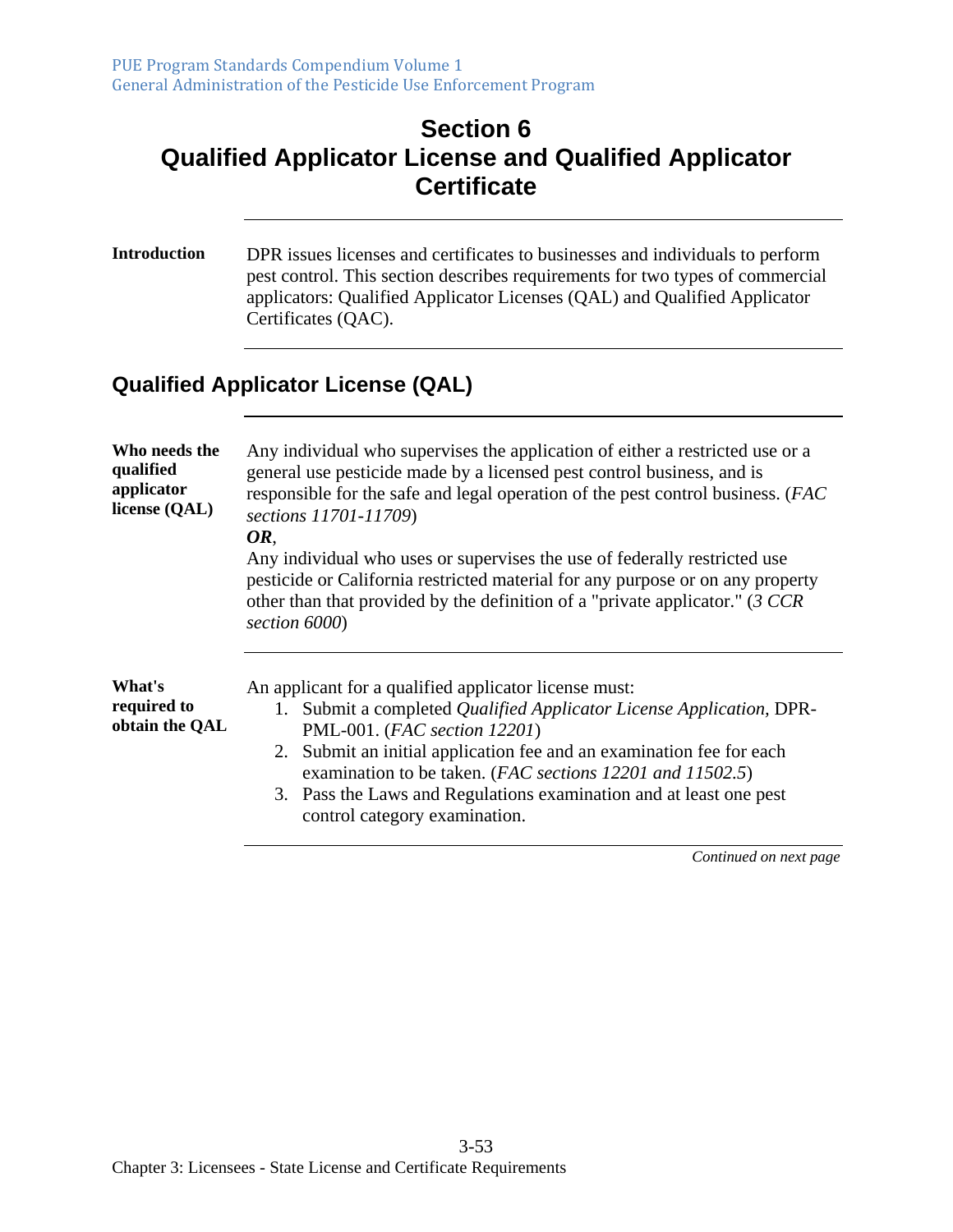## **Qualified Applicator License and Qualified Applicator**

**Certificate,** Continued

| <b>Pest control</b> | The pest control categories and subcategories available for the QAL (FAC         |
|---------------------|----------------------------------------------------------------------------------|
| categories          | section 12203):                                                                  |
| under the QAL       | A. Residential, Industrial, and Institutional                                    |
|                     | <b>B.</b> Landscape Maintenance                                                  |
|                     | C. Right-of-Way                                                                  |
|                     | D. Plant Agriculture                                                             |
|                     | E. Forest                                                                        |
|                     | F. Aquatic                                                                       |
|                     | G. Regulatory                                                                    |
|                     | H. Seed Treatment                                                                |
|                     | Animal Agriculture<br>Ι.                                                         |
|                     | J. Demonstration and Research                                                    |
|                     | K. Health-Related                                                                |
|                     | L. Wood Preservative                                                             |
|                     |                                                                                  |
|                     | M. Antifouling Tributyltin                                                       |
|                     | N. Sewer Line Root Control                                                       |
|                     | O. Field Fumigation                                                              |
|                     | P. Microbial Pest Control                                                        |
| Continuing          | <b>Interprets 3 CCR section 6511</b>                                             |
| education           |                                                                                  |
|                     | Once licensed, a QAL shall accumulate continuing education hours to renew        |
|                     | the license. These hours must be collected while the license is valid before     |
|                     | certificate renewal:                                                             |
|                     |                                                                                  |
|                     | A QAL holder with only subcategories M, N or P needs only 8 hours<br>$\bullet$   |
|                     | of approved continuing education (including at least two hours                   |
|                     | pesticide laws and regulations). A QAL holder with only category H               |
|                     | needs 4 hours (including at least two hours laws and regulations)                |
|                     | For all other categories, the QAL holder needs at least 20 hours of<br>$\bullet$ |
|                     | approved continuing education. Four of the 20 hours must cover the               |
|                     | topic of pesticide laws and regulations.                                         |

| <b>Maintenance</b> | If the maintenance gardener does <b>not</b> apply <b>any</b> pesticides, then a |
|--------------------|---------------------------------------------------------------------------------|
| gardener that      | maintenance gardener business license and an individual qualified applicator    |
| does NOT           | certificate or license is not required from DPR; however, be sure the applicant |
| apply pesticides   | checks local licensing requirements.                                            |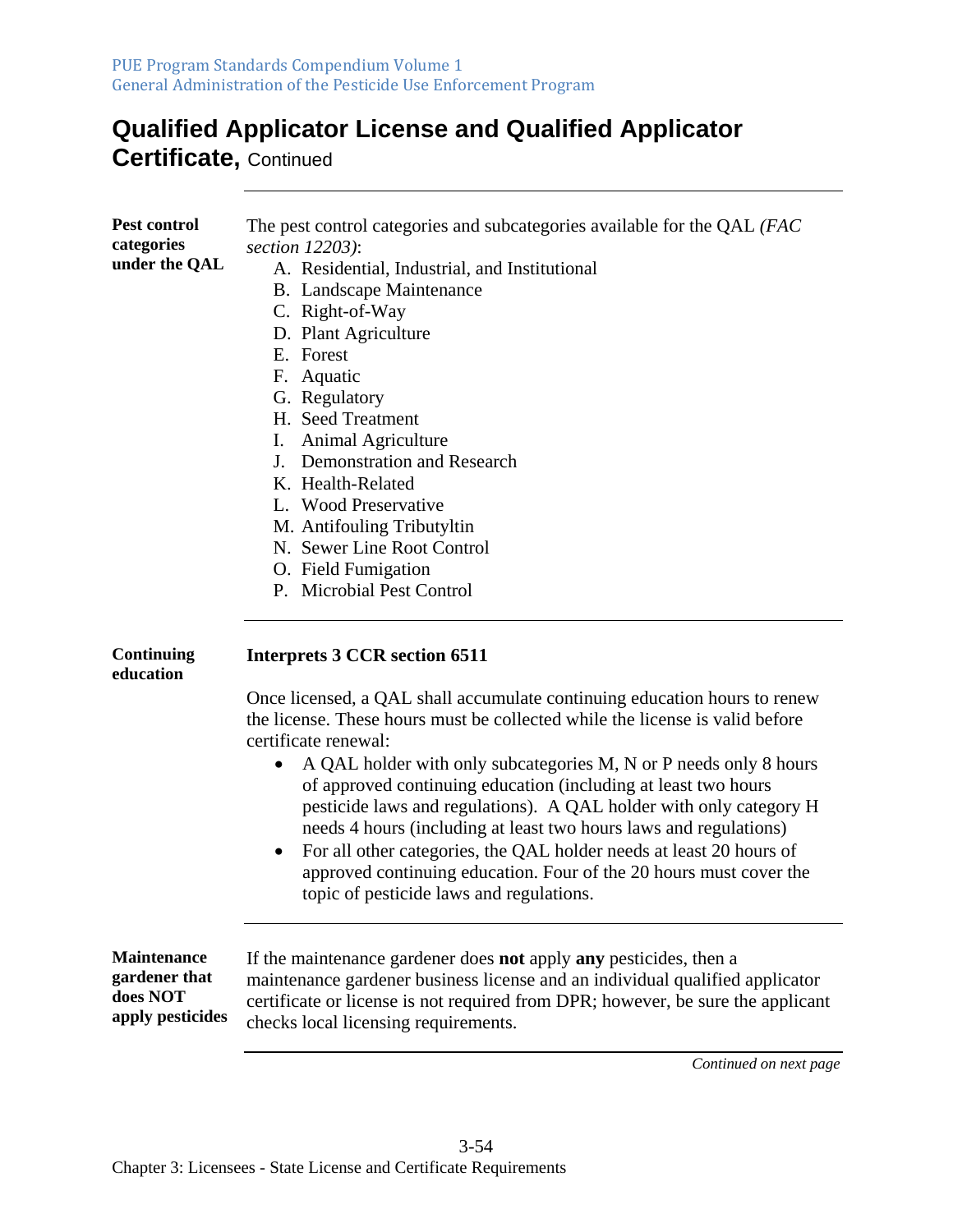## **Qualified Applicator License and Qualified Applicator**

**Certificate,** Continued

|                                                                  | <b>Qualified Applicator Certificate (QAC)</b>                                                                                                                                                                                                                                                                                                                                                                                                                                                          |
|------------------------------------------------------------------|--------------------------------------------------------------------------------------------------------------------------------------------------------------------------------------------------------------------------------------------------------------------------------------------------------------------------------------------------------------------------------------------------------------------------------------------------------------------------------------------------------|
| Who needs the<br>qualified<br>applicator<br>certificate<br>(QAC) | Any individual who uses or supervises the use of federal restricted use<br>pesticides or California restricted materials for any purpose or on any<br>property other than that provided by 3 CCR section 6000 definition of<br>"private applicator."                                                                                                                                                                                                                                                   |
|                                                                  | This certificate is also required by anyone who is in the business of<br>maintenance gardening and performs pest control that is incidental to such<br><b>business.</b> In this situation, the qualified applicator certificate holder must<br>possess the landscape maintenance pest control category (Category B) or the<br>maintenance gardener pest control category (Subcategory Q) on their<br>certificate, and must also obtain a Maintenance Gardener Pest Control<br><b>Business License.</b> |
| What's<br>required to<br>obtain the QAC                          | An applicant for a qualified applicator certificate must:<br>1. Submit a completed Qualified Applicator Certificate Application,<br>DPR-PML-001A. (FAC section 14152)<br>Submit an initial application fee and an examination fee for each<br>2.<br>examination to be taken. (FAC sections 14152 and 11502.5)<br>3. Pass the Laws and Regulations examination (except Subcategory Q)<br>and at least one pest control category examination.                                                            |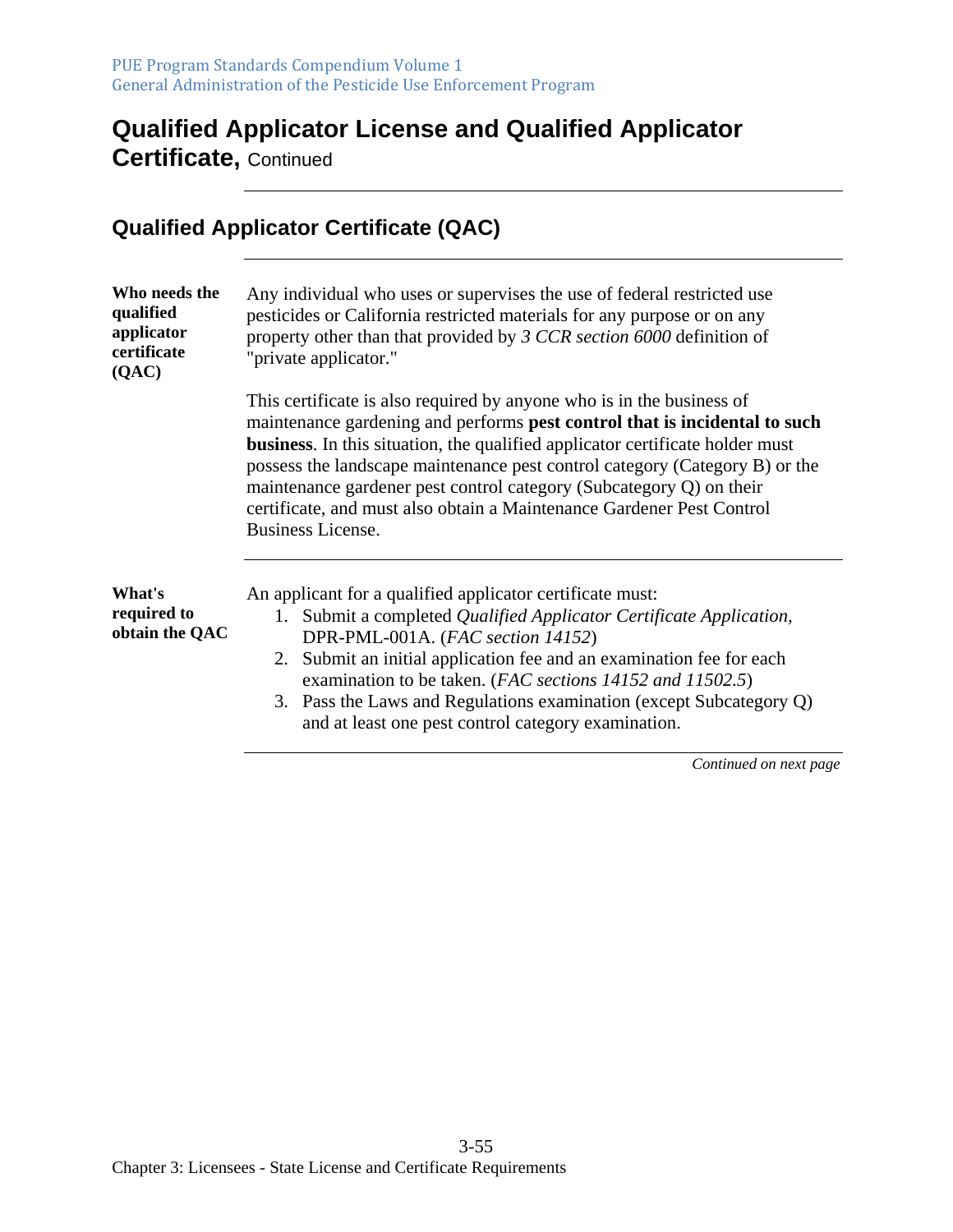## **Qualified Applicator License and Qualified Applicator**

**Certificate,** Continued

| Pest control<br>categories<br>under the QAC                         | The pest control categories and subcategories available for the QAC (FAC<br>section 14153):<br>A. Residential, Industrial, and Institutional<br><b>B.</b> Landscape Maintenance<br>C. Right-of-Way<br>D. Plant Agriculture<br>E. Forest<br>F. Aquatic<br>G. Regulatory<br>H. Seed Treatment<br>I. Animal Agriculture<br>J. Demonstration and Research<br>K. Health-Related<br>L. Wood Preservative<br>M. Antifouling Tributyltin<br>N. Sewer Line Root Control<br>O. Field Fumigation<br>P. Microbial Pest Control<br>Q. Maintenance Gardener                                                                                                                                                                   |
|---------------------------------------------------------------------|-----------------------------------------------------------------------------------------------------------------------------------------------------------------------------------------------------------------------------------------------------------------------------------------------------------------------------------------------------------------------------------------------------------------------------------------------------------------------------------------------------------------------------------------------------------------------------------------------------------------------------------------------------------------------------------------------------------------|
| <b>Requirements</b><br>when licensed                                | <b>Interprets 3 CCR section 6511</b><br>Once licensed, a QAC must accumulate continuing education hours to renew<br>the license. These hours must be collected while the license is valid before<br>certificate renewal:<br>A QAC holder with only subcategories M, N, P or Q need only 8<br>hours of approved continuing education (including at least two hours<br>pesticide laws and regulations). A QAC holder with only category H<br>needs 4 hours (including at least two hours laws and regulations)<br>For all other categories, the QAC holder needs least 20 hours of<br>$\bullet$<br>approved continuing education. Four of the 20 hours must cover the<br>topic of pesticide laws and regulations. |
| <b>Maintenance</b><br>gardener that<br>does NOT<br>apply pesticides | If the maintenance gardener does <b>not</b> apply <b>any</b> pesticides, then a<br>maintenance gardener business license and an individual qualified applicator<br>certificate or license is not required from DPR; however, be sure the applicant<br>checks local licensing requirements.                                                                                                                                                                                                                                                                                                                                                                                                                      |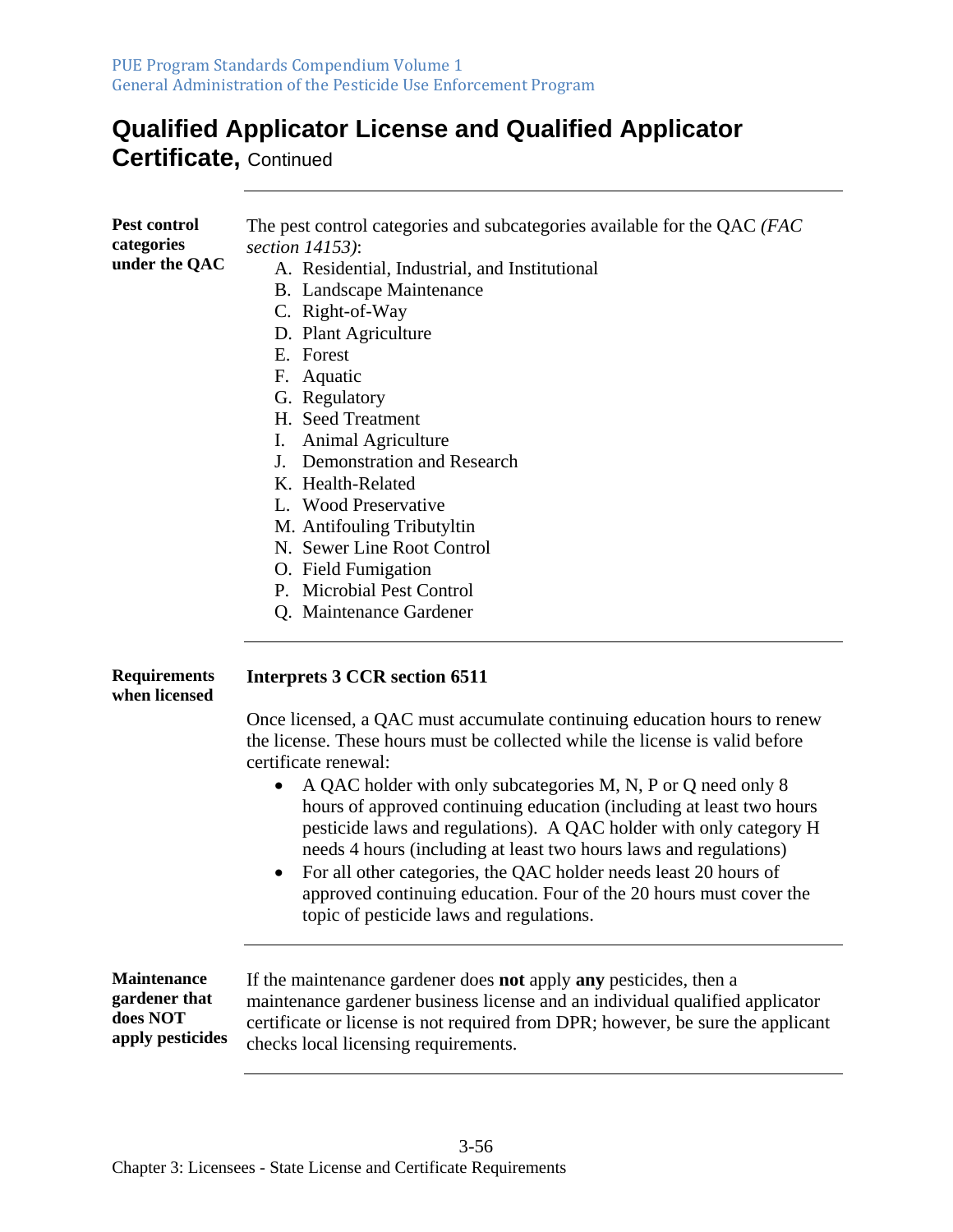## **Section 6.1 QAL and QAC Categories**

| <b>Introduction</b>                                                    | The following is intended to assist CAC staff with general information to help<br>pest control applicators identify the most appropriate category for the type of<br>pest control they will be conducting and to properly enforce business<br>supervision licensing requirements. See also Section 10 Quick Reference<br>Charts.<br>These pest control applicator categories apply to both qualified applicator<br>licenses and qualified applicator certificates with the exception of the<br>Maintenance Gardener certificate (Subcategory Q).                                                                                                                                                                       |
|------------------------------------------------------------------------|------------------------------------------------------------------------------------------------------------------------------------------------------------------------------------------------------------------------------------------------------------------------------------------------------------------------------------------------------------------------------------------------------------------------------------------------------------------------------------------------------------------------------------------------------------------------------------------------------------------------------------------------------------------------------------------------------------------------|
| Category A,<br>Residential,<br>Industrial, and<br><b>Institutional</b> | This category includes the use of pesticides in and around human dwellings,<br>industrial establishments (including packing plants, manufacturing and<br>processing plants, warehouses, grain elevators, and factories), or institutions<br>(including schools, hospitals, and office buildings). Non-landscaped outside<br>areas (such as storage yards or tank farms) directly related to the operation of<br>the building may also be treated under this category.                                                                                                                                                                                                                                                  |
|                                                                        | Structural pest control as a business is not allowed within the scope of this<br>category. Structural pest control businesses are licensed by the Structural Pest<br>Control Board.                                                                                                                                                                                                                                                                                                                                                                                                                                                                                                                                    |
|                                                                        | This category does not allow the use of pesticides for landscape maintenance<br>(see Category B, Landscape Maintenance) or treatment to control or prevent<br>insects or fungi from infesting wood (see Subcategory L, Wood<br>Preservation).                                                                                                                                                                                                                                                                                                                                                                                                                                                                          |
| Category B,<br>Landscape<br><b>Maintenance</b>                         | This category includes the use of pesticides to establish or maintain natural or<br>planted ornamental and turf landscape areas and other outside areas around<br>buildings. Typical areas included in this category are residential yards<br>(including home gardens and orchards), parks and other recreation areas,<br>schoolyards, vacant lots, storage yards, cemeteries, golf courses, green belts,<br>and similar sites. It may also include landscaped street medians and sidewalk<br>areas, and also areas such as walkways and parking lots directly related to<br>landscaped areas. This category also includes the use of pesticides in<br>landscaped areas in enclosed shopping malls, and indoor plants. |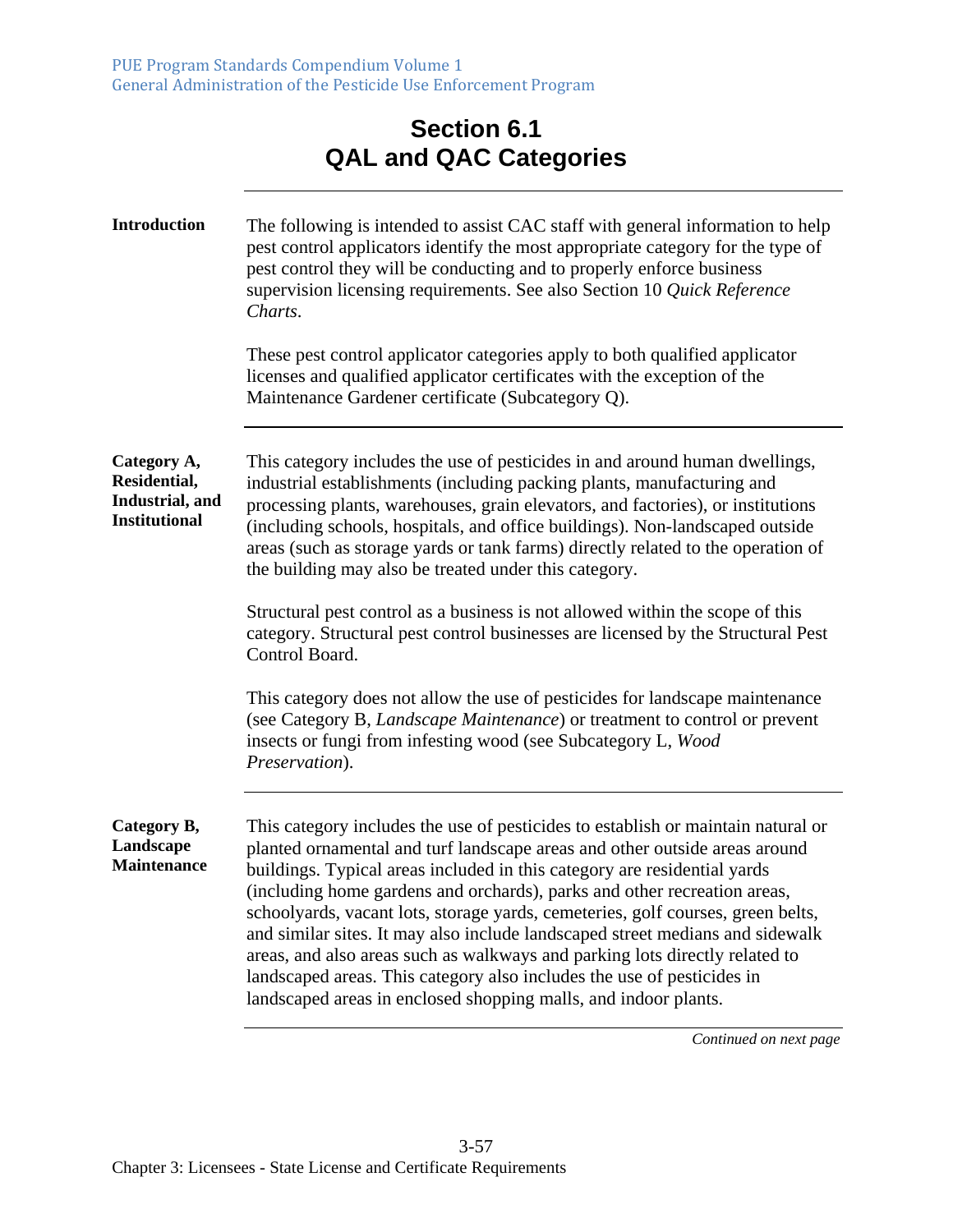## **QAL and QAC Categories, Continued**

| Category C,<br><b>Right-of-Way</b>                | This category includes the use of pesticides in the maintenance of roads,<br>highways, power lines, telephone lines, pipelines, canals, railroads, or other<br>similar areas except for direct application to running or standing water. It may<br>include landscaped right-of-way areas.                                                                                                        |
|---------------------------------------------------|--------------------------------------------------------------------------------------------------------------------------------------------------------------------------------------------------------------------------------------------------------------------------------------------------------------------------------------------------------------------------------------------------|
|                                                   | This category does not allow wood treatment to control termites or<br>fungi-infested wood. Subcategory L is the proper category for those<br>treatments.                                                                                                                                                                                                                                         |
| Category D,<br><b>Plant</b><br><b>Agriculture</b> | This category includes the use of pesticides in the production of food, fiber,<br>or ornamental crops as well as on grasslands and non-crop agricultural areas<br>except when directly applied to running or standing water. It includes<br>applications to rice and similar crops grown in wet or flooded fields.                                                                               |
| Category E,<br><b>Forest</b>                      | This category includes the use of pesticides in forests, forest nurseries, and<br>forest seed-producing areas <b>except</b> for direct application to running or<br>standing water.                                                                                                                                                                                                              |
| Category F,<br><b>Aquatic</b>                     | This category includes the use of pesticides purposefully applied to standing<br>or running water except for health-related, regulatory, demonstration and<br>research, sewer line root control purposes, or applications to rice or similar<br>crops grown in wet or flooded fields.                                                                                                            |
| Category G,<br><b>Regulatory</b>                  | This category includes the use of pesticides in official programs for the<br>control of regulated pests. "Regulated pest" means a specific organism<br>considered by a State or federal agency to be a pest, requiring regulatory<br>restrictions or control procedures in order to protect the host, public, or the<br>environment.                                                             |
|                                                   | This category is not required of contractors who apply pesticides provided<br>that they hold all categories necessary to cover the types of pest control to be<br>done. Additionally, this category is not required of any individual as long as<br>he/she holds specific categories covering the types of pest control being done<br>even though the pests may coincidently be regulated pests. |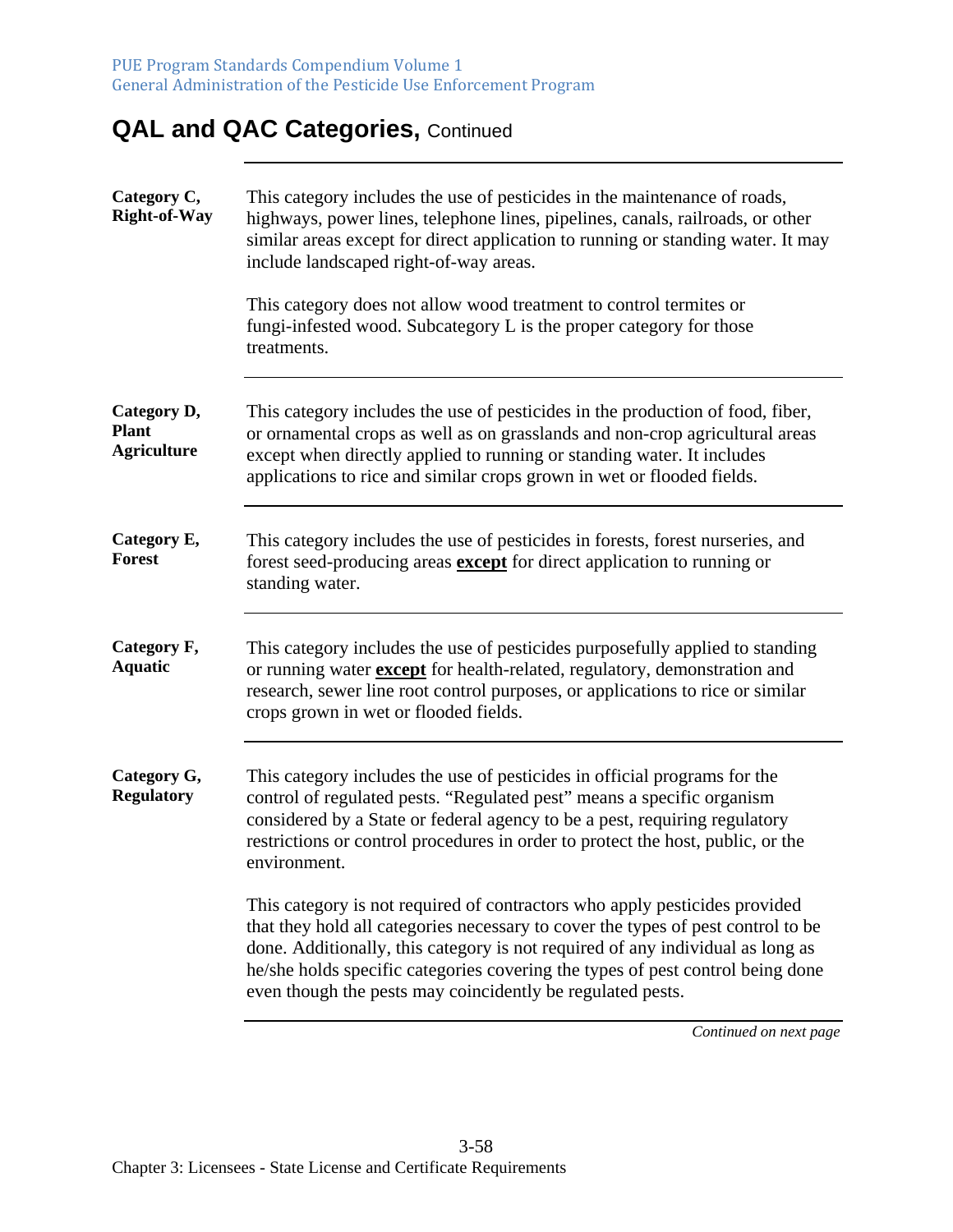| Category H,<br><b>Seed Treatment</b>                                                                     | This category includes the use of pesticides to protect seed for planting.                                                                                                                                                                                                                                                                                                                                                                                                                                                                                                                                                                                                         |
|----------------------------------------------------------------------------------------------------------|------------------------------------------------------------------------------------------------------------------------------------------------------------------------------------------------------------------------------------------------------------------------------------------------------------------------------------------------------------------------------------------------------------------------------------------------------------------------------------------------------------------------------------------------------------------------------------------------------------------------------------------------------------------------------------|
| Category I,<br><b>Animal</b><br><b>Agriculture</b>                                                       | This category includes the use of pesticides on animals and to places where<br>animals are confined <b>except</b> when applied directly to running or standing<br>water. Barns, sheds, and corrals can be treated under this category to control<br>animal-infesting pests. Treatment to control termites or other pests infesting<br>barn or corral wood are under Subcategory L or a structural license.                                                                                                                                                                                                                                                                         |
| Category J,<br><b>Demonstration</b><br>and Research                                                      | This category includes individuals who demonstrate proper techniques of<br>application or conduct field research with pesticides. This category is not<br>required of applicators who demonstrate proper techniques provided they all<br>hold specific categories covering the types of pest control being done.<br>Additionally, licensing is not required of contractors who apply pesticides for<br>research provided that the appropriate specific category is held. Note that a<br>Research Authorization (RA) may also be required for those doing<br>experimental pesticide applications.                                                                                   |
| Category K,<br><b>Health-Related</b>                                                                     | This category includes use of pesticides in official programs for management<br>and control of pests having medical and public health importance.                                                                                                                                                                                                                                                                                                                                                                                                                                                                                                                                  |
| Subcategory L,<br><b>Wood</b><br><b>Preservation</b>                                                     | This subcategory includes the use of pesticides to protect wood from<br>wood-damaging pests. This subcategory allows application of wood<br>preservation materials within the scope of Categories A (Residential,<br>Industrial, and Institutional), C (Right-of-Way) or I (Animal Agriculture).                                                                                                                                                                                                                                                                                                                                                                                   |
| Subcategory M,<br>Antifouling<br><b>Paints or</b><br><b>Coatings</b><br><b>Containing</b><br>Tributyltin | This subcategory of Category A (Residential, Industrial, and Institutional)<br>allows the use of antifouling paints or coatings containing tributyltin (a<br>restricted use pesticide) to control the growth of aquatic organisms on the<br>hulls of ships. Although a vessel may be considered a structure, a structural<br>license cannot be used to treat vessels with tributyltin. The sole licensing<br>authority to certify the individual who is using or is responsible for the<br>supervision of the use of antifouling tributyltin paint lies with DPR.<br><i>Note:</i> As of October 2017, there are no tributyltin products with active<br>registration in California. |

## **QAL and QAC Categories, Continued**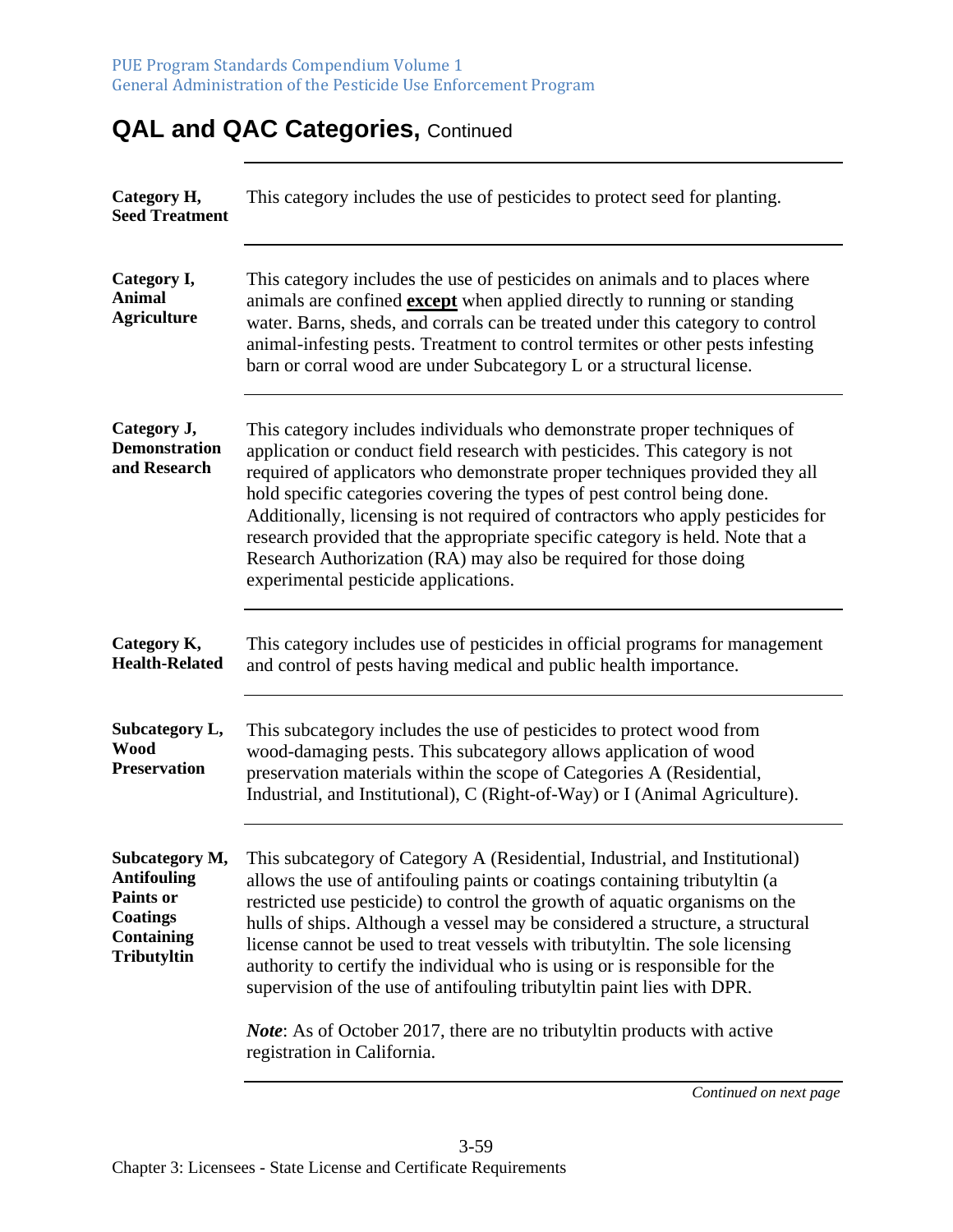## **QAL and QAC Categories, Continued**

| Subcategory N,<br><b>Sewer Line</b><br><b>Root Control</b> | This subcategory of Category A (Residential, Industrial, and Institutional)<br>allows the use of pesticides, or certain substances, methods, or devices to<br>control roots in sewer lines.                                                                                                                                                                                                                                                                                                                                                                                                             |
|------------------------------------------------------------|---------------------------------------------------------------------------------------------------------------------------------------------------------------------------------------------------------------------------------------------------------------------------------------------------------------------------------------------------------------------------------------------------------------------------------------------------------------------------------------------------------------------------------------------------------------------------------------------------------|
| Subcategory O,<br><b>Field</b><br><b>Fumigation</b>        | This subcategory allows the use of restricted use fumigants to control pests in<br>field soil only. It is mandatory for all PCB-applied field fumigations (3 CCR<br>section 6536). Holding this category also exempts the individual from having<br>to complete additional training on the fumigant required by labels. This<br>category does not include fumigation of potting soil, soil in greenhouses, or<br>tree/vine hole sites.                                                                                                                                                                  |
|                                                            | For more information, see Licensing Requirements for Field Fumigant<br>Applications at http://www.cdpr.ca.gov/docs/emon/vocs/vocproj/lic_req.htm.                                                                                                                                                                                                                                                                                                                                                                                                                                                       |
| Subcategory P,<br><b>Microbial Pest</b><br><b>Control</b>  | This subcategory of Category A allows the use of sulfur dioxide fumigant to<br>treat corks and wooden barrels used in wine production, disinfection of<br>potable water systems, industrial cooling towers and evaporative condensers,<br>and other settings in pesticide labeling.                                                                                                                                                                                                                                                                                                                     |
| Subcategory Q,<br><b>Maintenance</b><br>Gardener           | This subcategory of Category B (Landscape Maintenance) allows the<br>incidental use of general use pesticides, or certain substances, methods, or<br>devices to control pests in landscape areas for hire only under the scope of a<br>maintenance gardener pest control business license. Subcategory Q is only<br>available under the QAC, and QACs possessing only Subcategory Q cannot<br>purchase or use federal restricted use pesticides or California restricted<br><i>materials.</i>                                                                                                           |
|                                                            | Maintenance gardening activities include mowing lawns, engaging in general<br>yard cleanup, and/or taking care of plants and turf and the incidental<br>application of general use pesticides in:<br>Outdoor ornamental and garden areas surrounding public structures, such<br>as buildings, brick walls, fountains, fences, statues;<br>Outdoor ornamental and garden areas surrounding commercial parks,<br>$\bullet$<br>such as, offices, restaurants, warehouses, factories, stores, shopping<br>centers, malls;<br>Parks, golf courses, cemeteries, but only on ornamental or turf plantings<br>٠ |
|                                                            | near buildings (clubhouses, pro shops, restrooms) that are distinct and<br>separate from the plantings that constitute open space landscaping.                                                                                                                                                                                                                                                                                                                                                                                                                                                          |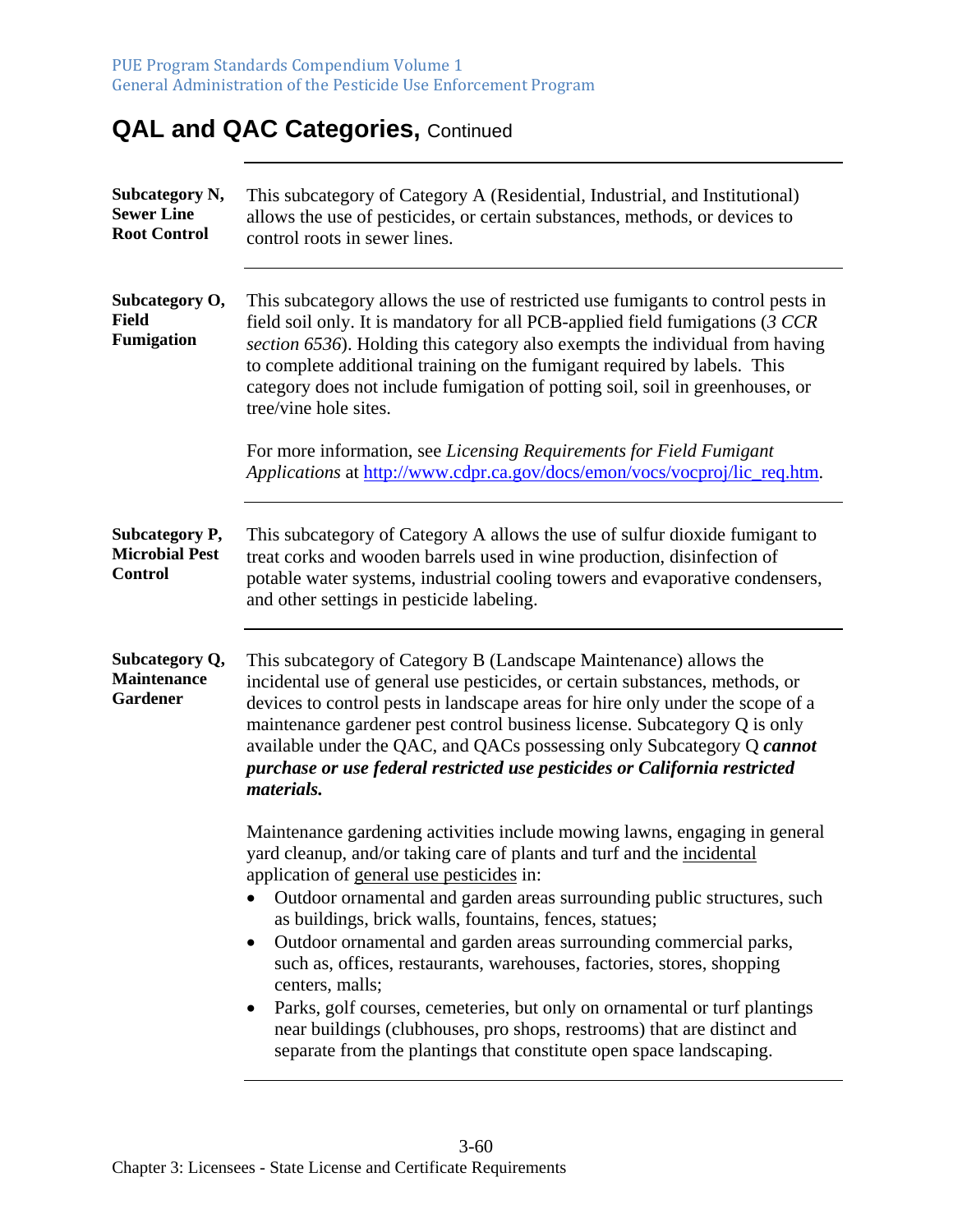#### **Section 6.2 QALs/QACs and "Not for Hire" Supervision of Restricted Pesticides**

**Interprets FAC section 14015 and 3 CCR sections 6000, 6406 and 6428** 

| <b>Background</b> | State law requires a "commercial applicator" to be licensed in the correct<br>category when performing pest control for hire as part of a licensed pest<br>control business (see FAC section 11705).<br>State law (FAC section 14015) also requires that restricted materials "only be<br>possessed or used by, or under the direct supervision of" a private or<br>commercial applicator. These California restricted materials (RMs) are found<br>in 3 CCR section 6400 and include federal restricted-use pesticides (RUPs).                                                                                                                                             |  |
|-------------------|-----------------------------------------------------------------------------------------------------------------------------------------------------------------------------------------------------------------------------------------------------------------------------------------------------------------------------------------------------------------------------------------------------------------------------------------------------------------------------------------------------------------------------------------------------------------------------------------------------------------------------------------------------------------------------|--|
| <b>Licensing</b>  | The prospective licensee must pass the pesticide laws and regulations exam<br>provided by DPR to obtain the QAL or QAC*. This exam is more rigorous<br>than the exam taken by private applicators.<br>In addition, the applicant must pass at least one category. It is most logical to<br>study for the exam in the applicant's chosen field (i.e., a golf course<br>superintendent would want to study for the Category B exam).                                                                                                                                                                                                                                          |  |
| Interpretation    | Subject to the restrictions (*) below, if an individual will use or supervise the<br>use of RUPs or RMs on property owned, leased or rented by him/her or<br>his/her employer, this individual can be issued the restricted materials permit<br>(RMP) or operator identification number (OIN) and/or be the supervising<br>certified applicator if the individual:<br>1. Has a valid QAL or QAC* issued by DPR, and<br>2. The applications are not "for hire," that is the individual is not<br>conducting applications as part of activities for which licensing as a<br>PCB is required (for example, not an employee of a vineyard or golf<br>course management company) |  |
|                   | An individual with a valid QAL or QAC* includes the required laws and<br>regulations needed to issue the OIN or RMP and purchase, use or supervise<br>these use, regardless of the category held by the individual.                                                                                                                                                                                                                                                                                                                                                                                                                                                         |  |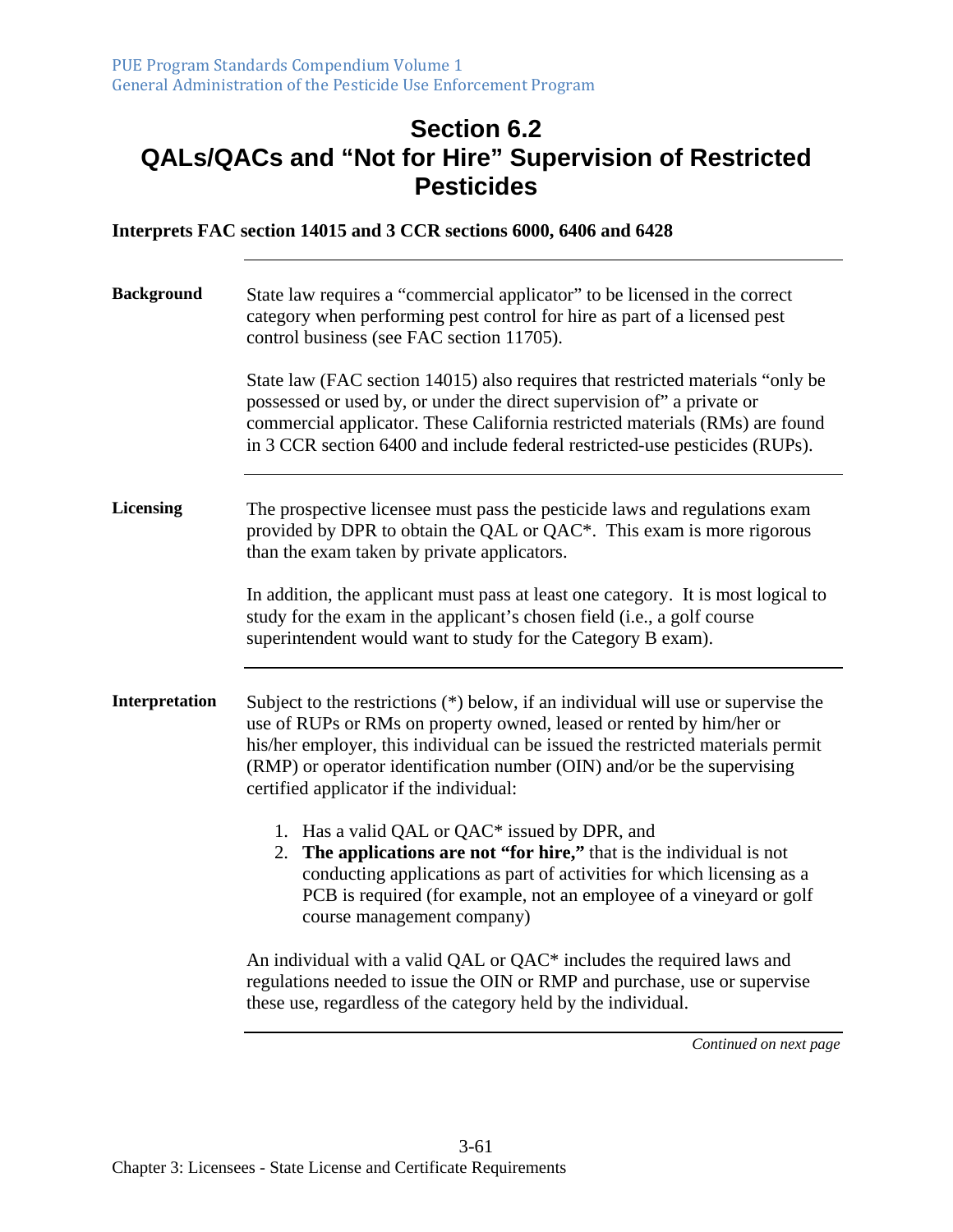## **QALs/QACs and "Not for Hire" Supervision of Restricted**

**Pesticides,** Continued

| <i><b>*Restrictions</b></i> | There are restrictions on what a QAL/QAC holder can purchase and use:<br>1. The purchase/use is related to activities of a pest control business. In<br>those instances, the "commercial applicator" is limited to purchasing<br>and using pesticides within the scope of the category(ies) on the<br>license (FAC section 11705).<br>2. QAC holders with subcategory Q are not certified applicators and<br>cannot purchase, use, or supervise the use of RUPs or California<br>restricted materials (3 CCR section 6531).<br>3. If the purchase/use is related to field fumigation, then category "O" is<br>required (3 CCR section 6536).                                                                                                                                                                                                                                                                                                                                          |
|-----------------------------|---------------------------------------------------------------------------------------------------------------------------------------------------------------------------------------------------------------------------------------------------------------------------------------------------------------------------------------------------------------------------------------------------------------------------------------------------------------------------------------------------------------------------------------------------------------------------------------------------------------------------------------------------------------------------------------------------------------------------------------------------------------------------------------------------------------------------------------------------------------------------------------------------------------------------------------------------------------------------------------|
| <b>Examples</b>             | Examples include:<br>Production Ag: A permit applicant with a property growing an<br>agricultural commodity with a valid QAL or QAC does not need<br>Category D to be issued a production ag RMP or OIN.<br>Golf course: A superintendent on a golf course (not operated by a<br>management company) with a valid QAL or QAC does not need to<br>have Category B to be issued a RMP or OIN for the course.<br>Winery: An individual holding a valid QAL or QAC does not need to<br>have Categories A or P to supervise the use of sulfur-dioxide in a<br>winery and can be issued the OIN for the facility.<br>Employees of a health department do not need to have Category K to<br>use or supervise the use of pesticides for medical or public-health<br>importance.<br>Notwithstanding the above, CACs should evaluate each situation and ensure<br>that the use of restricted pesticides is adequately supervised following the<br>guidance found in Compendium Volumes 4 and 8. |
| <b>Note</b>                 | U.S. EPA on January 4, 2017, proposed amendments to 40 CFR part 171-<br>Certification of Pesticide Applicators. These changes were subsequently<br>delayed by U.S. EPA until May 22, 2018, and may undergo revision.                                                                                                                                                                                                                                                                                                                                                                                                                                                                                                                                                                                                                                                                                                                                                                  |
|                             | The regulation, as adopted, would have required a certified applicator (private<br>or commercial) when supervising the use of a restricted pesticide by a non-<br>certified applicator to be certified in each category applicable to the<br>supervised pesticide use. Should 40 CFR part 171 be revised in the future,<br>DPR will update CACs on those changes.                                                                                                                                                                                                                                                                                                                                                                                                                                                                                                                                                                                                                     |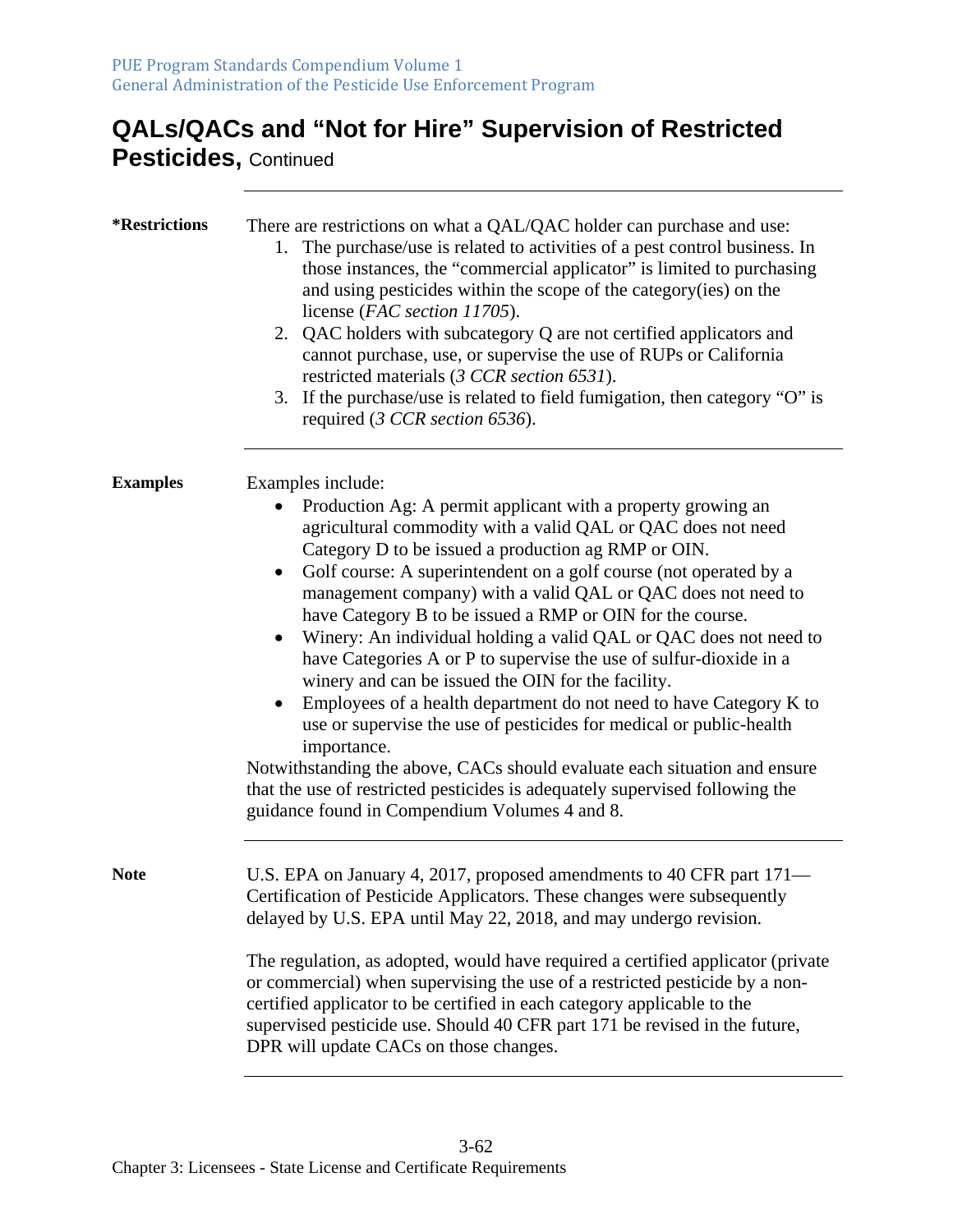#### **Section 7 Private Applicator Certificate (PAC)**

| Who needs the<br><b>PAC</b>              | <b>Interprets 3 CCR section 6000</b>                                                                                                                                                                                                                                                                                                                                                    |  |
|------------------------------------------|-----------------------------------------------------------------------------------------------------------------------------------------------------------------------------------------------------------------------------------------------------------------------------------------------------------------------------------------------------------------------------------------|--|
|                                          | An individual who uses or supervises the use of a restricted use pesticide<br>$\bullet$<br>or California Restricted Material for the purpose of producing an<br>agricultural commodity <sup>7</sup> on property owned, leased, or rented by that<br>individual or the individual's employer.<br>A householder who uses or supervises the use of a restricted use pesticide<br>$\bullet$ |  |
|                                          | or California Restricted Material outside the confines of a residential<br>dwelling for the purpose of controlling ornamental, plant or turf pests on<br>residential property owned, leased, or rented by that householder.                                                                                                                                                             |  |
| <b>Additional</b><br>information         | For detailed information on Private Applicators, please see Compendium<br>Volume 3, Restricted Materials and Permitting, Chapter 4, Private Applicator<br>Certification.                                                                                                                                                                                                                |  |
| <b>Property</b><br>management<br>company | The definition of "private applicator" from 3 CCR section 6000 allows<br>applications on property the private applicator leases or rents, or works as an<br>employee of the owner, lessor, or renter of the property. The definition does<br>not include the person(s) managing the property under a management<br>agreement. See the section on Management Firms in Section 4.4 above. |  |
| <b>Wine barrels</b><br>and corks         | Wine barrels and corks are not an "agricultural commodity." The PAC does<br>not cover the application of sulfur dioxide $(SO2)$ in commercial processing of<br>wine (barrels or corks). A QAL or QAC is required for this industrial use. See<br>DPR's SO <sub>2</sub> flier at: http://www.cdpr.ca.gov/docs/dept/factshts/so2.pdf                                                      |  |
|                                          | Continued on next page                                                                                                                                                                                                                                                                                                                                                                  |  |

<sup>&</sup>lt;sup>7</sup> As defined by 40CFR section 171.2(a)(5) on July 1, 2013: any plant, or part thereof, or animal, or animal product, produced by a person (including farmers, ranchers, vineyardists, plant propagators, Christmas tree growers, aquaculturists, floriculturists, orchardists, foresters, or other comparable persons) primarily for sale, consumption, propagation, or other use by man or animals.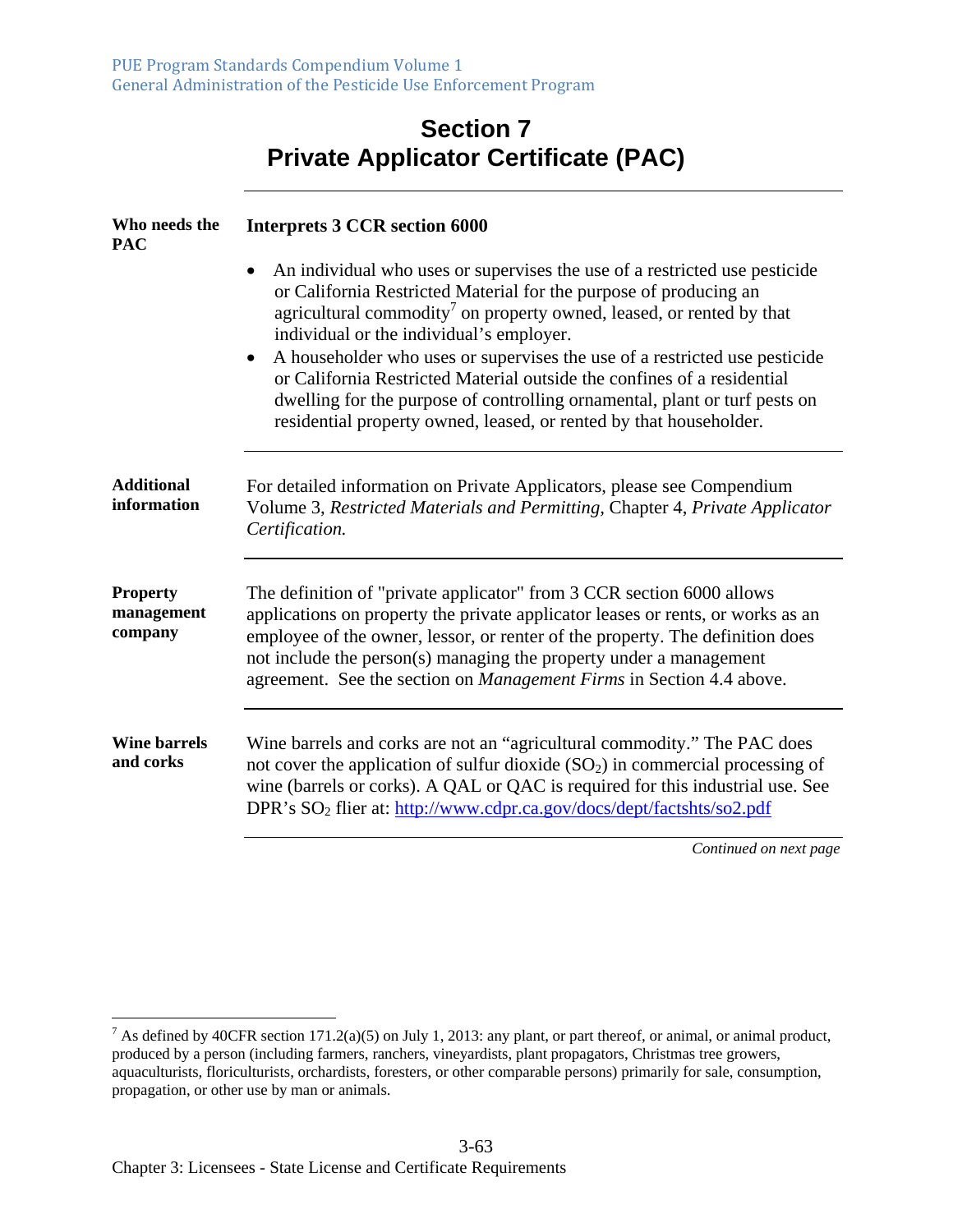## **Private Applicator Certificate (PAC), Continued**

**In-ground pole, railroad tie treaters, wood treatment and wood preservation** 

Pesticides can be used to treat utility poles, fence poles, railroad ties, or wood to control or prevent wood destroying pests. A householder looking to use a restricted use pesticide as a wood preservative would not meet the definition of "private applicator" in 3 CCR section 6000 and must instead obtain a QAC or QAL.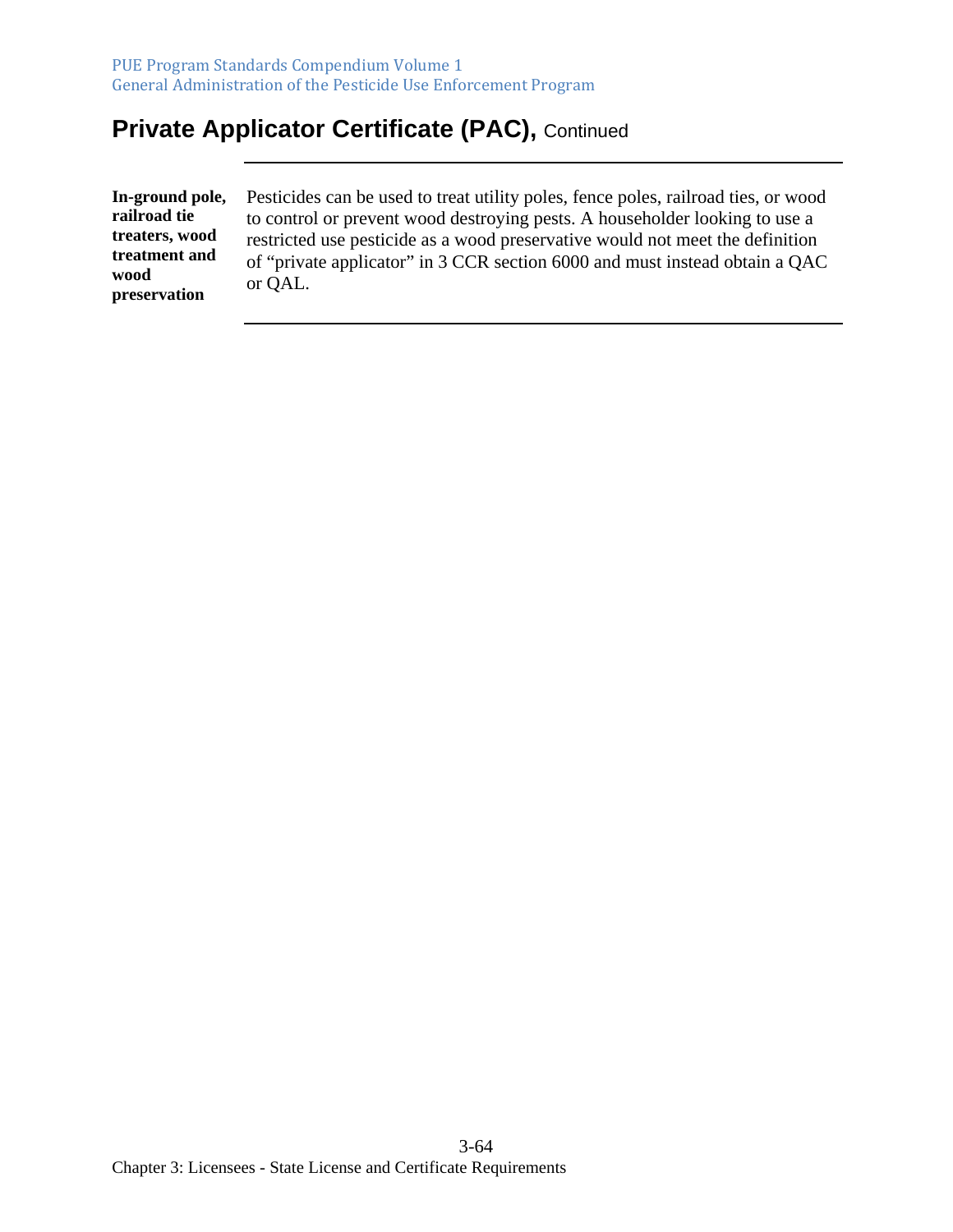## **Section 8 Farm Labor Contractor (FLC)**

| Who needs the<br><b>FLC</b> license?         | The law considers the following individuals or organizations "farm labor"<br>contractors":                                                                                                                                                                                                                                                                                                                                                                                                                                                                                                                                                                                                                                                                                                                                                                                 |  |
|----------------------------------------------|----------------------------------------------------------------------------------------------------------------------------------------------------------------------------------------------------------------------------------------------------------------------------------------------------------------------------------------------------------------------------------------------------------------------------------------------------------------------------------------------------------------------------------------------------------------------------------------------------------------------------------------------------------------------------------------------------------------------------------------------------------------------------------------------------------------------------------------------------------------------------|--|
|                                              | any person/legal entity who, for a fee, employs people to perform<br>$\bullet$<br>work connected to the production of farm products to, for, or under<br>the direction of a third person.<br>any person/legal entity who recruits, supplies, or hires workers on<br>$\bullet$<br>behalf of someone engaged in the production of farm products and, for<br>a fee, provides board, lodging, or transportation for those workers, or<br>supervises, times, checks, counts, weighs, or otherwise directs or<br>measures their work, or disburses wage payments to these persons.<br>A "day hauler" who is employed by a farm labor contractor to<br>$\bullet$<br>transport, or who for a fee transports, by motor vehicle, workers to<br>render personal services in connection with the production of any farm<br>products to, for, or under the direction of a third person. |  |
| <b>Exemptions</b><br>from the FLC<br>license | Farm labor contractor does not include:<br>A commercial packing house engaged in both the harvesting and the<br>$\bullet$<br>packing of citrus fruit or soft fruit for a client. (Labor Code (LC)<br>section 1682.4)<br>A "nonprofit" corporation or organization performing services for its<br>$\bullet$<br>members (LC section 1682.5(a))<br>Individuals who are actually employees and not independent<br>$\bullet$<br>contractors (LC section 1682.5(b))<br><b>Custom harvesters (DIR Guidance)</b><br>$\bullet$                                                                                                                                                                                                                                                                                                                                                      |  |
| Verifying if the<br><b>FLC</b> is licensed   | Use the online FLC license verification database at:<br><https: createverificationsearchform.do="" flc_external="" permits.dir.ca.gov=""></https:>                                                                                                                                                                                                                                                                                                                                                                                                                                                                                                                                                                                                                                                                                                                         |  |
|                                              | Continued on next page                                                                                                                                                                                                                                                                                                                                                                                                                                                                                                                                                                                                                                                                                                                                                                                                                                                     |  |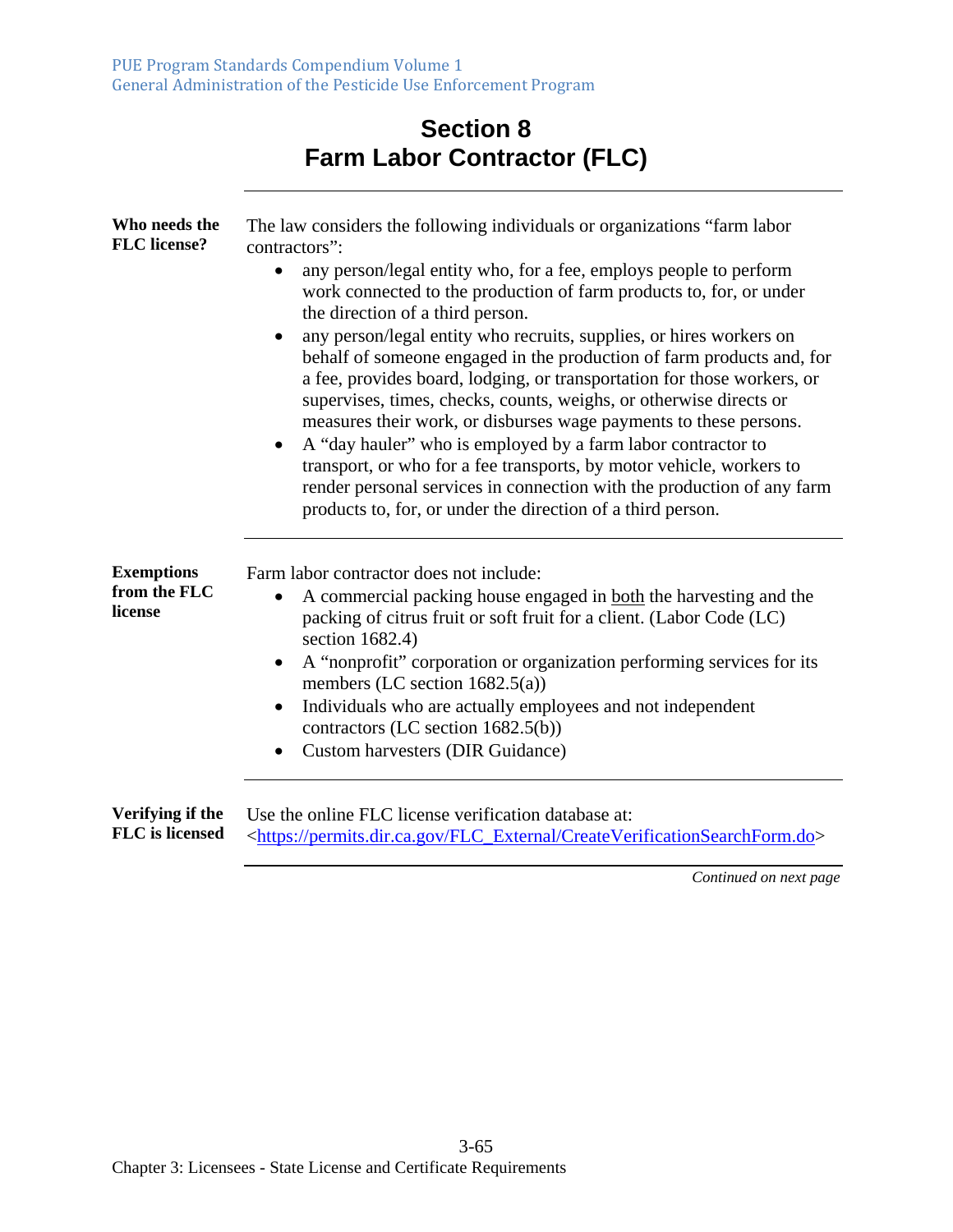# **Farm Labor Contractor (FLC), Continued**

| To become<br>licensed in<br>California | Department of Industrial Relations (DIR) Labor Commissioner's Office's<br>(also known as the Division of Labor Standard Enforcement [DLSE]) website<br>explains the steps to become licensed and an explanation of how to fill out the<br>forms. Please see: <https: dlse="" obtainalicense.html="" www.dir.ca.gov=""></https:>                         |  |
|----------------------------------------|---------------------------------------------------------------------------------------------------------------------------------------------------------------------------------------------------------------------------------------------------------------------------------------------------------------------------------------------------------|--|
|                                        | One of the steps is to have registered with the federal government as a FLC<br>and received a federal registration certificate. Please fill out the application at:<br><https: forms="" fts_wh530.htm="" whd="" www.dol.gov=""></https:>                                                                                                                |  |
|                                        | DLSE has an online system for applying for a license. Please visit<br><https: dlse="" flc_new_license.htm="" www.dir.ca.gov=""></https:>                                                                                                                                                                                                                |  |
|                                        | New applicants must take an exam, and licensed FLCs are required to take the<br>exam every two years, or sooner if the FLC violated a law related to labor<br>contracting or at the request of the Labor Commissioner. Please see<br>https://www.dir.ca.gov/DLSE/FLC_Exams_and_Continuing_Education.htm                                                 |  |
| <b>County</b><br><b>Registration</b>   | LC section $1695(a)(8)$ requires a FLC to register annually with the CAC of<br>the county or counties where the FLC has contracted with a grower or<br>growers.                                                                                                                                                                                         |  |
|                                        | LC section 1695(b) allows the board of supervisors of a county to establish a<br>registration fee.                                                                                                                                                                                                                                                      |  |
|                                        | One of the purposes of registering with the CAC is to provide an opportunity<br>to inform the FLC about field worker safety as it relates to pesticide use. For<br>example, there are regulations that require farm labor contractors to inform or<br>train their employees about the hazards of pesticides as it relates to them<br>working in fields. |  |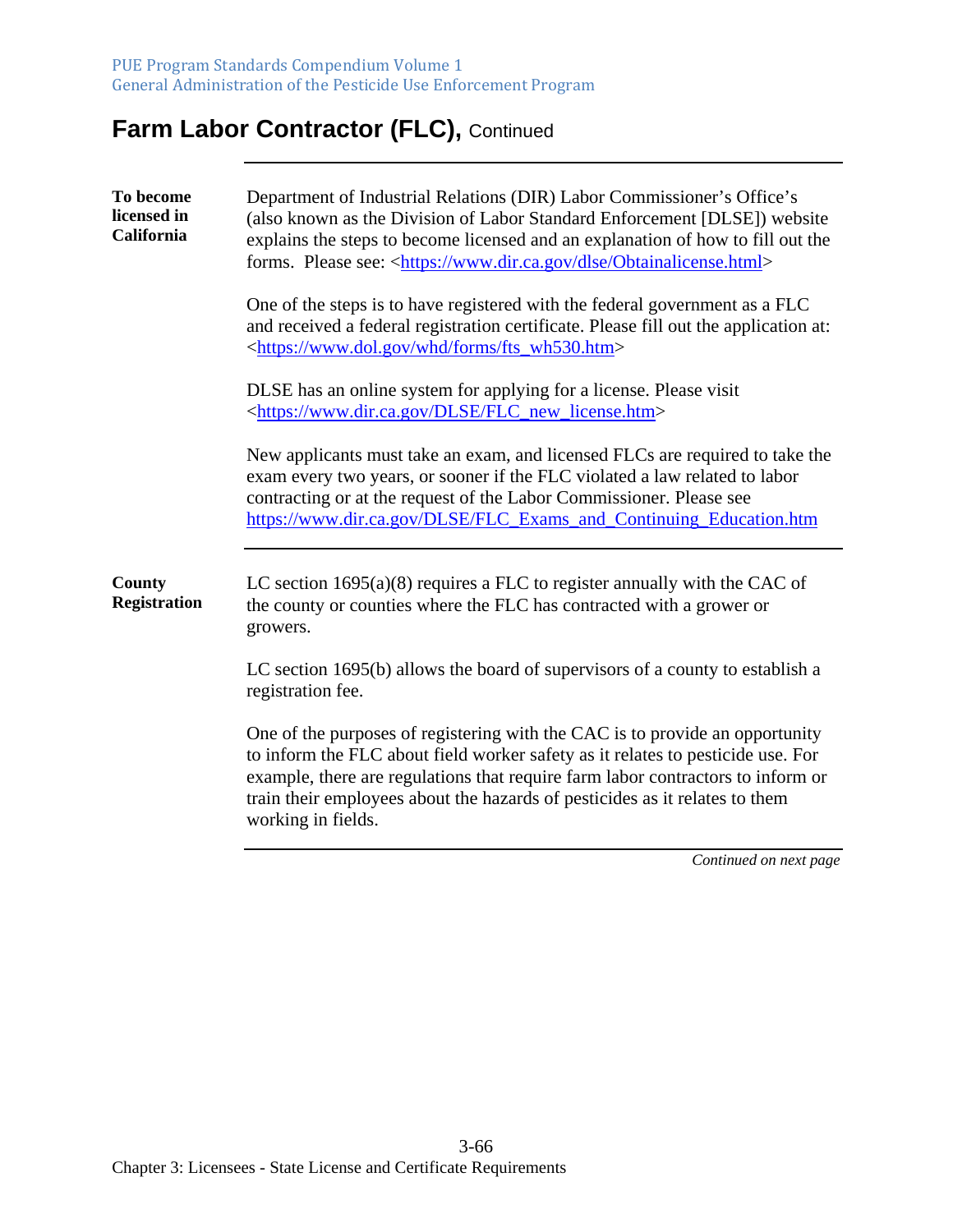## **Section 8.1 FLC Interpretation Scenarios**

| <b>Introduction</b>             | This section contains interpretations and descriptions of some situations and<br>scenarios to assist CACs in determining when to contact the Department of<br>Industrial Relations (DIR) Labor Commissioner's Office (also known as the<br>Division of Labor Standard Enforcement [DLSE]).                                                                                                                                                      |
|---------------------------------|-------------------------------------------------------------------------------------------------------------------------------------------------------------------------------------------------------------------------------------------------------------------------------------------------------------------------------------------------------------------------------------------------------------------------------------------------|
| <b>DIR-DLSE</b><br>jurisdiction | DIR-DLSE has authority to regulate FLCs and interpret the Labor Code and<br>determine who is or is not a FLC.                                                                                                                                                                                                                                                                                                                                   |
|                                 | CACs conducting fieldworker safety inspections or illness investigations are<br>primarily looking for compliance with pesticide laws and regulations.<br>However, CAC or DPR staff may come across situations where the status of<br>the employer as a FLC is unclear or the CAC or DPR believes the employer<br>should be licensed as a FLC. In those cases, CAC or DPR staff should refer<br>the situation to DIR's DLSE for a determination. |
|                                 | CAC staff can send an email to $FLC@dir.ca.gov$ and should get a response<br>the next business day. As an alternative, DLSE has two offices that handle<br>FLC licensing inquiries. CACs can contact the licensing units at DLSE's<br>Fresno office at (559) 248-1893 or Oakland office at (510) 285-3399.                                                                                                                                      |
|                                 | When contacting DLSE, CACs are requested to provide the following<br>information:<br>a) Legal entity name (sole proprietor, partnership, LLC, corporation) of<br>acting FLC (licensed or unlicensed)<br>b) Name of individual, partner, LLC member, corporate officer<br>c) Address of business if known<br>d) Grower information if any and address location (so DLSE's<br>enforcement unit can stop by and check)<br>e) Phone number if known |
|                                 | Continued on next page                                                                                                                                                                                                                                                                                                                                                                                                                          |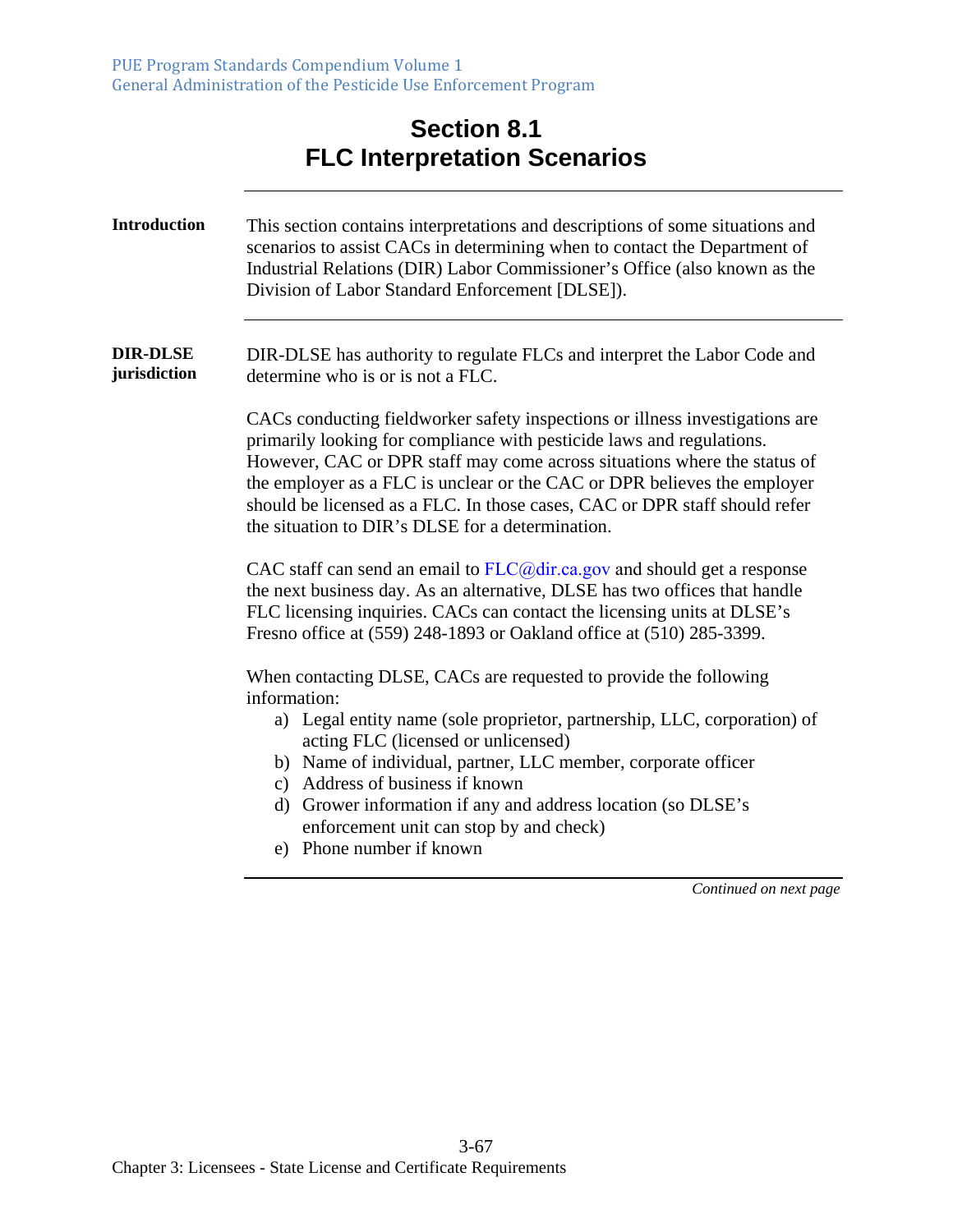# **FLC Interpretation Scenarios, Continued**

| <b>DIR-DLSE</b><br>interpretation       | The nomenclature given to the operation or entity or the primary business of<br>the operation or entity is not the determining factor of whether an FLC license<br>is required. The issue is whether the entity performs any of the duties<br>described in Labor Code section 1682(b) for a fee. If a fee is paid and there is<br>no specific exclusion contained in the law, the entity is a FLC and must be<br>licensed.                                                                                                                                                                                                                                                                                                                                                                                         |
|-----------------------------------------|--------------------------------------------------------------------------------------------------------------------------------------------------------------------------------------------------------------------------------------------------------------------------------------------------------------------------------------------------------------------------------------------------------------------------------------------------------------------------------------------------------------------------------------------------------------------------------------------------------------------------------------------------------------------------------------------------------------------------------------------------------------------------------------------------------------------|
| Planting,<br>harvesting &<br>management | An "agricultural employer" who provides ground preparation, planting<br>harvesting, and/or other related services and also provides plants, fertilizer,<br>equipment, expertise, labor, fuel, chemicals and other incidental materials.<br>This employer may receive in compensation:<br>a percentage of the planting or harvest;<br>a set dollar amount per ton harvested;<br>a set dollar amount per acre prepared, planted, or harvested; or<br>reimbursement of certain non-labor expenses plus one of the above<br>options<br>DLSE has interpreted that each of these results in employment for the benefit<br>of a third party (owners or lessees of the land), the compensation is a "fee" as<br>defined by LC section 1682(e) and thus the "agricultural employer" is<br>required to be licensed as a FLC. |
| <b>Management</b><br>companies          | In this scenario, there is agreement between the manager (i.e., a farm or<br>vineyard management company) and the owner for the manager to provide<br>the labor, equipment, materials and supplies and perform the farming duties.<br>Whether the manager would have to consult with the owner and keep the<br>owner advised on the status of the crop would not have any bearing on<br>whether the person or entity was a FLC. The management company would be<br>required to have a FLC license.                                                                                                                                                                                                                                                                                                                 |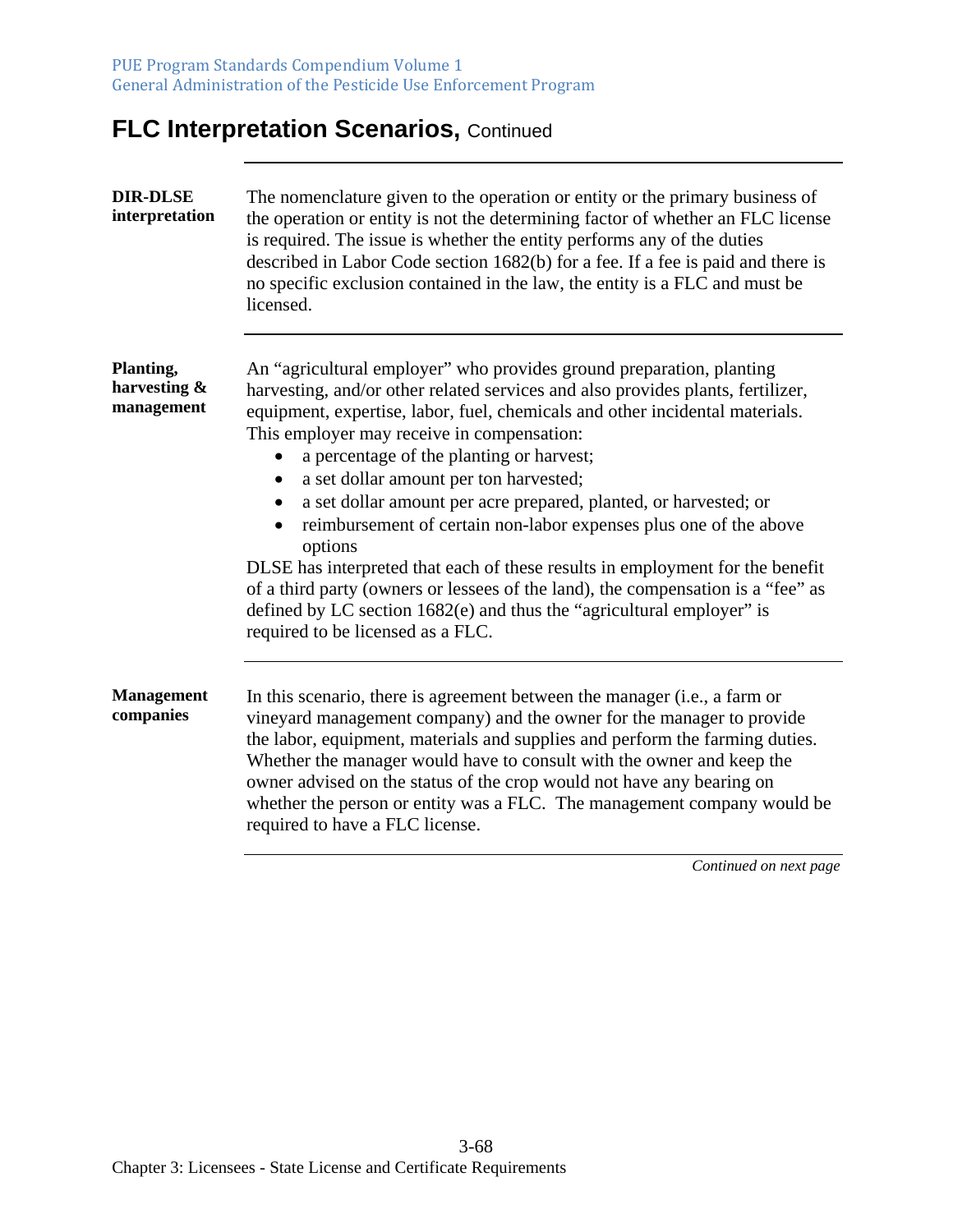#### **FLC Interpretation Scenarios, Continued**

**Sharing employees**  In this scenario, three growers have agreed that one of the growers will employ all of the workers and perform all of the operations on the land owned by all three growers. In this example, the employing entity must be licensed as a FLC. DLSE found that the "employing entity" falls into the FLC category inasmuch as that entity would employ workers to render personal services in connection with the production of farm products under the direction of a third person (the other two growers). It does not matter that the employer may also employ those same workers on

his own land, the important consideration is the category of that employer when he uses those employees to perform the described services on the land of a third person or under the direction of a third person.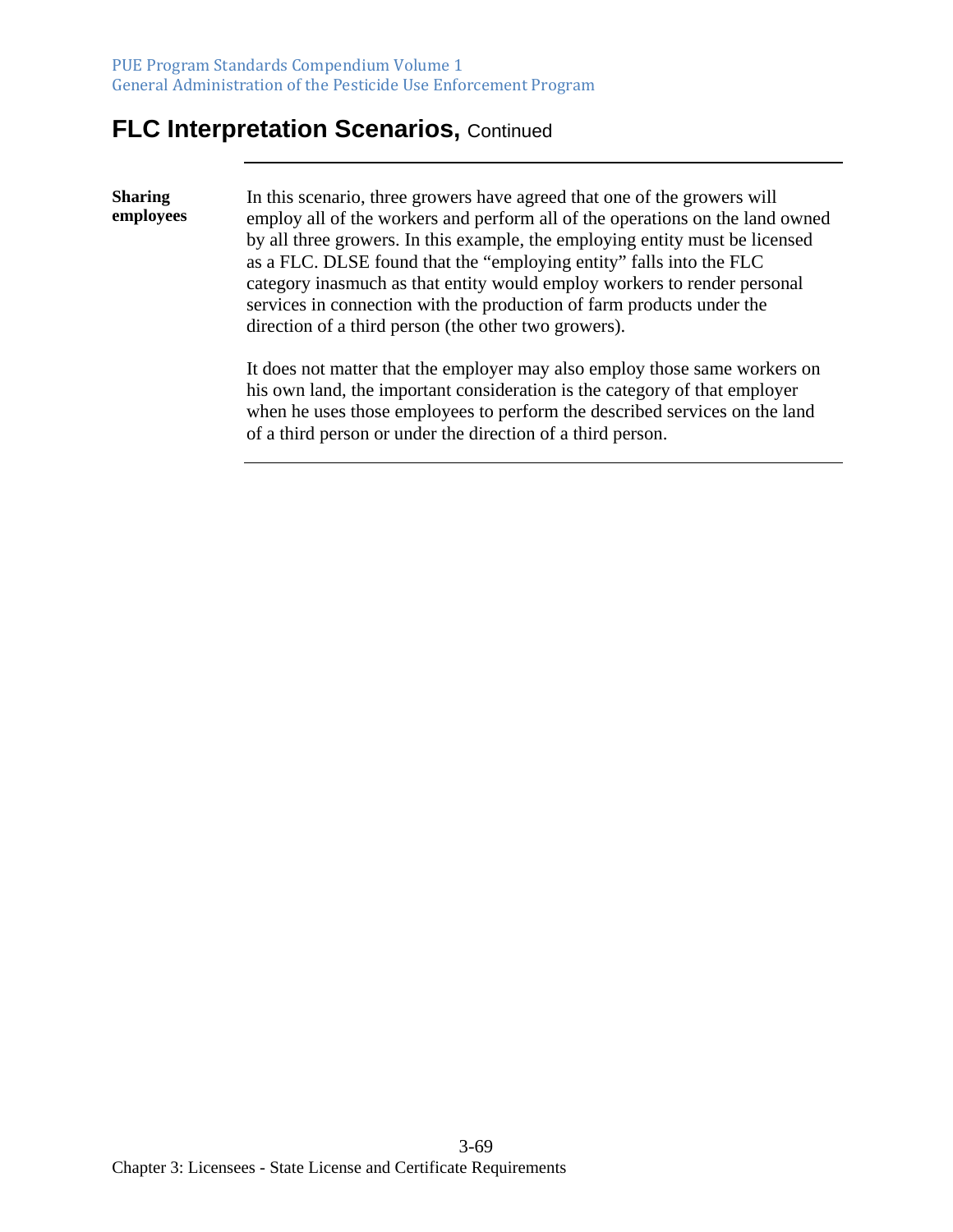| <b>Section 9</b>                        |  |  |
|-----------------------------------------|--|--|
| <b>Structural Pest Control Licenses</b> |  |  |

| <b>Introduction</b>                        | Structural pest control applicators and businesses are required to obtain a<br>license or certificate to conduct pest control from the Structural Pest Control<br>Board (SPCB). The laws and regulations are in the Business and Professions<br>Code (B&PC).<br>The type of license or certificate required is dependent on what pest control<br>activity is being done, by whom, and in what setting.                                                                                                                                                                                                                                                                                                                                                                                                                                                                                                                                                                                                                                                                                                                                                                                                                                                                                                                                                                                                                                                                                                                                                                                                                                                                                                                                                                                                                                                                      |  |
|--------------------------------------------|-----------------------------------------------------------------------------------------------------------------------------------------------------------------------------------------------------------------------------------------------------------------------------------------------------------------------------------------------------------------------------------------------------------------------------------------------------------------------------------------------------------------------------------------------------------------------------------------------------------------------------------------------------------------------------------------------------------------------------------------------------------------------------------------------------------------------------------------------------------------------------------------------------------------------------------------------------------------------------------------------------------------------------------------------------------------------------------------------------------------------------------------------------------------------------------------------------------------------------------------------------------------------------------------------------------------------------------------------------------------------------------------------------------------------------------------------------------------------------------------------------------------------------------------------------------------------------------------------------------------------------------------------------------------------------------------------------------------------------------------------------------------------------------------------------------------------------------------------------------------------------|--|
| <b>Structural pest</b><br>control, defined | Structural pest control is defined in B&PC section 8505, in part, as follows:<br>'Structural pest control' and 'pest control' as used in this chapter are<br>synonymous. With certain exceptions, it is, with respect to household<br>pests and wood destroying pests or organisms, or such other pests which<br>may invade households or other structures, including railroad cars, ships,<br>docks, trucks, airplanes, or the contents thereof, the engaging in, offering<br>to engage in, advertising for, soliciting, or the performance of, any of the<br>following: identification of infestations or infections; the making of an<br>inspection or inspections for the purpose of identifying or attempting to<br>identify infestations or infections of household or other structures by such<br>pests or organisms.<br>B&PC section 8555(b) exempts "persons engaged only in agricultural pest<br>control work under permit or license by DPR or a CAC." However, this does<br>not mean that regulation under the Structural Pest Control Act may be<br>circumvented by performing structural pest control under an agricultural pest<br>control license.<br>Thus, both laws recognize that certain activities can be construed as either<br>"structural" or "agricultural" pest control, and the effect of the exemptions in<br>such cases is to require one or the other class of license, but not both.<br>Control of pests invading structures is strictly structural pest control, whether<br>carried on, within, or outside of the structure. Control for the purpose of<br>eliminating ants or earwigs as garden or orchard pests, or to assist in the<br>control of honeydew-producing insects, is strictly agricultural pest control,<br>even where treatment is applied adjacent to a structure, and incidentally<br>prevents invasion of the structure. |  |
|                                            |                                                                                                                                                                                                                                                                                                                                                                                                                                                                                                                                                                                                                                                                                                                                                                                                                                                                                                                                                                                                                                                                                                                                                                                                                                                                                                                                                                                                                                                                                                                                                                                                                                                                                                                                                                                                                                                                             |  |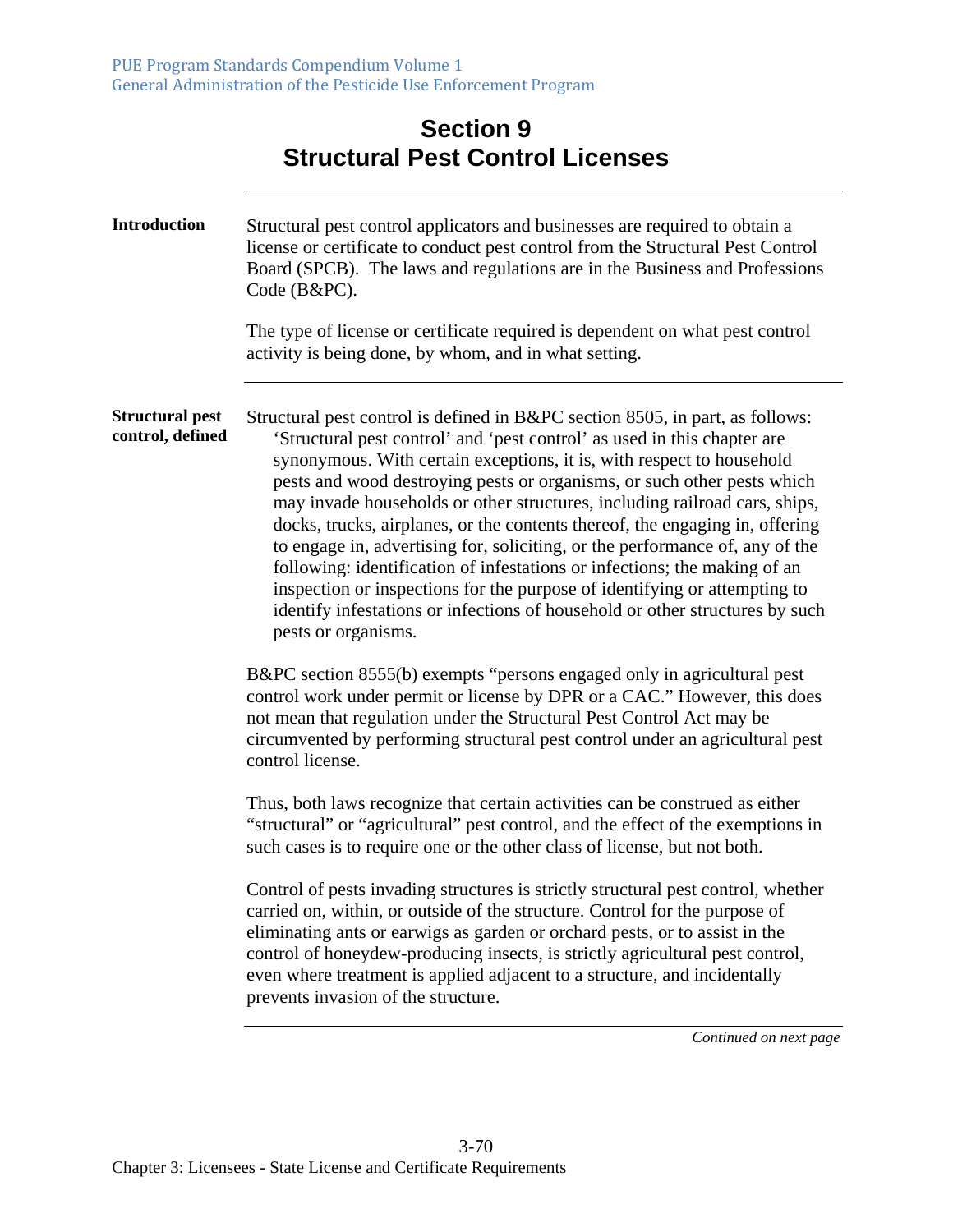## **Structural Pest Control Licenses, Continued**

| <b>Structural pest</b><br>control, defined<br>(continued)                                                                                         | Any application of a pesticide to plants, irrespective of their location in<br>respect to a structure, is agricultural pest control, except for incidental contact<br>of foliage or plants with a pesticide arising from structural pest control<br>activities. Pesticide applications made to indoor plants in malls, offices, etc.,<br>would be agricultural pest control. Control of fleas, mosquitoes, and similar<br>pests to humans and their pets, in or around a structure, including treatment of<br>lawn areas nearby for fleas, is structural pest control. |
|---------------------------------------------------------------------------------------------------------------------------------------------------|------------------------------------------------------------------------------------------------------------------------------------------------------------------------------------------------------------------------------------------------------------------------------------------------------------------------------------------------------------------------------------------------------------------------------------------------------------------------------------------------------------------------------------------------------------------------|
|                                                                                                                                                   | Depending on the intent of the application, control of pests infesting a<br>structure and its contents is structural pest control. See also Section 10, Quick<br>Reference Charts.                                                                                                                                                                                                                                                                                                                                                                                     |
|                                                                                                                                                   | Removal of live bees from a structure does not require a structural pest<br>control license. The use of a pesticide to destroy diseased bees in a structure<br>to prevent infection of an apiary, however, can be construed as agricultural<br>pest control.                                                                                                                                                                                                                                                                                                           |
| Businesses that treat roofs with a pesticide(s) to control fungi, algae, bacteria,<br>etc., would require a structural pest control registration. |                                                                                                                                                                                                                                                                                                                                                                                                                                                                                                                                                                        |
| "License" vs<br>"Register"                                                                                                                        | The B&PC uses the term "register" when referring to the state licensing<br>procedure for structural pest control businesses. It uses the term "license"<br>when referring to the state licensing procedures for individuals. FAC sections<br>15204 and 15205 require licensed Structural pest control companies and<br>designated individuals to register with the CAC of each county where they<br>work.                                                                                                                                                              |
|                                                                                                                                                   | <i>Note:</i> To maintain consistency between Sections 9, 9.1 and 9.2 and the rest of<br>this chapter, the term "license" is used to describe the state requirements and<br>"register" to refer to the county requirements.                                                                                                                                                                                                                                                                                                                                             |
|                                                                                                                                                   | Continued on next page                                                                                                                                                                                                                                                                                                                                                                                                                                                                                                                                                 |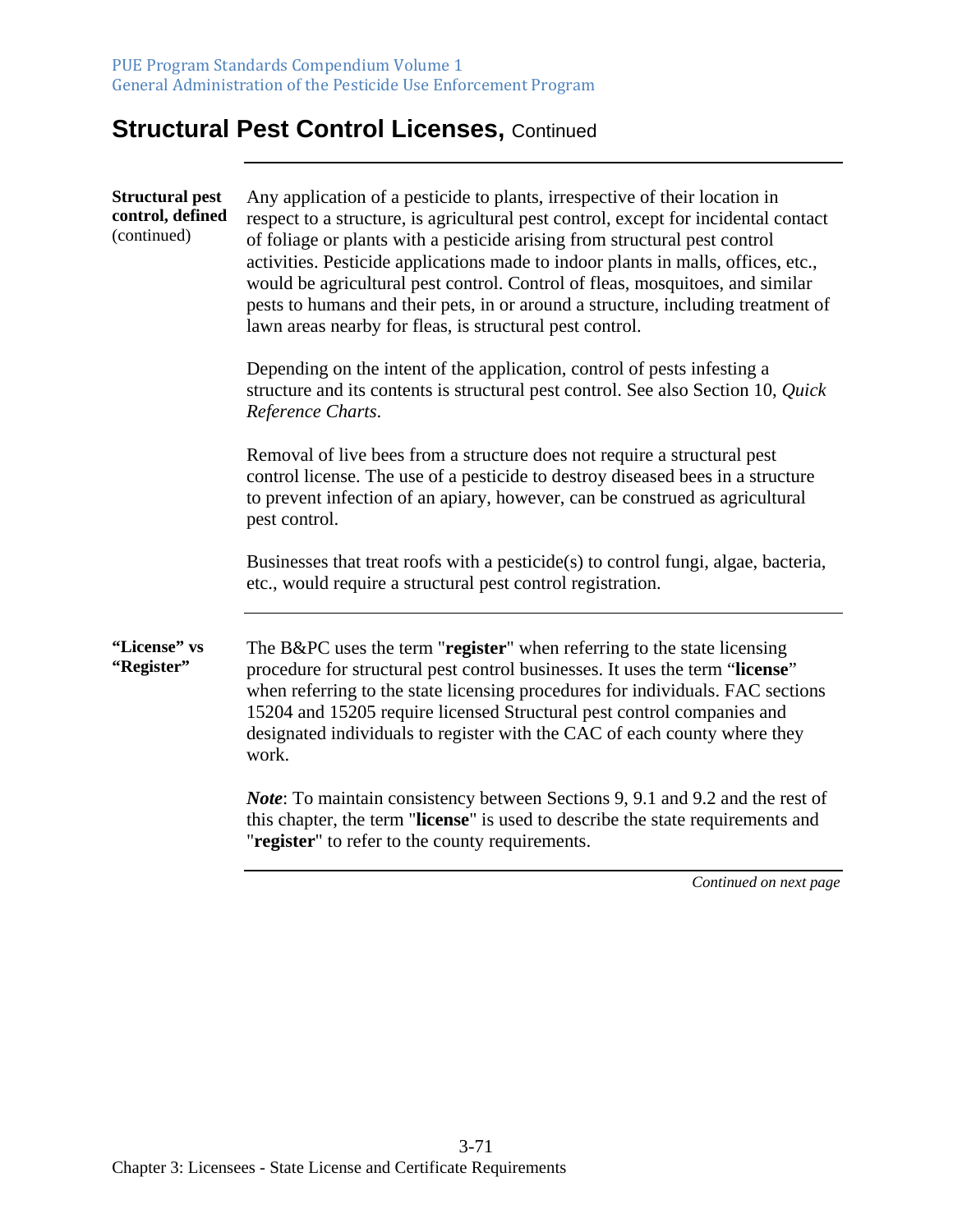#### **Structural Pest Control Licenses, Continued**

**Categories of structural pest control**  The SPCB licenses both businesses and individuals to perform specific types or categories of structural pest control work. A company and individual may only perform work defined within each category for which they are licensed. The following are categories of structural pest control *(B&PC section 8560)* in which the company engages:

- Branch 1 Fumigation
- Branch 2 General Pest Control
- Branch 3 Termite Control

Each structural pest control company must have a qualifying manager for each category (branch) of pest control in which the licensed company is engaged in business. *(B&PC section 8560)*

**License period and renewal cycle** 

| <b>SPC License Type</b>     | <b>License Period</b> | <b>Renewal/Expiration Date</b> |
|-----------------------------|-----------------------|--------------------------------|
| Company, Principle          | Lifetime              | N/A                            |
| Company, Branch             | Lifetime              | N/A                            |
| Operator                    | 3 years               | June 30                        |
| <b>Field Representative</b> | 3 years               | June 30                        |
| Applicator                  | 3 years               | June 30                        |

**Restricted materials sales to Structural Pest Control licensees** 

#### **Interprets FAC section 14006.6(d)**

Restricted material permits are not required for licensed Structural Pest Control Businesses. This exemption applies only to pesticides used in structural pest control, such as methyl bromide, chloropicrin, and Avitrol. However, structural pest control businesses are not exempt from applicator certification requirements, and a copy of the license, certificate, or signed statement required by 3 CCR section 6568(b) is still mandatory for the purchase of federal restricted use pesticides.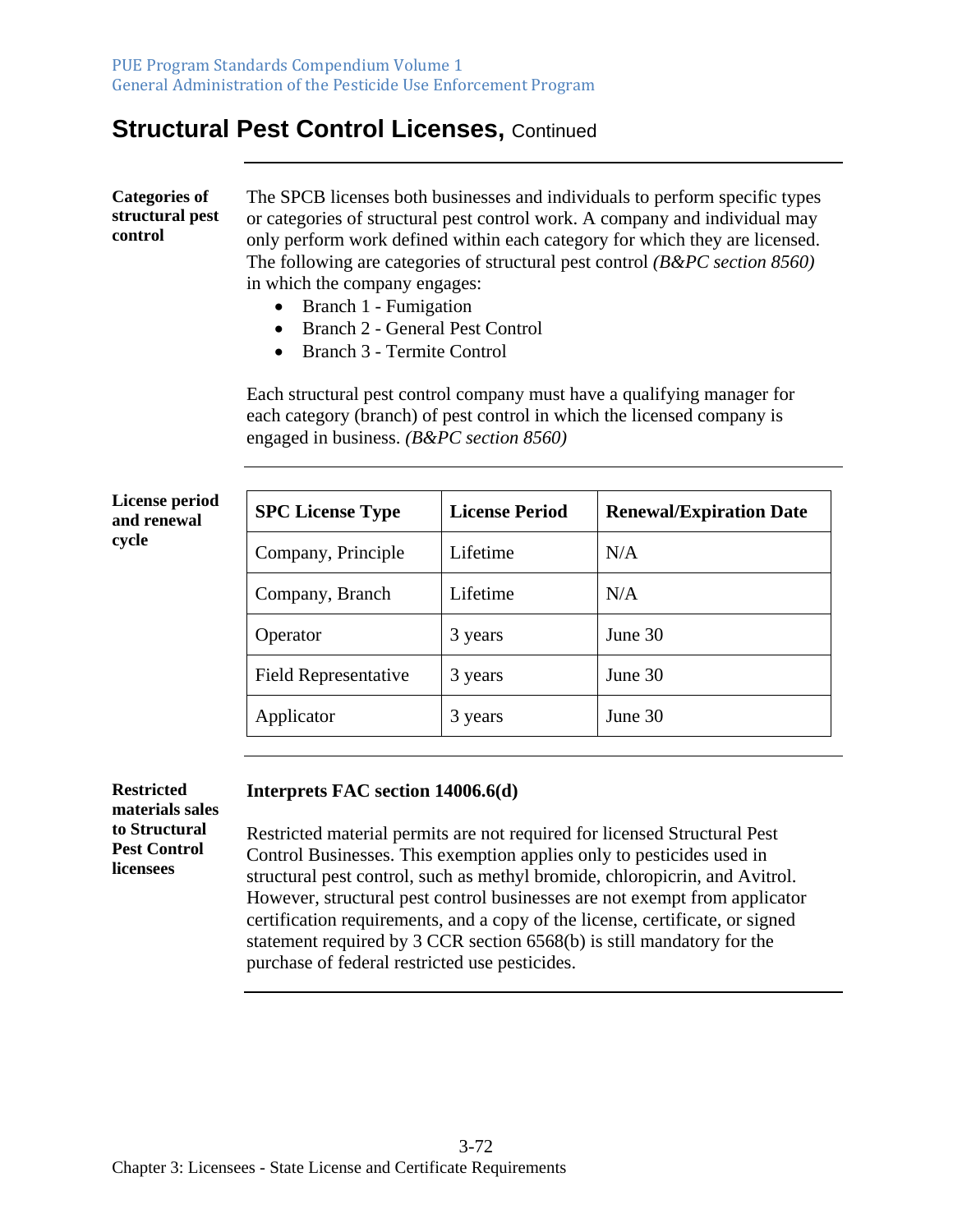| <b>Section 9.1</b><br><b>Structural Pest Control Business Licenses</b> |                                                                                                                                                                                                                                                                                                                                                                                                                                                                                                                                                                                                                                                                                                                                                                                                                                                                                                                                                                                                                                                                                                                      |  |  |  |  |
|------------------------------------------------------------------------|----------------------------------------------------------------------------------------------------------------------------------------------------------------------------------------------------------------------------------------------------------------------------------------------------------------------------------------------------------------------------------------------------------------------------------------------------------------------------------------------------------------------------------------------------------------------------------------------------------------------------------------------------------------------------------------------------------------------------------------------------------------------------------------------------------------------------------------------------------------------------------------------------------------------------------------------------------------------------------------------------------------------------------------------------------------------------------------------------------------------|--|--|--|--|
| Who needs the<br>business license                                      | A pest control company must be licensed (registered) with the SPCB if it:<br>Secures structural pest control work.<br>٠<br>Submits bids for or contracts for structural pest control work.<br>Identifies pest infestations or infections.<br>$\bullet$<br>Conducts inspections.                                                                                                                                                                                                                                                                                                                                                                                                                                                                                                                                                                                                                                                                                                                                                                                                                                      |  |  |  |  |
| <b>Exemptions</b><br>from the<br>business license                      | Public utilities operating under the regulations of the State Railroad<br>Commission (with certain specified exceptions). $(B\&PC\, section\ 8555(a))$<br>Persons engaged only in agricultural pest control work under permit or<br>$\bullet$<br>license of DPR or a CAC. ( $B\&PC$ section 8555(b))<br>Pest control performed by persons on property owned, leased, or rented<br>$\bullet$<br>by them. ( $B\&PC$ section 8555(c))<br>Government agencies, authorized representatives of an educational<br>٠<br>institution or state or federal agency engaged in research or study of pest<br>control, or engaged in investigation or preparation for expert opinion or<br>testimony if not on their own behalf. ( $B\&PC$ section 8555(d))<br>Certified architects and registered civil engineers acting within their<br>$\bullet$<br>professional capacity. ( $B\&PC$ section 8555(f))<br>Licensed contractors preserving wood. (B&PC section 8556)<br>Persons engaged in live capture and removal of vertebrate pests, bees or<br>$\bullet$<br>wasps without the use of pesticides ( $B\&PC$ section $8555(g)$ ) |  |  |  |  |
| Qualifying<br>manager                                                  | Each structural pest control business must designate an individual or<br>individuals who hold a Structural Pest Control Operator's license to act as the<br>qualifying manager or managers. The qualifying manager supervises the daily<br>business of the company and must be available to supervise and assist the<br>company's employees.<br>The qualifying manager(s) must be licensed as a Structural Pest Control<br>Operator in one or any combination of the following categories of structural<br>pest control (B&PC section 8560) in which the company engages:<br>Branch 1 - Fumigation<br>$\bullet$<br><b>Branch 2 - General Pest Control</b><br>٠<br>Branch 3 - Termite Control<br>$\bullet$                                                                                                                                                                                                                                                                                                                                                                                                            |  |  |  |  |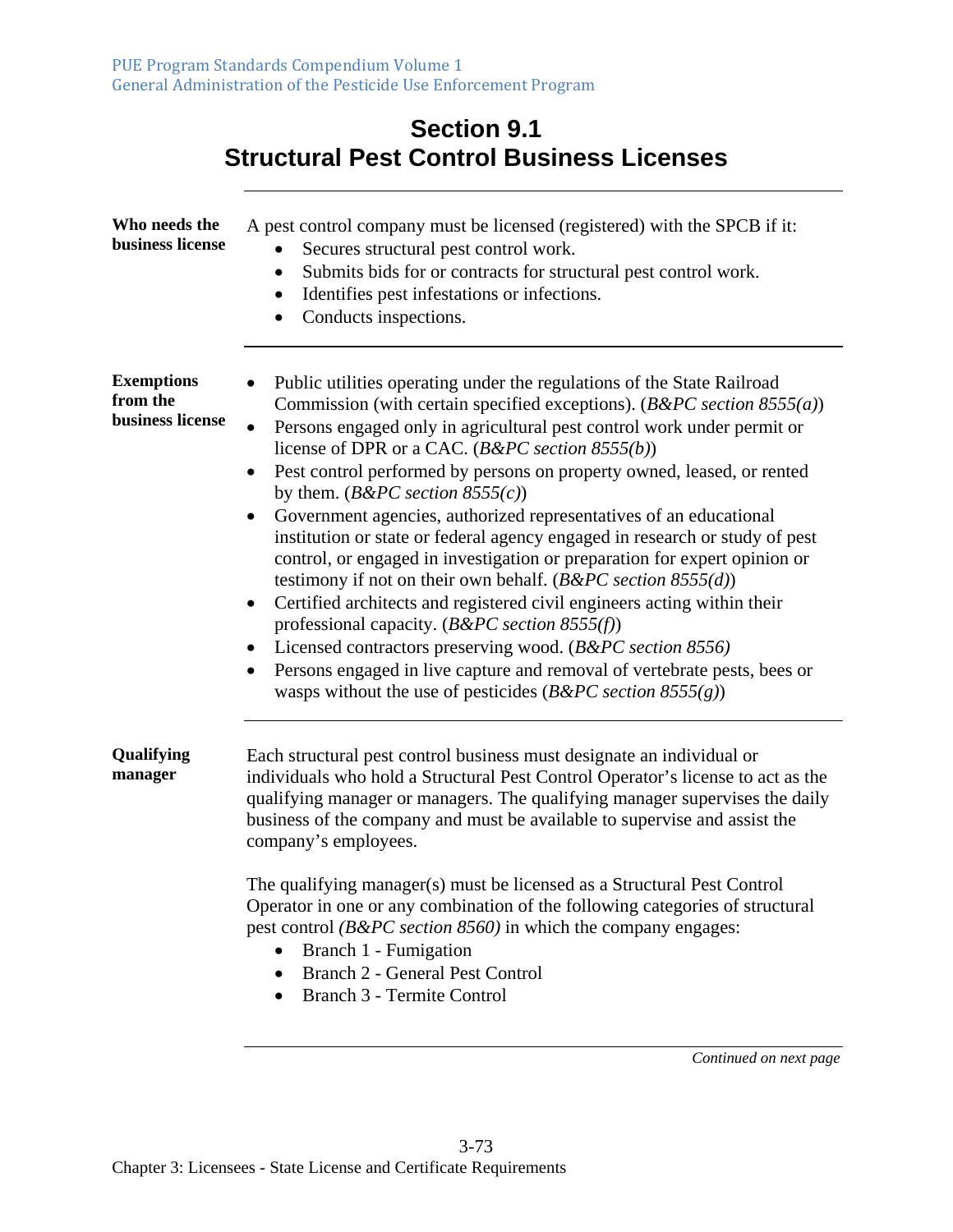# **Structural Pest Control Business Licenses, Continued**

| Qualifying<br>manager<br>(continued)                      | There must be a qualifying manager for each category (branch) of pest control<br>in which the licensed company is engaged in business. $(B\&PC\, section\,8610)$                                                                                                                                                                                      |  |  |  |  |
|-----------------------------------------------------------|-------------------------------------------------------------------------------------------------------------------------------------------------------------------------------------------------------------------------------------------------------------------------------------------------------------------------------------------------------|--|--|--|--|
| What's<br>required to<br>obtain the<br>company<br>license | After an individual obtains an Operator's license or is in the process of<br>obtaining an Operator's license, a completed application form is submitted to<br>the SPCB. Once the company's name is approved, the SPCB will mail a<br>company registration packet to provide additional information and allow the<br>company to pay the required fees. |  |  |  |  |
|                                                           | See the SPCB's website at <http: howdoi="" pr.shtml="" www.pestboard.ca.gov=""><br/>for the required forms and more information.</http:>                                                                                                                                                                                                              |  |  |  |  |
| <b>Branch offices</b>                                     | Interprets B&PC sections 8611 and 8612                                                                                                                                                                                                                                                                                                                |  |  |  |  |
|                                                           | Each branch office must have a separate license. The structural pest control<br>company business shall submit a separate application for branch office<br>registration for each branch office location and pay the required fee.                                                                                                                      |  |  |  |  |
|                                                           | The registered company must designate an individual licensed by SPCB to<br>supervise each branch office. The branch supervisor shall be an individual<br>who is licensed as a Structural Pest Control Operator or a Field<br>Representative. The branch supervisor shall be available to assist employees<br>in that office.                          |  |  |  |  |
| <b>Requirements</b><br>once licensed                      | Once licensed, each principle and branch structural pest control business<br>must:<br>Register with the CAC in each county where business is conducted.<br>$\bullet$<br>(FAC section 15204(a) and/or 15204.5(a))                                                                                                                                      |  |  |  |  |
|                                                           | Retain fumigation log or pesticide use records for three years. (16)<br>CCR section 1970)                                                                                                                                                                                                                                                             |  |  |  |  |
|                                                           | Submit monthly summary pesticide use reports (B&PC section<br>٠<br>8505.17(c)) or negative pesticide use reports (3 CCR section 6628(b))<br>by the $10^{th}$ of the following month to the CAC.                                                                                                                                                       |  |  |  |  |
|                                                           | Each pesticide use report shall have a pesticide use stamp or stamp<br>number that is purchased from the SPCB. (B&PC section 8505.17)                                                                                                                                                                                                                 |  |  |  |  |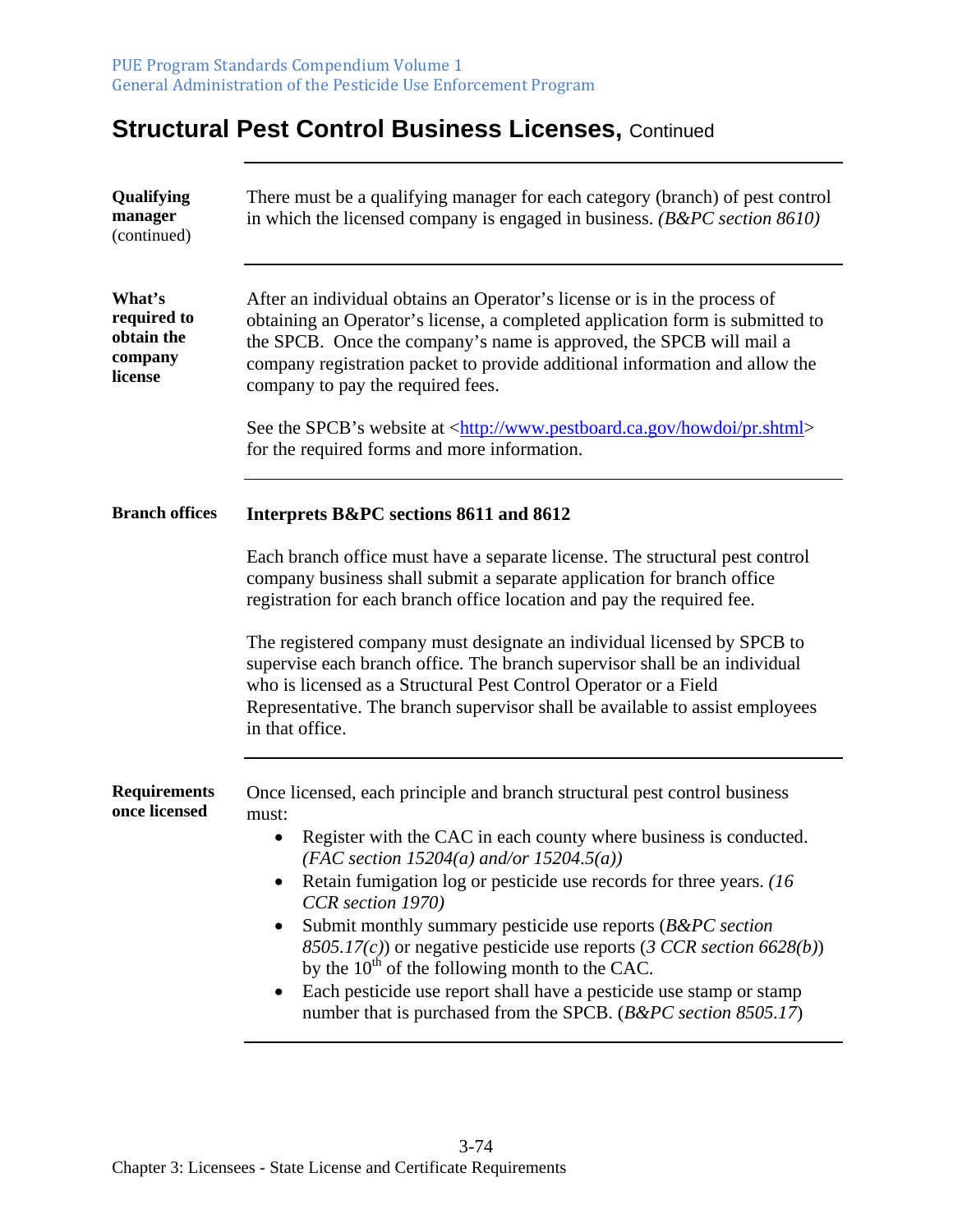### **Section 9.2 Structural Pest Control Individual Licenses**

| <b>Fingerprint</b><br>(Live Scan) &<br>background<br>check      | As a consumer protection measure, the SPCB verifies the identity and the<br>accuracy of an applicant's criminal history.                                                                                                                                                                         |  |  |  |  |
|-----------------------------------------------------------------|--------------------------------------------------------------------------------------------------------------------------------------------------------------------------------------------------------------------------------------------------------------------------------------------------|--|--|--|--|
|                                                                 | All new applicants for a Structural Pest Control Operator (OPR), Field<br>Representative (FR), and Applicator licenses shall submit fingerprint<br>identification and undergo a background investigation.                                                                                        |  |  |  |  |
|                                                                 | The SPCB recommends that applicants complete the Live Scan/Fingerprint<br>process before taking the examination since the SPCB must receive the Live<br>Scan/Fingerprint results prior to issuing a license. The Live Scan/Fingerprint<br>process can take from two weeks to two months or more. |  |  |  |  |
| <b>Continuing</b><br>education<br>requirements<br>once licensed | The applicant must provide proof of completing the required continuing<br>education hours or pass a continuing education examination (and pay the<br>required renewal fee) when renewing his/her license.                                                                                        |  |  |  |  |
|                                                                 | The number and types of continuing education hours is dependent on the<br>branch(es) of license held. Information can be found on the SPCB website at<br><http: howdoi="" renew.shtml="" www.pestboard.ca.gov="">.</http:>                                                                       |  |  |  |  |
| <b>County</b><br>registration                                   | Branch 1 structural pest control OPRs and FRs must register each calendar<br>year with the CAC's office in each county in which fumigation work is<br>conducted. In-person or mail registration varies by county.                                                                                |  |  |  |  |
|                                                                 | Structural pest control OPRs who serve as the qualifying manager for Branch<br>2 and Branch 3 pest control companies must also register each calendar year<br>with the CAC's office in each county in which work is conducted.                                                                   |  |  |  |  |
|                                                                 | Branch 2 and Branch 3 structural pest control applicators <b>do not</b> have to<br>register with the CAC's office.                                                                                                                                                                               |  |  |  |  |
|                                                                 | Continued on next page                                                                                                                                                                                                                                                                           |  |  |  |  |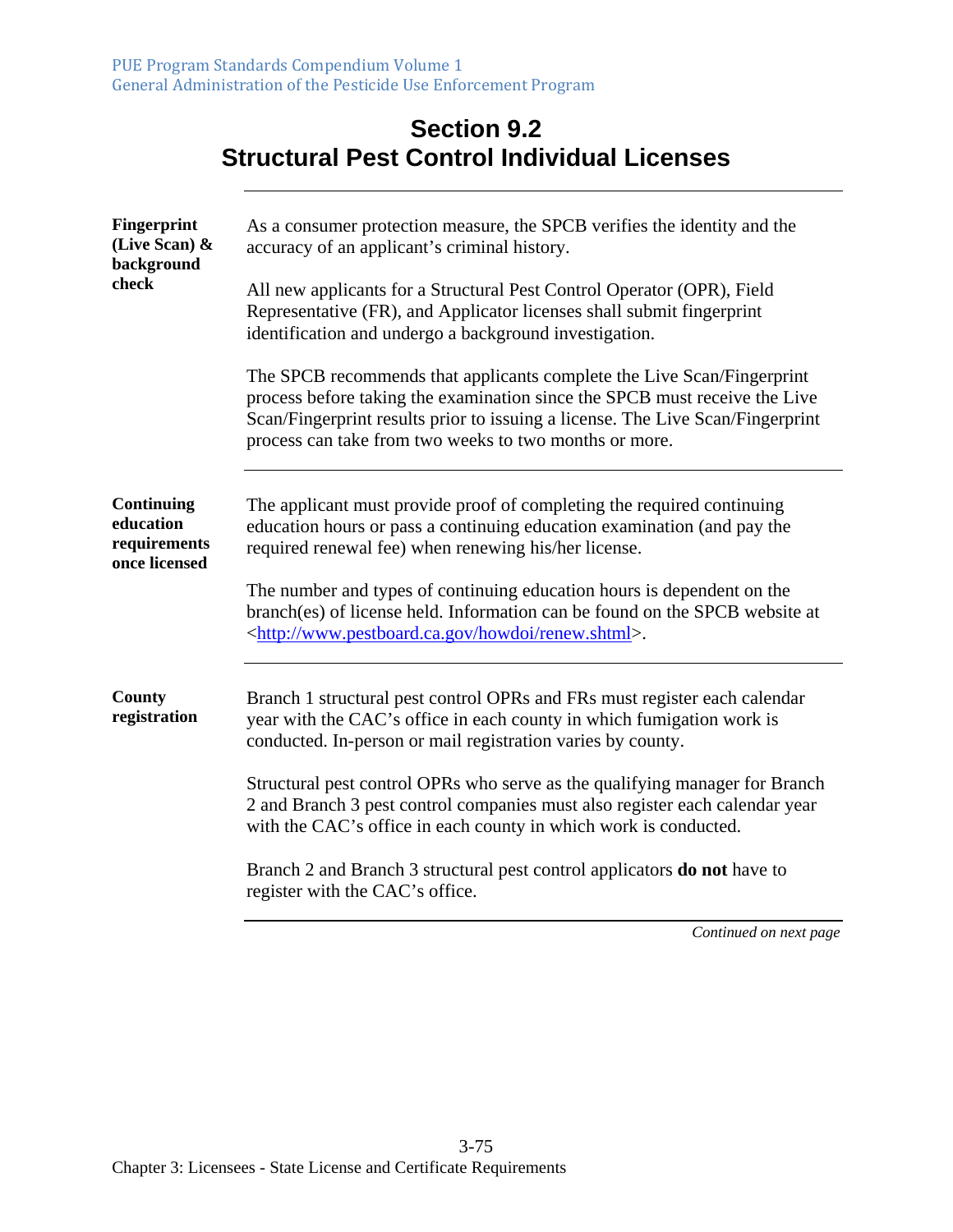**Structural Pest Control Operator (OPR) License** 

# **Structural Pest Control Individual Licenses,** Continued

| Who needs the<br>structural pest<br>control<br>operator license                 | Any individual who:<br>Serves as the qualifying manager of a structural pest control company.<br>Secures structural pest control work, submits bids for, or contracts on<br>٠<br>behalf of a structural pest control company.<br>Identifies pest infestations or infections.<br>$\bullet$<br>Conducts inspections.                                                                                                                                                                                                                                                                                                                                                                                                                                                                                                                                                                                                                                                                                                                                        |
|---------------------------------------------------------------------------------|-----------------------------------------------------------------------------------------------------------------------------------------------------------------------------------------------------------------------------------------------------------------------------------------------------------------------------------------------------------------------------------------------------------------------------------------------------------------------------------------------------------------------------------------------------------------------------------------------------------------------------------------------------------------------------------------------------------------------------------------------------------------------------------------------------------------------------------------------------------------------------------------------------------------------------------------------------------------------------------------------------------------------------------------------------------|
| <b>Exemptions</b><br>from the<br>structural pest<br>control<br>operator license | Public utilities operating under the regulations of the State Railroad<br>Commission (with certain specified exceptions). $(B\&PC\,section\,8555(a))$<br>Persons engaged only in agricultural pest control work under permit or<br>$\bullet$<br>license of DPR or a CAC. ( $B\&PC$ section 8555(b))<br>Pest control performed by persons on property owned, leased, or rented<br>by them. ( $B\&PC$ section 8555(c))<br>Government agencies, authorized representatives of an educational<br>$\bullet$<br>institution or state or federal agencies engaged in research or study of pest<br>control, or engaged in investigation or preparation for expert opinion or<br>testimony if not on their own behalf. ( $B\&PC$ sections $8555(d-e)$ )<br>Certified architects and registered civil engineers acting within their<br>$\bullet$<br>professional capacity. ( $B\&PC$ section 8555(f))<br>Persons engaged in live capture and removal of vertebrate pests, bees or<br>$\bullet$<br>wasps without the use of pesticides ( $B\&PC$ section $8555(g)$ ) |
| What's<br>required to<br>obtain the<br>operator license                         | To obtain an initial OPR license an applicant must:<br>Complete the required "Board Approved Pre-Operator Courses"<br>1.<br>2. Complete the Live Scan/Fingerprint and Background Investigation<br>Submit an application for examination, with required fee<br>3.<br>4. Pass an Examination<br>5. If successful, submit a completed of Certificate of Training and<br>Experience and the required fee to the SPCB<br>See the SPCB's website at <http: howdoi="" pr.shtml="" www.pestboard.ca.gov=""><br/>for the required forms, fees and exam information.</http:>                                                                                                                                                                                                                                                                                                                                                                                                                                                                                        |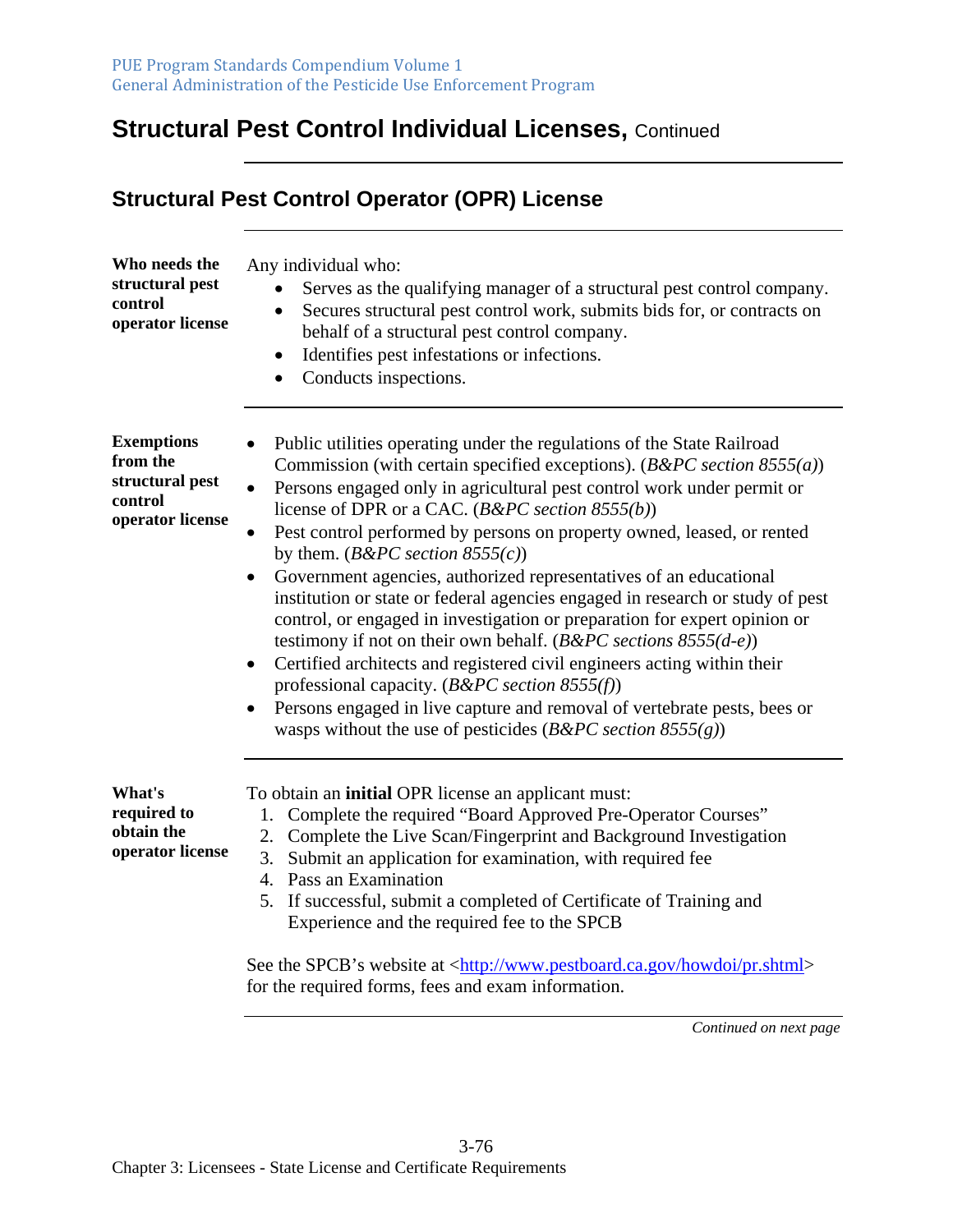# **Structural Pest Control Individual Licenses,** Continued

| Who needs the<br>structural pest<br>control field<br>representative<br>license                 | Any individual who:<br>Secures structural pest control work, submits bids for, or contracts on<br>behalf of a structural pest control company.<br>Identifies pest infestations or infections.<br>$\bullet$<br>Conducts inspections.<br>$\bullet$                                                                                                                                                                                                                                                                                                                                                                                                                                                                                                                                                                                                                                                                                                                                                                                                                          |  |  |  |  |  |
|------------------------------------------------------------------------------------------------|---------------------------------------------------------------------------------------------------------------------------------------------------------------------------------------------------------------------------------------------------------------------------------------------------------------------------------------------------------------------------------------------------------------------------------------------------------------------------------------------------------------------------------------------------------------------------------------------------------------------------------------------------------------------------------------------------------------------------------------------------------------------------------------------------------------------------------------------------------------------------------------------------------------------------------------------------------------------------------------------------------------------------------------------------------------------------|--|--|--|--|--|
| <b>Exemptions</b><br>from the<br>structural pest<br>control field<br>representative<br>license | Public utilities operating under the regulations of the State Railroad<br>Commission (with certain specified exceptions). $(B\&PC\, section\ 8555(a))$<br>Persons engaged only in agricultural pest control work under permit or<br>$\bullet$<br>license of DPR or a CAC. ( $B\&PC$ section 8555(b))<br>Pest control performed by persons on property owned, leased, or rented<br>$\bullet$<br>by them. ( $B\&PC$ section $8555(c)$ )<br>Government agencies, authorized representatives of an educational<br>$\bullet$<br>institution or state or federal agencies engaged in research or study of pest<br>control, or engaged in investigation or preparation for expert opinion or<br>testimony if not on their own behalf. ( $B\&PC$ section $8555(d-e)$ )<br>Certified architects and registered civil engineers acting within their<br>$\bullet$<br>professional capacity. ( $B\&PC$ section 8555(f))<br>Persons engaged in live capture and removal of vertebrate pests, bees or<br>$\bullet$<br>wasps without the use of pesticides ( $B\&PC$ section $8555(g)$ ) |  |  |  |  |  |
| What's<br>required to<br>obtain the field<br>representative<br>license                         | To obtain an <b>initial</b> FR license an applicant must:<br>Complete the Live Scan/Fingerprint and Background Investigation<br>1.<br>Submit an application for examination, with required fee<br>2.<br>Pass an Examination<br>3.<br>If successful, submit a completed of Certificate of Training and<br>4.<br>Experience and the required fee to the SPCB                                                                                                                                                                                                                                                                                                                                                                                                                                                                                                                                                                                                                                                                                                                |  |  |  |  |  |
|                                                                                                | See the SPCB's website at <http: fr.shtml="" howdoi="" www.pestboard.ca.gov=""></http:>                                                                                                                                                                                                                                                                                                                                                                                                                                                                                                                                                                                                                                                                                                                                                                                                                                                                                                                                                                                   |  |  |  |  |  |

for the required forms, fees and exam information.

**Structural Pest Control Field Representative (FR) License**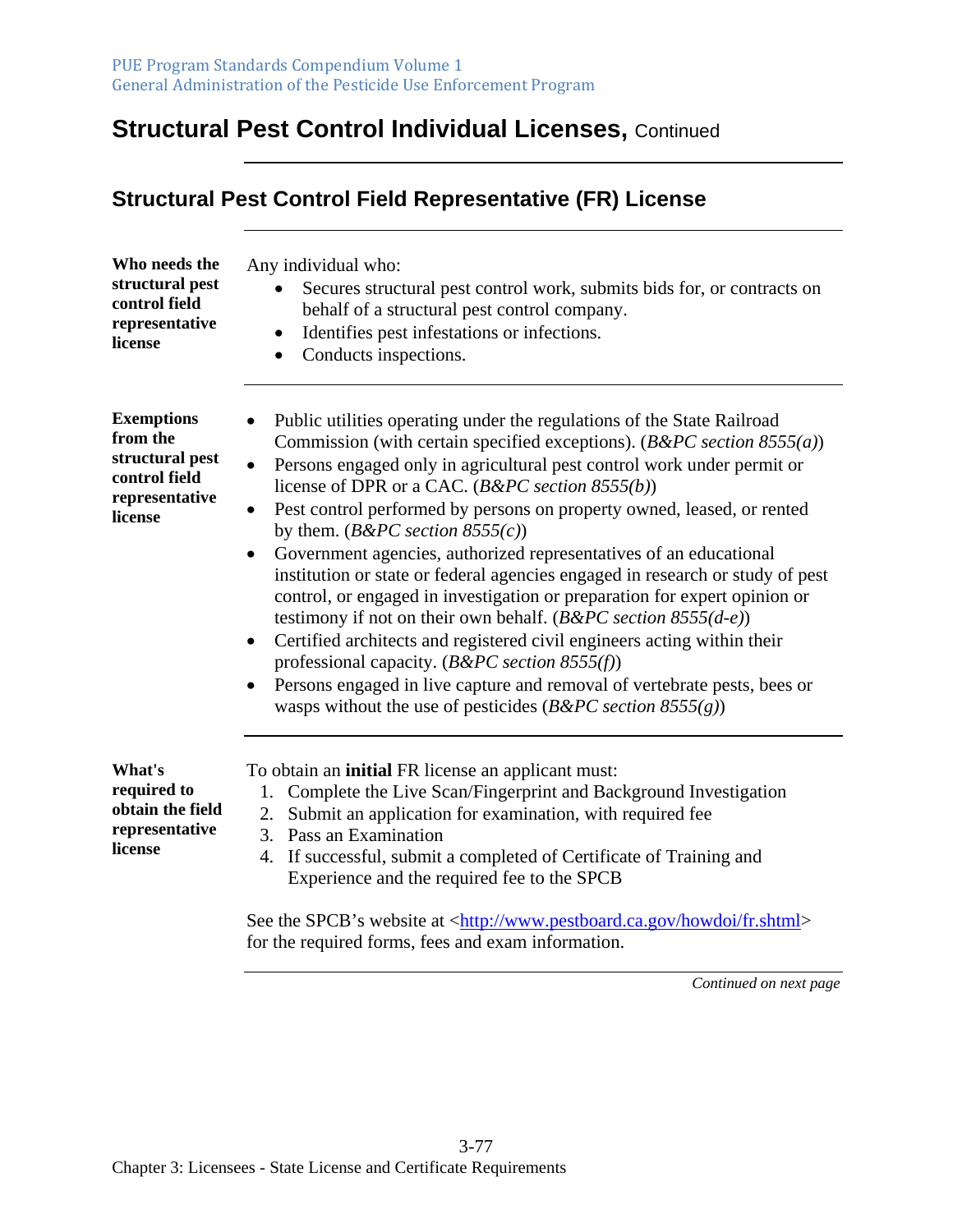# **Structural Pest Control Individual Licenses,** Continued

#### **Structural Pest Control Applicator**

| Who needs the<br>structural pest<br>control                  | Any individual not a FR or OPR applying pesticides in Branch 2 or Branch 3<br>employed by a licensed company with SPCB. (B&PC section 8564.5)                                                                                                                                                                                                                                          |  |  |  |  |
|--------------------------------------------------------------|----------------------------------------------------------------------------------------------------------------------------------------------------------------------------------------------------------------------------------------------------------------------------------------------------------------------------------------------------------------------------------------|--|--|--|--|
| applicator<br>license                                        | <i>Note</i> : An individual licensed as a structural pest control applicator is not a<br>certified applicator (3 CCR section $6000$ ) for purposes of using or supervising<br>the use of restricted materials. Consequently, these individuals also must<br>receive annual pesticide handler training per 3 CCR section 6724.                                                          |  |  |  |  |
| <b>Additional</b><br>information                             | After passing the written examination in Branch 2 or 3, a licensed applicator<br>may apply any chemical for a period not to exceed three years, at which time<br>the individual must pay a renewal fee. $(B\&PC\; section\;8564.5(c))$<br>Current law does not authorize a general applicator to apply any chemical in<br>Branch 1 - Fumigation.                                       |  |  |  |  |
| What's<br>required to<br>obtain the<br>applicator<br>license | To obtain an initial structural pest control applicator license an applicant<br>must:<br>Complete the Live Scan/Fingerprint and Background Investigation<br>1.<br>Submit an application for examination, with required fee<br>2.<br>Pass an Examination<br>3.<br>If successful, submit a completed of Certificate of Training and<br>4.<br>Experience and the required fee to the SPCB |  |  |  |  |
|                                                              | See the SPCB's website at <http: app.shtml="" howdoi="" www.pestboard.ca.gov=""><br/>for the required forms, fees and exam information.</http:>                                                                                                                                                                                                                                        |  |  |  |  |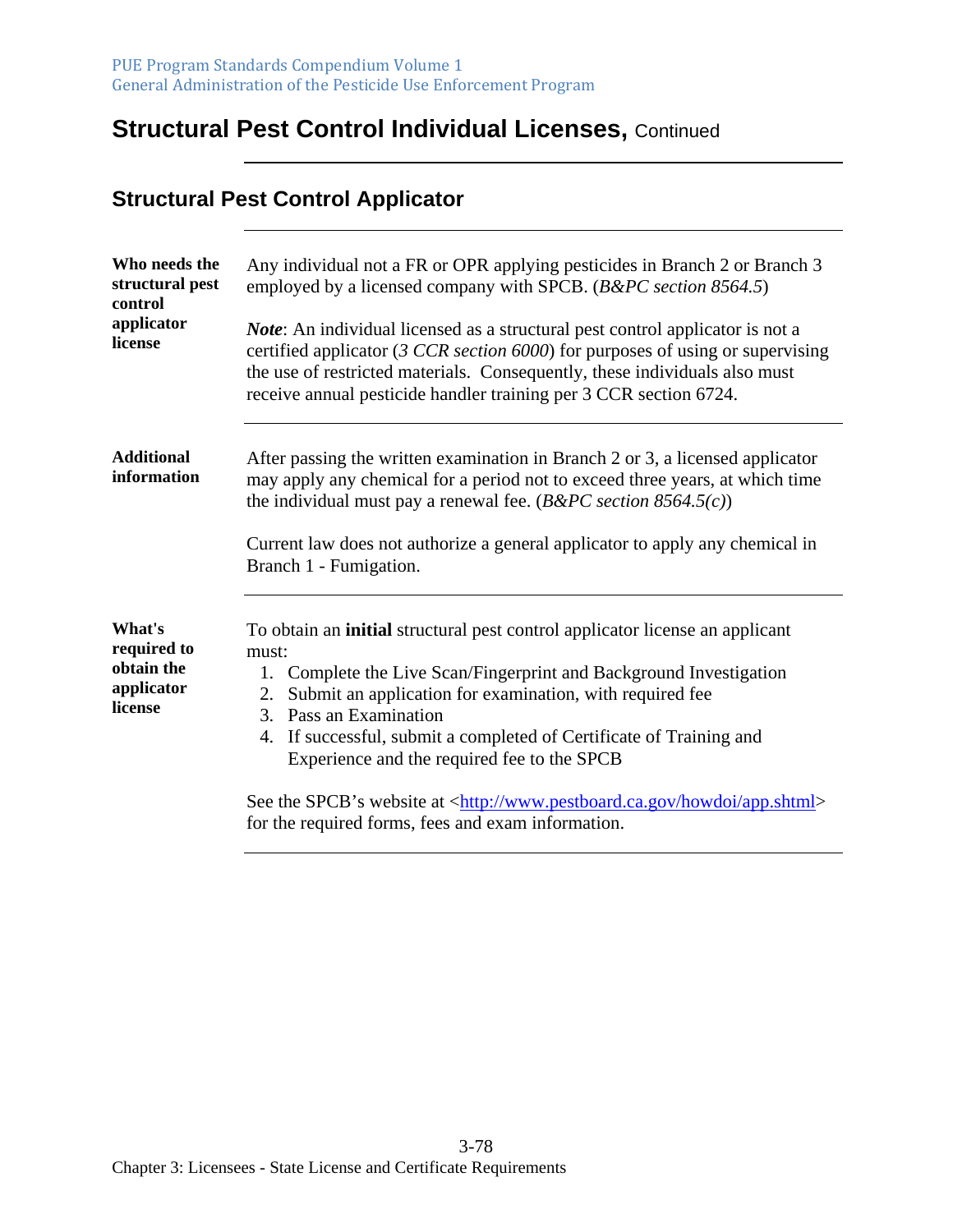### **Section 10 Quick Reference Charts**

| Introduction-<br><b>Chart of Types</b><br>of Licenses and<br>Certificates – | The following charts summarize the type of license or certificate required for<br>pest control businesses in various example scenarios. This is just a quick<br>reference guide. |
|-----------------------------------------------------------------------------|----------------------------------------------------------------------------------------------------------------------------------------------------------------------------------|
| <b>Scenarios</b>                                                            | These determinations are based on:<br>$\bullet$ the specific pest control activity,                                                                                              |

- who is performing the pest control, and
- the specific setting.

These examples of various scenarios are only a guide. For further clarification contact the EBL assigned to your county.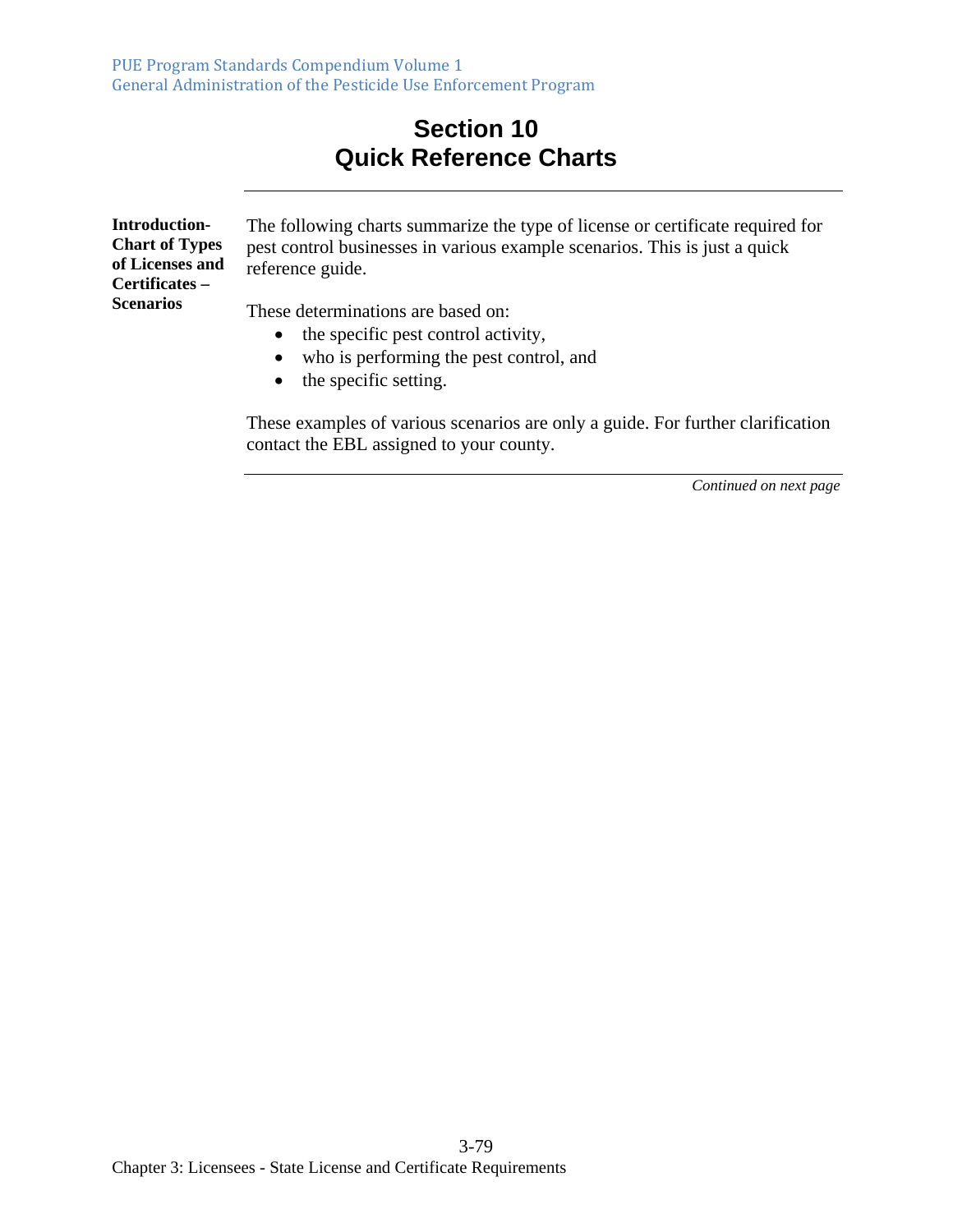| <b>Guidance in Determining Business License Type Required -- Structural or Agricultural</b><br><b>Pest Control</b><br><b>Agricultural Pesticide Use<sup>8</sup></b> |                                        |                                      |                                                                                                                                                                                                                                                                                                                                                                                                                  |
|---------------------------------------------------------------------------------------------------------------------------------------------------------------------|----------------------------------------|--------------------------------------|------------------------------------------------------------------------------------------------------------------------------------------------------------------------------------------------------------------------------------------------------------------------------------------------------------------------------------------------------------------------------------------------------------------|
| Site /<br><b>Situation</b>                                                                                                                                          | <b>License</b><br><b>Required</b>      | <b>Section</b><br><b>Cited</b>       | <b>Description of Pest Control Conducted</b>                                                                                                                                                                                                                                                                                                                                                                     |
| <b>Adjacent to</b><br>structure,<br>garden, or<br>orchard pest                                                                                                      | QAL Cat A,<br>Cat B or<br>QAC Subcat Q | <b>FAC</b><br>§§ 11701<br>or 11704   | Control (for the purpose of eliminating ants, earwigs, garden or<br>non-crop orchard pests, or to assist in the control of honeydew<br>producing insects) even where treatment is applied adjacent to<br>a structure and incidentally prevents invasion of the structure.                                                                                                                                        |
| Landscape<br><b>Plants &amp; Turf</b>                                                                                                                               | QAL Cat B or<br>QAC Subcat Q           | <b>FAC</b><br>§§ 11701<br>or 11704   | Any application of a pesticide to existing landscape plants $\&$ turf,<br>irrespective of their location in respect to a structure, except for<br>incidental contact of foliage or plants with a pesticide arising from<br>structural pest control activities.<br>Any pesticide application made directly to interiorscapes in<br>business buildings, office complexes, malls, houseplants within<br>households. |
| <b>Diseased</b><br>bees, apiary                                                                                                                                     | QAL Cat A or<br>Cat I                  | <b>FAC</b><br>§ 11701                | The use of a pesticide to destroy diseased bees to prevent<br>infection of an apiary structure.<br>Category depends on setting (e.g.: landscape vs. nursery<br>vs. industrial).                                                                                                                                                                                                                                  |
| <b>Africanized</b><br>honeybees,<br>agricultural<br>use setting                                                                                                     | QAL Cat A<br>or Cat I                  | <b>FAC</b><br>§§ 11701 &<br>12203(b) | Use of a pesticide for control and removal of Africanized<br>honeybees in an "agricultural use" setting. (See<br>definitions of "agricultural use")<br>Category depends on setting (e.g.: managed apiary vs.<br>residential).                                                                                                                                                                                    |
| <b>Public</b><br>health-<br>related                                                                                                                                 | QAL Cat K                              | <b>FAC</b><br>§ 11701                | Businesses who work under a contract with an official program<br>(i.e., Vector Control Agency, County Health Department, etc.) to<br>apply public-health related pesticides to non-production ag and<br>agricultural use settings.                                                                                                                                                                               |
| <b>Sprinkler and</b><br>drip irrigation<br>lines                                                                                                                    | QAL Cat A or<br>Cat P                  | <b>FAC</b><br>§ 11701                | Use of algaecides and antimicrobials used to treat interior walls of<br>sprinkler and drip irrigation systems (irrigation lines) found in<br>fields, vineyards and orchards.                                                                                                                                                                                                                                     |

<sup>&</sup>lt;sup>8</sup> This is based on the definition of "Agricultural Use" from FAC 11408. See also Compendium Volume 8, Section 1.1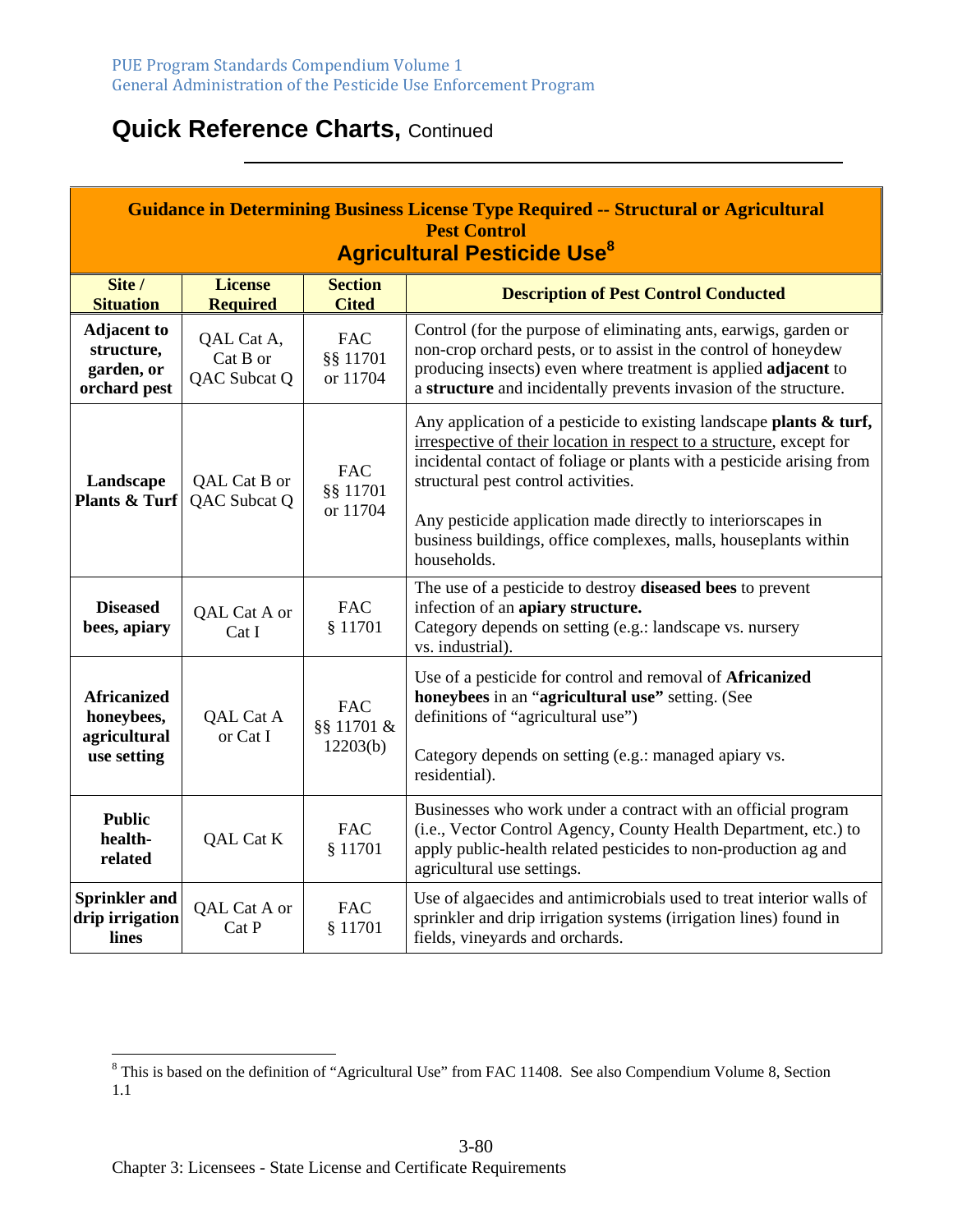| <b>Guidance in Determining Business License Type Required -- Structural or</b><br><b>Agricultural Pest Control</b><br><b>Structural Pesticide Use<sup>9</sup></b> |                                   |                                |                                                                                                                                                                                                                                                                                                                                                                                                                                                                                                                                                                                                                                                                       |
|-------------------------------------------------------------------------------------------------------------------------------------------------------------------|-----------------------------------|--------------------------------|-----------------------------------------------------------------------------------------------------------------------------------------------------------------------------------------------------------------------------------------------------------------------------------------------------------------------------------------------------------------------------------------------------------------------------------------------------------------------------------------------------------------------------------------------------------------------------------------------------------------------------------------------------------------------|
| Site /<br><b>Situation</b>                                                                                                                                        | <b>License</b><br><b>Required</b> | <b>Section</b><br><b>Cited</b> | <b>Description of Pest Control Conducted</b>                                                                                                                                                                                                                                                                                                                                                                                                                                                                                                                                                                                                                          |
| Structures,<br>interior or<br>exterior<br><i>(outside)</i><br>surfaces)                                                                                           | Structural<br>Branch 2 or 3       | B&PC<br>\$8550                 | a. Control of ants, earwigs, cockroaches, silverfish, termites,<br>birds, or rodents invading structures is strictly structural pest<br>control, whether carried on within or outside of the structure<br>b. Application, with the intent to prevent invading pests,<br>within storage structures when a commodity is not present is<br>strictly structural pest control (i.e., pre-treatment of a storage<br>area prior to storage of a commodity).<br>c. Treatment of storage structure's outside areas (such as cracks,<br>crevices, along outside baseboards and walls) to prevent<br>infestation of stored commodities is considered structural pest<br>control. |
| Structures,<br>in or around                                                                                                                                       | Structural<br>Branch 2            | B&PC<br>§ 8550                 | Control of pests to humans and their pets, (it would apply to pests<br>other than fleas, for example, mosquitoes) in or around a<br>structure, including treatment of outside areas to control nearby<br>nest or pest reservoir is considered structural pest control.                                                                                                                                                                                                                                                                                                                                                                                                |
| <b>Roofs</b>                                                                                                                                                      | Structural<br>Branch 3            | B&PC<br>§ 8550                 | Treatment to <b>roofs</b> of structures with a pesticide(s) to control<br>fungi, algae, etc. would require a structural pest control license.                                                                                                                                                                                                                                                                                                                                                                                                                                                                                                                         |
| <b>Removal of</b><br>bees from<br><b>Structures</b>                                                                                                               | Structural<br>Branch 2            | B&PC<br>§ 8550                 | The use of a pesticide to control or remove bees from a structure<br>would require a structural pest control license. However, live<br>removal of bees, wasps, and certain vertebrate pests (without the<br>use of a pesticide) from a structure does <b>not</b> require a structural or<br>agricultural pest control license per B&PC § 8555(g) and FAC §<br>11531.                                                                                                                                                                                                                                                                                                  |
| <b>Africanized</b><br>honeybees in<br>structures                                                                                                                  | Structural<br>Branch <sub>2</sub> | B&PC<br>§§ 8550 &<br>8565.6    | Control and removal of Africanized honeybees from structures<br>is structural pest control. The Pest Control Operators of California<br>is SPCB-approved to offer certification in Africanized honeybee<br>control, but it is not required to obtain the license.                                                                                                                                                                                                                                                                                                                                                                                                     |
| <b>Mold</b> in<br>residential<br>or<br>institutional<br>structures                                                                                                |                                   |                                | Control of non-wood destroying organisms (mold).<br>At this time neither the SPCB nor DPR require a license for this<br>type of work.                                                                                                                                                                                                                                                                                                                                                                                                                                                                                                                                 |

 $9$  Structural pest control is the control of household pests (including but not limited to rodents, vermin and insects) and wood-destroying pests and organisms or such other pests which may invade households or structures, including railroad cars, ships, docks, trucks, airplanes, or the contents thereof. http://www.pestboard.ca.gov/about/whatis.shtml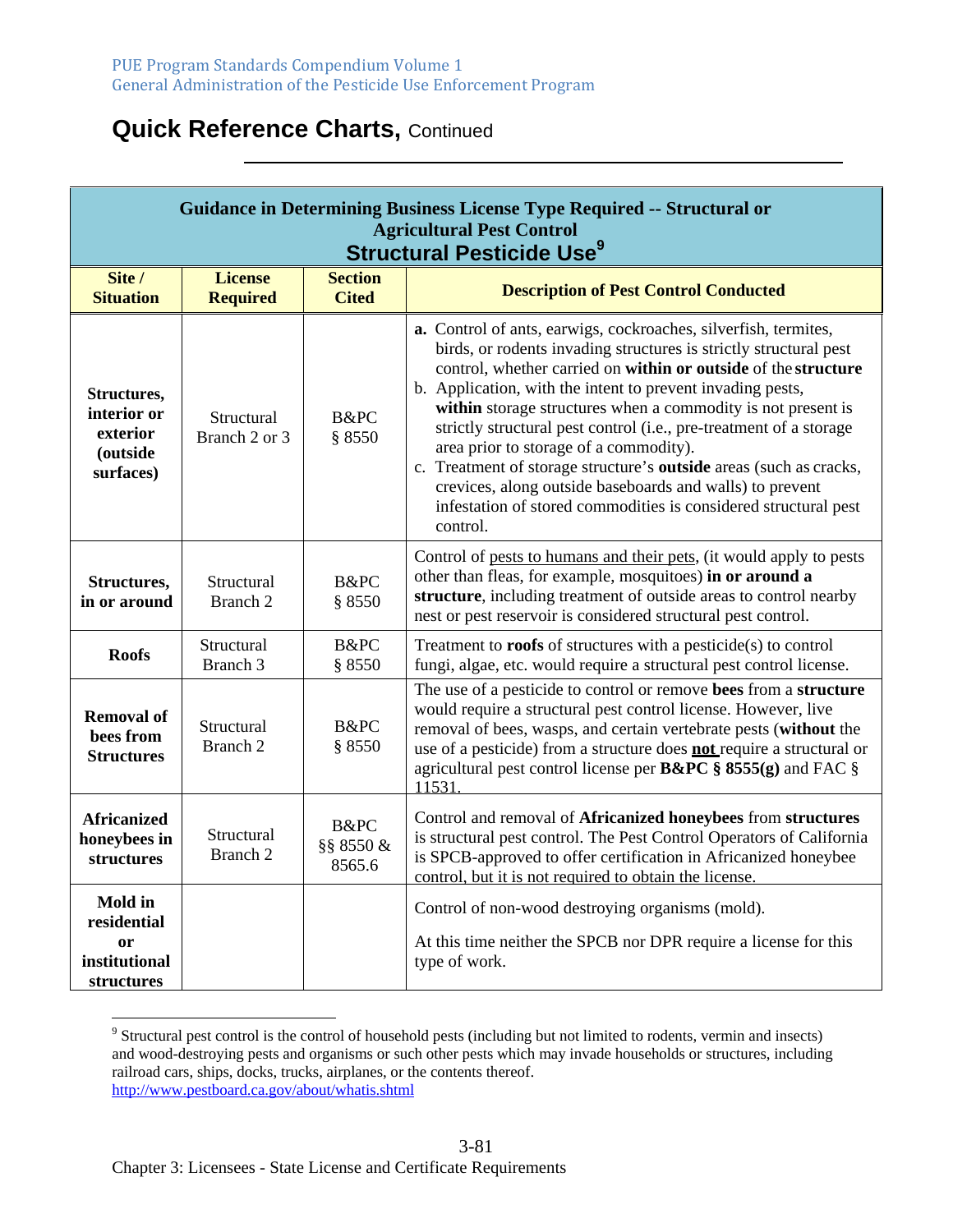| Guidance in Determining Business License Type Required -- Structural or Agricultural Pest<br><b>Control</b><br>Non-Agricultural Pesticide Use <sup>10</sup> |                                     |                                                    |                                                                                                                                                                                                                                                                                                                                                                                                                                                     |
|-------------------------------------------------------------------------------------------------------------------------------------------------------------|-------------------------------------|----------------------------------------------------|-----------------------------------------------------------------------------------------------------------------------------------------------------------------------------------------------------------------------------------------------------------------------------------------------------------------------------------------------------------------------------------------------------------------------------------------------------|
| Site /<br><b>Situation</b>                                                                                                                                  | <b>License</b><br><b>Required</b>   | <b>Section</b><br><b>Cited</b>                     | <b>Description of Pest Control Conducted</b>                                                                                                                                                                                                                                                                                                                                                                                                        |
| <b>Structures</b><br>or its<br>contents                                                                                                                     | Branches 1,<br>2, or 3<br>QAL Cat A | B&PC<br>§§ 8550 &<br>8555<br><b>FAC</b><br>§ 11701 | The intent of the application is the primary determinant:<br>When treating structures, incidental treatment of any<br>a.<br>contents (commodities) is okay and is strictly structural pest<br>control<br>b. Direct treatment of <b>non-food or non-feed commodities</b> (e.g.,<br>dunnage, furniture), can be done under either license<br>Direct treatment of postharvest or stored agricultural<br>c.<br>commodities is agricultural pest control |
| <b>Servicing</b><br>devices                                                                                                                                 | Branch 2<br>QAL Cat I               | B&PC<br>\$8505<br><b>FAC</b><br>§ 11701            | Servicing spray devices in:<br>Structures such as warehouses, restaurants, office buildings is<br>a.<br>structural pest control<br>b. Structures located on a farm (such as stables and barns) are an<br>agricultural use but can be done under either license.                                                                                                                                                                                     |
| <b>Africanized</b><br>honeybees,<br>non-ag<br>use setting                                                                                                   | QAL Cat A                           | <b>FAC</b><br>§§ 11701<br>& 12203(b)               | Use of a pesticide for control and removal of <b>Africanized</b><br>honeybees in a "non-agricultural use" setting. (See<br>definitions of "agricultural use" and "non-agricultural use)                                                                                                                                                                                                                                                             |
| <b>Potable</b><br>water lines,<br>dairy milk<br>lines                                                                                                       | QAL<br>Subcat P or<br>Cat A         | <b>FAC</b><br>§ 11701                              | Sanitizing institutional and industrial potable water lines,<br>dairy milk lines, and other similar facilities. (See definition<br>of "non-agricultural use")                                                                                                                                                                                                                                                                                       |
| Cooling<br>towers &<br>evaporative<br>condensers                                                                                                            | QAL<br>Subcat P or<br>Cat A         | <b>FAC</b><br>§ 11701                              | Treatment of cooling towers and evaporative condensers in<br>Institutional and industrial sites. (See definition of "non-<br>agricultural use")                                                                                                                                                                                                                                                                                                     |
| <b>Wine</b><br>barrels and<br>corks                                                                                                                         | QAL<br>Subcat P or<br>Cat A         | <b>FAC</b><br>§ 11701                              | Use of sulfur dioxide $(SO2)$ to disinfect wine barrels and<br>corks.                                                                                                                                                                                                                                                                                                                                                                               |
| Water<br>features                                                                                                                                           | QAL<br>Subcat P or<br>$\mathbf{A}$  | <b>FAC</b><br>§ 11701                              | Use of algaecides and antimicrobial pesticides to treat water<br>features such as indoor and outdoor fountains, ponds,<br>cascades, waterfalls, and streams.                                                                                                                                                                                                                                                                                        |

<sup>&</sup>lt;sup>10</sup> Includes six exemptions from Agricultural use listed in FAC section 11408: Home, Institutional, Industrial, Structural, Vector Control, Veterinarian. See also Compendium Volume 8, section 1.1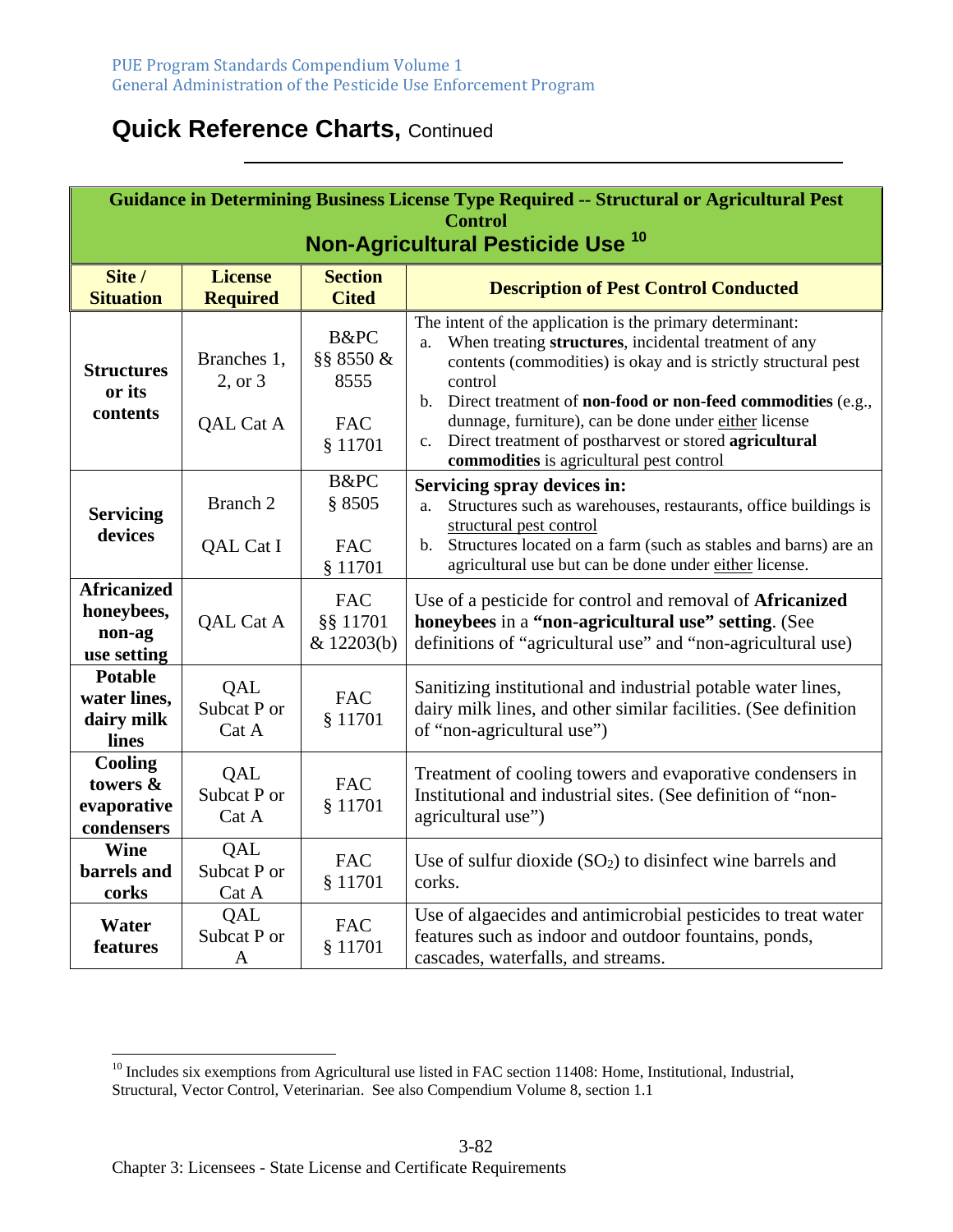| Guidance in Determining Business License Type Required -- Structural or Agricultural Pest<br><b>Control</b><br><b>Non-Agricultural Pesticide Use</b> |                                   |                                |                                                                                                                                                                                                                           |
|------------------------------------------------------------------------------------------------------------------------------------------------------|-----------------------------------|--------------------------------|---------------------------------------------------------------------------------------------------------------------------------------------------------------------------------------------------------------------------|
| Site /<br><b>Situation</b>                                                                                                                           | <b>License</b><br><b>Required</b> | <b>Section</b><br><b>Cited</b> | <b>Description of Pest Control Conducted</b>                                                                                                                                                                              |
| <b>Public</b><br>health<br>related                                                                                                                   | QAL Cat K                         | <b>FAC</b><br>\$11701          | Businesses who work under a contract with an official<br>program ( <i>i.e.</i> , Vector Control Agency, County Health<br>Department, etc.) to apply public-health related pesticides to<br>non-agricultural use settings. |
| Post-<br>harvest<br>fungicides                                                                                                                       | QAL Cat A                         | <b>FAC</b><br>§ 11701          | A company renting, leasing, or providing equipment and<br>services for applying post-harvest fungicides in a packing<br>house.                                                                                            |